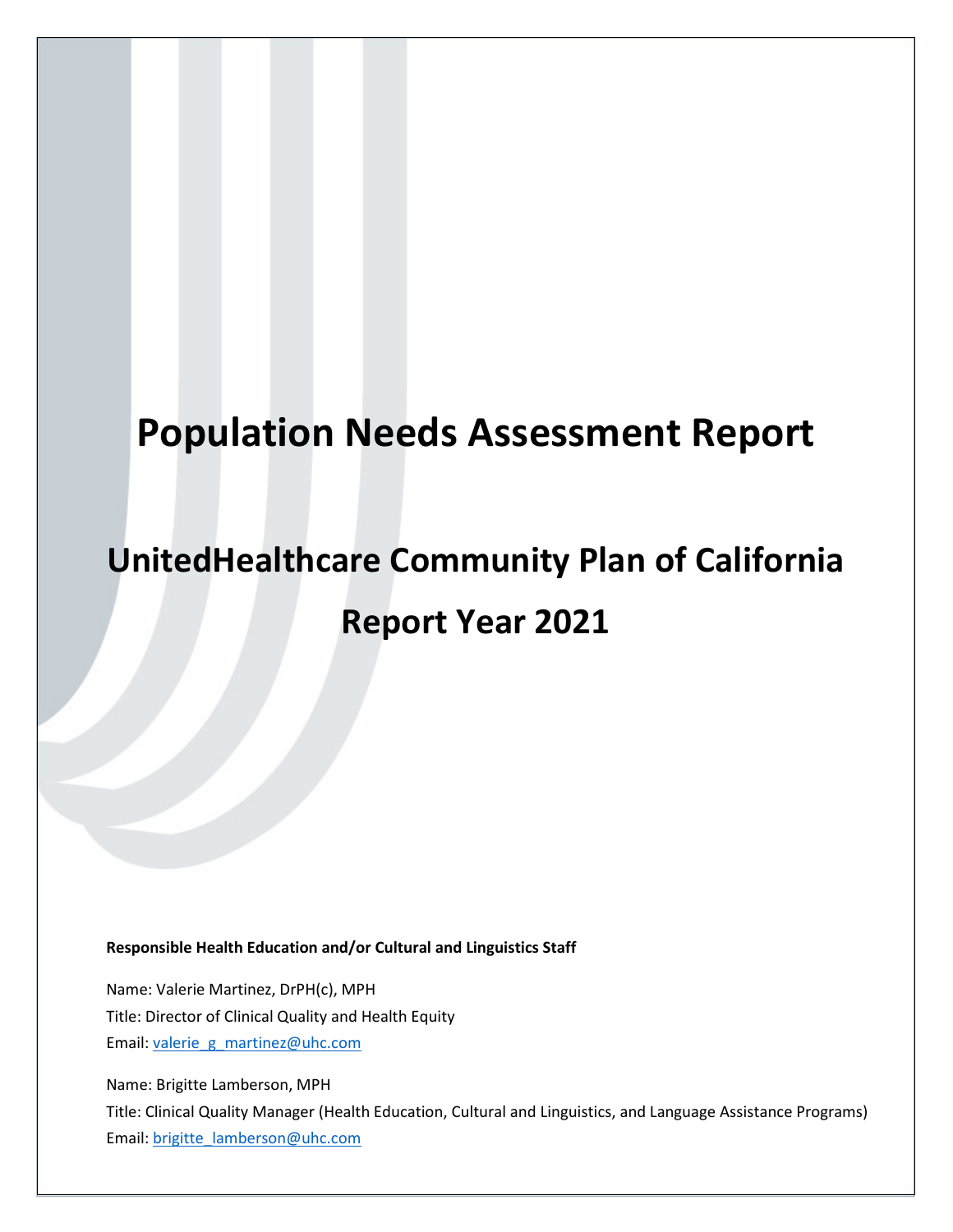

## **Table of Contents**

| Τ.   |           |                                                                                                    |  |  |
|------|-----------|----------------------------------------------------------------------------------------------------|--|--|
| П.   |           |                                                                                                    |  |  |
| III. |           |                                                                                                    |  |  |
| 1.   |           |                                                                                                    |  |  |
| 2.   |           |                                                                                                    |  |  |
|      | Α.        |                                                                                                    |  |  |
|      | <b>B.</b> |                                                                                                    |  |  |
|      | C.        |                                                                                                    |  |  |
|      | D.        | Utilization Review - Outpatient, Mental Health, Emergency Department, Immunizations and Well Child |  |  |
| 3.   |           |                                                                                                    |  |  |
|      | А.        |                                                                                                    |  |  |
|      | В.        |                                                                                                    |  |  |
|      | C.        |                                                                                                    |  |  |
|      | D.        |                                                                                                    |  |  |
| 4.   |           |                                                                                                    |  |  |
|      | Α.        |                                                                                                    |  |  |
|      | <b>B.</b> |                                                                                                    |  |  |
| 5.   |           |                                                                                                    |  |  |
|      | А.        |                                                                                                    |  |  |
|      | В.        |                                                                                                    |  |  |
|      | C.        |                                                                                                    |  |  |
|      | D.        |                                                                                                    |  |  |
|      | Ε.        |                                                                                                    |  |  |
|      | F.        |                                                                                                    |  |  |
|      | G.        |                                                                                                    |  |  |
| IV.  |           |                                                                                                    |  |  |
| V.   |           |                                                                                                    |  |  |
| VI.  |           |                                                                                                    |  |  |
|      |           |                                                                                                    |  |  |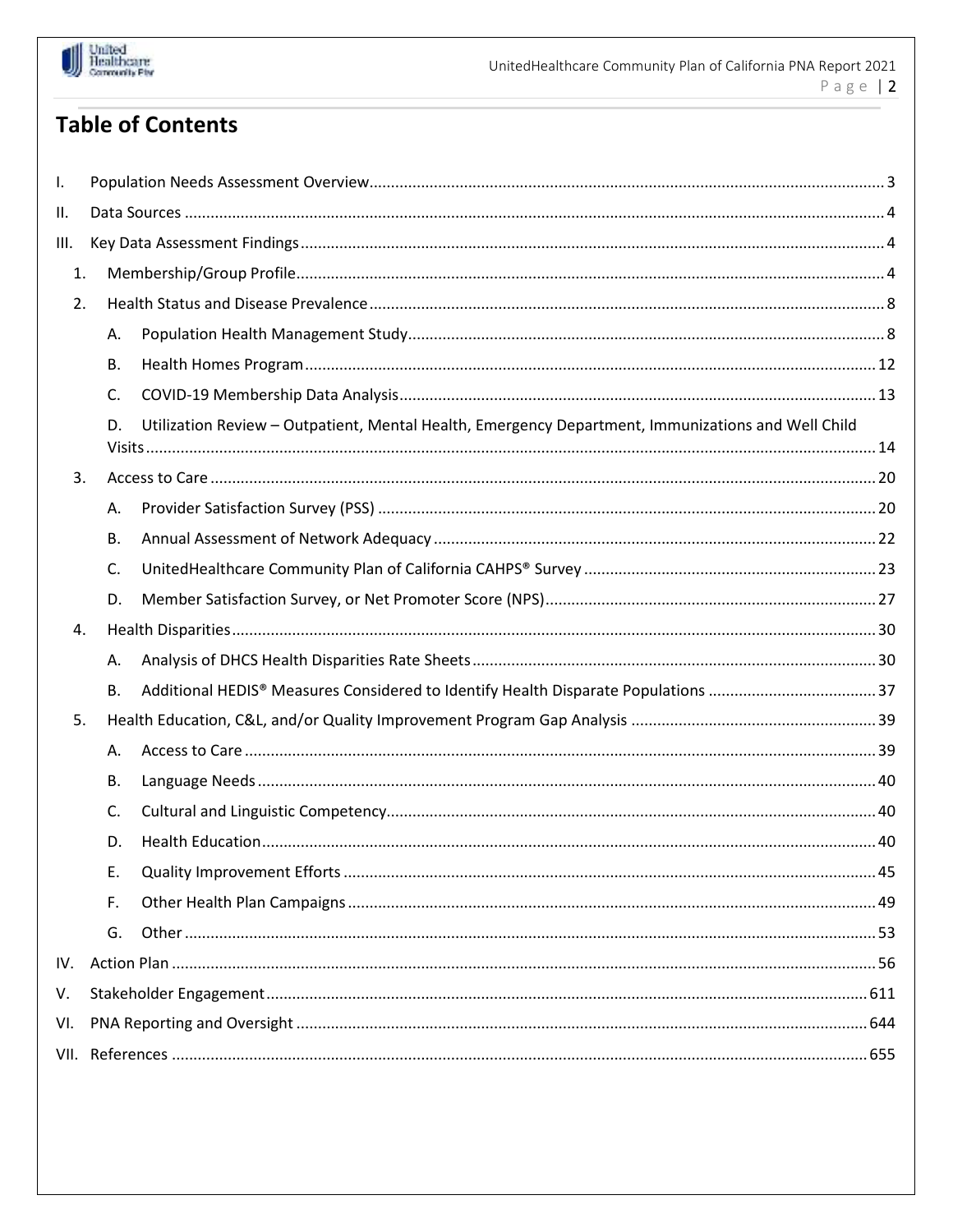

#### **I. Population Needs Assessment Overview**

The Population Needs Assessment (PNA) Report assesses UnitedHealthcare Community Plan of California's (UHCCP CA) strategic efforts to develop health education, culturally competent and linguistically appropriate services, as well as continuous quality improvement programs while reducing health disparities among the diverse populations we service in San Diego County among our Medi-Cal beneficiaries.

The Plan is committed to address any health disparities associated with UHCCP CA member's age, gender, geographic distribution, race and ethnicity, language and disability; and overall, social determinants of health to reduce health disparities and improve our member's quality of health and the community they live in.

UHCCP CA will utilize this report on an annual basis as a means of incorporating findings from various health plan data evaluations, identifying disparate populations. The PNA is the responsibility of the Clinical Quality Manager who oversees member engagement, health education, and cultural and linguistic programs. The Plan Chief Medical Officer and Director of Clinical Quality and Health Equity maintain oversight of the Population Health programs including member engagement, health education, and cultural and linguistics. The Clinical Quality Manager attends the quarterly California Department of Health Care Services, Health Education and Cultural and Linguistics Workgroup.

The Population Needs Assessment Report will address the Plan's initial Action Plan Goals and Objectives including:

- 1. Recognition of diversity among health plan members.
- 2. Knowledge of disease prevalence in specific diverse populations.
- 3. Continuous development of programs and policies that address the needs of diverse and disparate populations.
- 4. Ongoing program evaluation to improve and meet changing needs while monitoring the effectiveness of current programs.
- 5. Data analysis to identify gaps in health and establishing dashboards capable of identifying disparity in diverse populations.
- 6. Provider and staff training to create awareness of cultural diversity.
- 7. Encouraging Community Advisory Committee (CAC), Provider Advisory Committee (PAC), and Public Policy Committee (PPC) input on relevant issues.

UHCCP CA will use multiple reliable data sources, methodologies, techniques, and tools to conduct the PNA. These will include, but not limited to, the data set and surveys below:

#### Data Sets

- 1. Beneficiary demographics
- 2. Claims and encounter data
- 3. Health Disparities Report (Individual MCP level disparity data)
- 4. Member Level Data (MLD) Report
- 5. Member Grievance and Appeals
- 6. County data
- 7. Member Health Status Indicators

#### Surveys and Studies

- 1. Consumer Assessment of Healthcare Providers and Systems (CAHPS®) data
- 2. Provider Satisfaction Survey
- 3. Member Satisfaction Survey or Net Promoter Score (NPS)
- 4. Quality studies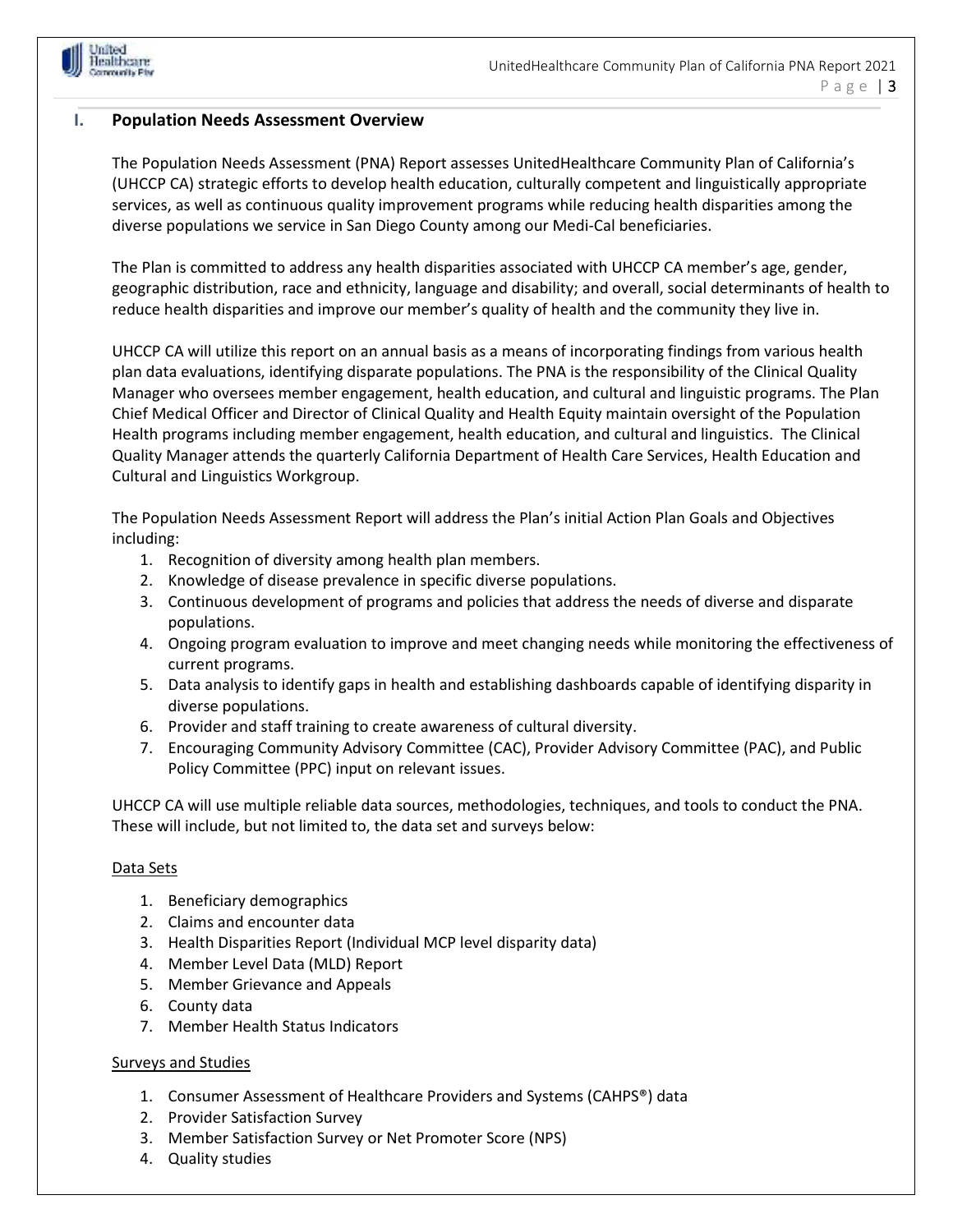

- 5. Community Advisory Committee (CAC) Member feedback
- 6. Provider Advisory Committee (PAC) Provider feedback
- 7. Public Policy Committee (PPC) Member and Provider feedback

#### **II. Data Sources**

As aforementioned, UHCCP CA will use multiple reliable data sources, methodologies, techniques, and tools to conduct the PNA. These will include, but not limited to, the data set and surveys defined below:

#### Data Sources/Sets

- 1. Beneficiary demographics: California State 834 enrollment files as of December 31, 2020.
- 2. Claims and encounter data: ICD-10 codes received via member claims. Includes all claims within the split data year. Top diagnoses reflect the unique number of members who had the given diagnoses as a primary, secondary, or tertiary diagnosis as of July 1, 2020.
- 3. Health Disparities Report: Measurement Year (MY) 2019/Report Year (RY) 2020, individual MCP level disparity data detailed care gap report by race/ethnicity, gender, language, age.
- 4. HEDIS® report as submitted to NCQA for Reporting Years 2019 and 2020.
- 5. Member Level Data (MLD) Report: validated individual member data as of year-end 2020.
- 6. Member Grievance and Appeals: Cultural, linguistics, or discrimination related grievance and appeals suggestive of disparity from January 1, 2020 to December 31, 2020.
- 7. County data: most recent published health statistics that describe health behaviors, diseases, and injuries for specific populations, in addition to health trends and comparisons to national target.
- 8. Member Health Status Indicators: health plan measures of illnesses and diseases from claims and encounter data for the measurement year.

#### Surveys and Studies

- 1. Consumer Assessment of Healthcare Providers and Systems (CAHPS®) data: CAHPS® 5.0H survey conducted from February 7, 2020 through May 29, 2020.
- 2. Provider Satisfaction Survey (PSS): a provider satisfaction survey assesses provider satisfaction and access. The PSS is conducted to meet the Department of Managed Health Care (DMHC)'s Timely Access and the California Department of Insurance (CDI's) Network Adequacy requirement.
- 3. Member Satisfaction Survey or Net Promotor Score (NPS): a member satisfaction survey that is completed over the telephone by a contracted vendor. The NPS survey helps UHCCP CA improve the overall member experience based on member responses and qualitative feedback.
- 4. Quality studies: 2019 HEDIS® Annual Report; 2020 Annual Assessment of Network Adequacy Report; 2020 CAHPS® Report; 2020 Health Education Class Evaluation Report; and 2020 Population Health Management (PHM) Report, among others.
- 5. CAC Member feedback held throughout 2020
- 6. PAC Provider feedback held throughout 2020
- 7. PPC Member and Provider feedback held throughout 2020

#### **III. Key Data Assessment Findings**

#### **1. Membership/Group Profile**

The PNA includes stratification of members based upon age, gender, race/ethnicity, geographic distribution, language, and Medicaid eligibility categories.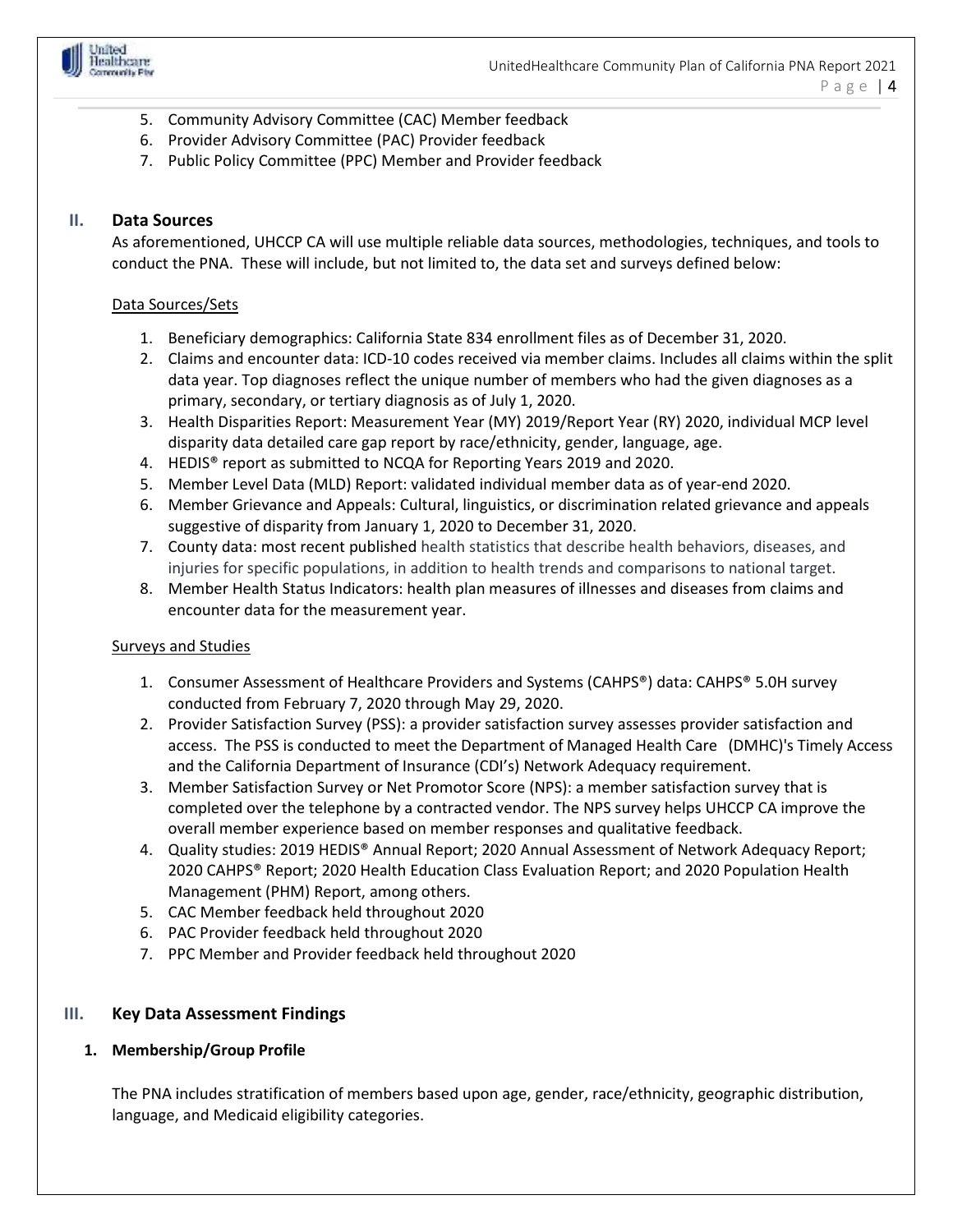

Membership is further broken down to include physical and behavioral health diagnoses, as well as an assessment of the needs of children and adolescents, disabled members, and members with serious and persistent mental illness (SPMI) [see Section 2. Health Status and Disease Prevalence].

The demographic data (age, gender, language, and ethnicity) is member self-reported data and is received on a monthly basis via State 834 enrollment files. Children and adolescents are defined by the state as individuals under the age of 21. Eligibility and disability categories are designated by the State Medicaid agency and are also provided to the plan via the monthly State 834 files. Demographic, eligibility, and disability categories are current as of December 31, 2020.

#### **Age and Gender**

| 2020 Number of Members by Age and Gender |             |        |              |  |
|------------------------------------------|-------------|--------|--------------|--|
| Age                                      | <b>Male</b> | Female | <b>Total</b> |  |
| $0 - 20$                                 | 3,106       | 2,764  | 5,870        |  |
| $21 - 40$                                | 3,900       | 4,583  | 8,483        |  |
| $41 - 60$                                | 2,056       | 1,916  | 3,972        |  |
| $61+$                                    | 689         | 882    | 1,571        |  |
| Total                                    | 9,751       | 10,145 | 19,896       |  |

 *Data Source: California State 834 Files* 

#### *Data Analysis*

The predominant age group is members aged 21-40 at over 42.64% of the membership. The predominant age/gender groups are males ages 21-40 (19.61%) and females ages 21-40 (23.03%). The predominant gender group overall is female, which accounts for 50.99%, just over half of the overall membership. UHCCP CA's membership grew by 7,732 members between year-end 2019 to year-end 2020, however the age and gender distribution remain similar between years.

#### **Geographic Distribution**

UHCCP CA serves San Diego County, which is divided into four geographic regions, including: Central County, East County, North County, and South County. To further define the four major geographic regions some of the major cities for each region include but are not limited to the following: Central County (San Diego, Del Mar, Poway, La Jolla); East County (El Cajon, Santee, La Mesa, Lemon Grove); North County (Escondido, Oceanside, San Mateo, Vista); and South County (San Ysidro, National City, Chula Vista, Imperial Beach).

| 2020 Number and Percent of Members by San Diego County Region |               |         |  |  |
|---------------------------------------------------------------|---------------|---------|--|--|
| <b>Region</b>                                                 | <b>Number</b> | Percent |  |  |
| Central                                                       | 7659          | 38.50%  |  |  |
| North                                                         | 5299          | 26.63%  |  |  |
| East                                                          | 3480          | 17.49%  |  |  |
| South                                                         | 3306          | 16.62%  |  |  |
| Other                                                         | 152           | 0.76%   |  |  |
| Total                                                         | 19,896        | 100.00% |  |  |

 *Data Source: California State 834 Files*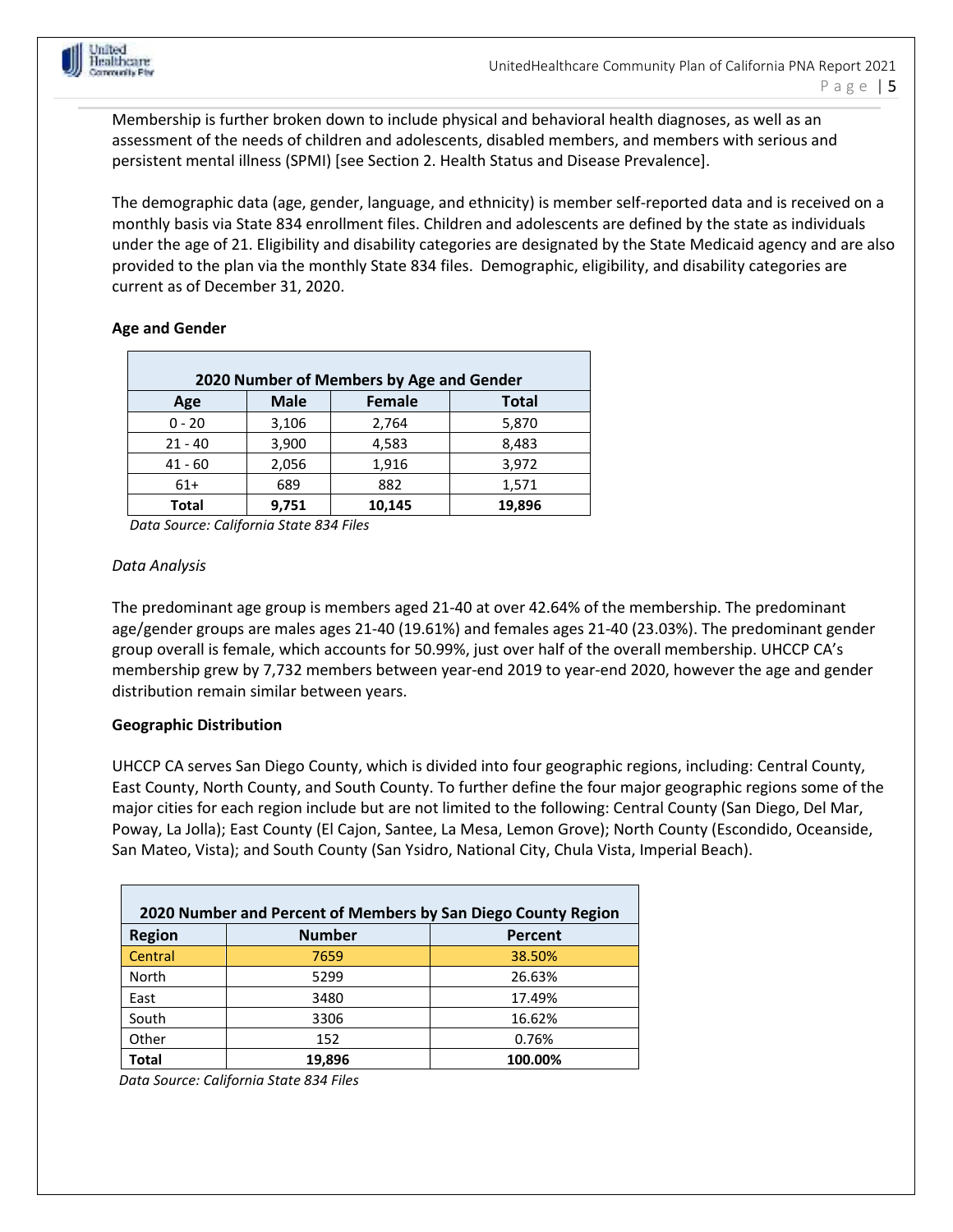

#### *Data Analysis*

The geographic distribution by region is consistent with 2019. Data analysis indicates that the predominant San Diego County Region with highest membership is within the Central County region which accounts for 38.50% of the overall membership when compared to the other San Diego County regions. Of note, the category "Other" indicates membership that do not live in San Diego County and are outliers to the current data, comprising of 0.76% of the overall membership.

The top 5 zip codes in Central County include 92105, 91911, 92113, 92114, and 92126. These were also the most populous member zip codes for Central Region in 2019.

| Top 5 Zip Codes, Central Region |                                |               |         |  |  |
|---------------------------------|--------------------------------|---------------|---------|--|--|
| <b>Zip Code</b>                 | City                           | <b>Member</b> | Rate    |  |  |
|                                 |                                | Count         |         |  |  |
| 92105                           | <b>San Diego, City Heights</b> | 626           | 24.85%  |  |  |
| 91911                           | San Diego, College Grove       | 505           | 20.05%  |  |  |
| 92113                           | San Diego, Logan Heights       | 488           | 19.37%  |  |  |
| 92114<br>San Diego, Encanto     |                                | 478           | 18.98%  |  |  |
| 92126                           | San Diego, Mira Mesa           | 422           | 16.75%  |  |  |
| Total                           | N/A                            | 2,519         | 100.00% |  |  |

#### *Data Source: California State 834 Files*

The most populated zip code was 92105, San Diego, City Heights. City Heights is known for its diversity, a dense urban community of 95,000 living in approximately 6.5 square miles within San Diego. Poverty, unemployment, child obesity, asthma, and violence are some key problems this community faces (California Endowment, 2020).

City Height's average yearly income for a family of four is between \$19,393 and \$24,400, within the range of the federal poverty level of \$22,050. The Unemployment in City Heights is 20.5%, roughly twice the County of San Diego average of 11% (California Endowment, 2020).

With about 42.4 percent of City Heights residents are foreign born. City Heights racial and ethnic makeup is as follows: 54% Latino, 19% Asian or Pacific Islander, 13% African American, 12% White, and 2% Other (California Endowment, 2020).

Additionally, San Diego has 36.3 acres per 1,000 residents dedicated to parks and green space, a density well above the median for all cities. However, it is estimated that City Heights only has 1.52 acres of park per 1,000 residents, creating urgency to move fitness projects and identify locations for activity and wellness through health plan sponsored programs, particularly for our youth (California Endowment, 2020).

| 2020 Number and Percent of Members by Eligibility Categories |                     |                       |  |  |
|--------------------------------------------------------------|---------------------|-----------------------|--|--|
| <b>Eligibility Categories</b>                                | <b>Total Number</b> | % of Total Membership |  |  |
| CA California Children Services                              | 149                 | 0.75%                 |  |  |
| CA California Children Services RADY                         | 54                  | 0.27%                 |  |  |
| CA CCS/GHPP                                                  |                     | 0.01%                 |  |  |
| <b>CA Duals</b>                                              | 463                 | 2.33%                 |  |  |
| CA Genetically Handicapped Persons Program                   |                     | 0.01%                 |  |  |
| CA In Home Supportive Services Program                       | 53                  | 0.27%                 |  |  |

#### **Health Plan Eligibility Categories and Social Determinants**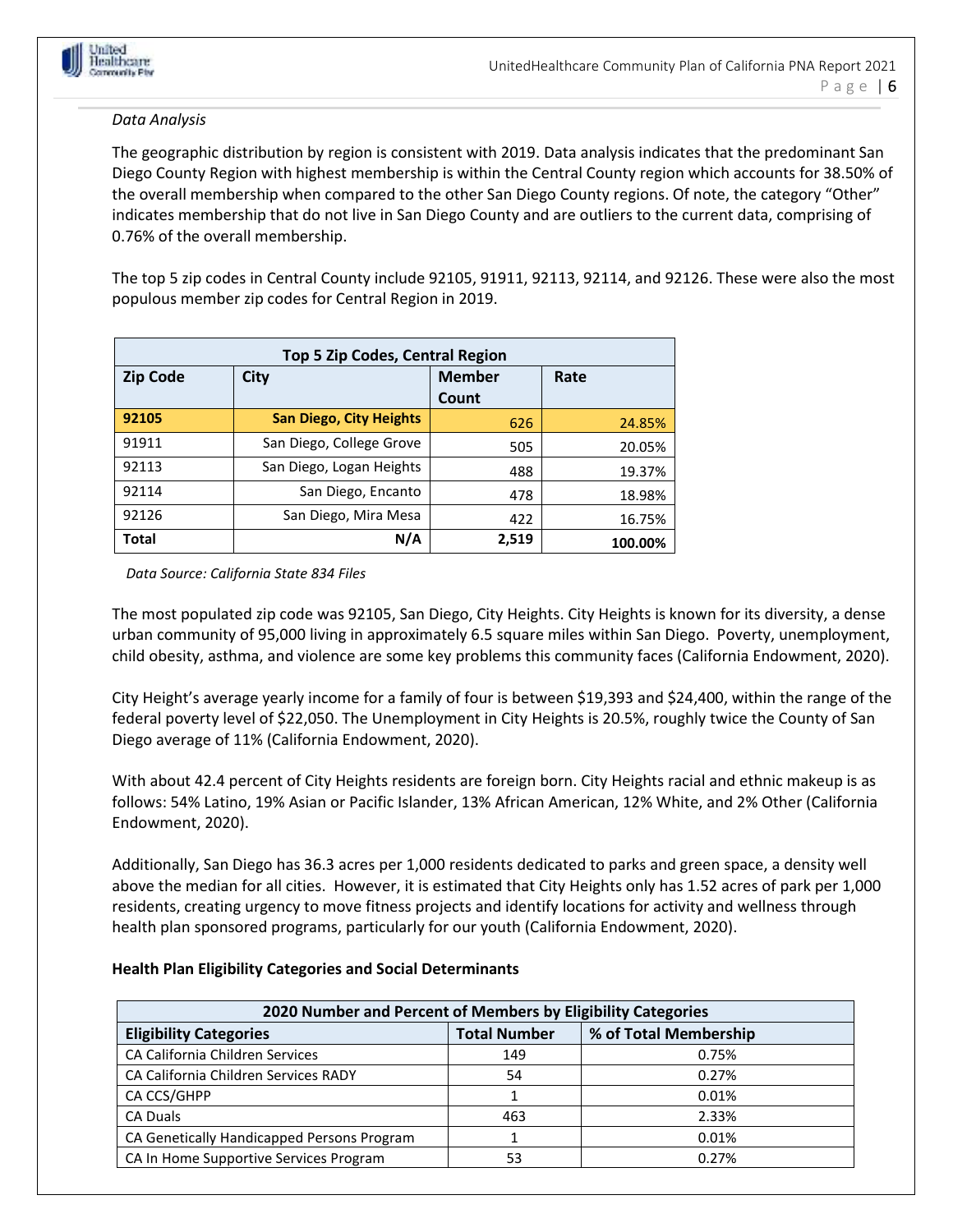

| CA Long Term Care Program                     | 12     | 0.06%   |
|-----------------------------------------------|--------|---------|
| CA Seniors and Persons with Disabilities      | 767    | 3.86%   |
| CA Seniors and Persons with Disabilities RADY | 25     | 0.13%   |
| <b>CA TANF</b>                                | 17253  | 86.72%  |
| <b>CA TANF RADY</b>                           | 1118   | 5.62%   |
| <b>Grand Total</b>                            | 19.896 | 100.00% |

 *Data Source: California State 834 Files* 

#### *Data Analysis*

Members who are eligible for Temporary Assistance for Needy Families (TANF/TANF RADY) in and of itself indicate a member is at or near the poverty level. Overall, 92.34% of plan members are TANF eligible. That is nearly the entire membership population. These members have unique socioeconomic stressors related to issues with housing, food, transportation, employment, and health literacy. These results are consistent with reporting year 2019.

#### **Race/Ethnicity**

| 2020 Number and Percent of Members by Race/Ethnicity |               |         |  |  |
|------------------------------------------------------|---------------|---------|--|--|
| <b>Race/Ethnicity</b>                                | <b>Number</b> | Percent |  |  |
| Other                                                | 7597          | 38.18%  |  |  |
| Hispanic                                             | 5466          | 27.47%  |  |  |
| Caucasian/White                                      | 4817          | 24.21%  |  |  |
| <b>Black</b>                                         | 1213          | 6.10%   |  |  |
| Unknown                                              | 611           | 3.07%   |  |  |
| Asian Pacific American                               | 96            | 0.48%   |  |  |
| Native America                                       | 96            | 0.48%   |  |  |
| Total                                                | 19,896        | 100.00% |  |  |

 *Data Source: California State 834 Files* 

#### *Data Analysis*

The predominant racial group among the membership is "Other" at 38.18% of the total membership, followed by the second largest predominant racial group, Hispanic at 27.47%. A diverse racial/ethnic membership was identified at the plan, remaining consistent over both reporting years 2019 and 2020.

#### **Language**

| 2020 Number and Percent of Members by Language |               |         |  |  |  |
|------------------------------------------------|---------------|---------|--|--|--|
| Language                                       | <b>Number</b> | Percent |  |  |  |
| English                                        | 17235         | 86.63%  |  |  |  |
| Spanish                                        | 1727          | 8.68%   |  |  |  |
| Mandarin                                       | 210           | 1.06%   |  |  |  |
| Miscellaneous                                  | 197           | 0.99%   |  |  |  |
| Cantonese                                      | 137           | 0.69%   |  |  |  |
| Arabic                                         | 97            | 0.49%   |  |  |  |
| <b>Tagalog</b>                                 | 80            | 0.40%   |  |  |  |
| Farsi                                          | 67            | 0.34%   |  |  |  |
| Vietnamese                                     | 49            | 0.25%   |  |  |  |
| Russian                                        | 35            | 0.18%   |  |  |  |
| Korean                                         | 16            | 0.08%   |  |  |  |
| Chinese                                        | 13            | 0.07%   |  |  |  |
| Cambodian                                      | 11            | 0.06%   |  |  |  |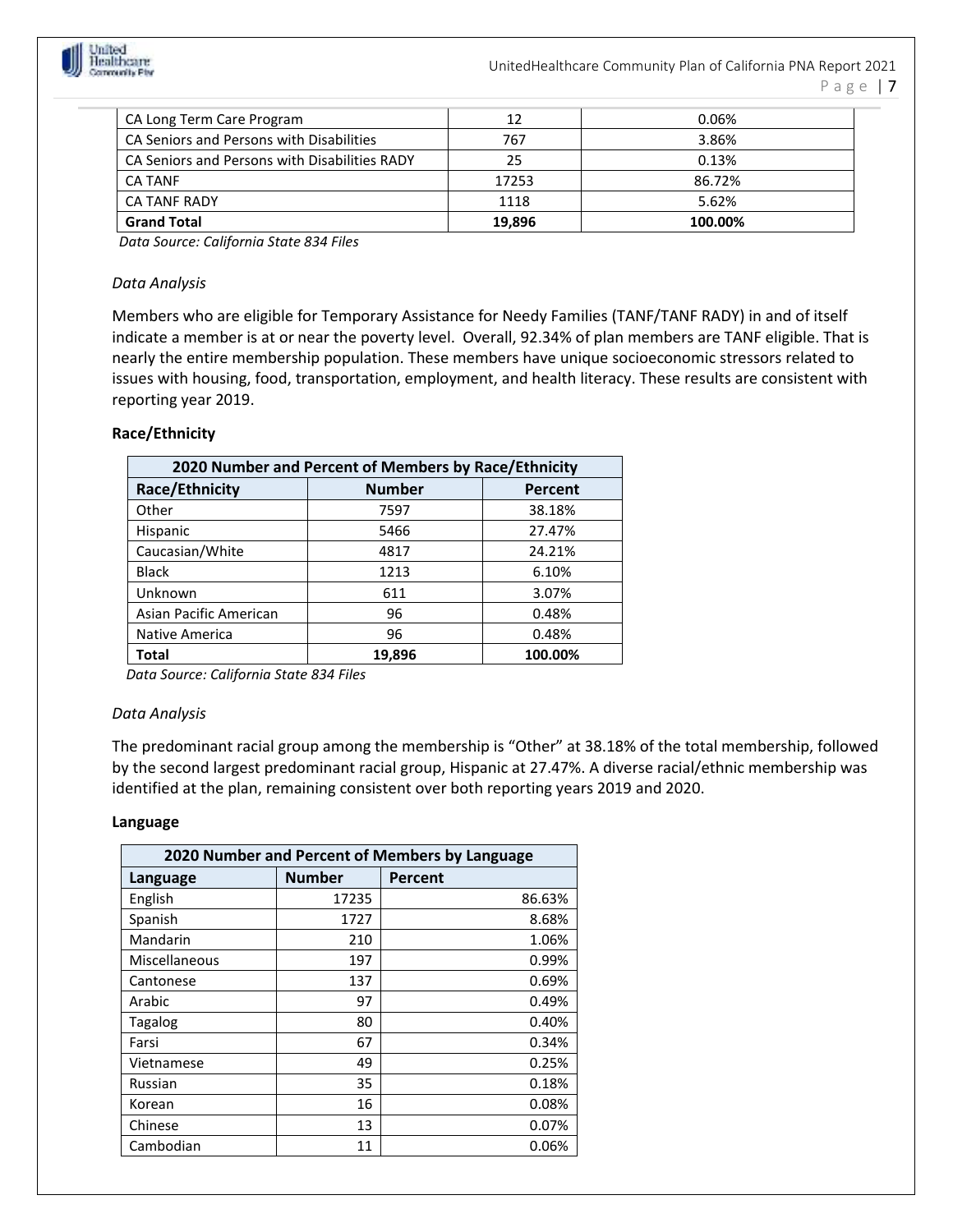

| <b>Grand Total</b> | 19,896 | 100.00% |
|--------------------|--------|---------|
| Thai               |        | 0.01%   |
| Japanese           |        | 0.01%   |
| Laotian            | 4      | 0.02%   |
| French             | 4      | 0.02%   |
| Sign Language      | 5      | 0.03%   |
| Portuguese         | 6      | 0.03%   |

 *Data Source: California State 834 Files* 

#### *Data Analysis*

The predominant preferred languages identified other than English (86.63%), included Spanish at 8.68% among the membership. Also observed, was that the additional non-English languages meet the California Department of Health Care Services (DHCS) identified San Diego County threshold languages including Arabic (0.49%), Tagalog (0.40%), and Vietnamese (0.25%) are among the top ten languages identified in 2020. Other languages identified among the top ten are Mandarin (1.06%), Miscellaneous (0.99%), Cantonese (0.69%), Farsi (0.34%), and Russian (0.18%). One notable difference between the previous year is the increase in reported language for Mandarin, Cantonese, Miscellaneous and Farsi.

#### *Membership Summary*

The key findings the Population Needs Assessment identified that the predominant San Diego County Region with highest membership is within the Central County region which accounts for 38.50% of the overall membership when compared to the other San Diego County regions. Furthermore, 92.34% plan members are TANF eligible. That is nearly the entire membership population who are at or near the poverty level.

These members have unique socioeconomic stressors related to issues with housing, food, transportation, employment, and health literacy that impede them from going to a regular doctor visit or take care of their overall health. Additionally, the most common health issues seen in adults were primarily hypertension, chest pain, and hyperlipidemia. The most common diagnoses seen among adolescents and children were acute upper respiratory infection, routine child exams, immunizations, and cough.

As such, it is important to ensure that when developing health education, culturally competent, linguistically appropriate services, and continuous quality improvement programs are not a "one-size fits all". There is a need to make programs more tailored to targeted audiences and explore various communication channels to meet membership needs. Such programs may include taking a more digital approach, like the use of developing and delivering text messaging initiatives to our predominantly English-speaking members' ages 21 to 40 years old who expect more of an expedited process for accessing care. These recommendations will ensure overall improved health outcomes among membership and increased member satisfaction.

#### **2. Health Status and Disease Prevalence**

#### A. Population Health Management Study

In 2020, UHCCP CA conducted a Population Health Management study to assess top in-patient and out-patient diagnoses by age, disability, and Severe or Persistent Mental Illness (SPMI). Clinical data is reported based upon ICD-10 codes received via member claims and includes all claims within the split data year. Top diagnoses reflect the unique number of members who had the given diagnoses as a primary, secondary, or tertiary diagnosis during July 1, 2019 and June 30, 2020. The table below demonstrates data yielded from that study.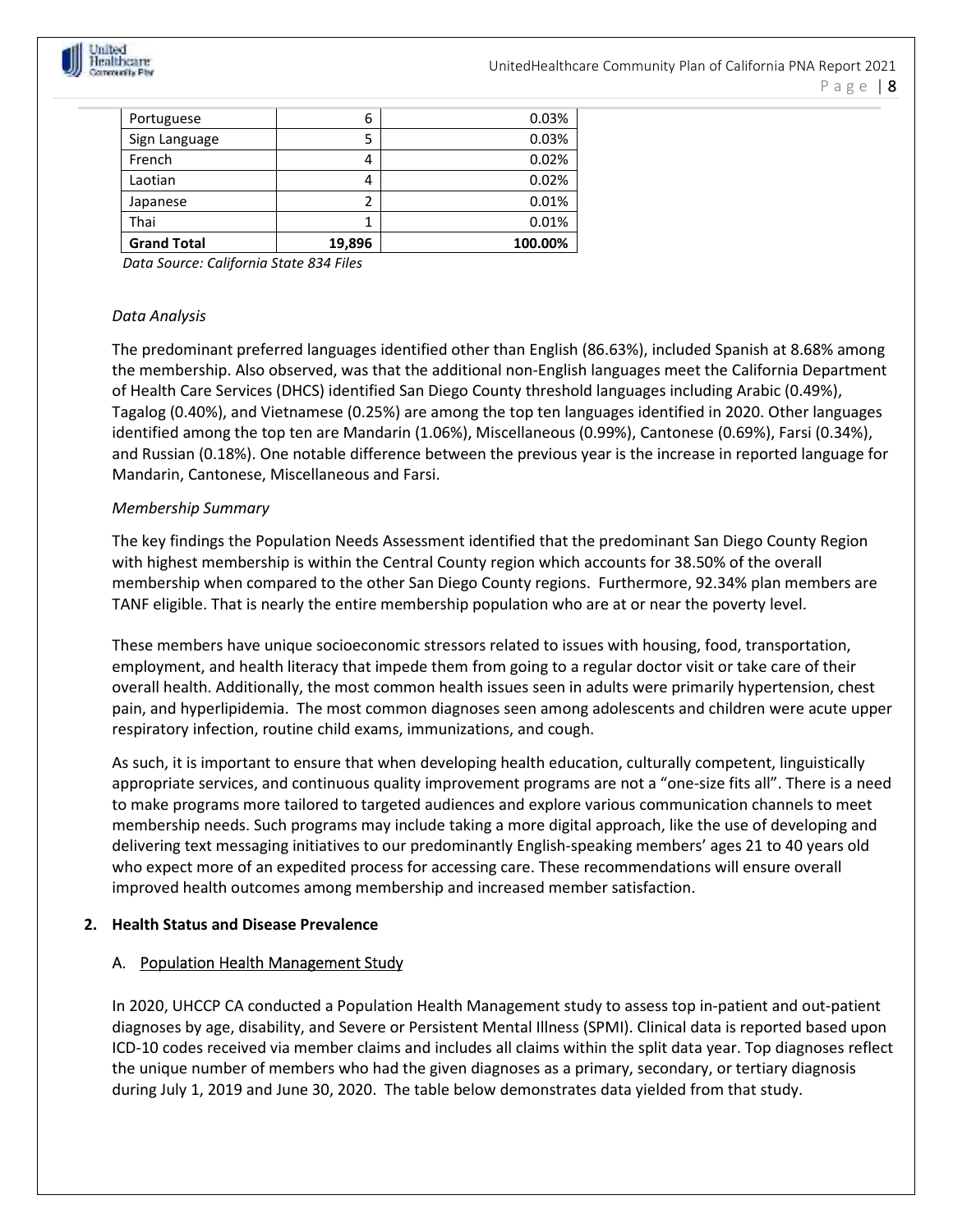

#### *Top Diagnoses*

| Top Five Out-Patient Diagnoses - Based on unique count of members with the diagnosis |                                             |                                            |                                               |  |
|--------------------------------------------------------------------------------------|---------------------------------------------|--------------------------------------------|-----------------------------------------------|--|
| Top Diagnoses Child/Adolescent (2-19)                                                |                                             | Top Diagnoses Ages 20 and over             |                                               |  |
| 2019<br>2020                                                                         |                                             | 2019                                       | 2020                                          |  |
| Routine Child Exam                                                                   | Routine Child Exam                          | <b>General Adult Medical Exam</b>          | <b>General Adult Medical Exam</b>             |  |
| <b>Acute Upper Respiratory</b><br><b>Infection</b>                                   | Immunization                                | Primary Hypertension                       | Primary Hypertension                          |  |
| Acute Pharyngitis                                                                    | <b>Acute Upper Respiratory</b><br>Infection | <b>Chest Pain</b>                          | <b>Chest Pain</b>                             |  |
| Screening for Disease of the<br>Blood                                                | Child Health Exam<br>w/Abnormal Finding     | Routine GYN Exam                           | Hyperlipidemia                                |  |
| <b>Screening Disorders</b>                                                           | Cough                                       | <b>Abdominal Pain</b>                      | <b>Encounter in Specified</b><br>Consultation |  |
| Top Dx of Members with SPMI                                                          |                                             | <b>Top Dx of Members with Disabilities</b> |                                               |  |
| 2019                                                                                 | 2020                                        | 2019                                       | 2020                                          |  |
| Major Depressive Disorder                                                            | Major Depressive<br>Disorder Single         | Primary Hypertension                       | Primary Hypertension                          |  |
| Anxiety Disorder                                                                     | Major Depressive<br>Disorder Recurrent      | <b>Illness Unspecified</b>                 | <b>Encounter for Immunizations</b>            |  |
| Major Depressive Disorder<br>Recurrent                                               | <b>Anxiety Disorder</b>                     | <b>General Adult Medical Exam</b>          | Illness Unspecified                           |  |
| <b>General Adult Medical Exam</b>                                                    | Encounter for<br>Immunizations              | Type 2 Diabetes Mellitus                   | Type 2 Diabetes Mellitus                      |  |
| Primary Hypertension<br>Primary Hypertension                                         |                                             | <b>Immunizations</b>                       | <b>General Adult Medical Exam</b>             |  |

 *Data Source: SMART Data Warehouse/Claims* 

| Top Five Inpatient Diagnoses - Based on unique count of members with the diagnosis |                                       |                                            |                                  |  |  |
|------------------------------------------------------------------------------------|---------------------------------------|--------------------------------------------|----------------------------------|--|--|
|                                                                                    | Top Diagnoses Child/Adolescent (2-19) | <b>Top Diagnoses Ages 20 and over</b>      |                                  |  |  |
| 2019                                                                               | 2020                                  | 2019                                       | 2020                             |  |  |
| <b>Acute Respiratory Failure</b>                                                   | Single Live Infant Delivery           | Single Live Infant Delivery                | Single Live Infant Delivery      |  |  |
| Mild Persistent Asthma                                                             | <b>Acute Appendicitis</b>             | Sepsis Unspecified<br>Organism             | Sepsis Unspecified<br>Organism   |  |  |
| <b>Acute Bronchiolitis</b>                                                         | Lobar Pneumonia                       | <b>Acute Kidney Failure</b>                | Primary Hypertension             |  |  |
| Failure to Thrive (Child)                                                          | Perforation Tympanic<br>Membrane      | <b>Unspecified Convulsions</b>             | <b>Acute Kidney Failure</b>      |  |  |
|                                                                                    |                                       | <b>Abdominal Pain</b>                      | <b>Acute Respiratory Failure</b> |  |  |
|                                                                                    | Top Dx of Members with SPMI           | <b>Top Dx of Members with Disabilities</b> |                                  |  |  |
| 2019                                                                               | 2020                                  | 2019                                       | 2020                             |  |  |
| Unspecified Psychosis                                                              | Unspecified Psychosis                 | <b>Unspecified Psychosis</b>               | Unspecified Psychosis            |  |  |
| Chest Pain                                                                         | <b>Chest Pain</b>                     | <b>Chest Pain</b>                          | <b>Chest Pain</b>                |  |  |
| <b>Other Nonspecific</b>                                                           | <b>Other Nonspecific</b>              | <b>Other Nonspecific</b>                   | <b>Other Nonspecific</b>         |  |  |
| <b>Abnormal Finding</b>                                                            | <b>Abnormal Finding</b>               | <b>Abnormal Finding</b>                    | <b>Abnormal Finding</b>          |  |  |
| Major Depressive Disorder                                                          | Major Depressive Disorder             | Major Depressive Disorder                  | Major Depressive Disorder        |  |  |
| Encounter Adjustment                                                               | Encounter Adjustment                  | Encounter Adjustment                       | Encounter Adjustment             |  |  |
| Management                                                                         | Management                            | Management                                 | Management                       |  |  |

 *Data Source: SMART Data Warehouse/Claims*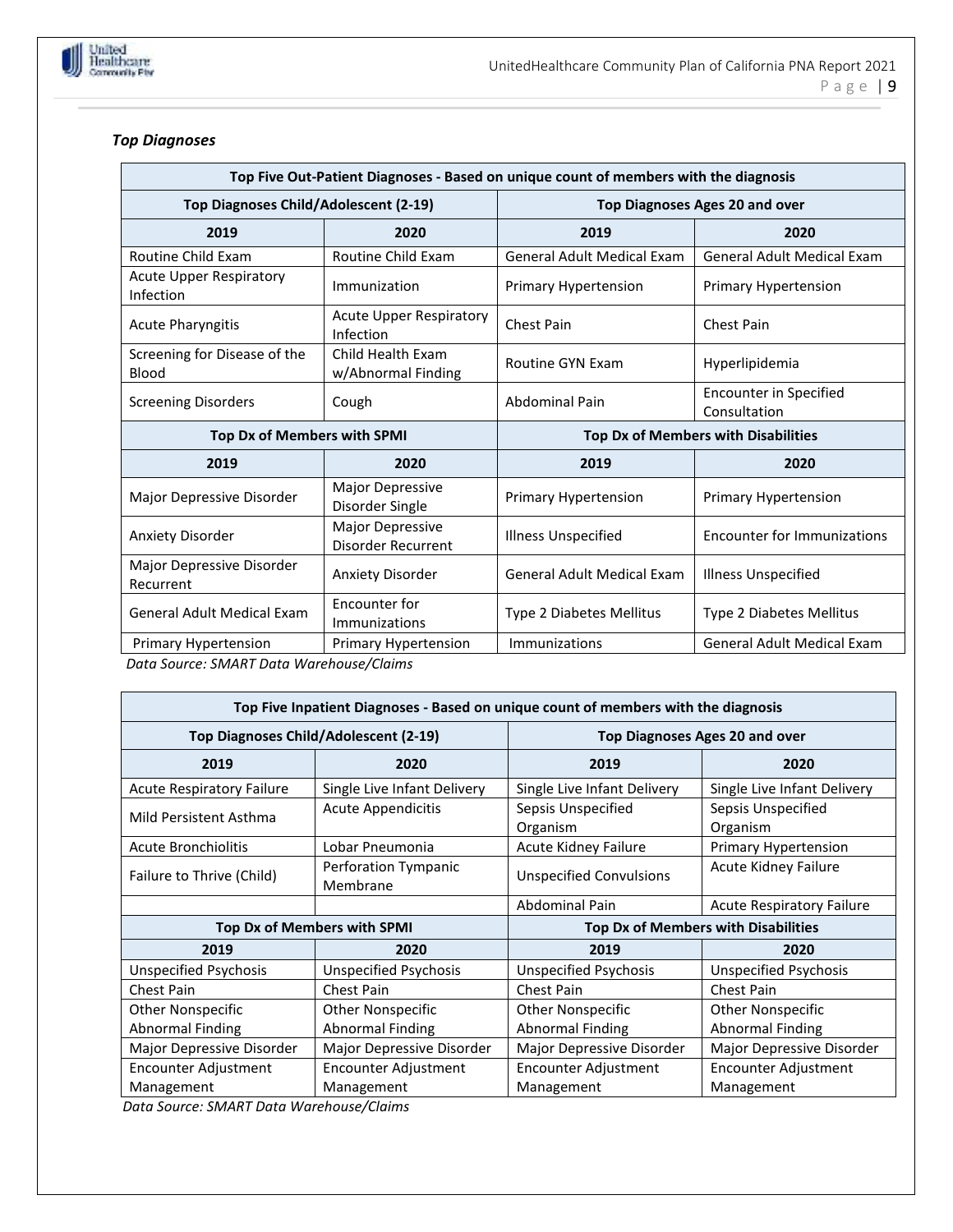

The Plan identified that the most common health issues seen in adults were hypertension and chest pain. The most common diagnoses seen among adolescents and children were routine child exam and acute upper respiratory infection. Prenatal and Newborn needs are addressed through the Healthy First Steps program, which aims to identify pregnant women as early as possible with a goal of achieving the best health outcomes for pregnant women and newborns through the first year of life. Relevant needs of healthy adults and children are inherently linked to overall social determinants of health including but not limited to securing safe housing, adequate access to food, education, employment, and health care. These needs are then impacted by socioeconomic status, social & family support systems, language, and health literacy.

Members with an array of disabilities make up 4% of the population. Subpopulations of members with disabilities include Seniors and Persons with Disabilities (SPD) and Age Blind Disabled (ABD). There are two types of disabilities; cognitive and medical/physical and it is not uncommon for people to have both types. The disabled face unique challenges inside their homes as well as out in the community. Many require assistance with personal as well as social activities of daily living, safe housing, transportation, home modifications and assistive devices for communication. Members with disabilities and/or chronic illnesses require additional community support such as identifying federal or state program eligibility and getting enrolled, assistance managing their conditions along with navigating the health care system and transportation to appointments. People with multiple chronic illnesses may experience suboptimal health outcomes which result in increased health care expenses and often cause anxiety and depression. Together these factors negatively impact both the length and quality of life for people living with chronic illness. Prevalent diagnoses among these members include, chest pain unspecified, primary hypertension, and type 2 diabetes mellitus.

Members with Serious and Persistent Mental Illness (SPMI) are also a particularly vulnerable population with unique issues. The biggest and most frequently overlooked obstacle being the social stigma associated with mental illness. The stigma around mental health and illness continues to be a factor for those affected, not to seek or continue treatment. An analysis of this membership showed prevalent diagnoses that include both medical and behavioral conditions of major depressive disorder, anxiety disorder, primary hypertension, chest pain, and psychosis. Although each specific disorder has unique challenges, they share a common thread of causing impairment to function, along with emotional and/or physical pain, which may result in increased utilization of emergency services. This common thread disrupts life, interferes with healthy function in family, work and community and creates an increased risk in mortality. UHCCP CA connects members to case management resources with the appropriate behavioral health services, in order to reduce delays or gaps in care as well as to prevent duplication of services.

The Plan supports a case management program, focused on identification and care coordination for the high cost and high-risk membership. In 2019 and 2020, this team primarily focused efforts on members with frequent readmissions, working to ensure follow up appointments, pharmacy adherence and access to DME and home health as needed. The Plan also participates in the Health Home Program, with 5 Health Homes which implemented in July 2019. The members eligible for Health Home services include members facing homelessness, members with frequent emergency room (ER) or inpatient utilization, members with chronic medical conditions and/or Serious Mental Illness. During 2019 and 2020 over 800 members were identified as qualifying for Health Homes. Through outreach, which in 2020 was primarily telephonic due to pandemic restrictions, the Health Homes were able to enroll and actively manage 100 members. Preliminary data suggest that ER utilization drops to nearly zero following engagement by the Health Home care manager. Long term data regarding improvement in health outcomes or reduction in cost of care is not available yet. In 2021 this program is transitioning to Enhanced Care Management (ECM), and in preparation the Plan intends to have 4 FQHC based ECM programs, 2 community programs that previously served the County's Whole Person Care Pilot population, and 2-3 additional community programs with specific competence in certain populations of focus. The ECM program will have additional tools available to assist members who have barriers to improving health through the In Lieu of Services (ILOS) that are being provided by the Plan. The Plan sought input from the County prior to determining which ILOS to offer. County recommended focus on housing and food security. As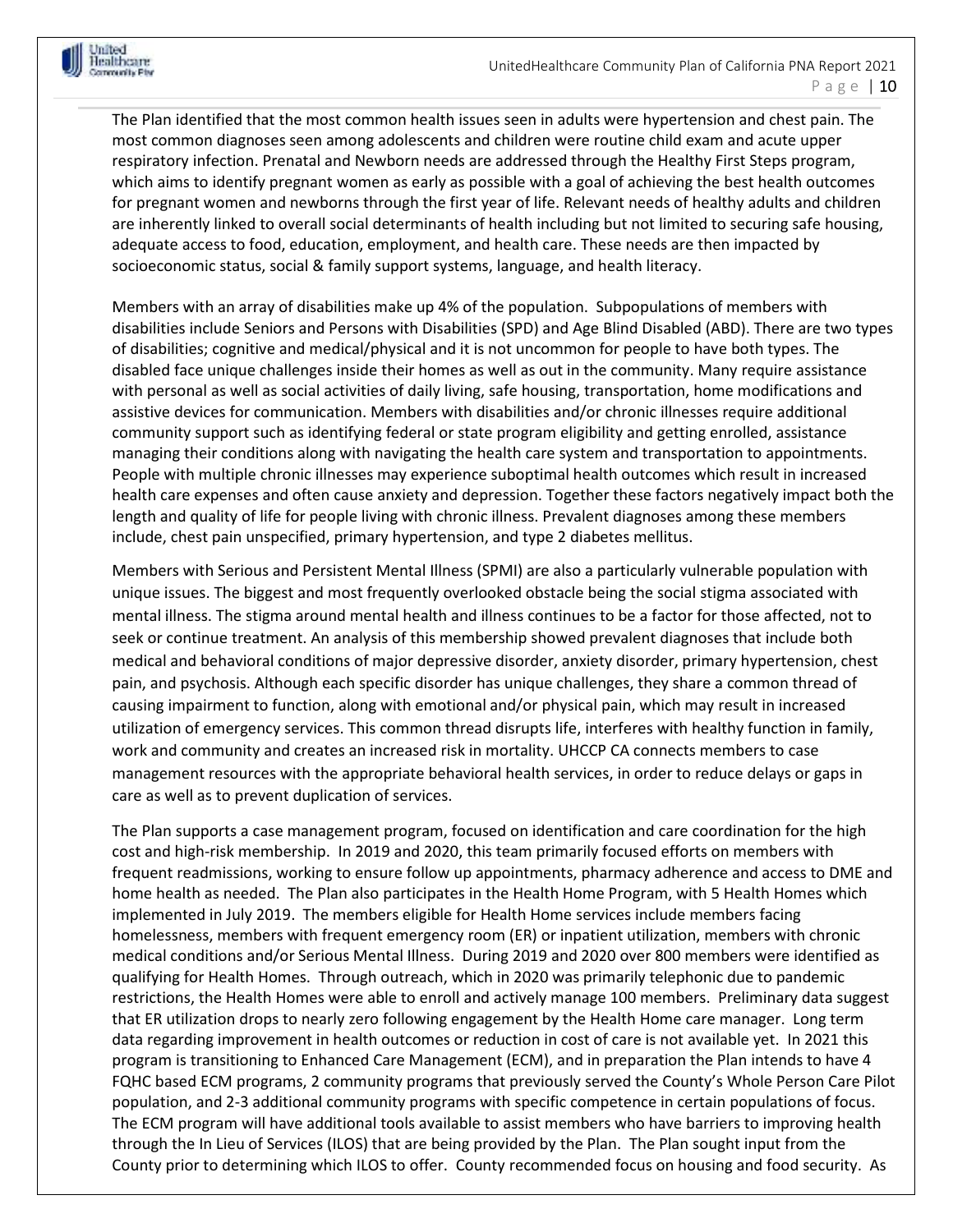a result, the Plan intends to offer Recuperative Shelters, Sober Houses, Medically Tailored Meals, Housing Navigation, Housing Sustaining Services and Housing Deposits. In future reports, the demographics of the ECM identified and engaged members will be carefully reviewed to identify cultural and linguistic barriers to successful engagement in case management.

Inited Healthcare

> In 2020, DHCS awarded UHCCP CA two (2) Behavioral Health Integration (BHI) grants in 2020. This program offers fiscal incentives to providers who work to improve physical and behavioral health outcomes, care delivery efficiency, and patient experience by establishing or expanding fully integrated care in a Medi-Cal managed health care plan's (MCP) network, using culturally and linguistically appropriate teams with expertise in primary care, substance use disorder conditions, and mental health conditions who deliver coordinated comprehensive care for the whole patient. The goal of the BHI Incentive Program is to increase network integration in partnership with an MCP, in this case, UHCCP CA. The two grant projects will focus exclusively on the following:

- La Maestra Family Clinic, Inc. will implement a fully integrated model of behavioral health care services alongside comprehensive diabetes care to adolescents and adults at the organization's main clinic site. La Maestra will identify patients who are diagnosed with Serious Mental Illness and have HbA1c levels greater than 9% through cooperation of WSS and the diabetes clinic. Once patients are identified, case managers will work with them to start diabetes prevention and management services. La Maestra currently provides the American Diabetes Association (ADA) Diabetes Self-Management Training (DSMT) program to patients diagnosed with diabetes (Type I or Type 2 diabetes) to improve health, self-efficacy, and motivation to improve their lifestyle and overall wellbeing. Patients will also be provided health education including nutrition counseling, information about onsite exercise classes including Zumba and yoga, and cooking demonstrations. Patients identified as having poor control of their HbA1c levels will be referred to the onsite Optometrist, Dr. Dora Doan, to check for potential diabetic retinopathy. Also, La Maestra will refer these patients out to a podiatrist to check for nerve damage or vascular diseases in the patients' extremities. La Maestra will use NextGen Electronic Health Records (EHR) and i2i Tracks, population health management software, to track patient data and SBIRT numbers. With the integration of AUDIT and DAST screening tools into the EHR, La Maestra's behavioral health and substance abuse staff will be able to easily track screenings, results, and the need for brief intervention or referral to treatment. Full implementation of behavioral health integration will be measured by both quantitative and qualitative data.
- Vista Community Clinic (VCC) will implement a BHI project targeting Maternal Mental Health and Substance Abuse. The project's purpose is to engineer a comprehensive pathway that ensures that every woman presenting for perinatal services is screened for mental health disorder and substance use disorder concerns in a culturally and linguistically relevant manner, in the context of providing comprehensive perinatal services.

The grant projects will run through 2022. Progress and outcomes will be summarized in the next annual PNA.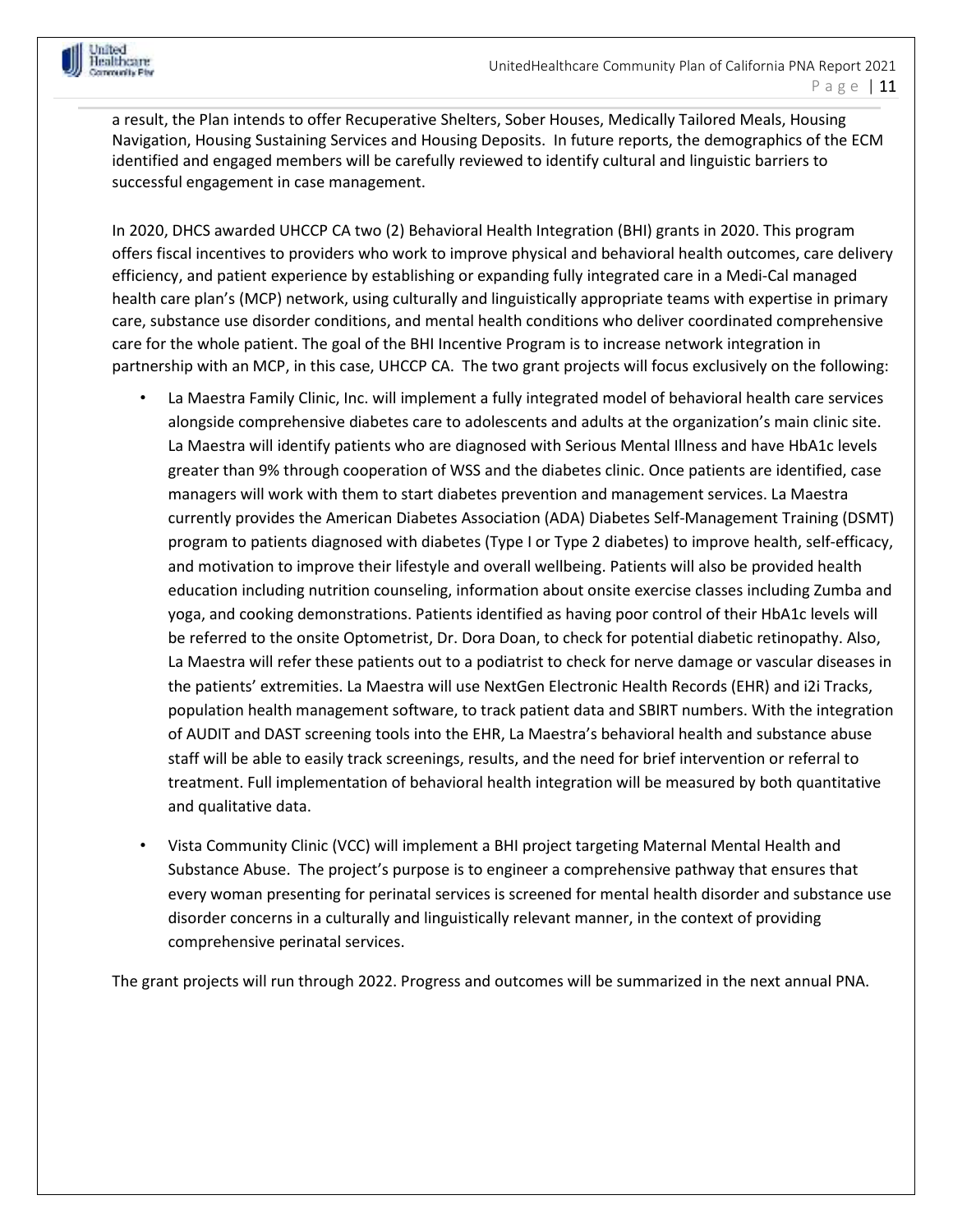

#### B. Health Homes Program

The Plan participates in the Medi-Cal Health Home Program to improve member outcomes and reduce overall health care costs, with 5 contracted Health Homes implemented in July 2019 with extensive practice transformation training, data sharing and support to the providers. This program provides 3 tiers of care coordination services based upon member established goals to increase access to care and social service supports, better manage chronic symptoms, and promote self-empowerment. The members eligible for Health Home services include members facing homelessness, members with frequent ER or inpatient utilization, members with specific state defined chronic medical conditions and/or Serious Mental Illness or SUD diagnosis.

During 2019 and 2020 over 1,607 members were identified as qualifying for Health Homes. Through outreach, which in 2020 was primarily telephonic due to pandemic restrictions, the Health Homes were able to enroll and actively manage 114 members. Preliminary data suggest that ER utilization drops to nearly zero following engagement by the Health Home care manager. Long term data regarding improvement in health outcomes or reduction in cost of care is not available yet.

The United licensed clinical practice transformation team monitors total cost of care, all cost utilization including behavioral health data received from DHCS, quality measures, program turnover rates and readmissions. Monthly data is provided to each practice to ensure that targeted and prioritized outreach occurs or that high cost utilizers are managed with more rigor. Routine joint operating committee meetings are held to review data and to work through barriers or concerns with each practice.

In 2021 this program is transitioning to Enhanced Care Management (ECM), and in preparation the Plan intends to have 4 FQHC based ECM programs, 2 community programs that previously served the County's Whole Person Care Pilot population, and 2-3 additional community programs with specific competence in certain populations of focus.

The ECM program will have additional tools available to assist members who have barriers to improving health through the In Lieu of Services (ILOS) that are being provided by the Plan. The Plan sought input from the County prior to determining which ILOS to offer. County recommended focus on housing and food security. As a result, the Plan intends to offer Recuperative Shelters, Sober Centers, Medically Tailored Meals, Housing Navigation, Housing Sustaining Services and Housing Deposits. In future reports, the demographics of the ECM identified and engaged members will be carefully reviewed to identify cultural and linguistic barriers to successful engagement in case management. The populations of focus include the following categories:

| <b>Adults</b>                                          | <b>Children/Youth up to 21</b>                           |  |
|--------------------------------------------------------|----------------------------------------------------------|--|
| 1) Individuals and families experiencing Homelessness; |                                                          |  |
| 2) High Utilizers;                                     | 2) High utilizers;                                       |  |
| 3) Adults with Serious Mental Illness (SMI) /          | 3) SED, identified to be at Clinical High Risk (CHR) for |  |
| Substance Use Disorder (SUD);                          | psychosis or experiencing a First Episode of Psychosis;  |  |
| 4) Incarcerated and Transitioning to the Community;    |                                                          |  |
| 5) At risk for Institutionalization and Eligible for   | 5) Enrolled in CCS / CCS Whole Child Model (WCM)         |  |
| LTC;                                                   | with Additional Needs beyond CCS;                        |  |
| 6) Nursing facility Residents Transitioning to the     | 6) Involved in Child Welfare (including those with a     |  |
| Community.                                             | history of involvement, and foster care up to 26).       |  |

#### **ECM Populations of Focus: Summary**

 *Data Source: Department of Health Care Services Enhanced Care Management*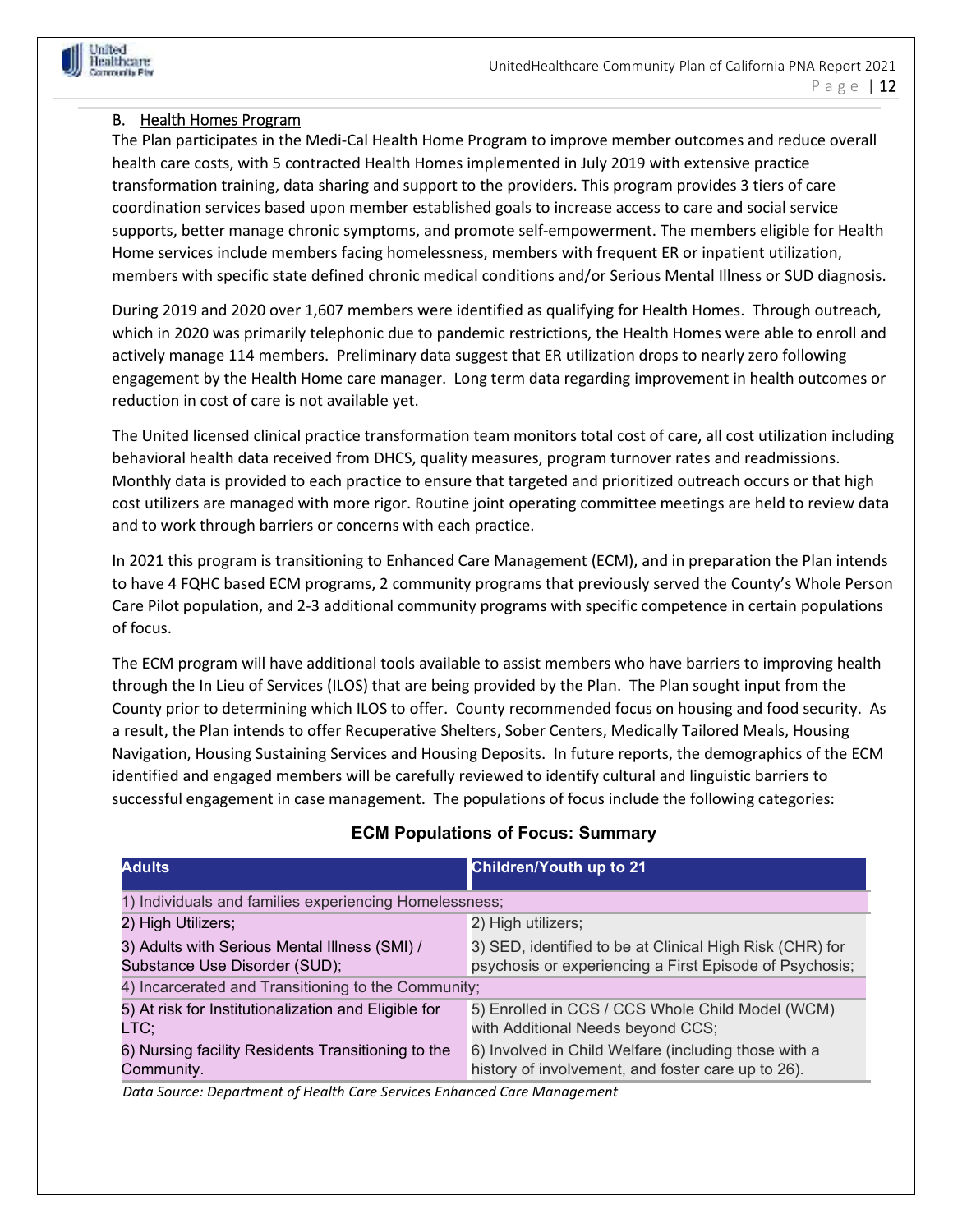

Definitions for each of these populations of focus are either defined by DHCS now (https://www.dhcs.ca.gov/Documents/MCQMD/ECM-Key-Design-Implementation-Decisions.pdf) or will be defined by DHCS later.

#### C. COVID-19 Membership Data Analysis

In Quarter 2, 2020, UHCCP CA conducted a preliminary analysis of available claims and hospital admission data to identify potential health disparities among members who tested positive for COVID-19. At the time of data collection, there were a total of 15 members identified as testing positive for COVID-19. Their demographic information was analyzed based on age, gender, language, ethnicity, and zip code.

As data was limited during the first data analysis due to the availability of complete claims data during the preliminary analysis, UHCCP CA conducted an additional analysis after the conclusion of 2020. The data showed during calendar year 2020, there were a total of 423 members identified who were diagnosed as positive with COVID-19. As the most known risk factors is ethnicity, an analysis was conducted focusing on these demographic elements.

| <b>Members with a Positive COVID-19 Diagnosis</b><br>by Ethnicity |     |         |  |
|-------------------------------------------------------------------|-----|---------|--|
| <b>Positive Cases</b><br><b>Ethnicity</b><br>%                    |     |         |  |
| Unknown                                                           | 170 | 40.19%  |  |
| Hispanic                                                          | 142 | 33.57%  |  |
| Caucasian/White                                                   | 85  | 20.09%  |  |
| African American                                                  | 23  | 5.44%   |  |
| Native American                                                   | 2   | 0.47%   |  |
| Pacific Islander                                                  | 1   | 0.24%   |  |
| <b>Total</b>                                                      | 423 | 100.00% |  |

*Data Source: Facets/Claims 2020* 

#### *Data Analysis*

The data identified the most prevalent ethnicities with positive COVID-19 diagnoses were among Unknown (40.19%), Hispanic (33.57%), Caucasian/White (20.09%), followed by African American (5.44%). There is no clear outlying ethnicity with more cases identified compared to overall UHCCP CA membership or San Diego county data. These ethnicity rankings mirror the ethnicity rankings of our overall membership. These rankings are also similar to those of COVID-19 cases in San Diego county (San Diego County "COVID-19 by Race and Ethnicity", 2021), with the exception of Unknown ethnicity. However, the accuracy of health plan data for Unknown ethnicity is a known barrier.

When compared to CDC analysis of Race/Ethnicity COVID-19 case prevalence, there is some alignment as their rankings also demonstrate the most prevalent as Hispanic/Latino. UHCCP CA membership data does not align with the CDC's next most prevalent ethnicities which are American Indian or Alaskan Native, Black or African American, Caucasian/White, followed by Asian (National Center for Immunization and Respiratory Diseases (NCIRD), Division of Viral Diseases, 2021).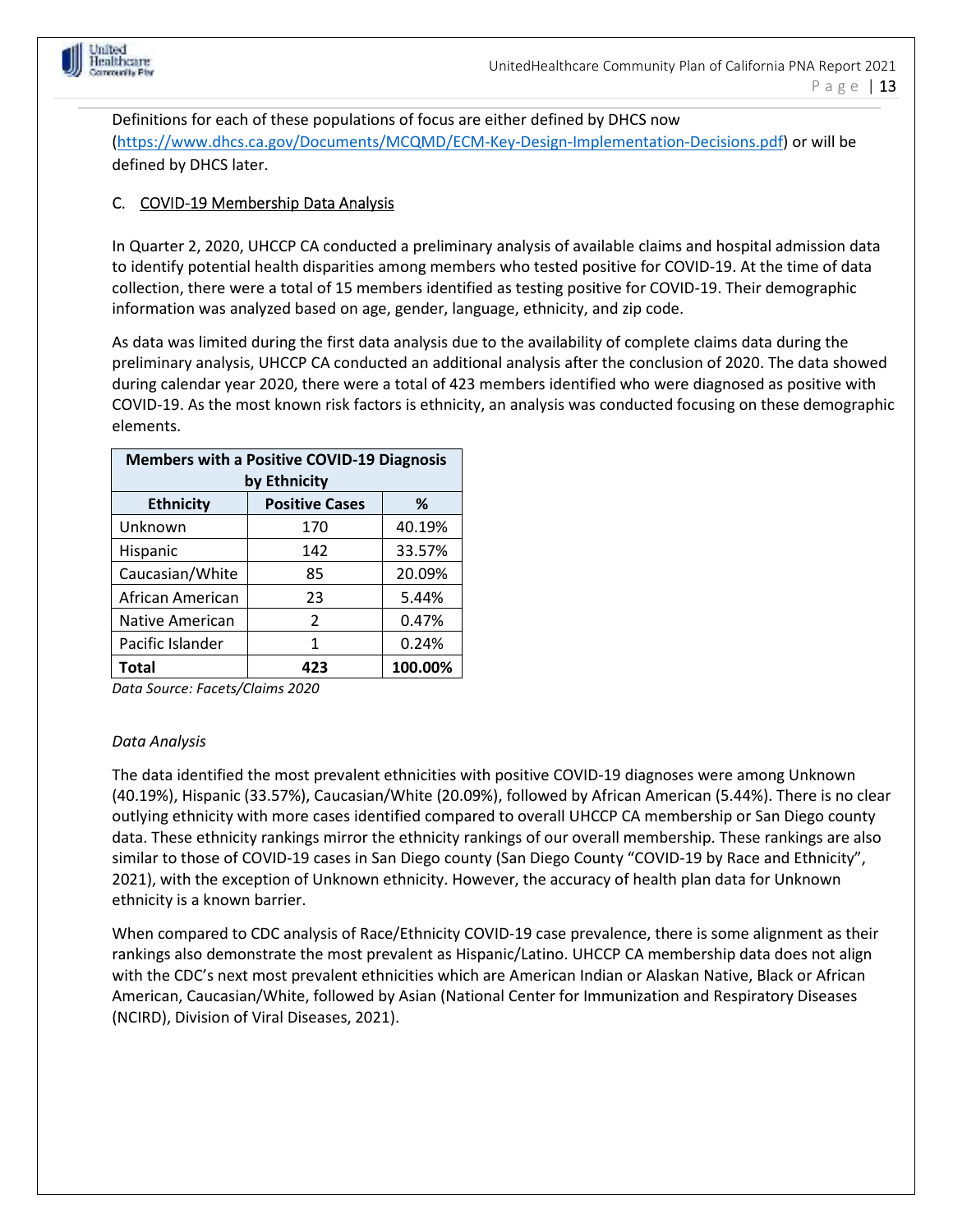

| <b>Members with a Positive COVID-19</b> |       |         |
|-----------------------------------------|-------|---------|
| Diagnosis by Age                        |       |         |
| <b>Positive</b>                         |       |         |
| Age                                     | Cases | ℅       |
| $0 - 3$                                 | 21    | 4.96%   |
| 4-10                                    | 15    | 3.55%   |
| 11-18                                   | 22    | 5.20%   |
| 19-30                                   | 133   | 31.44%  |
| 31-45                                   | 107   | 25.30%  |
| 46-65                                   | 115   | 27.19%  |
| 65-80                                   | 7     | 1.65%   |
| 81+                                     | 3     | 0.71%   |
| <b>Total</b>                            | 423   | 100.00% |

*Data Source: Facets/Claims 2020*

#### *Data Analysis*

The data for UHCCP CA members with COVID-19 cases illustrates it is more common among those between ages 19 to 65. This aligns with the CDC data which shows that COVID-19 is most prevalent among individuals between aged 18-64, who are twice as likely to contract the virus that those in other age groups (National Center for Immunization and Respiratory Diseases (NCIRD), Division of Viral Diseases, 2021). This age range also represents the majority of health plan membership.

#### D. Utilization Review – Outpatient, Mental Health, Emergency Department, Immunizations and Well Child Visits.

UHCCP CA performed an analysis to assess utilization, comparing March and April 2019 to March and April 2020. Claims in five categories (Outpatient, Mental Health, Emergency Department, Immunizations and Well Child Visits) were reviewed and data was sorted by Age, Gender, Race, and Member's Preferred Language. Figure 1 below reflects the year-over-year change from 2019 to 2020. A significant reduction in claims was identified in all 5 categories. Further assessment revealed disparities across Age, Gender, Race, and Member's Preferred Language.



*Data Source: Claims 2020*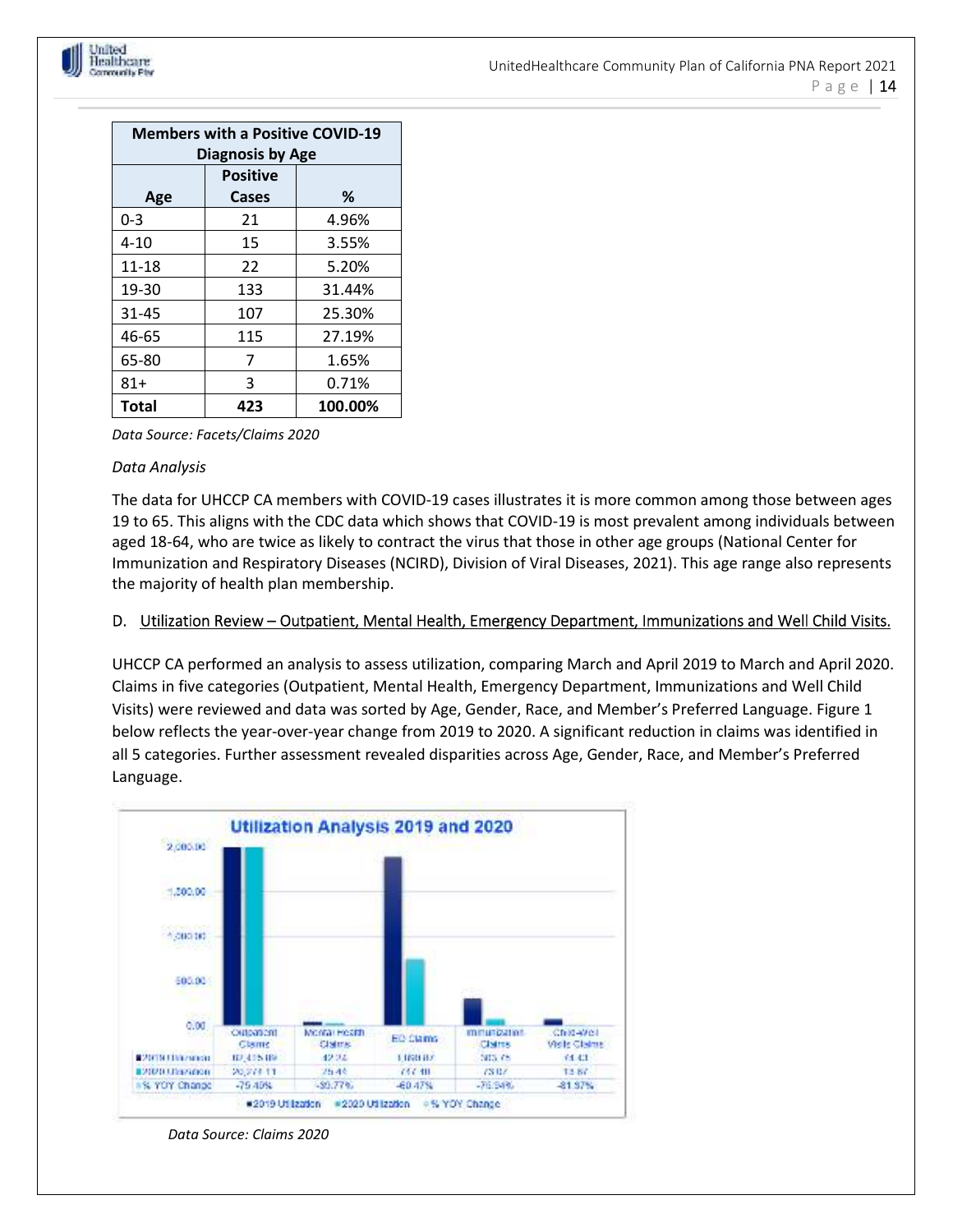

#### *Outpatient Claims*

Overall, the Plan experienced a 75.4% decline in Outpatient claims. The data was assessed to identify any differences in Race, Preferred Language, Gender, and Age. When assessing race, the largest declines were among Hispanic members with a 79.38% decline in outpatient claims. Adversely, a significant increase in Outpatient claims was observed amongst Asian Pacific American and Native American members. Additional rates are reported below.

| Race                          | <b>Percent Decline</b> |
|-------------------------------|------------------------|
| <b>Asian Pacific American</b> | 492.16%                |
| <b>Native American</b>        | 234.90%                |
| <b>Hispanic</b>               | $-79.38%$              |
| Other                         | $-71.16%$              |
| <b>Unknown</b>                | $-66.69%$              |
| Caucasia/White                | $-64.13%$              |
| <b>African American</b>       | $-48.98%$              |

*Data Source: Claims 2020*

When assessing Preferred Language, the largest declines were among Sign Language and French with a 100% decline in Outpatient claims for each. Adversely, a significant increase in Outpatient claims was observed amongst members whose Preferred Language was Cambodian. Additional rates are reported below.

| <b>Preferred Language</b>            | <b>Percent Decline</b> |
|--------------------------------------|------------------------|
| <b>Cambodian</b>                     | 221.89%                |
| <b>Russian</b>                       | 2.86%                  |
| <b>Cantonese</b>                     | 1.54%                  |
| French                               | $-100.00%$             |
| <b>Sign Language</b>                 | $-100.00\%$            |
| <b>Vietnamese</b>                    | $-99.74%$              |
| <b>Arabic</b>                        | $-93.17%$              |
| <b>Mandarin</b>                      | $-82.98%$              |
| <b>English</b>                       | $-74.66%$              |
| Portuguese                           | $-69.34%$              |
| <b>Korean</b>                        | $-68.16%$              |
| Farsi                                | $-67.81%$              |
| <b>Chinese</b>                       | $-54.02%$              |
| <b>Spanish</b>                       | $-45.73%$              |
| <b>Tagalog</b>                       | $-43.76%$              |
| <b>Miscellaneous (Other)</b>         | $-19.75%$              |
| Laotian                              |                        |
| Thai                                 |                        |
| مصورة مع <i>ينية المصورية ك</i> سلوم |                        |

*Data Source: Claims 2020*

While rates amongst Gender decreased by 76.54% for males and 71.29% for females, there was no significant difference between males and females. A decrease was observed across all Age Bands with ages 5-12 experiencing the highest rate of declines in Outpatient claims. Additional rates are reported below.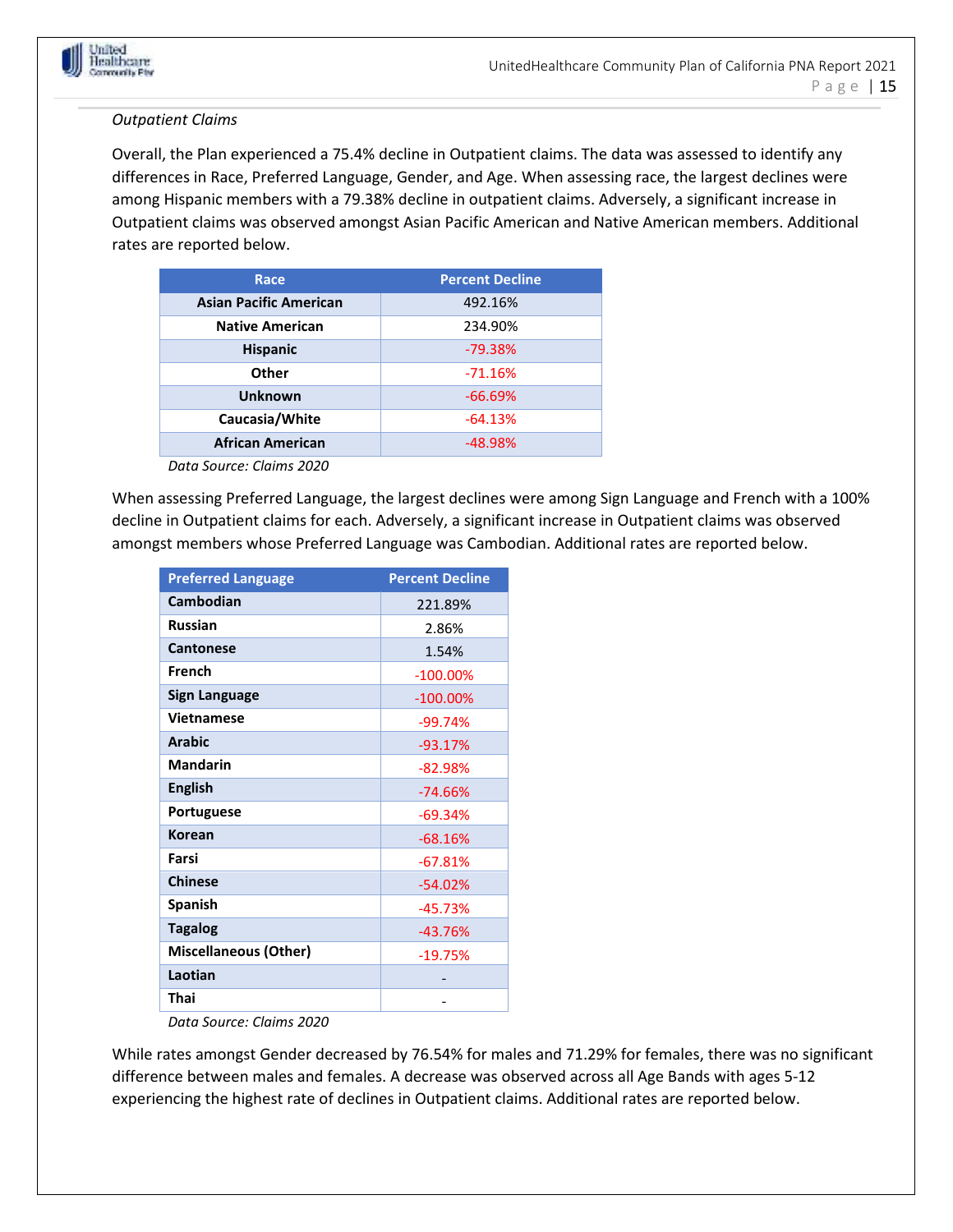

| <b>Age Band</b> | <b>Percent Decline</b> |
|-----------------|------------------------|
| <b>Age 0-1</b>  | $-78.59%$              |
| Age 1-4         | $-78.63%$              |
| Age 5-12        | $-81.98%$              |
| Age 12-18       | $-9.92%$               |
| Age 18-25       | $-39.54%$              |
| Age 25-35       | $-49.15%$              |
| Age 35-45       | $-80.42%$              |
| Age 45-55       | $-57.84%$              |
| Age 55-65       | $-59.60%$              |
| Age 65-75       | $-85.67%$              |
| Age 75+         | $-44.80%$              |

#### *Mental Health*

Overall, the Plan experienced a 39.78% decline in Mental Health claims. The data was assessed to identify any differences in Race, Preferred Language, Gender, and Age. When assessing race, the largest declines in Mental Health Claims were among Hispanic members and amongst members whose preferred language was Spanish. The Plan also observed a significant difference in declined Mental Health claims by Gender. The decrease in males was 58.94% while the decrease amongst females was 1.46%. When assessing Age, the age band 12-18 had the greatest decline with a 100% decrease in Mental Health claims.

#### *Emergency Department*

Overall, the Plan experienced a 60.47% decline in Emergency Department claims. The data was assessed to identify any differences in Race, Preferred Language, Gender, and Age. All races except Asian Pacific American experienced a decline in Emergency Department claims with a 53%-68% decline. Rates are reflected below.

| Race                          | <b>Percent Decline</b> |
|-------------------------------|------------------------|
| <b>Asian Pacific American</b> | 3.46%                  |
| <b>Native American</b>        | $-68.80%$              |
| Caucasian/White               | $-65.45%$              |
| Other                         | $-63.15%$              |
| <b>African American</b>       | $-55.66%$              |
| <b>Unknown</b>                | $-54.67%$              |
| <b>Hispanic</b>               | $-53.92%$              |

*Data Source: Claims 2020*

When assessing Preferred Language, the largest declines were among Sign Language, Portuguese, and Vietnamese with a 100% decline in Emergency Department claims for each. Notably, a decrease was observed across all Languages. Additional rates are reported below.

| <b>Preferred Language</b> | <b>Percent Decline</b> |
|---------------------------|------------------------|
| <b>Portuguese</b>         | $-100.00\%$            |
| <b>Sign Language</b>      | $-100.00\%$            |
| <b>Vietnamese</b>         | $-100.00\%$            |
| <b>Arabic</b>             | $-86.86%$              |
| <b>Unknown</b>            | $-86.86%$              |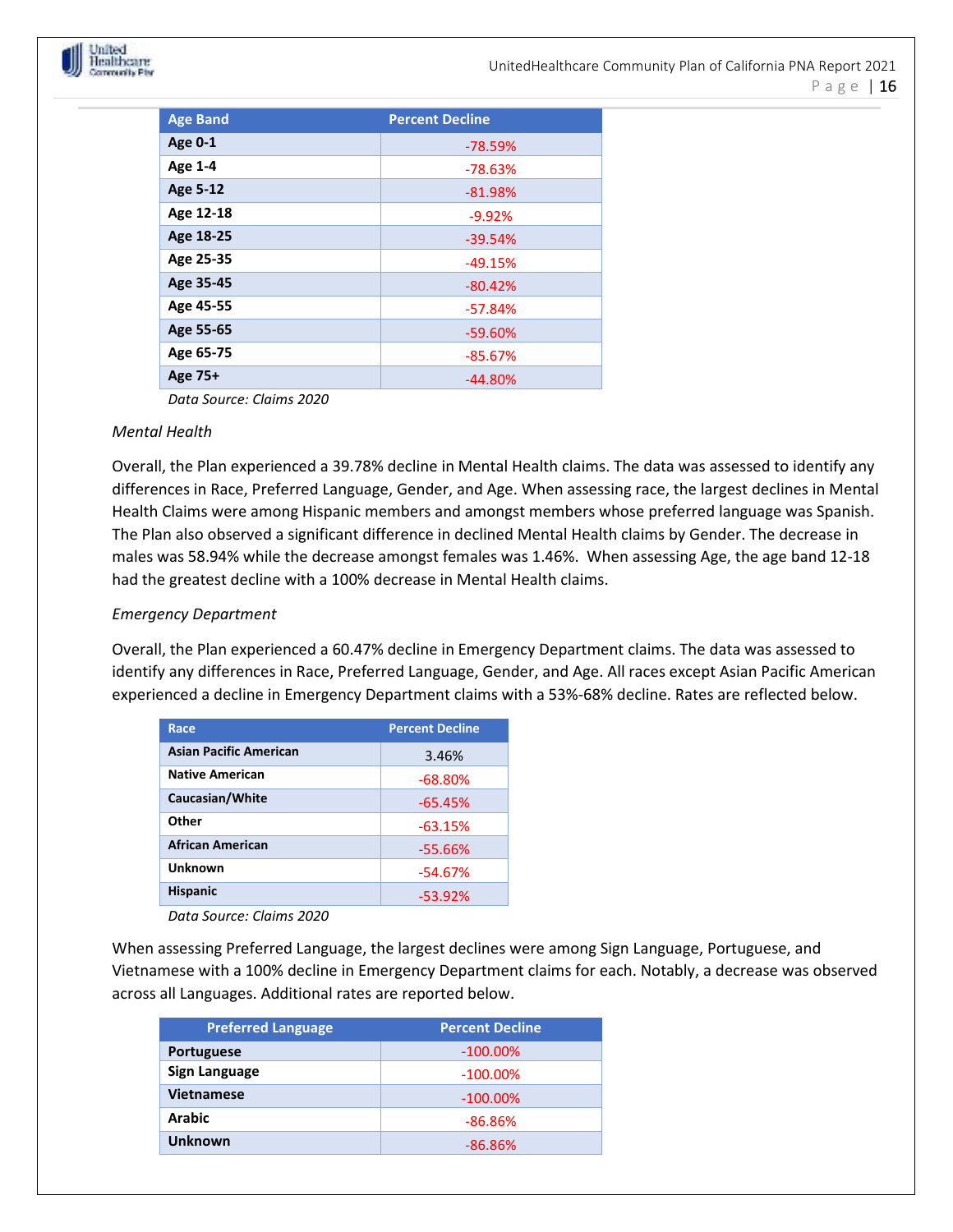| <b>Cantonese</b>             | $-77.01%$                |
|------------------------------|--------------------------|
| <b>Tagalog</b>               | $-77.01%$                |
| <b>Mandarin</b>              | $-72.41%$                |
| <b>Spanish</b>               | $-63.26%$                |
| <b>English</b>               | $-60.07%$                |
| <b>Miscellaneous (Other)</b> | $-35.62%$                |
| Farsi                        | $-31.02%$                |
| <b>Cambodian</b>             | -                        |
| <b>Russian</b>               | -                        |
| French                       |                          |
| <b>Chinese</b>               | $\overline{\phantom{0}}$ |
| <b>Thai</b>                  |                          |
| Korean                       |                          |
| Laotian                      |                          |
|                              |                          |

Emergency Department claims amongst Gender decreased by 65% for males and 56% for females. When assessing Age, all age bands reported a decrease in Emergency Department claims ranging from 35% - 82%. Additional rates are reported below.

| <b>Age Band</b> | <b>Percent Decline</b> |
|-----------------|------------------------|
| Age 0-1         | $-82.25%$              |
| Age 1-4         | $-66.84%$              |
| <b>Age 5-12</b> | $-74.56%$              |
| Age 12-18       | $-70.99%$              |
| Age 18-25       | $-36.61%$              |
| Age 25-35       | $-60.32%$              |
| Age 35-45       | $-55.90%$              |
| Age 45-55       | $-64.04%$              |
| Age 55-65       | $-65.31%$              |
| Age 65-75       | $-62.77%$              |
| Age 75+         | $-35.62%$              |

*Data Source: Claims 2020*

#### *Immunizations*

United Healthcare<br>Carronity Five

> Overall, the Plan experienced a 75.94% decline in Immunization claims. The data was assessed to identify any differences in Race, Preferred Language, Gender, and Age. Most notably, all categories experienced a decline in Immunization claims. This data confirms similar declines in immunization administration as published by the California Department of Public Health. Rates are reflected below.

| Race                          | <b>Percent Decline</b> |
|-------------------------------|------------------------|
| <b>Asian Pacific American</b> | $-100.00\%$            |
| <b>Native American</b>        | $-100.00\%$            |
| <b>Unknown</b>                | $-84.67%$              |
| Other                         | $-77.82%$              |
| <b>Hispanic</b>               | $-75.48%$              |
| Caucasian/White               | $-72.26%$              |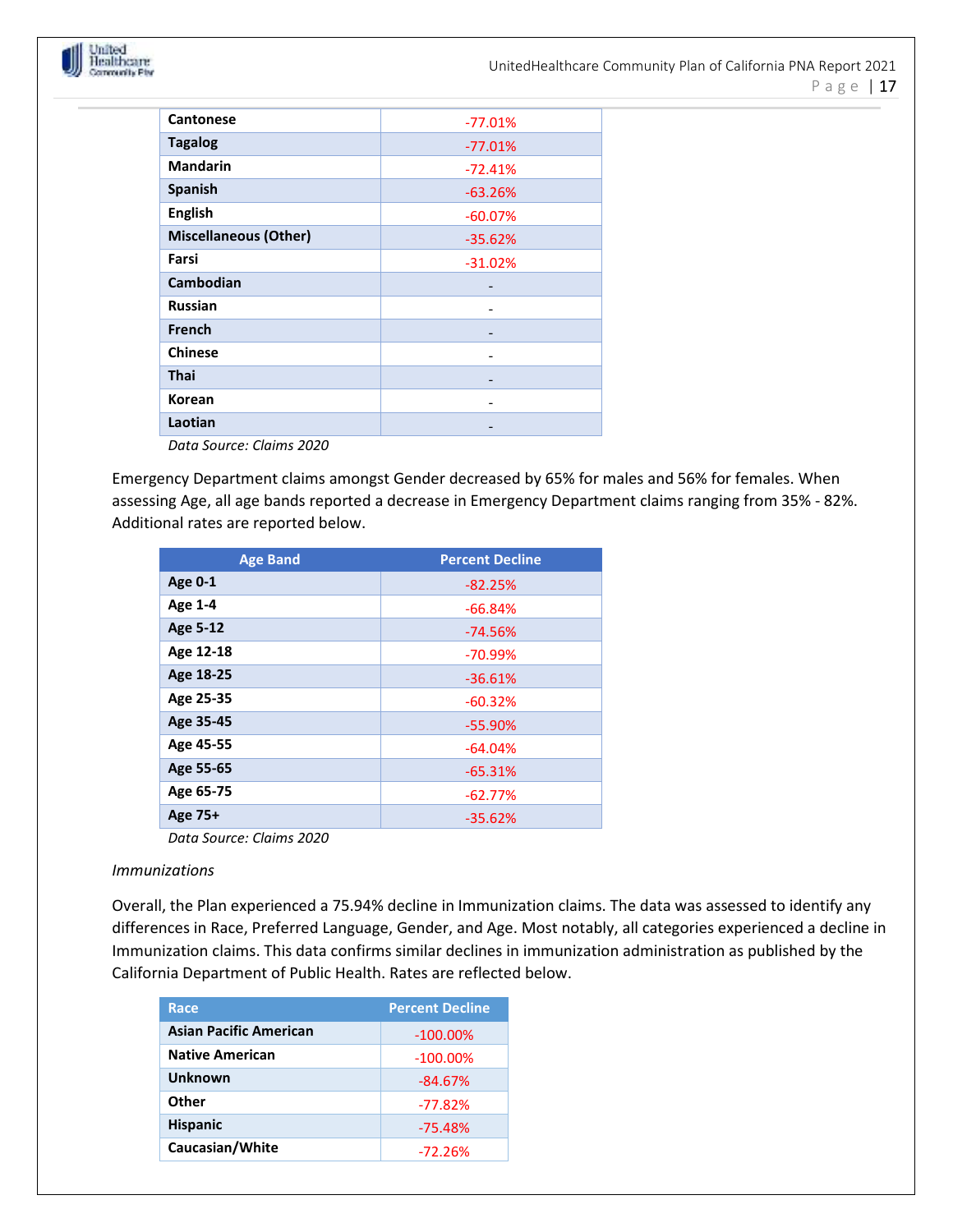

| <b>African American</b>      | $-63.21%$              |
|------------------------------|------------------------|
| <b>Preferred Language</b>    | <b>Percent Decline</b> |
| Arabic                       | $-100.00\%$            |
| <b>Mandarin</b>              | $-89.39%$              |
| Farsi                        | $-84.67%$              |
| <b>Cantonese</b>             | $-80.84%$              |
| <b>Spanish</b>               | $-78.78%$              |
| <b>English</b>               | $-74.99%$              |
| <b>Tagalog</b>               | $-72.41%$              |
| <b>Chinese</b>               |                        |
| Cambodian                    |                        |
| French                       |                        |
| <b>Korean</b>                |                        |
| Laotian                      |                        |
| <b>Miscellaneous (Other)</b> |                        |
| Portuguese                   |                        |
| <b>Russian</b>               |                        |
| <b>Sign Language</b>         |                        |
| Thai                         |                        |
| <b>Vietnamese</b>            |                        |
| <b>Unknown</b>               |                        |
| <b>Gender</b>                | <b>Percent Decline</b> |
| <b>Male</b>                  | $-76.25%$              |
| <b>Female</b>                | $-75.73%$              |
| Age                          | <b>Percent Decline</b> |
| Age 0-1                      | $-100.00\%$            |
| <b>Age 1-4</b>               |                        |
| <b>Age 5-12</b>              |                        |
| Age 12-18                    |                        |
| Age 18-25                    | $-60.15%$              |
| Age 25-35                    | $-71.96%$              |
| Age 35-45                    | $-57.69%$              |
| Age 45-55                    | $-86.20%$              |
| Age 55-65                    | $-82.07%$              |
| Age 65-75                    | $-93.10%$              |
| Age 75+                      | $-54.02%$              |

*Well Child Visits* 

Overall, the Plan experienced a 75.94% decline in Well Child Visit claims. The data was assessed to identify any differences in Race, Preferred Language, Gender, and Age. Most notably, all categories experienced a decline in Well Child Visit claims. Rates are reflected below.

| Race                    | <b>Percent Decline</b> |
|-------------------------|------------------------|
| <b>African American</b> | $-100.00\%$            |
| Caucasian/White         | -94.59%                |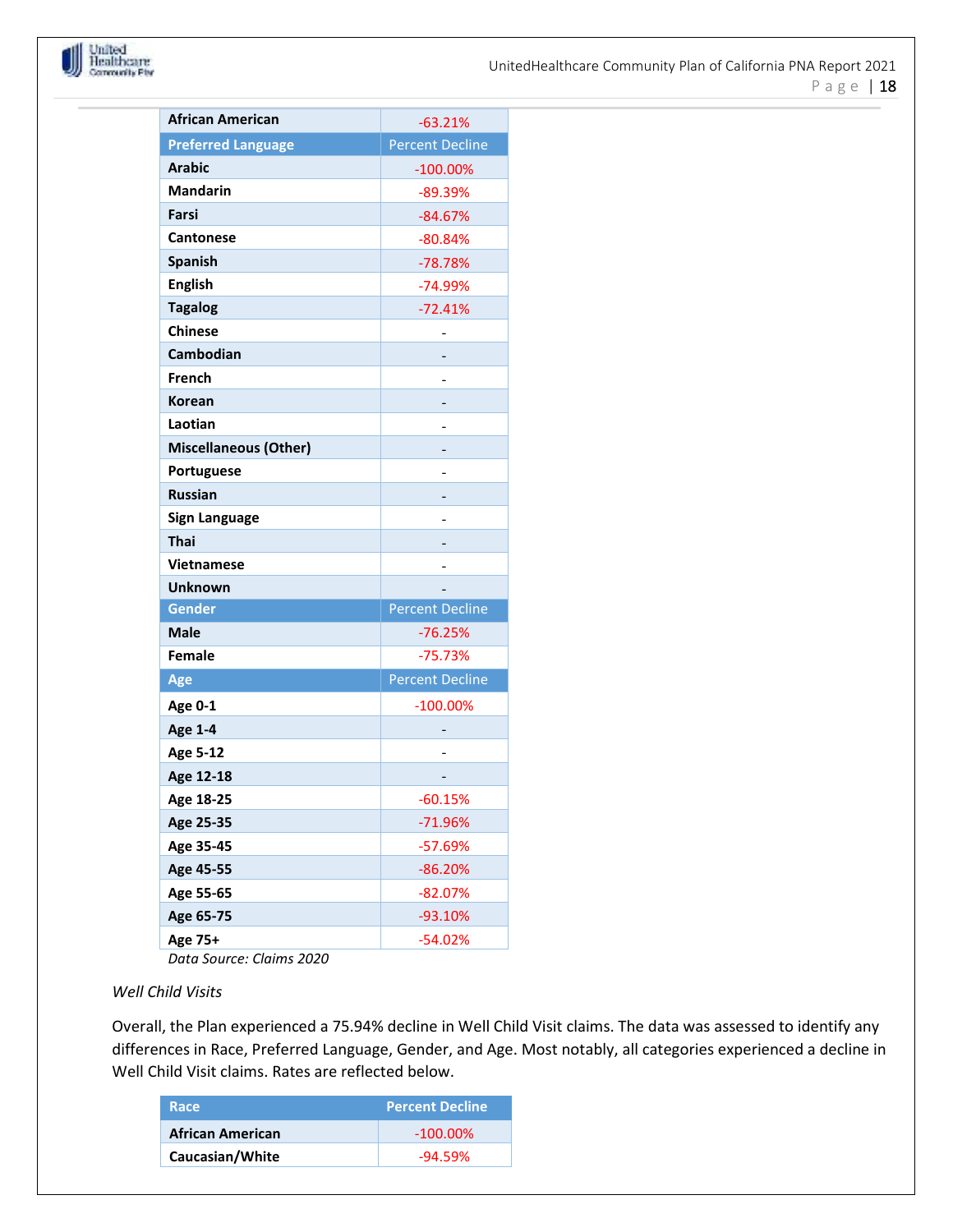

| <b>Hispanic</b>               | $-79.77%$              |
|-------------------------------|------------------------|
| <b>Unknown</b>                | $-77.01%$              |
| <b>Other</b>                  | $-71.26%$              |
| <b>Asian Pacific American</b> |                        |
| <b>Native American</b>        |                        |
| <b>Preferred Language</b>     | <b>Percent Decline</b> |
| Farsi                         | $-100.00\%$            |
| <b>Tagalog</b>                | $-100.00\%$            |
| <b>Russian</b>                | $-100.00\%$            |
| <b>English</b>                | $-80.52%$              |
| <b>Spanish</b>                | $-71.26%$              |
| <b>Arabic</b>                 |                        |
| Cambodian                     |                        |
| <b>Cantonese</b>              |                        |
| <b>Chinese</b>                |                        |
| <b>French</b>                 |                        |
| <b>Korean</b>                 |                        |
| Laotian                       |                        |
| <b>Mandarin</b>               |                        |
| <b>Miscellaneous (Other)</b>  |                        |
| Portuguese                    |                        |
| <b>Sign Language</b>          |                        |
| Thai                          |                        |
| <b>Vietnamese</b>             |                        |
| <b>Unknown</b>                |                        |
| Gender                        | <b>Percent Decline</b> |
| <b>Male</b>                   | $-77.70%$              |
| <b>Female</b>                 | $-84.30%$              |
| Age                           | <b>Percent Decline</b> |
| <b>Age 0-1</b>                | $-54.02%$              |
| <b>Age 1-4</b>                | $-77.01%$              |
| <b>Age 5-12</b>               | $-90.49%$              |
| Age 12-18                     | $-85.63%$              |
| Age 18-25                     | $-88.50%$              |
| Age 25-35                     | $-86.86%$              |
| Age 35-45                     |                        |
| Age 45-55                     |                        |
| Age 55-65                     |                        |
| Age 65-75                     |                        |
| Age 75+                       |                        |

#### *Summary*

As demonstrated above, utilization declines were observed across each type of service assessed. Differences were observed across specific groups such as race, preferred language, gender, and age. These utilizations declines are attributed to the Safer at Home orders issued by the California Governor on March 19, 2020.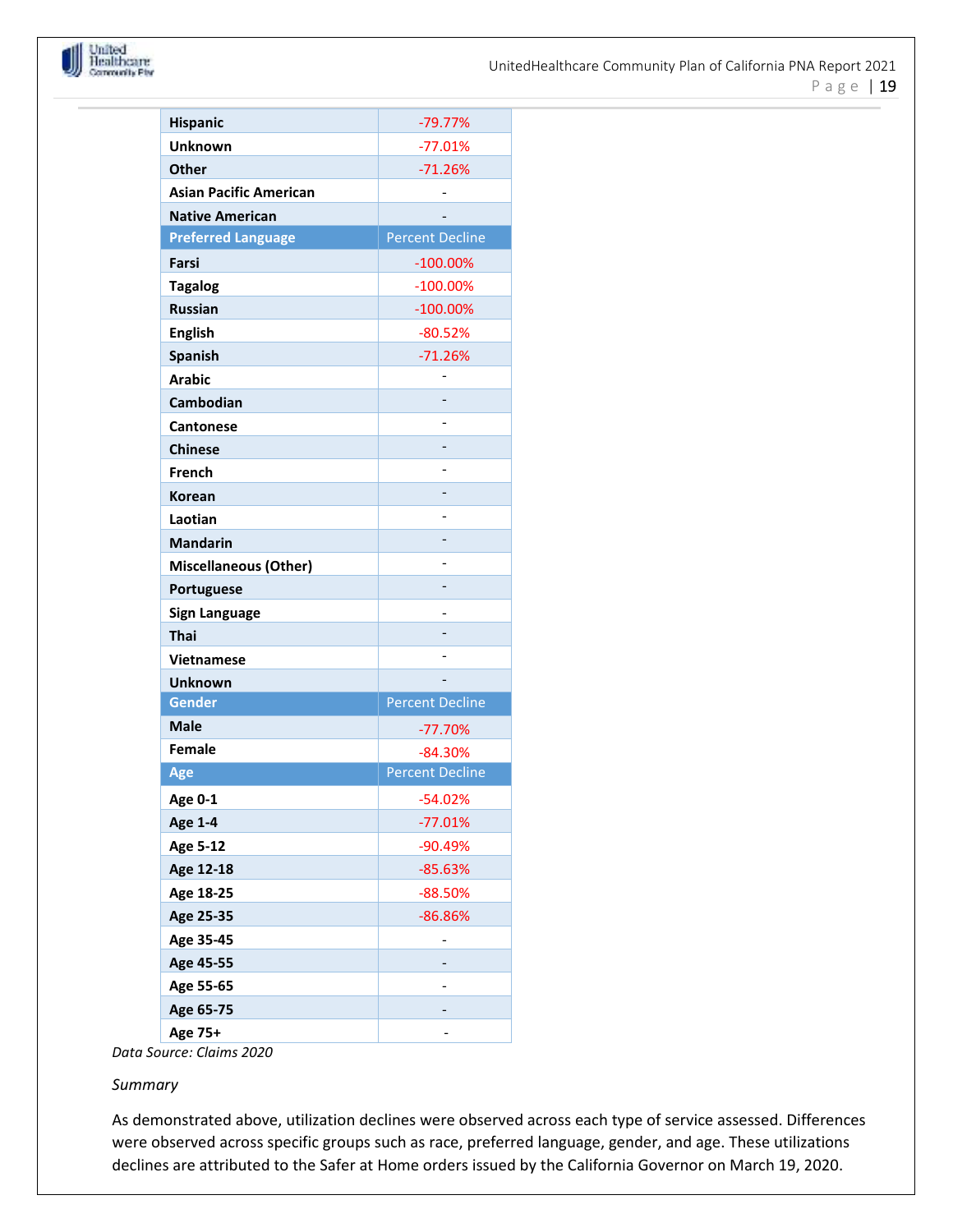Following this order, many provider practices altered operations such as reducing routine medical care, offering only COVID-related and/or visits to address acute conditions. Californians remained in the home, only leaving for critical needs such as grocery shopping or essential work.

These declines confirm a decrease in well child visits and immunization administration. This decline will negatively impact the UHCCP CA's HEDIS® rates for measurement year 2020. In response, the Plan developed a series of campaigns to increase well child visits and immunization administration. Such campaigns included a live telephone call to pediatric members to remind them of the importance of maintaining well child visits. The Plan developed a series of campaigns to launch in 2021 as the Safer at Home orders are lifted and provider practices resume operations and/or adapt to a new reality of care delivery.

The findings in this study were presented to UHCCP CA's Quality Management Committee. Activities were implemented to address low utilization. UHCCP CA's Quality team developed a custom report in which the Plan will monitor newly enrolled members and the rate of establishing care with a Primary Care Provider (PCP). UHCCP CA continuously shares membership reports with a set of high-volume PCPs so they can identify new members and establish care, thereby connecting members to needed care such as preventive care screenings, immunizations, and chronic disease management. Additionally, UHCCP CA publishes the Patient Care Opportunity Reports (PCOR) on a monthly basis and makes available to each unique provider practice. These reports contain gap in care data for a select set of HEDIS® measures. Providers can use the PCOR to identify members with gap(s) in care and recall members as needed.

#### **3. Access to Care**

#### A. Provider Satisfaction Survey (PSS)

In 2020, UHCCP CA conducted a Provider Satisfaction Survey fielded by a third-party market research vendor, The Center for the Study of Services (CSS), an independent survey research organization. The Plan included two language assistance program questions using a 5-point Likert scale ranging from: Very Satisfied, Satisfied, Dissatisfied, Very Dissatisfied, Not Applicable (N/A) or Unknown. The language assistance program questions were as follows:

- 1) Your patient's access to the Language Assistance Program for:
	- a. Interpreter services
	- b. Translation services
- 2) UHC's Language Assistance Program and the:
	- a. Coordination of appointments with an interpreter?
	- b. Availability of the appropriate range of interpreters?
	- c. Training and competency of the available interpreters?

The Center for the Study of Services (CSS) faxed the survey to all 1,949 UHCCP CA contracted Primary Care Physicians (PCPs) and Specialists. Providers were asked to complete the survey and fax responses back to CSS by November 6, 2020. Final reports were provided to the Plan on November 6, 2020.

Of those 1,949 Providers, 199 (10%) (146 PCPs and 53 Specialists) completed the survey. An assessment of all results was completed by the Quality department. All analyses were separated into Primary Care Physicians and Specialists-level results.

In 2018, UHCCP CA established a goal of 80% satisfaction and continued that goal for subsequent surveys. To measure satisfaction, answers of Very Satisfied and Satisfied were included in the numerator. The Plan met or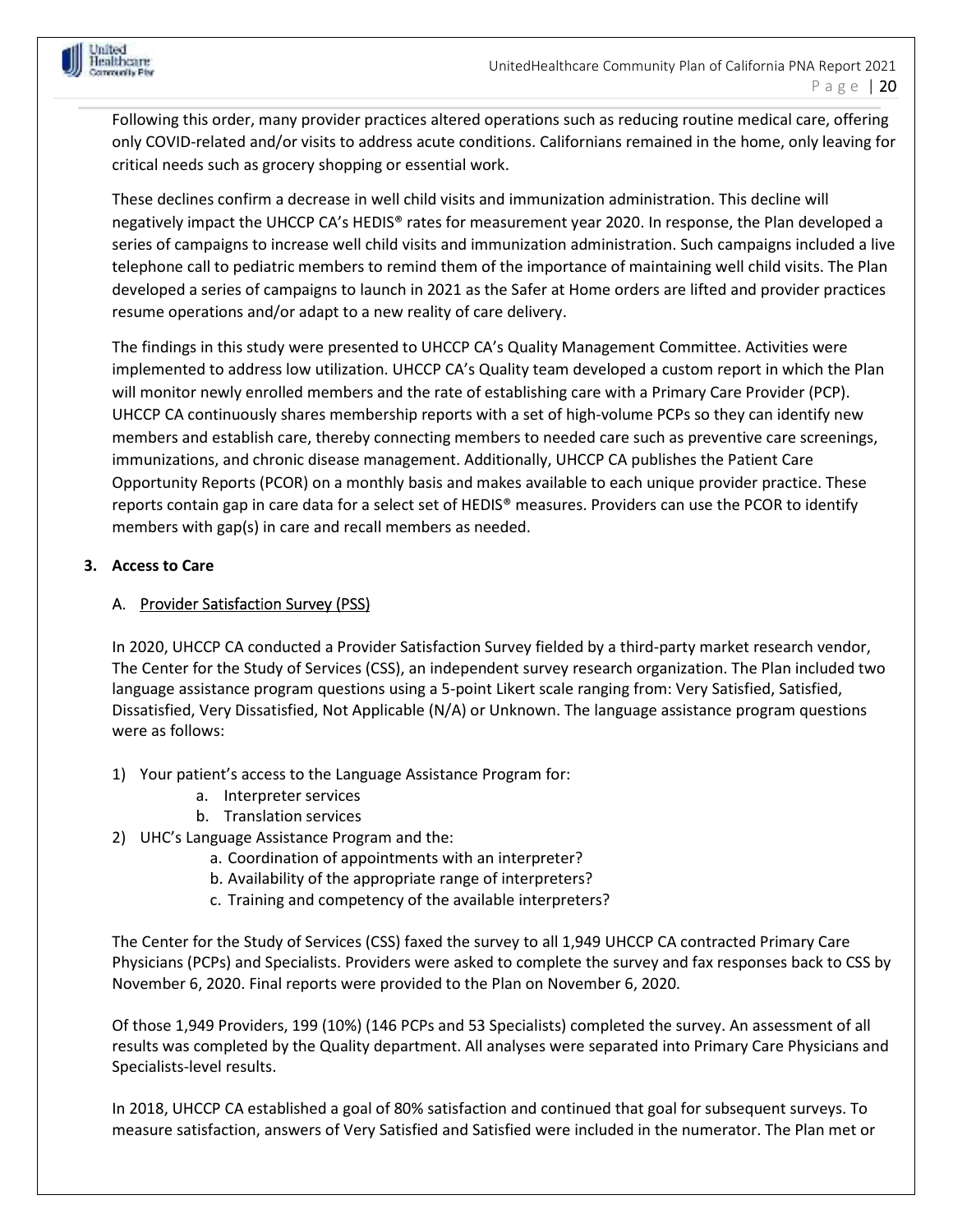

exceeded that goal, as outlined in the table below, for all Language Assistance Program related questions (3a. to 4c.) below.

| <b>Provider Satisfaction Survey</b>                                                                           |                                                                        |                                                                        |  |                                                                        |                                                                        |  |  |  |  |  |
|---------------------------------------------------------------------------------------------------------------|------------------------------------------------------------------------|------------------------------------------------------------------------|--|------------------------------------------------------------------------|------------------------------------------------------------------------|--|--|--|--|--|
|                                                                                                               |                                                                        | <b>Primary Care Physicians</b><br>$(n=146)$                            |  | Specialists (n=53)                                                     |                                                                        |  |  |  |  |  |
| <b>Questions: How satisfied are you</b><br>with                                                               | 2019<br>% Satisfied/<br><b>Very</b><br><b>Satisfied</b><br>(Goal: 80%) | 2020<br>% Satisfied/<br><b>Very</b><br><b>Satisfied</b><br>(Goal: 80%) |  | 2019<br>% Satisfied/<br><b>Very</b><br><b>Satisfied</b><br>(Goal: 80%) | 2020<br>% Satisfied/<br><b>Very</b><br><b>Satisfied</b><br>(Goal: 80%) |  |  |  |  |  |
| 1. The referral and/or prior<br>authorization process to obtain<br>covered services?                          | 93%                                                                    | 95%                                                                    |  | 88%                                                                    | 100%                                                                   |  |  |  |  |  |
| 2a. Your patients' timely access to<br>urgent care?                                                           | 90%                                                                    | 98%                                                                    |  | 80%                                                                    | 100%                                                                   |  |  |  |  |  |
| 2b. Your patients' timely access to<br>non-urgent primary care?                                               | 91%                                                                    | 96%                                                                    |  | 100%                                                                   | 100%                                                                   |  |  |  |  |  |
| 2c. Your patients' timely access to<br>non-urgent specialty services?                                         | 90%                                                                    | 96%                                                                    |  | 100%                                                                   | 100%                                                                   |  |  |  |  |  |
| 2d. Your patients' timely access to<br>non-urgent ancillary diagnostic and<br>treatment services?             | 87%                                                                    | 96%                                                                    |  | 83%                                                                    | 100%                                                                   |  |  |  |  |  |
| 2e. Your patients' timely access to<br>non-urgent behavioral health care?                                     | 79%                                                                    | 94%                                                                    |  | 100%                                                                   | 100%                                                                   |  |  |  |  |  |
| 3a. Your patient's access to the<br>Language Assistance Program for<br>interpreter services?                  | 89%                                                                    | 90%                                                                    |  | 100%                                                                   | 100%                                                                   |  |  |  |  |  |
| 3b. Your patient's access to the<br>Language Assistance Program for<br>translation services?                  | 90%                                                                    | 90%                                                                    |  | 100%                                                                   | 100%                                                                   |  |  |  |  |  |
| 4a. UHC's Language Assistance<br>Program and the coordination of<br>appointments with an interpreter?         | 82%                                                                    | 90%                                                                    |  | 100%                                                                   | 100%                                                                   |  |  |  |  |  |
| 4b. UHC's Language Assistance<br>Program and the availability of the<br>appropriate range of interpreters?    | 82%                                                                    | 94%                                                                    |  | 100%                                                                   | 100%                                                                   |  |  |  |  |  |
| 4c. UHC's Language Assistance<br>Program and the training and<br>competency of the available<br>interpreters? | 82%                                                                    | 92%                                                                    |  | 100%                                                                   | 100%                                                                   |  |  |  |  |  |

 *Data Source: Provider Satisfaction Survey 2020* 

#### *Data Analysis*

The 2020 PSS results indicated the following:

a. *Primary Care Physicians* indicated increases in satisfaction for access to interpreter services by 1%, training and competency of available interpreters by 10%, and coordination of appointments with an interpreter by 8%. Access to interpreter services had the greatest increase from 2019 in the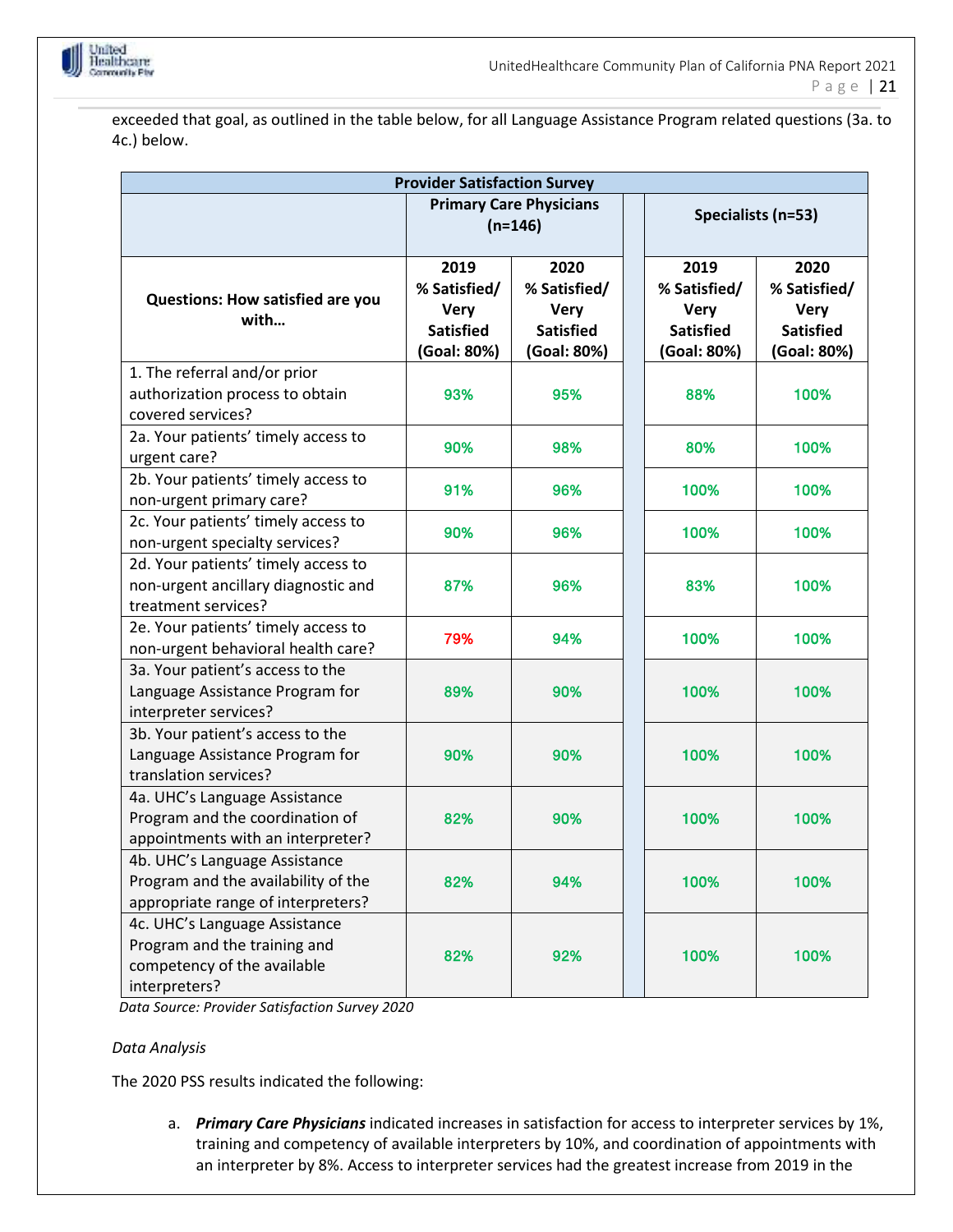

Language Assistance Program and the availability of the appropriate range of interpreters with a reported 94% in 2020 compared to a reported 82% in 2019, a 12% increase. There were no decreases in satisfaction from 2019 to 2020. Although the patient access to Language Assistance Program for translation services question remained unchanged from 2019 to 2020, at 90%.

b. *Specialists* indicated 100% provider satisfaction with their patient's access to the Language Assistance Program services. All scores remained the same at 100% when compared to 2019 data.

Overall, the most significant barrier with the MY2019 Provider Satisfaction Survey was receiving a completed survey back from the Plan's PCPs and Specialists. As noted in the Analysis section above, only 10% of the eligible population returned the completed survey to UHCCP CA's contracted survey vendor.

This low participation rate presents several missed opportunities for Providers to submit feedback to the Plan and advocate for their patients' unmet needs in areas including the referral/authorization process, timely access to care, and language assistance services. Improved participation in, and response rate to, the PSS provides a platform from which provider needs can be better understood and meaningful changes can be launched for the UHCCP CA Members and Providers.

It should be noted that lack of participation could be an impact of the COVID-19 pandemic. Providers are seeing patients via telehealth due to the pandemic and may be working remotely. This may have caused them to have missed a survey that was faxed to their office. Also, utilization of healthcare services overall saw a decrease in 2020 due to COVID-19.

#### B. Annual Assessment of Network Adequacy

Annually, UHCCP CA reviews multiple sources of data, such as network adequacy, to assess the cultural, ethnic, racial and linguistic needs of its membership to determine if member cultural needs and preferences are being met. Practitioner data is compared against the results of member data to determine if any gaps exist. When gaps are identified, a qualitative analysis is conducted to identify opportunities for improvement and adjust the network, as needed.

An assessment of the Network Cultural Report was conducted for the measurement period of 2020. The Network Cultural Report includes practitioner self-reported language data collected during the initial credentialing process. Language information is reported/updated every three years during the recredentialing process and may be updated between cycles at the practitioner's request. Information is stored and pulled from the Network Database (NDB). Data is current as of 2020 and includes a sample size of 4,304 total network practitioners. Variances in the practitioner/member comparison of greater than negative 5 percent is presented in the table below.

|                          | <b>Total Network Practitioners</b> |                                              | 4,304                                                               |                                         |
|--------------------------|------------------------------------|----------------------------------------------|---------------------------------------------------------------------|-----------------------------------------|
| <b>Types of Language</b> | % Speaking<br>Spanish              | % Speaking<br><b>Other Indo-</b><br>European | % Speaking<br><b>Other Asian and</b><br><b>Pacific</b><br>Languages | % Speaking<br>Other<br><b>Languages</b> |
| <b>Practitioner %</b>    | 7.88%                              | 5.69%                                        | 3.39%                                                               | 1.16%                                   |
| Member %                 | 28.77%                             | 4.56%                                        | 10.05%                                                              | 1.10%                                   |

*Practitioner/Member Language Comparison*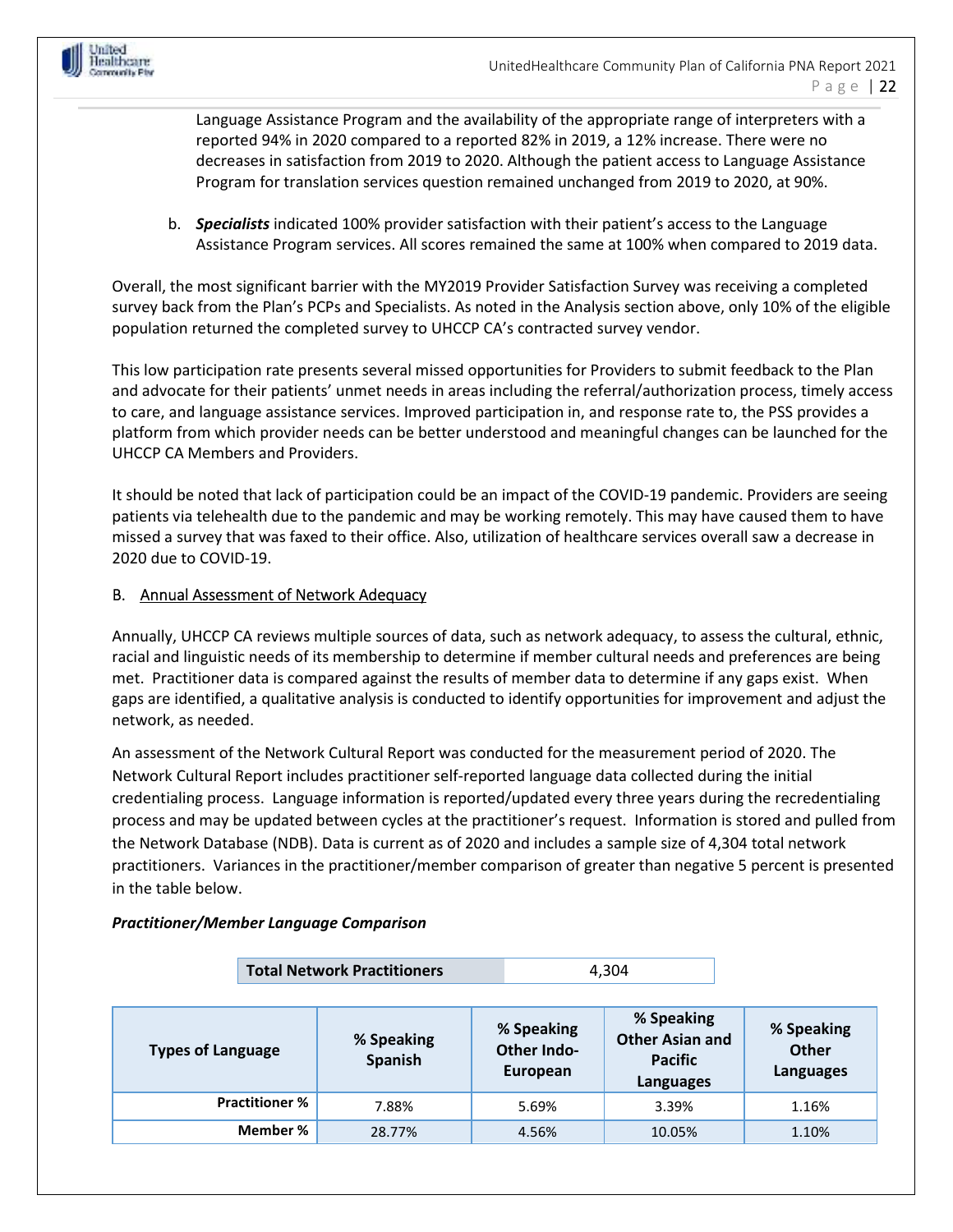

| <b>Practitioner/Member</b> | 1.13% | 0.06% |
|----------------------------|-------|-------|
| <b>Difference</b>          |       |       |

 *Data Source: Network Cultural Report – July 1, 2019 to June 30, 2020* 

The assessment of the data of the practitioner language indicates the practitioner network has adequate physicians who speak the 'Other Indo-European' and 'Other Languages'. Based upon UHCCP CA language line data (Table 4), the top ethnicities were Hispanic/Latino, Mandarin, and Vietnamese. There is a gap in Spanish and Asian/Pacific languages between members and practitioners. Practitioners speaking Spanish was 20.89 percentage points less than the number of members who speak Spanish. Practitioners who speak Asian/Pacific languages were 6.66 percentage points less than the number of members who speak Asian/Pacific languages. A further analysis of members and practitioners who speak Spanish and Asian/Pacific languages was reviewed. There are 10.88% of members who speak only Spanish, however several members who speak Spanish (28.77%) also speak English (17.89%). There are 167 PCPs and 172 specialists who speak Spanish. There are 10.05% of members who speak Asian and Pacific languages. Of these members who speak Asian/Pacific languages, 5.50% also speak English and 4.55% who speak only Asian/Pacific languages. There are 80 PCPs and 66 specialists who speak Asian/Pacific languages. The Plan has an adequate number of practitioners who speak Spanish and Asian/Pacific languages to treat its membership. There are 339 practitioners who speak Spanish and 146 speaking Asian/Pacific (Mandarin).

UHCCP CA works diligently to contract with providers and specialists who represent cultures representative of the Plan's Medi-Cal population. While UHCCP CA did not have an insufficient number of Chinese language speaking providers the Network Department reviewed providers within Federally Qualified Health Centers (FQHC) and confirmed providers within the FQHCs spoke Chinese languages. Through this review, the Network Department was able to update their records to ensure adequate representation and compliance with State regulation. The Plan will continue to outreach to providers and assess their linguistic capabilities with the intent of providing a culturally and linguistically appropriate provider network. In addition, UHCCP CA makes available interpreter services to members in need of a provider who meets their cultural and linguistic needs.

UnitedHealthcare continually supports our practitioners in their efforts to provide culturally appropriate care by providing cultural competency training and language services to effectively communicate with our members. Language assistance is available to help providers communicate with members. Services include a telephone language line and in-person interpreters. UHCCP CA offers Relay services (TTY) to assist members who are deaf or hard-of-hearing. We also have tools to promote cultural awareness and assist practitioners in recognizing and treating health disparities. Practitioners are notified of the availability of tools via the Network Bulletin. Tools are located at https://www.uhcprovider.com/en/resource-library/patient-health-safety/culturalcompetency.html

#### C. UnitedHealthcare Community Plan of California CAHPS® Survey

#### *UnitedHealthcare Community Plan of California CAHPS® Survey*

UHCCP CA participated in its second CAHPS® survey from February 7, 2020 through May 29, 2020. The Survey was used to accurately capture customer feedback and expand on the scope of information gathered relative to quality of care issues. UHCCP CA surveys member satisfaction with access to practitioners who speak their language and understand their culture via CAHPS®**®** . The CAHPS® vendor followed NCQA protocol to achieve survey responses from the demographic characteristics of the Plans member population. The survey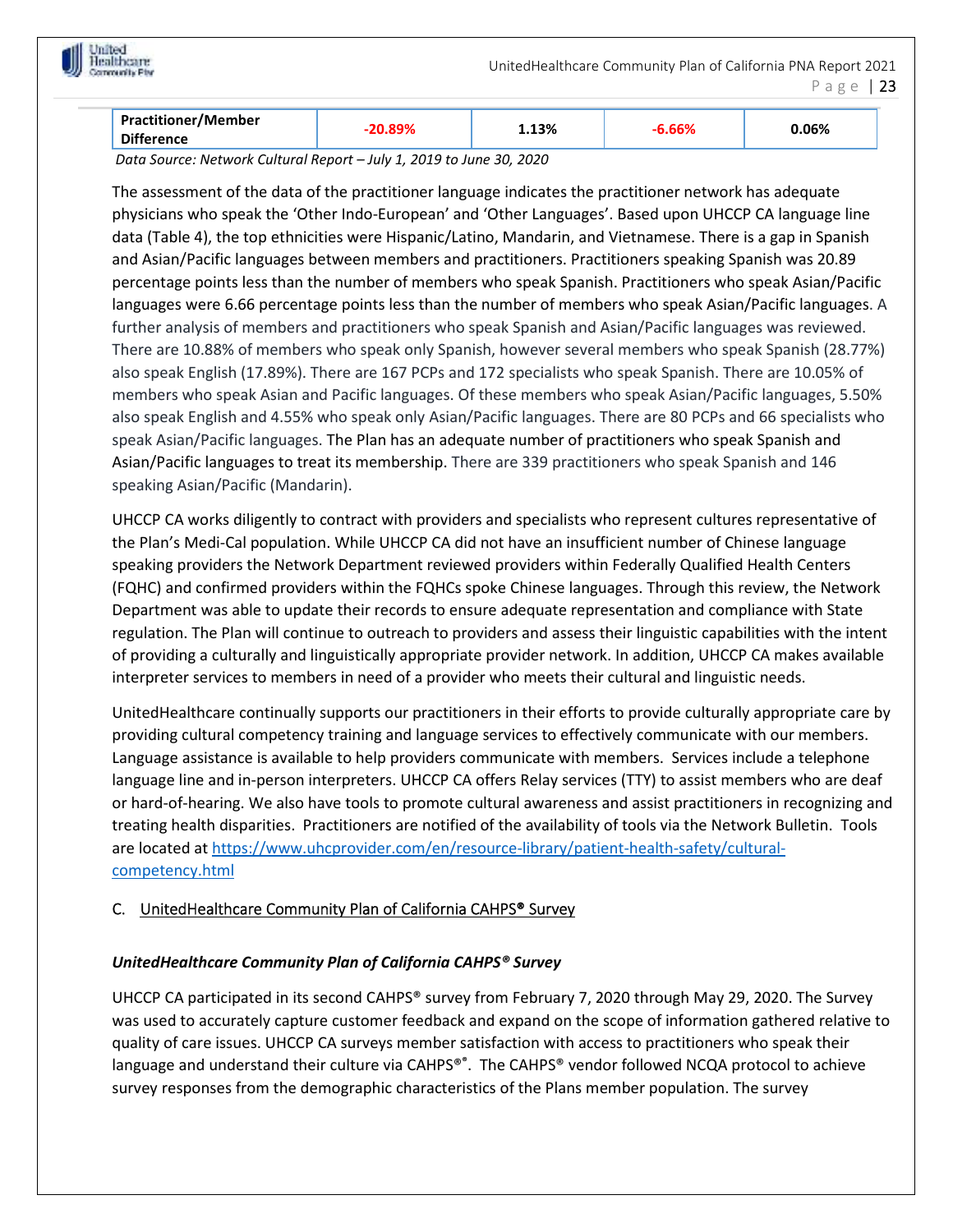



*Data Source: CAHPS reports* 



*Data Source: CAHPS reports*

Surveys were collected via a mail and phone methodology. Members eligible for the survey were those 18 years and older (as of December 31 of the measurement year) who had been continuously enrolled in the plan for at least five of the last six months of the measurement year. There were 1,596 eligible members and 141 (102 mail and 39 phone) members completed the survey.

Additionally, respondents were given the option of completing the survey in Spanish. Two telephone surveys were completed in Spanish and none were completed by mail. UHCCP CA partnered with the National Population Health, UnitedHealthcare Clinical Services team to identify the survey questions and targeted population, and plan operations for survey delivery and analysis of the results.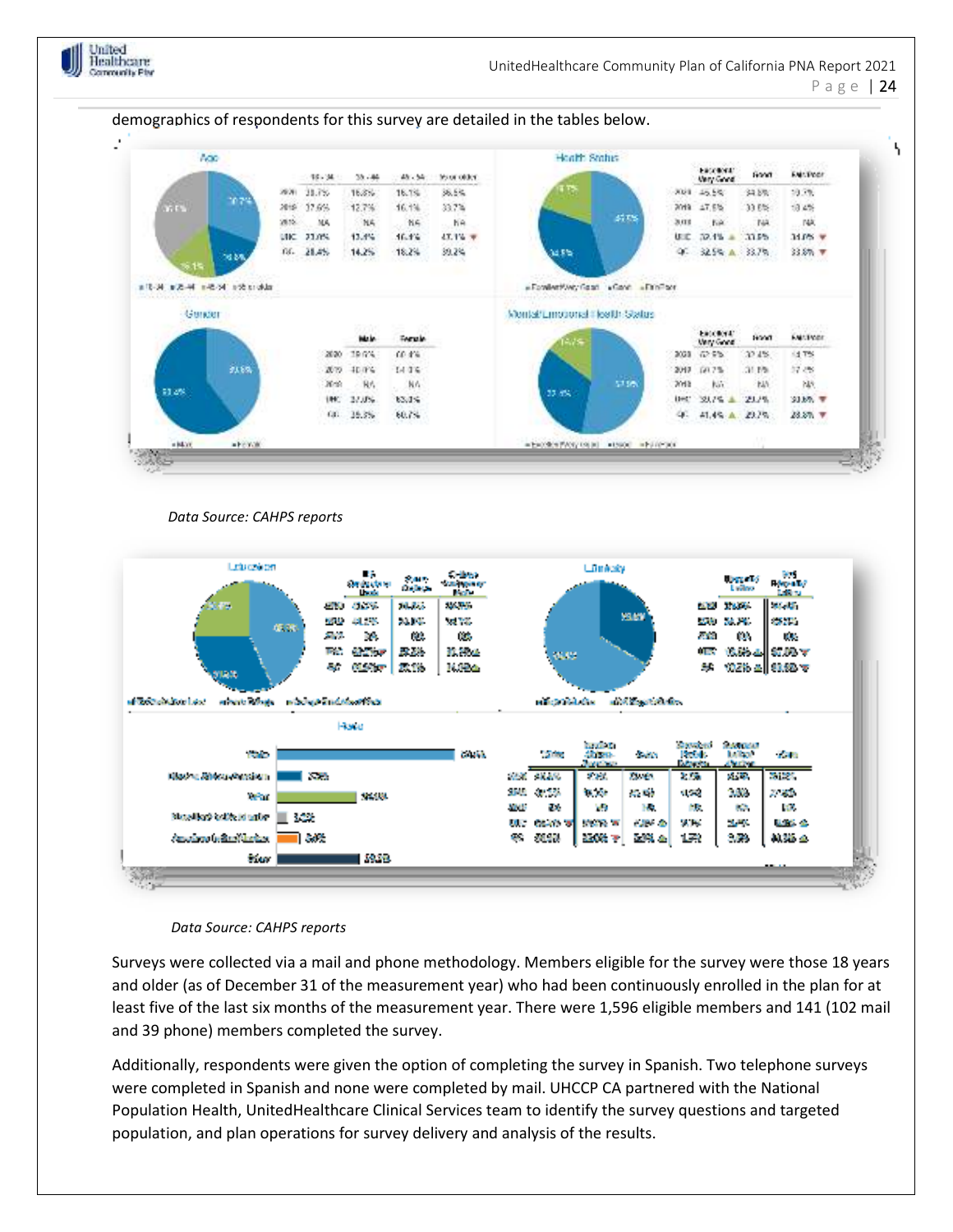

Participants were asked to share their perspectives in the following areas:

- Health Plan Overall
- Health Care Overall
- Personal Doctor Overall
- Specialist Overall
- Customer Service
- Getting Needed Care
- Getting Care Quickly
- How Well Doctors Communicate
- Shared Decision-Making Health Promotion and Education Coordination of Care

As such, the following supplemental questions were selected to identify language or cultural barrier(s):

- 1) Hard to find a doctor who speaks your preferred language
- 2) Got an interpreter when needed
- 3) Hard to find a doctor who understands your culture

|                                                                                                   |        |                                 |       | <b>Controllectors</b> |                               | CHARGES.<br><b><i>SHANKA</i></b> PARK | <b>2021 RING</b><br>-476. |               |                               |
|---------------------------------------------------------------------------------------------------|--------|---------------------------------|-------|-----------------------|-------------------------------|---------------------------------------|---------------------------|---------------|-------------------------------|
| <b>Discover Storm</b>                                                                             |        |                                 |       |                       | Harmour Tabeut Massa I rens à | 米配                                    | 770                       | <b>AND</b>    | <b>KINNING</b><br><b>ROLL</b> |
| WELL In the last 6 and allow invertibles must if<br>twee lottest a personal device only cuestics. |        | New temperature location        |       | <b>Alabam</b>         |                               | <b>SPELT</b>                          | Denver,                   |               | FREATA.                       |
| yula karpings??                                                                                   | 100.0% | 2,964                           | 11%   | 156%                  |                               | 身のでし                                  | 大学。                       | M/s           | 34.0%                         |
| Web in the high-throng Judge African stock<br>septiminary charges for the belts you seemly.       |        | 出来に 「2000年11月」「2000年」           |       | 网络大手                  |                               | 5.55                                  | $3 - 4 - 5$               |               | 3.7440.                       |
| validations to other health jetwithing how.<br>Feasibility of the State                           | 20100  | 17.0%                           | 13.0% | 35.6%                 |                               | きょうりょ                                 | 38.7%                     | $ 017\rangle$ | おおん                           |
| Telecomplete and particles for Plants in 2012.<br>hand to finally secured signs anythe-           |        | Model - Promotive M. Louisville |       | Aharen                |                               | ケキた 天照                                |                           |               | Seems to                      |
| The college are contracted in a                                                                   | 120%   | -3.059                          | AW 56 | 13196                 |                               | 107%                                  | 2.7%                      | 西海            | MPATE                         |

#### *Data Source: CAHPS reports*

UHCCP CA developed improvement actions and were able to assess important aspects of members' healthcare needs based on comments from adult consumers across the country with health insurance coverage. Comments that were reflective of health education and promotion, language, or cultural needs included:

- I. "*To me it's all about clarity. It's important that benefits be detailed in understandable language."*
- II. *"My doctors really go out of their way for my health needs. I get follow-up calls and receive information about nutrition in the mail that I did not expect. This is the result of the conversation that I had with my doctor during my appointment. I thought that was very nice and showed that my doctor is attentive to what I say and cares about not only my health but me as a person."*
- III. *"The doctor was helpful in explaining my situation and made the right medication choice to take care for my needs."*
- IV. *"Take more time to talk to me, follow-ups by email or phone would be great too."*
- V. *"My doctor is very caring and mostly listens to/believes me, which I feel can be a problem with doctors when they don't do these things."*
- VI. *"I visited a foot specialist that said nothing to me after his exam. He did not offer me any advice or information, just submitted a short report to my primary."*
- VII. *"My doctor always goes over things on my visit and answers my questions fully and in easy-tounderstand language."*
- VIII. *"After that appointment, she called to follow up and to make sure I understood everything that the other doctor found. She was fantastic!"*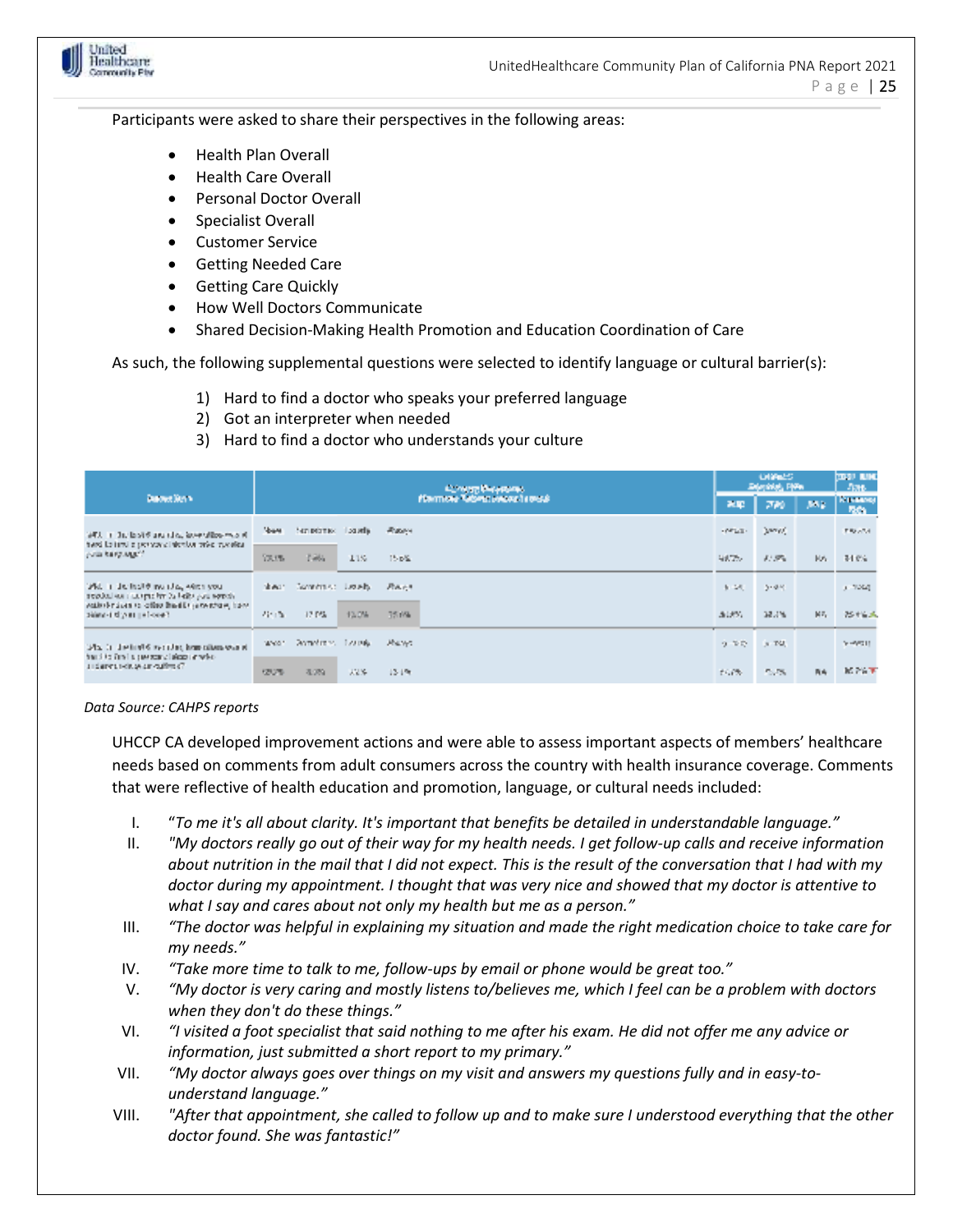

- IX. *"When I was scheduled for a specific procedure and didn't quite understand what it entailed, my doctor would draw a diagram to demonstrate what would take place."*
- X. *"My physician told me to take the prescriptions as needed. She even handed me a guide as to how many times I should take it and the span of time I will have to take the prescription. She mentioned also the effect and implications of the medication."*
- XI. *"I didn't find any forms hard, but they were repetitive. They asked the same questions, birthday, age, etc., over and over again. I wish they would make forms that didn't require having to put in the same thing on every page."*
- XII. *"The materials should list what providers I can see in the network or out of the network, and how that will affect my coverage."*
- XIII. *"I had a customer service representative that was very kind and patient with me. All of my questions I had related to my health plan were answered and explained in detail. I felt welcomed and appreciated."*

Additionally, it is worth noting that the Medical Assistance with Smoking and Tobacco Use Cessation was the only section in which all questions were rated below the  $8<sup>th</sup>$  percentile.

- i. Q: Advising smokers and tobacco users to quit
- ii. Q: Discussing cessation medications
- iii. Q: Discussing cessation strategies

Out of 1,596 eligible members, 141 (8.8%) completed the CAHPS Survey. This was a decrease from 2019, which had a 13% response rate. Response rate is an important indicator of quality and this low level of participation suggests considerable challenges for UHCCP CA. It is important to note that sampling bias may result which can lead to questionable reliability and validity of survey results.

The onset of the COVID-19 pandemic presented UHCCP CA with unique challenges and limitations in administering the 2020 CAHPS<sup>®</sup> 5.0H Medicaid Adult Survey. As such, determining next steps while also considering these survey results, provides UHCCP CA with thoughtful opportunities for improvement. Additionally, only English surveys were mailed to members to complete. If a member spoke Spanish, they had to request the survey in Spanish to complete. UHCCP CA believes that the low Spanish survey completion rate (6%) is not an enough representation of the network. UHCCP CA also has members who speak other primary languages such as Arabic, Tagalog, and Vietnamese. Since surveys were not available in those languages, those member perspectives were not included, which may have an impact on ratings as well.

Looking forward, UHCCP CA remains deeply committed to providing coordinated and collaborative activities and initiatives that promote services for members that are accessible, of high quality, and contribute to positive health outcomes in a cost efficient and effective manner. Based upon the 2020 CAHPS® 5.0H Medicaid Adult Survey for MY 2020, UHCCP CA took steps towards improvement. These include:

- Forming a workgroup to address opportunities for improvement.
- Launching monthly meetings effective September 15, 2020.
- Monitoring trends of grievances related to specialist availability.
- Working with UHC call center and quality improvement specialists to assist providers and clinics with referral management
- Working with Contracting team to add both primary care and specialists to the network.
- Presenting findings at Q3 Quality Management Committee meeting (09/24/2020).

Planned long-term strategies include:

- 1. Place outbound practice-level phone calls to assess appointment availability among high-impact and high-volume specialty providers.
- 2. Create member-centric material encouraging healthier living and strong patient-provider relationships and provide to UHCCP CA membership.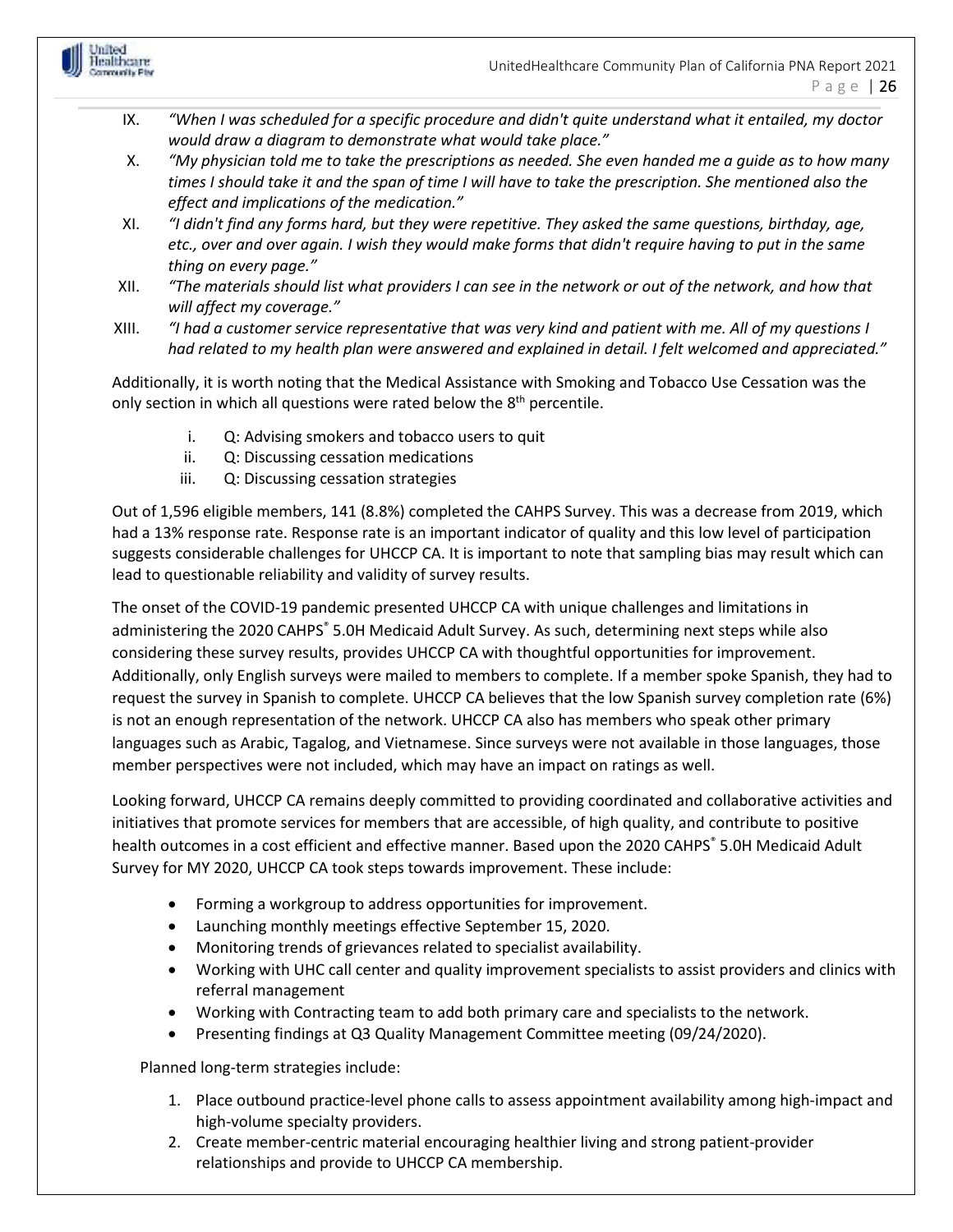

- 3. Develop resources containing broad-based improvement strategies and enhancement recommendations for contracted providers and provider office staff.
- 4. Work with FQHCs to enhance and encourage onsite wellness activities and other social supports

UHCCP CA will conduct ongoing analysis and evaluation of services and interventions provided to members. Persistent, close, and thoughtful examination of qualitative and quantitative feedback will occur to better understand how it can better meet the needs of the UHCCP CA membership. The next CAHPS® member survey will be completed in 2021.

#### D. Member Satisfaction Survey, or Net Promoter Score (NPS)

UHCCP CA conducted a member satisfaction survey via the Net Promotor Score (NPS) during 2020. The objectives of the NPS member satisfaction survey are as follows:

- To expand the UHC focus on member perceptions and experiences;
- To support the growth of member intimacy through easy access to member perception insights; and
- To establish metrics that show UnitedHealthcare's true performance change at the macro level, with the ability to also cut data by micro views

The NPS member satisfaction surveys are completed over the telephone by a contracted vendor, Burke, Inc., an independent market research. The telephone surveys are conducted on a monthly basis and results are published quarterly. The telephone surveys are available in English and Spanish. Members were called by an interviewer on behalf of UHCCP CA over the telephone to ask the member about their overall satisfaction with the Plan and services. Members had the opportunity to respond to two specific questions regarding UHCCP CA's cultural and linguistic services. Below is the question asked by the interviewer for response:

*Please tell me how you would rate your health plan on each of the following statements. For each statement, please use a scale from 0 to 10, where 0 means poor and 10 means excellent.* 

- a. *"Gives you materials that are easy to understand"*
- b. *"Helps you clearly understand your plan"*

UHCCP CA received 28 responses from the member satisfaction survey conducted throughout 2020. Data analysis indicates that the sample size per quarter were too small (less than 30 responses) to be statistically significant. Below are the NPS Scores per quarter throughout 2020 and YTD 2021. Of note, the tables provide comparative data to other UHC markets.



*Data Source*: California Member NPS Sample Size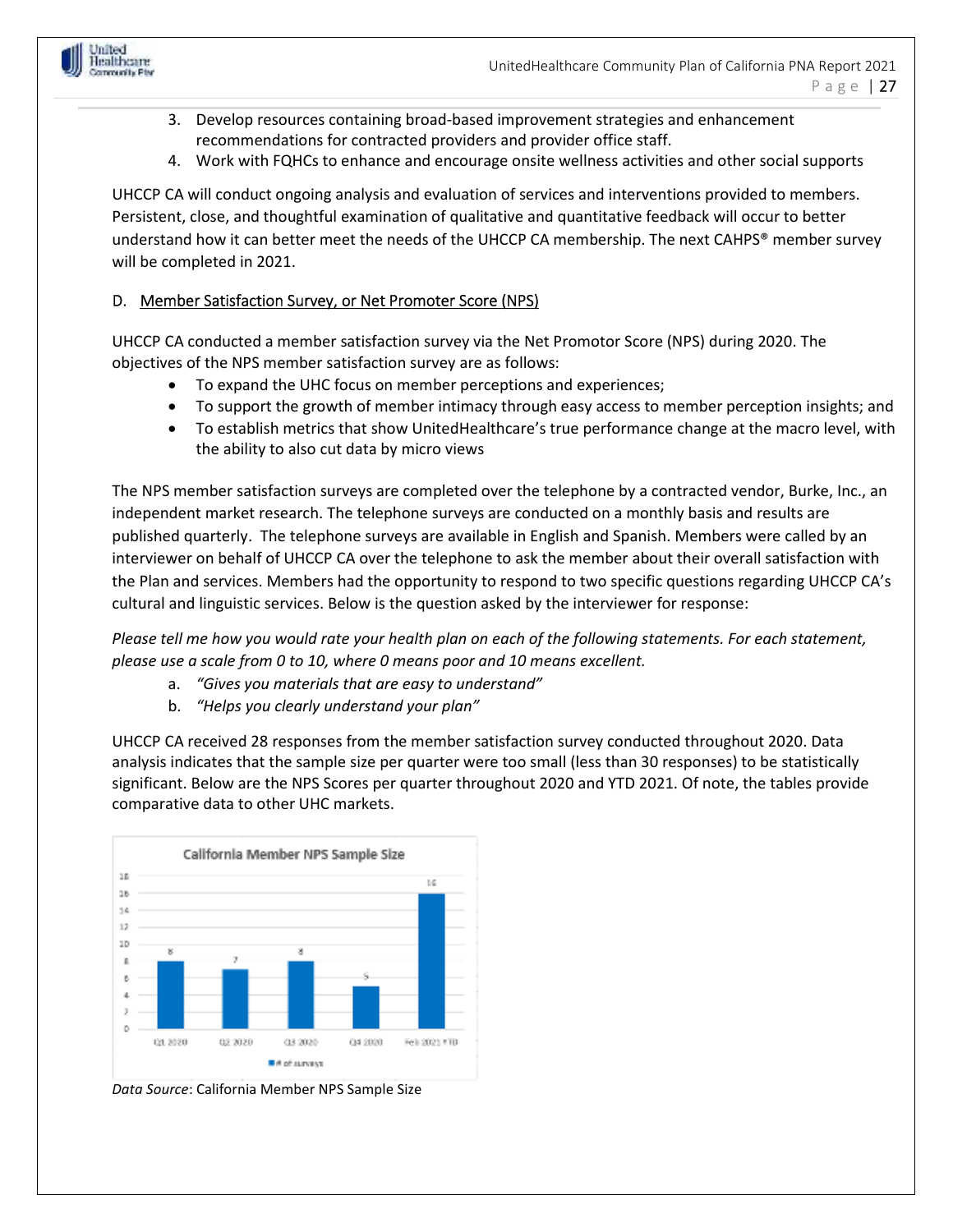

#### **2021 YTD Results:**

## **State Level NPS-Medicaid 1 of 2**

UnitedHealthcare

| 51317          | -lan      |          | v.        |          | Maw        | Jun             | JШ        |           |           | <b>C</b> of | Nov      |           | ۰         | <b>D2</b>  | п         | œ         |            |
|----------------|-----------|----------|-----------|----------|------------|-----------------|-----------|-----------|-----------|-------------|----------|-----------|-----------|------------|-----------|-----------|------------|
| AZ             | 71        | 73       | 82        | fifi     | 58         | 64              | 67        | 81        | 63        | 56          | 58       | 70        | 76        | 66         | 70        | 61        | 68         |
| CA             |           |          |           |          |            | -29             |           |           | 13        |             |          | 40        | 13        | $-29$      | 13        | 40        |            |
| cо             | 38        | 84       | Ĥſ.       | 93       | 53         | ИR              | жn        |           | 46        |             | 64       |           | 53        | 65         | 51        | 67        | 54         |
| FL.            | B<br>29   | œ<br>59  | 29<br>ĔТ  | 84       | 47<br>52   | <b>IF</b><br>82 | B<br>57   | 24<br>64  | DF.<br>60 | z<br>56     | 盟<br>67  | и<br>58   | m<br>50   | 45<br>73   | -72<br>60 | 73<br>57  | 307<br>ñΩ  |
| н              | 駂         | 獛        | 25<br>55  |          | 45         | 55              |           | 25        | 15<br>1.3 | 控           | - 72     | na<br>42  | 56.       | Nd<br>55   | 559       | 225<br>42 | nt<br>55   |
|                |           |          |           |          |            |                 |           |           |           |             | ٠        | iΞ        |           | 22         | 6R<br>13  | 12        | Ю          |
| κs             | 74        | 65<br>41 | 80<br>Ľ3  | sп       | 87         | 65              | 59        | 59        | 79        | 65          | 48<br>s  | 43<br>a   | 73<br>504 | 77<br>50   | 65<br>пr  | 52<br>30  | ū7         |
| LA             | 74        | 84       | 79        | 77       | 84         | 77              | 76        | 84        | 72        | 78          | 68       | 78        | 72        | 80         | 77        | 75        | 76         |
| MD             | 502<br>71 | 40<br>66 | 73.<br>60 | Si<br>50 | i123<br>63 | m<br>67         | 320<br>61 | 180<br>58 | 22<br>51  | 36<br>77    | 创<br>66  | HOE<br>48 | 边<br>66   | 362<br>63. | 262<br>57 | 26<br>63  | 1396<br>02 |
| м              | ω<br>66   | Ø.<br>56 | 68        | ü<br>63  | 35<br>59   | 15<br>71        | 76        | 送<br>56   | 跶<br>85   | 96<br>15    | 57       | 13<br>46  | 98<br>63  | 22<br>64   | 194<br>73 | 澎<br>50   | 862<br>62  |
| MО             | 74<br>67  | 埋<br>69  | 32<br>61  | ь<br>58  | 36<br>75   | 28<br>69        | 76<br>74  | 25<br>71  | 35<br>71  | 堆<br>71     | 79<br>67 | w<br>47   | 496<br>62 | 349<br>67  | 88<br>72  | 337<br>62 | XG<br>66   |
|                |           |          | EZ        | 42       |            | nò              | m         |           |           |             |          | $^{74}$   | BOB       | $-1.4$     | m         | 254       | TET.       |
| M <sub>S</sub> | 72        | 64       | 60        | 84       | 72         | 60              | 77        | 82        | 72        | 66          | 77       | 71        | 66        | 72         | 77        | 72        | 72         |

NPS is listed as the primary number with the smaller text below representing the sample size.

Scores listed in red have a sample size of less than 30 and, as a result, are likely to be more volatile from reporting period to reporting period (even at a sample size of 20, one member moving (rom a 9 (promoter) to a 6 (detractor) on the "ikelihood to recommend" question can swing the NPS score by 10 pts). They are only fieled to give directional reference and should not be used as official scores.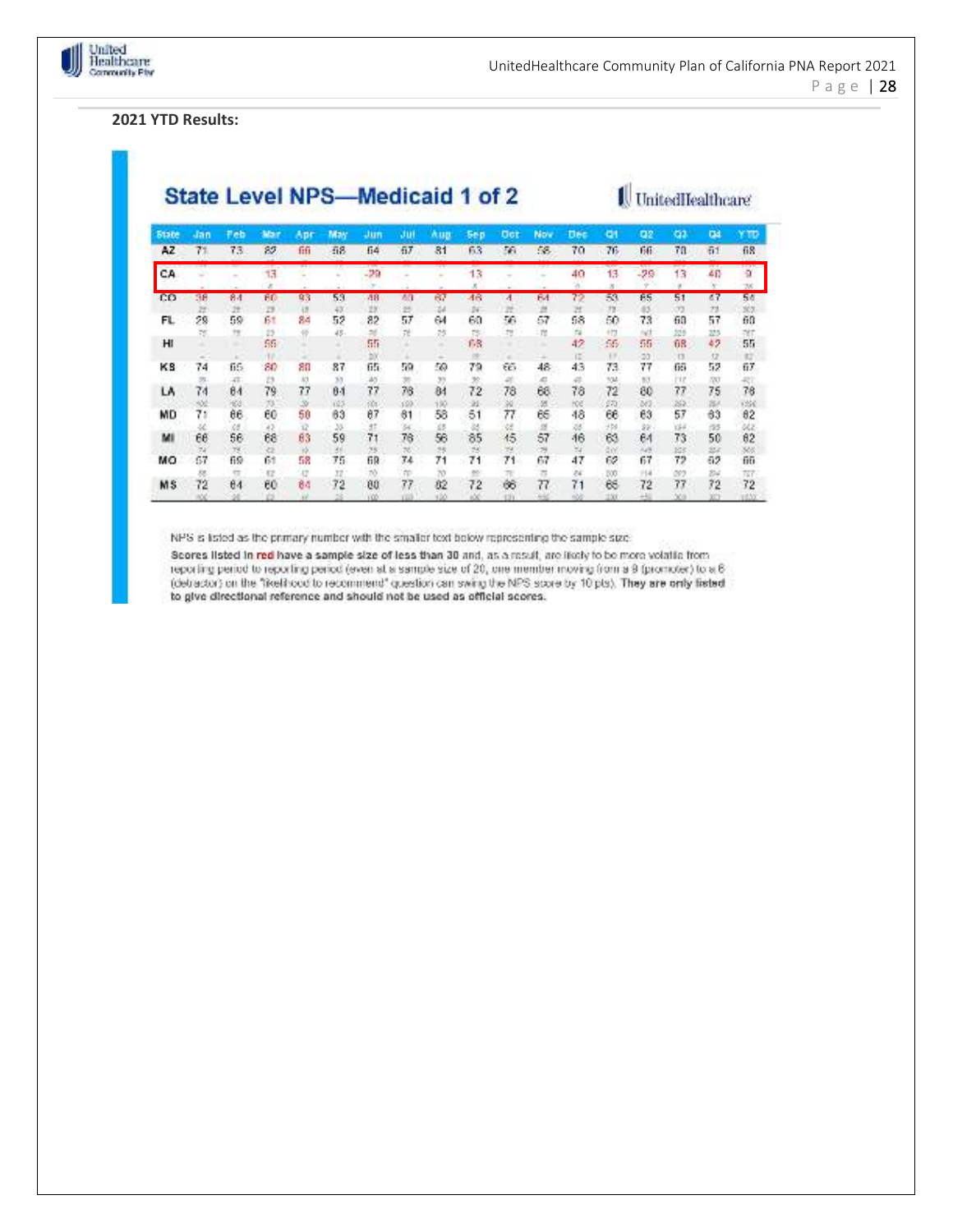

## 2021 Medicaid State NPS

| <b>ST</b> | Jan                      |                     |                                                                                                     |                          | Feb   Mar   Apr   May | Jun                           | Jul                                                                                                                                                                                                                                                                                                                                                                                                                                                                                         |                         | Aug Sep                                                                                                    |                          |                          | Oct   Nov   Dec          | Q1             | Q <sub>2</sub>           | Q3                       | Q <sub>4</sub>                |                          | <b>YTD</b> Goal |
|-----------|--------------------------|---------------------|-----------------------------------------------------------------------------------------------------|--------------------------|-----------------------|-------------------------------|---------------------------------------------------------------------------------------------------------------------------------------------------------------------------------------------------------------------------------------------------------------------------------------------------------------------------------------------------------------------------------------------------------------------------------------------------------------------------------------------|-------------------------|------------------------------------------------------------------------------------------------------------|--------------------------|--------------------------|--------------------------|----------------|--------------------------|--------------------------|-------------------------------|--------------------------|-----------------|
| AZ        | 73                       | 78                  | Ξ                                                                                                   | -                        | ٠                     | -                             | -                                                                                                                                                                                                                                                                                                                                                                                                                                                                                           | Ξ                       | ÷                                                                                                          | ٠                        | ٠                        | ٠                        | 75             | ٠                        | ٠                        | ÷                             | 75                       | 70              |
|           | AT.                      | щ                   |                                                                                                     |                          |                       |                               |                                                                                                                                                                                                                                                                                                                                                                                                                                                                                             |                         |                                                                                                            |                          |                          |                          | <b>List</b>    |                          |                          |                               | I FR                     |                 |
| CA        | ä                        | 25                  | $\alpha$                                                                                            | $\blacksquare$           | ÷                     | $\equiv$                      | ÷                                                                                                                                                                                                                                                                                                                                                                                                                                                                                           | $\equiv$                | $\alpha$                                                                                                   | ×                        | $\alpha$                 | $\sim$                   | 25             | $\sim$                   | ÷                        | $\alpha$                      | żś                       | 17              |
| co        | 53                       | 73                  | $\overline{a}$                                                                                      | ú,                       | ç,                    | $\ddot{}$                     | ä,                                                                                                                                                                                                                                                                                                                                                                                                                                                                                          | ۰.                      | ×.                                                                                                         | ×                        | ÷.                       | ÷.                       | 63             | ٠                        | ۰                        |                               | 63                       | 57              |
|           | 30                       | 並                   | $\alpha$                                                                                            | $\frac{1}{2}$            | ٠                     | ÷                             | ×                                                                                                                                                                                                                                                                                                                                                                                                                                                                                           | ٠                       | ٠                                                                                                          | ×                        |                          | $\rightarrow$            | $\overline{a}$ |                          |                          | ٠                             | в                        |                 |
| FL        | 59                       | 60                  | ×                                                                                                   | $\blacksquare$           | $\equiv$              | ×.                            | $\equiv$                                                                                                                                                                                                                                                                                                                                                                                                                                                                                    | $\blacksquare$          | $\sim$                                                                                                     |                          |                          | $\scriptstyle\rm m$      | 59             |                          |                          | $\blacksquare$                | 59                       | 62              |
|           | $\mathbb{Z}^2$           | 益                   | ×                                                                                                   | ÷                        | 2                     | 2                             | s                                                                                                                                                                                                                                                                                                                                                                                                                                                                                           | 2                       | ÷                                                                                                          |                          |                          | ٠                        | 338            |                          |                          | ÷                             | 133                      |                 |
| н         | $\overline{\phantom{a}}$ | 100                 | $\overline{\phantom{a}}$                                                                            | ۰                        | ۰                     |                               |                                                                                                                                                                                                                                                                                                                                                                                                                                                                                             | -                       |                                                                                                            |                          |                          | ٠                        | 100            | ۰                        |                          | $\overline{\phantom{a}}$      | 100                      | 58              |
|           | $\sim$                   | 王                   | ×                                                                                                   | ٠                        | ÷                     | ÷                             | v                                                                                                                                                                                                                                                                                                                                                                                                                                                                                           | ÷                       | ÷                                                                                                          |                          |                          | ÷                        | Ŧ<br>70        |                          |                          | ×                             | x<br>70                  |                 |
| KS        | 73<br>50                 | 66<br>$\Rightarrow$ | ٠<br>$\alpha$                                                                                       | ۰<br>٠                   | ۰<br>×                | ۰<br>$\sim$                   | ۰<br>×                                                                                                                                                                                                                                                                                                                                                                                                                                                                                      | ٠<br>٠                  | ÷<br>$\sim$                                                                                                | ×<br>٠                   | ×<br>٠                   | $\sim$<br>$\alpha$       | 113            | ٠<br>٠                   | ٠                        | ۰<br>٠                        | TIE                      | 69              |
| KY        | $\blacksquare$           | $\overline{ }$      | ٠                                                                                                   | $\blacksquare$           | ٠                     | ÷                             | $\overline{a}$                                                                                                                                                                                                                                                                                                                                                                                                                                                                              | ۰                       | $\overline{\phantom{a}}$                                                                                   |                          |                          | ÷                        | ÷              |                          |                          | $\blacksquare$                | $\overline{\phantom{a}}$ | 50              |
|           |                          | ÷                   | ÷                                                                                                   | ÷                        | ÷                     | s                             | s                                                                                                                                                                                                                                                                                                                                                                                                                                                                                           | ÷                       | ÷                                                                                                          |                          |                          | ۰                        | 3.             |                          |                          |                               | ×                        |                 |
| LA        | 82                       | 71                  | ۰                                                                                                   | ۰                        | ۰                     | ۰                             | ۰                                                                                                                                                                                                                                                                                                                                                                                                                                                                                           | ۰                       | ÷                                                                                                          |                          |                          | ÷.                       | 77             |                          |                          | -                             | 77                       | 78              |
|           | 100                      | $\pm$               | ٠                                                                                                   | ¥                        | ×                     | ÷                             | F                                                                                                                                                                                                                                                                                                                                                                                                                                                                                           | ×                       | ÷                                                                                                          | ×                        | ×                        | ÷                        | 166            | ۰                        |                          | ¥                             | 36£                      |                 |
| MD        | 63                       | 53                  | $\scriptstyle\rm m$                                                                                 | $\sim$                   | ٠                     | ÷                             | ۰                                                                                                                                                                                                                                                                                                                                                                                                                                                                                           | $\scriptstyle\rm m$     | $\scriptstyle\rm{m}$                                                                                       | ۰                        | ×                        | $\alpha$                 | 58             | ۰                        | ٠                        | $\overline{\phantom{a}}$      | 58                       | 64              |
|           | \$ż                      | 23                  | ×                                                                                                   | Ξ                        | Ξ                     | ï                             | ÷                                                                                                                                                                                                                                                                                                                                                                                                                                                                                           |                         | ¥                                                                                                          |                          |                          | $\sim$                   | <b>HT</b>      |                          |                          | ÷                             | t st<br>57               |                 |
| м         | 61<br>25                 | 53<br>郄             | ۰<br>×                                                                                              | ¥                        | ٤                     | ÷                             | ÷                                                                                                                                                                                                                                                                                                                                                                                                                                                                                           | ×                       | ٤                                                                                                          | ż                        |                          | s                        | 57<br>138      | ä                        |                          | ÷,<br>ä                       | 拙                        | 64              |
| MO        | 76                       | 65                  | $\sim$                                                                                              | $\blacksquare$           | $\overline{a}$        | $\equiv$                      | $\frac{1}{2}$                                                                                                                                                                                                                                                                                                                                                                                                                                                                               | $\equiv$                | $\blacksquare$                                                                                             | $\equiv$                 | ×                        | ÷                        | 71             |                          | $\overline{a}$           | $\scriptstyle\rm m$           | 71                       | 68              |
|           | 70                       | 48                  | ¥                                                                                                   | ٠                        | ٠                     | ×                             | ×                                                                                                                                                                                                                                                                                                                                                                                                                                                                                           | ٠                       | ٠                                                                                                          | ٠                        | ×                        | ×                        | HI             |                          |                          | ٠                             | fff                      |                 |
| MS        | 79                       | 68                  | ۰                                                                                                   |                          | ÷                     |                               |                                                                                                                                                                                                                                                                                                                                                                                                                                                                                             |                         |                                                                                                            |                          |                          | ÷                        | 73             |                          |                          | ٠                             | 73                       | 74              |
|           | 1d                       | $\mathbb{N}$        | ÷                                                                                                   | ÷                        | ÷                     | Ξ                             | ٤                                                                                                                                                                                                                                                                                                                                                                                                                                                                                           |                         | ÷                                                                                                          |                          | ×                        | ÷                        | <b>T1E</b>     |                          |                          | ÷                             | F#B                      |                 |
| NC        | ۰                        |                     | ٠                                                                                                   | ۰                        | ۰                     | ۰                             | ۰                                                                                                                                                                                                                                                                                                                                                                                                                                                                                           |                         | ۰                                                                                                          |                          |                          |                          |                |                          |                          |                               | $\overline{\phantom{a}}$ | 50              |
|           | w                        | $\sim$              | ÷                                                                                                   | v                        | 9                     | ÷                             | ×                                                                                                                                                                                                                                                                                                                                                                                                                                                                                           | ÷                       | ÷                                                                                                          | c                        | ۰                        | z                        | $\tilde{ }$    | u                        | w                        | $\sim$                        | ÷                        |                 |
| NE        | 91<br>72                 | 53<br>m             | ٠<br>$\frac{1}{2} \left( \frac{1}{2} \right) \left( \frac{1}{2} \right) \left( \frac{1}{2} \right)$ | $\blacksquare$<br>٠      | ٠<br>÷                | $\overline{\phantom{a}}$<br>÷ | ÷<br>×                                                                                                                                                                                                                                                                                                                                                                                                                                                                                      | ۰<br>×                  | ÷<br>٠                                                                                                     | ۰                        | $\sim$<br>×              | $\sim$<br>۰              | 73<br>60       | $\blacksquare$<br>٠      |                          | $\overline{\phantom{a}}$<br>÷ | 73<br>m                  | 63              |
| NJ        | 52                       | 70                  | ٠                                                                                                   | ٠                        | ٠                     | ۰                             | $\overline{\phantom{a}}$                                                                                                                                                                                                                                                                                                                                                                                                                                                                    | $\sim$                  | $\sim$                                                                                                     | $\overline{\phantom{a}}$ | $\sim$                   | $\sim$                   | 60             | ٠                        |                          | ×                             | 60                       | 59              |
|           | 103                      | 10                  | $\sim$                                                                                              | ٠                        | ×                     | $\sim$                        | ÷                                                                                                                                                                                                                                                                                                                                                                                                                                                                                           | ٠                       | ×                                                                                                          | ×.                       |                          | ×                        | 100            |                          |                          | à                             | 180                      |                 |
| NV        | 52                       | 31                  | ٠                                                                                                   | $\blacksquare$           | $\blacksquare$        | $\overline{a}$                | ÷                                                                                                                                                                                                                                                                                                                                                                                                                                                                                           | $\blacksquare$          | $\equiv$                                                                                                   |                          | $\sim$                   | ÷                        | 42             |                          |                          | $\overline{\phantom{a}}$      | 42                       | 63              |
|           | 20                       | m                   | 2                                                                                                   | $\sim$                   | $\sim$                | $\sim$                        | ×                                                                                                                                                                                                                                                                                                                                                                                                                                                                                           | ÷                       | ÷                                                                                                          | ÷                        | $\sim$                   | ×                        | NH             | ٠                        | $\sim$                   | ÷                             | 7 O F                    |                 |
| NY        | 58                       | 71                  | ٠                                                                                                   | $\overline{\phantom{a}}$ | ۰                     | ÷                             | $\overline{\phantom{a}}$                                                                                                                                                                                                                                                                                                                                                                                                                                                                    | -                       | ۰                                                                                                          | ۰                        | $\overline{\phantom{a}}$ | $\overline{\phantom{a}}$ | 64             | $\overline{\phantom{a}}$ | w.                       | ۰                             | 64                       | 55              |
|           | 40                       | w                   | ۰                                                                                                   | ٠                        | ٠                     | ×                             | ×                                                                                                                                                                                                                                                                                                                                                                                                                                                                                           | ٠                       |                                                                                                            |                          |                          | $\sim$                   | 120            |                          |                          |                               | 126                      |                 |
| OH        | 62<br>79                 | 56<br>86            | $\alpha$<br>$\sim$                                                                                  | $\sim$<br>$\overline{a}$ | $\frac{1}{2}$<br>Ξ    | $\approx$<br>×                | $\frac{1}{2}$<br>$\frac{1}{2} \left( \frac{1}{2} \right) \left( \frac{1}{2} \right) \left( \frac{1}{2} \right) \left( \frac{1}{2} \right) \left( \frac{1}{2} \right) \left( \frac{1}{2} \right) \left( \frac{1}{2} \right) \left( \frac{1}{2} \right) \left( \frac{1}{2} \right) \left( \frac{1}{2} \right) \left( \frac{1}{2} \right) \left( \frac{1}{2} \right) \left( \frac{1}{2} \right) \left( \frac{1}{2} \right) \left( \frac{1}{2} \right) \left( \frac{1}{2} \right) \left( \frac$ | $\frac{1}{2}$<br>$\sim$ | $\alpha$<br>$\frac{1}{2} \left( \frac{1}{2} \right) \left( \frac{1}{2} \right) \left( \frac{1}{2} \right)$ | ÷                        | $\sim$                   | $\sim$<br>×              | 59<br>150      | $\sim$                   | $\sim$                   | $\overline{\phantom{a}}$<br>÷ | 59<br>139                | 62              |
| PA        | 55                       | 61                  | ×                                                                                                   |                          | ٠                     | ۰                             | ۰                                                                                                                                                                                                                                                                                                                                                                                                                                                                                           | ۰                       | ÷.                                                                                                         | ٠                        | ٠                        |                          | 58             | ٠                        | ٠                        | $\overline{\phantom{a}}$      | 58                       | 59              |
|           | $\Rightarrow$            | 17                  | ÷                                                                                                   | ×<br>÷                   | ÷                     | ×                             | ×                                                                                                                                                                                                                                                                                                                                                                                                                                                                                           | ÷                       | ÷                                                                                                          |                          |                          | ÷<br>٠                   | ĭπ             |                          |                          | ÷                             | 7.81                     |                 |
| RI        | 63                       | 60                  | ۰                                                                                                   | -                        | ٠                     | ٠                             | ÷                                                                                                                                                                                                                                                                                                                                                                                                                                                                                           |                         | -                                                                                                          |                          |                          | ٤                        | 62             |                          |                          |                               | 62                       | 61              |
|           | 30.                      | 36                  | $\sim$                                                                                              | ٠                        | ٠                     | ٠                             | ٠                                                                                                                                                                                                                                                                                                                                                                                                                                                                                           | u.                      | ×                                                                                                          |                          |                          | ٠                        | 89             |                          |                          | ٠                             | 数                        |                 |
| TN        | 69                       | 63                  |                                                                                                     | ۰                        | ٠                     |                               |                                                                                                                                                                                                                                                                                                                                                                                                                                                                                             |                         |                                                                                                            |                          |                          |                          | 66             |                          |                          |                               | 66                       | 75              |
|           | tàs                      | Ш                   | ÷                                                                                                   | ۰                        | ÷                     | ÷                             | ç                                                                                                                                                                                                                                                                                                                                                                                                                                                                                           | ×                       | ä                                                                                                          |                          | ×                        | ÷                        | 100            |                          |                          | ×                             | 749                      |                 |
| TX.       | 77<br>в                  | 63<br>a             | ÷                                                                                                   | ۰<br>٠                   | ۰<br>$\frac{1}{2}$    | $\frac{1}{2}$                 |                                                                                                                                                                                                                                                                                                                                                                                                                                                                                             | ۰                       | ٠                                                                                                          | ×                        | ×                        | $\sim$                   | 71<br>İ11      | ٠                        |                          | ۰                             | 71<br>TIE                | 81              |
| VA.       | 57                       | 47                  | ٠<br>÷                                                                                              | $\blacksquare$           | ٠                     | $\overline{a}$                | ×<br>$\overline{a}$                                                                                                                                                                                                                                                                                                                                                                                                                                                                         | $\equiv$                | $\alpha$                                                                                                   |                          | $\sim$                   | $\alpha$<br>٠            | 52             | ٠                        | $\overline{\phantom{a}}$ | ×<br>$\ddot{}$                | 52                       | 58              |
|           | 30 <sub>1</sub>          | m                   | ÷                                                                                                   | ÷                        | ÷                     | s                             | ×                                                                                                                                                                                                                                                                                                                                                                                                                                                                                           | ۰                       | ÷                                                                                                          |                          |                          | ÷                        | 蒜              |                          |                          | ÷                             | 旋                        |                 |
| WA        | 68                       | 54                  | ÷                                                                                                   |                          | ۰                     |                               |                                                                                                                                                                                                                                                                                                                                                                                                                                                                                             | ۰                       | ٠                                                                                                          |                          |                          | ۰.                       | 61             |                          |                          |                               | 61                       | 52              |
|           | 79                       | 'n.                 | ÷                                                                                                   | ¥                        | ÷                     | ÷                             | ÷                                                                                                                                                                                                                                                                                                                                                                                                                                                                                           | ÷                       | ÷                                                                                                          | ٠                        | ×                        | ÷                        | ùЕ             | $\overline{\phantom{a}}$ | $\overline{a}$           | ¥                             | 拉维                       |                 |
| WI        | 60                       | 73                  | ÷                                                                                                   |                          |                       |                               |                                                                                                                                                                                                                                                                                                                                                                                                                                                                                             |                         | ۰                                                                                                          |                          |                          | ÷                        | 68             |                          |                          |                               | 66                       | 62              |
|           | m                        | е                   |                                                                                                     |                          |                       |                               |                                                                                                                                                                                                                                                                                                                                                                                                                                                                                             |                         |                                                                                                            |                          |                          |                          | 120            |                          |                          |                               | 9.20                     |                 |

*Data Source: State Level NPS – Medicaid* 

#### **2020 Results:**

UHCCP CA conducted an analysis in 2020 for an average NPS score. Overall, results indicate that the total NPS member sample size of 28 resulted in an NPS of 9 which demonstrated to fall significantly below the enterprise Medicaid goal, NPS 67.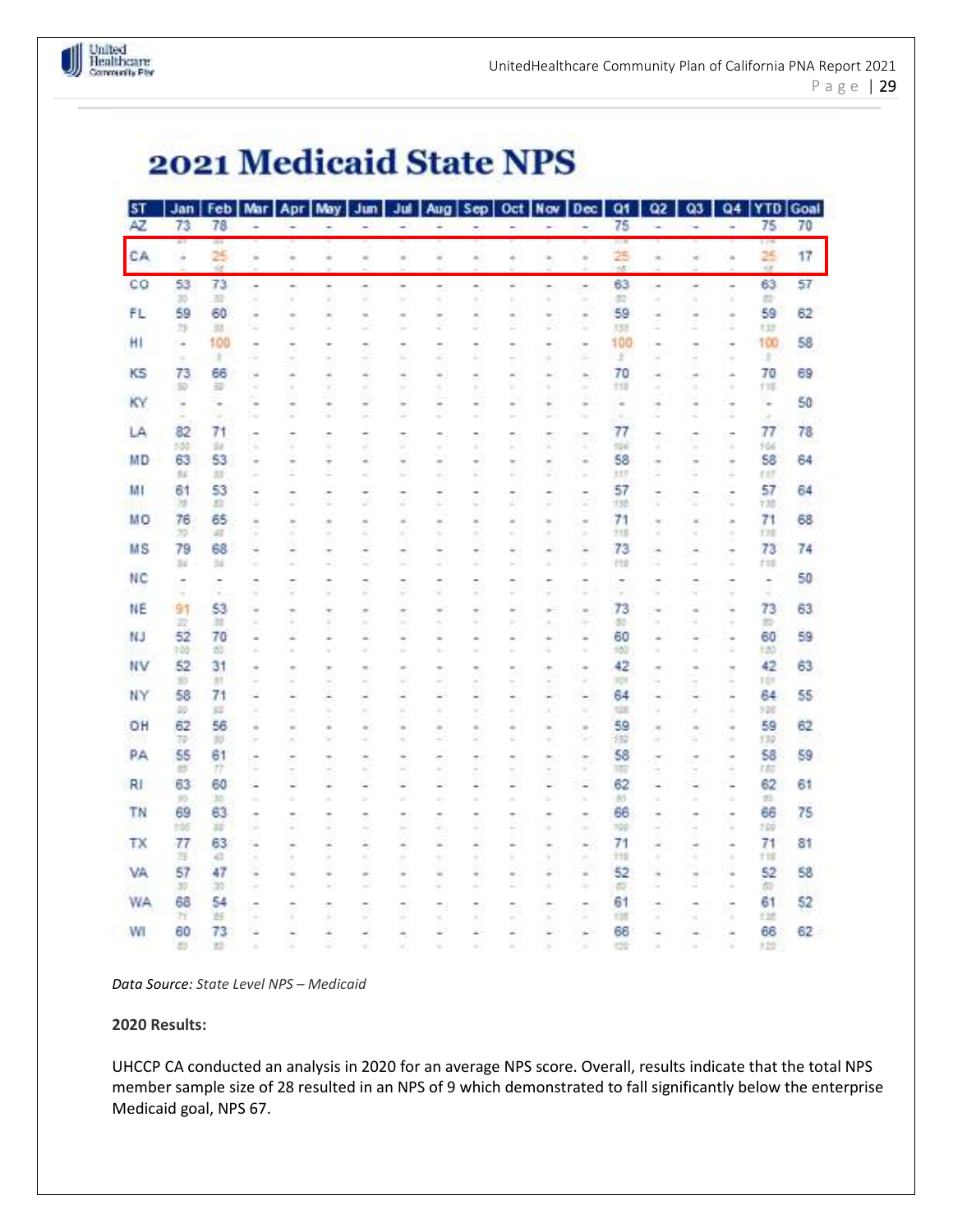

Per the NPS Comparative Results 2019-2021 in the table below, when members were asked to rate whether or not the Plan "Has written materials that are easy to understand", the score was 64%, a 14% increase rate compared to the year prior; and when asked to rate the Plan on "Helps me clearly understand my plan," the score was 57%, a 9% increase rate compared to the year prior. The table below highlights the percent of scores ranked from 9 or 10 on a 10-point Likert scale. There were no pertinent issues identified to health education, cultural and linguistics, or language assistance based on member responses. Historically, UHCCP CA identified limitations to the Member Satisfaction Survey conducted as less than 30 members responded from quarter to quarter, and the data and trending is limited to test for statistically significant results.

| <b>And Brother</b>                                           | 2019 V  | 232021 | 2021702 201977 |     |     | 292171 2021/170-           |
|--------------------------------------------------------------|---------|--------|----------------|-----|-----|----------------------------|
| Cores for use as a anambor                                   | 64%     | 8795   | 5986           | 鸱   | 28. | 31                         |
| উন্নয়ন কৰা প্ৰায় হৈছে পুৱা কৰা অন্যানীসক। I<br>neto        | 595.    | 5186   | 5.5%           | KK. | 76  | 31                         |
| Gives one the ubility to see the design L<br>crefer          | 3 TS    | 9.95%  | 51%            | 83  | 78  | 81                         |
| Web extraod one brush                                        | 57%     | 4.6%   | 14.04.         | 63  | 28  | ĩΤ                         |
| Nos subitan materiais tivat ura easy to<br><b>Inviendand</b> | $-47.$  | 6326   | 84%            | 医产  | Υr  | 36                         |
| Aleips me seady understanding plan.                          | $4.5\%$ | \$7%   | 42%            | ßβ. | 28. | 31                         |
| Matps me live a healthier life.                              | 60%     | 57%    | 61%            | 68  | 88  | 影音                         |
| Likelibuod to Koosveriend                                    | 59%     | 39%    | 59%            | 68  | 25  | ΰĭ                         |
| Shakes of teamscripes presencedly released:                  | 39%     | 48%    | 4985           | 55. | 22. | 31                         |
| Makes intereditors care                                      | 57%     | 48%    | 49%            | 87  | 28. | 51                         |
| Mokee it easy forese my plan.                                | 67%     | 35%    | <b>DOM</b>     | 68  | 58  | И                          |
| cd (ile about the standing the foreign the<br>109414-02      | 58%     | 59%    | 516.           | 67  | 34  | 33                         |
| Meets experiences on our cri-ported<br>Aberto.               | PAGE.   | 63%    | 715            | 94  | 78. | $\mathcal{R}_{\text{eff}}$ |
| Gillian stup fautawa met avaliable firma.<br>college.        | 4.136   | 31%    | 5.5%           | 61  | 25  | Жŝ,                        |
| මැතිත්ය රැහැලාවක්වල සහ 1 කාන බවත්මය කත කමයකි.<br>aventure.   | 65%     | 5826   | 3835           | 59  | 27  | 91                         |
| Officers the Powel scient for how meeting                    | 55%     | $-656$ | 62%            | 68  | 28. | ЪŤ                         |
| Crassil Suitstachen                                          | SDS.    | 458    | 53%            | 87  | 75  | 31                         |
| thoughts peace of mind.                                      | 59%     | 653    | <b>GENE</b>    | 69  | 27  | 81                         |

*Data Source: NPS Comparative Results 2019 - 2021*

In addition to the scores on these questions, UHCCP CA gives members the opportunity to provide any qualitative feedback that can help us better serve our members. This feedback was reviewed, and no issues were identified pertinent to our health education, cultural and linguistics, and language assistance programs from all related questions asked on the telephone survey.

#### **4. Health Disparities**

#### A. Analysis of DHCS Health Disparities Rate Sheets

Per Supplement to All Plan Letter 19-017 Quality and Performance Improvement Requirements, DHCS selects a set of performance measures, referred to as MCAS measures to evaluate the quality of care delivered by a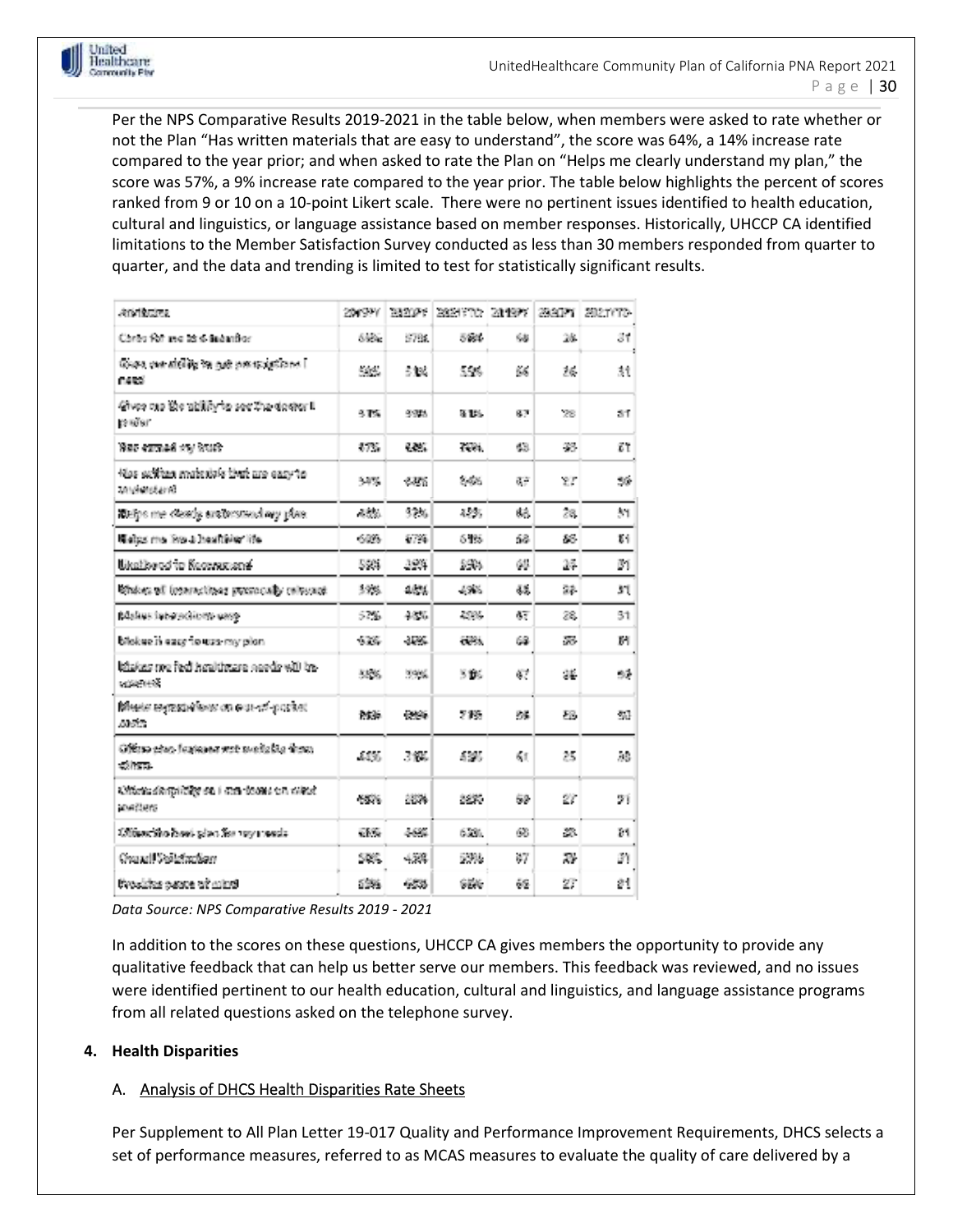

Managed Care Plan (MCP) to its beneficiaries. The MCAS measures are comprised of select Centers for Medicare and Medicaid Services' (CMS) Adult and Child Health Care Quality Measures for Medicaid (Adult and Child Core Sets). Many of these measures are also part of National Committee for Quality Assurance (NCQA) Healthcare Effectiveness Data Information Set (HEDIS®). Although 2017 data was not reported, UHCCP CA did report 2018 HEDIS rates which serve as baseline data for NCQA measures. All rates were tracked and trended for comparative analysis for 2018, 2019, and 2020 measurement years.

In addition to the Plan's analysis, the Health Services Advisory Group (HSAG) created a health disparities data file using reported HEDIS® rates for all Managed Care Plans (MCP) on behalf of the CA DHCS. The CA DHCS provided all health plans with their specific health disparities data for reporting year (RY) 2020 reflecting measurement year (MY) 2019 and member level DHCS demographic information with stratified rates. The data file included a compilation of unweighted Medi-Cal Managed Care Accountability Set (MCAS), a set of performance measures that DHCS selects for annual reporting by Medi-Cal MCPs indicator data collected for a reporting year.

Due to the COVID-19 pandemic, both the CA DHCS and the National Committee for Quality Assurance (NCQA) allowed MCPs to rotate hybrid measures, such as, reporting (MY) 2018 audited hybrid rates for (MY) 2019. As a result of these allowances, the CA DHCS confirmed that not all MCPs provided member-level information in the patient-level detail files for (RY) 2020 (MY) 2019. Given the differences in how each MCP reported their hybrid measures for (RY) 2020 (MY) 2019 and the missing member level information in the member level detail files for some MCPs, the CA DHCS and HSAG limited the 2019–2020 Health Disparities analysis to 10 administrative MCAS indicators.

Results for each HEDIS® measure reported in 2018, 2019, and 2020 are reflected in the table below. Of the 33 total measures reported, 8 (24%) measures increased from the 2019 baseline rates. For Measurement Year 2019, 18 measures, UHCCP CA met nine (9) of these measures including: AMM- Acute, AMM-Cont, CHL, CDC-H9, CBP, PPC-Pre, PPC-Post, WCC-BMI. Of the 19 MCAS measures reported for Measurement Year 2020, 8 (42%) measures met the MPL of the HEDIS® 50th percentile. This was a slight decrease from the 9 of 18 (50%) measures met for Measurement Year 2019.

|                                                   | <b>C&amp;S Accreditation Measures</b>             |            |           |       | <b>Rate/Accreditation Percentile</b><br><b>HEDIS</b> <sup>®</sup> Year | <b>YOY</b><br>Change<br>$(2019 -$ | 2020<br>Goal | 2020<br>Goal<br>Met/ |                |
|---------------------------------------------------|---------------------------------------------------|------------|-----------|-------|------------------------------------------------------------------------|-----------------------------------|--------------|----------------------|----------------|
|                                                   |                                                   | Yes/No     | 2017      | 2018  | 2019                                                                   | 2020                              | 2020)        |                      | <b>Not Met</b> |
| Antidepressant<br>Medication                      | <b>Acute Phase Treatment</b>                      | Yes        | N/A       | 66.67 | 63.30                                                                  | 54.91                             | 18.39        | 53.57                | Met            |
| Management (AMM)                                  | <b>Continuation Treatment</b>                     | Yes        | N/A       | 33.33 | 41.28                                                                  | 36.99                             | 14.29        | 38.18                | Not Met        |
| (AMB-ED)                                          | Ambulatory Care: Emergency Department (ED) Visits | No         | N/A       | N/A   | N/A                                                                    | N/A                               | N/A          | 58.14                | N/A            |
| (COB)                                             | Concurrent Use of Opioids and Benzodiazepines     | <b>No</b>  | N/A       | N/A   | N/A                                                                    | N/A                               | N/A          | N/A                  | N/A            |
| Asthma Medication Ratio (Total Rate) (AMR)        |                                                   | Yes        | <b>NA</b> | N/A   | 85.71                                                                  | 57.58                             | 128.13       | 62.43                | Not Met        |
| Screening for Depression and Follow-Up Plan (CDF) | No                                                | N/A        | N/A       | N/A   | N/A                                                                    | N/A                               | N/A          | N/A                  |                |
| <b>Breast Cancer Screening (BCS)</b>              | Yes                                               | N/A        | N/A       | 33.33 | 53.57                                                                  | 120.24                            | 58.82        | Not Met              |                |
| Cervical Cancer Screening (CCS)                   |                                                   | <b>Yes</b> | N/A       | 45.83 | 50.61                                                                  | 52.55                             | †1.94        | 61.31                | Not Met        |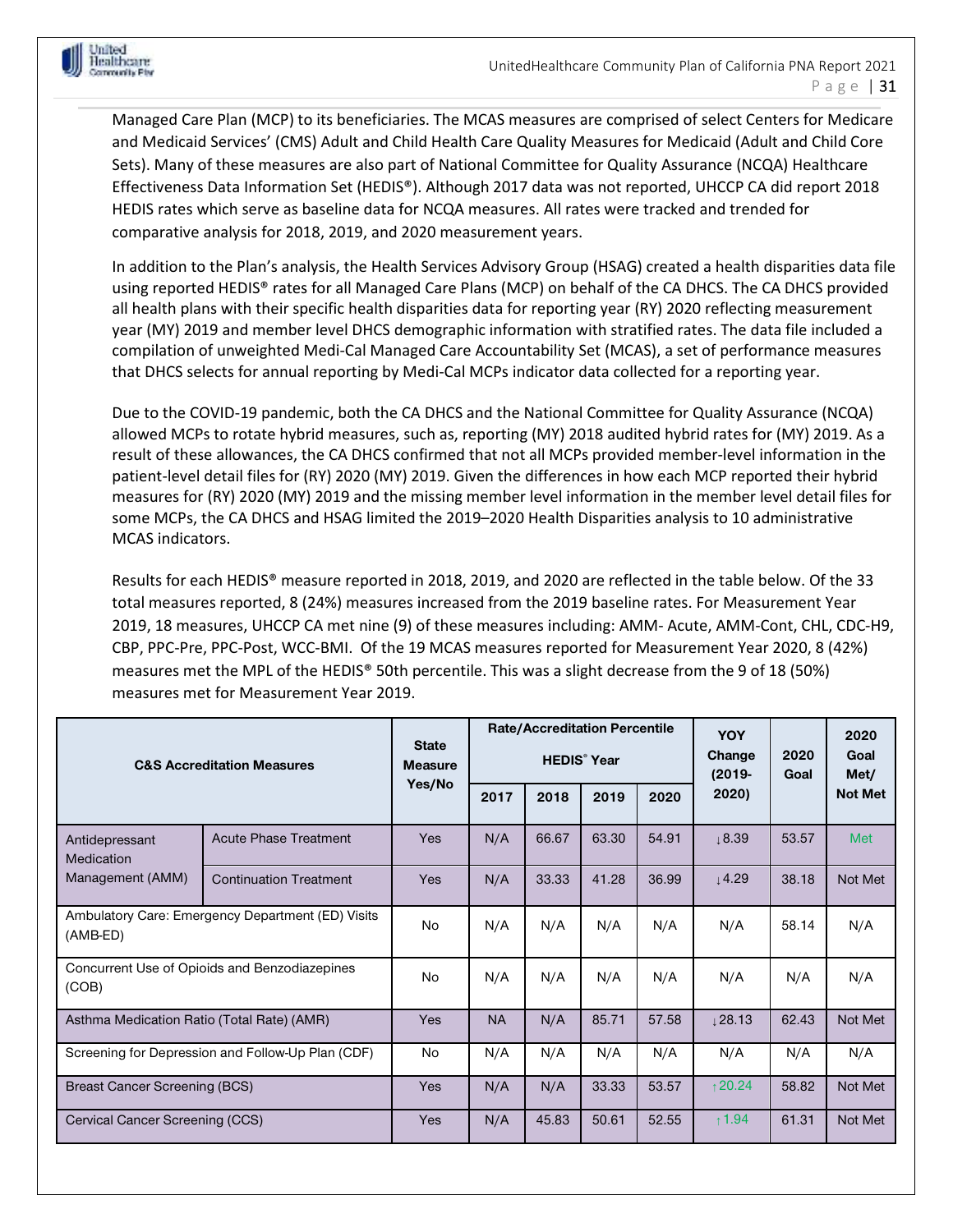

UnitedHealthcare Community Plan of California PNA Report 2021 P a g e | 32

|                                                                   |                                                                             | <b>State</b>             |      | <b>Rate/Accreditation Percentile</b> |       |           | YOY                 |              | 2020           |
|-------------------------------------------------------------------|-----------------------------------------------------------------------------|--------------------------|------|--------------------------------------|-------|-----------|---------------------|--------------|----------------|
|                                                                   | <b>C&amp;S Accreditation Measures</b>                                       | <b>Measure</b><br>Yes/No |      | <b>HEDIS</b> <sup>®</sup> Year       |       |           | Change<br>$(2019 -$ | 2020<br>Goal | Goal<br>Met/   |
|                                                                   |                                                                             |                          | 2017 | 2018                                 | 2019  | 2020      | 2020)               |              | <b>Not Met</b> |
| (CIS)                                                             | Childhood Immunization Status (Combination 10)                              | Yes                      | N/A  | 0.00                                 | 27.27 | 40.27     | 13.00               | 37.47        | <b>Met</b>     |
|                                                                   | Chlamydia Screening in Women (Total Rate) (CHL)                             | Yes                      | N/A  | 66.67                                | 68.57 | 62.05     | $\downarrow$ 6.52   | 58.44        | Met            |
| Controlling High Blood Pressure (CBP)                             |                                                                             | <b>Yes</b>               | N/A  | 63.54                                | 64.44 | 55.96     | $\downarrow 8.48$   | 61.80        | Not Met        |
| Comprehensive<br><b>Diabetes Care</b><br>(CDC)                    | <b>Comprehensive Diabetes</b><br>Care (CDC) - HbA1c Poor<br>Control (>9.0%) | Yes                      | N/A  | 47.54                                | 33.65 | 43.09     | 19.44               | 37.47        | Not Met        |
| Bipolar Disorder Who Are Using Antipsychotic<br>Medications (SSD) | Diabetes Screening for People with Schizophrenia or                         | Yes                      | N/A  | 100                                  | 92.59 | 85.57     | $\sqrt{7.02}$       | 82.09        | <b>Met</b>     |
| Follow-Up for<br><b>Children Prescribed</b>                       | Initiation                                                                  | No                       | N/A  | N/A                                  | 0.00  | 28.57     | ↑28.57              | 42.95        | SD             |
| <b>ADHD Medication</b><br>(ADD)                                   | Continuation                                                                | No                       | N/A  | N/A                                  | N/A   | 0.00      | 0.00                | 54.73        | SD             |
| (IMA)                                                             | Immunizations for Adolescents (Combination 2)                               | Yes                      | N/A  | N/A                                  | 29.82 | 28.85     | 10.97               | 36.86        | Not Met        |
| on Antipsychotics (Total) (APM)                                   | Metabolic Monitoring for Children and Adolescents                           | Yes                      | N/A  | N/A                                  | N/A   | <b>SD</b> | N/A                 | 35.43        | N/A            |
| Contraceptive Care-                                               | Long Acting Reversible<br>Contraception (LARC)                              | No                       | N/A  | N/A                                  | N/A   | N/A       | N/A                 | N/A          | N/A            |
| All Women (CCW)                                                   | Most or Moderately Effective<br>Contraception (MMEC)                        | No                       | N/A  | N/A                                  | N/A   | N/A       | N/A                 | N/A          | N/A            |
|                                                                   | LARC - 3 Days                                                               | No                       | N/A  | N/A                                  | N/A   | N/A       | N/A                 | N/A          | N/A            |
| Contraceptive Care-<br>Postpartum Women                           | LARC - 60 Days                                                              | No                       | N/A  | N/A                                  | N/A   | N/A       | N/A                 | N/A          | N/A            |
| (CCP)                                                             | MMEC - 3 Days                                                               | No                       | N/A  | N/A                                  | N/A   | N/A       | N/A                 | N/A          | N/A            |
|                                                                   | MMEC - 60 Days                                                              | No                       | N/A  | N/A                                  | N/A   | N/A       | N/A                 | N/A          | N/A            |
| Prenatal and<br>Postpartum Care                                   | <b>Timeliness of Prenatal</b>                                               | Yes                      | N/A  | 75.34                                | 89.01 | 87.85     | $\downarrow$ 1.16   | 89.05        | Not Met        |
| (PPC)                                                             | Post-Partum                                                                 | Yes                      | N/A  | 56.16                                | 74.87 | 79.76     | 14.89               | 76.40        | Met            |
| Developmental Screening in the First Three Years of<br>Life (DEV) |                                                                             | No                       | N/A  | N/A                                  | N/A   | N/A       | N/A                 | N/A          | N/A            |
| Plan All-Cause Readmissions (PCR)                                 |                                                                             | No                       | N/A  | N/A                                  | N/A   | N/A       | N/A                 | N/A          | N/A            |
| Cancer (OHD)                                                      | Use of Opioids at High Dosage in Persons Without                            | No                       | N/A  | N/A                                  | N/A   | N/A       | N/A                 | N/A          | N/A            |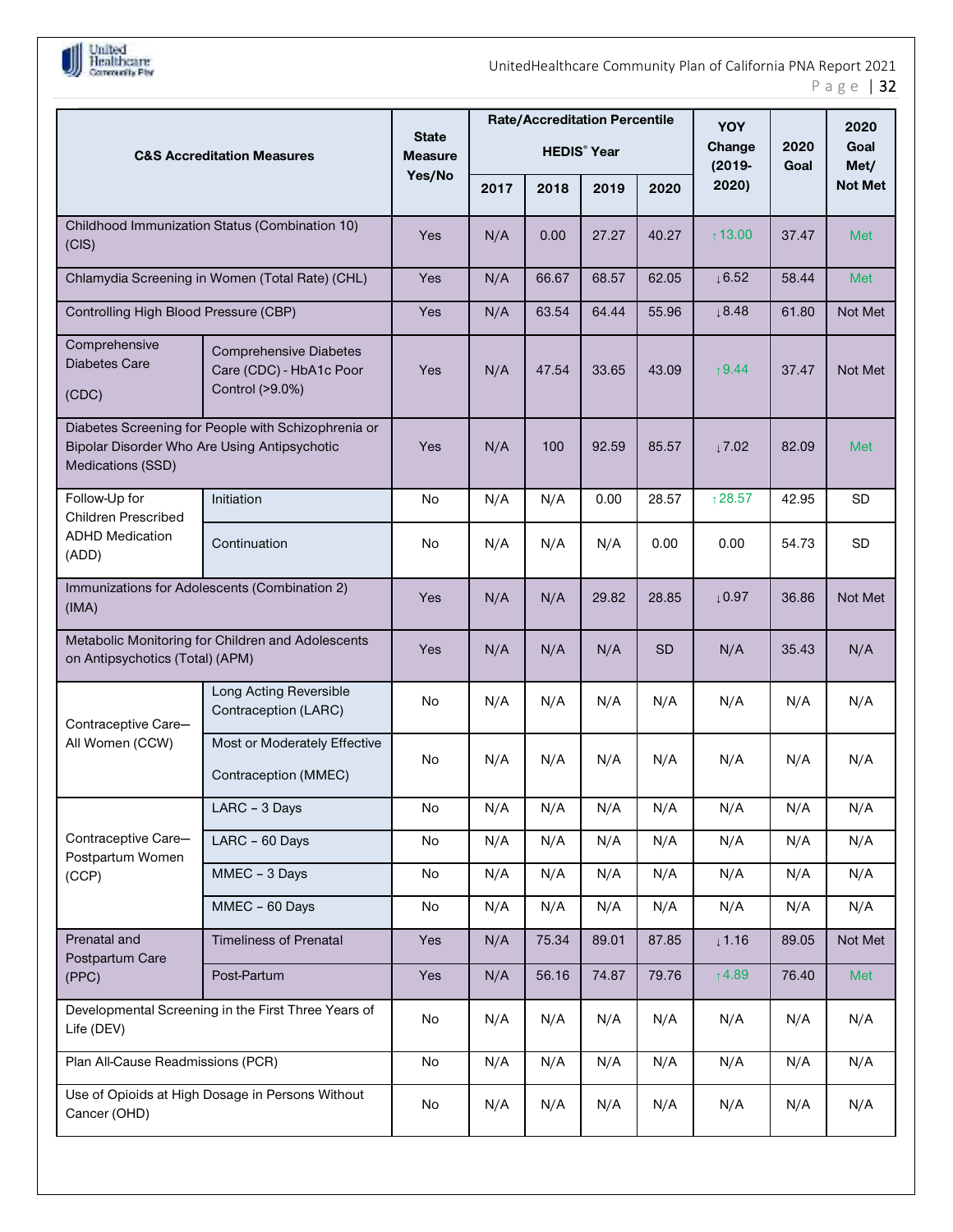

UnitedHealthcare Community Plan of California PNA Report 2021 P a g e | 33

|                                                                                                         | <b>C&amp;S Accreditation Measures</b>             |            |     | <b>Rate/Accreditation Percentile</b> | <b>HEDIS</b> <sup>®</sup> Year | <b>YOY</b><br>Change<br>$(2019 -$ | 2020<br>Goal | 2020<br>Goal<br>Met/ |                |
|---------------------------------------------------------------------------------------------------------|---------------------------------------------------|------------|-----|--------------------------------------|--------------------------------|-----------------------------------|--------------|----------------------|----------------|
|                                                                                                         |                                                   |            |     | 2018                                 | 2019                           | 2020                              | 2020)        |                      | <b>Not Met</b> |
| <b>Weight Assessment</b>                                                                                | WCC - BMI Percentile -<br>Total                   | <b>Yes</b> | N/A | 74.78                                | 86.13                          | 83.57                             | 12.56        | 80.50                | <b>Met</b>     |
| and Counseling for<br>Nutrition, Physical<br>Activity for                                               | WCC - Counseling for<br><b>Nutrition - Total</b>  | <b>Yes</b> | N/A | 67.83                                | 77.62                          | 72.51                             | 15.11        | 71.55                | <b>Met</b>     |
| Adolescents (All Three<br>Rates) (WCC)                                                                  | WCC – Counseling for<br>Physical Activity - Total | <b>Yes</b> | N/A | 64.35                                | 74.94                          | 71.78                             | 13.16        | 66.79                | <b>Met</b>     |
| Well-Child Visits in the First 30 Months of Life (W30) -<br>Total (New in 2020 - Formally known as W15) | <b>Yes</b>                                        | N/A        | N/A | N/A                                  | 28.78                          | 128.78                            | N/A          | Not Met              |                |
| Child and Adolescent Well-Care Visits (WCV) (New in<br>2020 - Combination of AWC & W34)                 | <b>Yes</b>                                        | N/A        | N/A | N/A                                  | 22.94                          | 122.94                            | N/A          | Not Met              |                |

*Data Source: HEDIS® report as submitted to NCQA for Reporting Years 2019 and 2020* 

Furthermore, UHCCP CA conducted a data analysis of the (RY) 2020 health disparities data file. The data reflects a limited set of UHCCP CA's HEDIS® priority measures due to the COVID-19 allowances allowed by the CA DHCS and NCQA. Note that analysis of data for Measurement Year 2020 was pending at time of preparing this report as final rates were validated in June 2021 and submitted to NCQA in mid-June. The Plan can report the RY 2021 MCAS measures falling below the MPL as follows:

- 1) Antidepressant Medication Management Continuation Treatment
- 2) Asthma Medication Ratio
- 3) Breast Cancer Screening
- 4) Cervical Cancer Screening
- 5) Controlling High Blood Pressure
- 6) Comprehensive Diabetes Care HbA1c Poor Control (>9.0%)
- 7) Metabolic Monitoring for Children and Adolescents on Antipsychotics Well-Child Visits in the 3rd 4th 5th & 6th Years of Life
- 8) Prenatal and Postpartum Care Timeliness of Prenatal
- 9) Child and Adolescent Well-Care Visits (MPL not released by DHCS)
- 10) Immunizations for Adolescents Combo 2
- 11) Well-Child Visits in the First 30 months of Life (MPL not released by DHCS)

UHCCP CA focused on analyzing health disparate populations among the following HEDIS® priority measures that each MCP is held accountable for to the MPL, including: AMM-Acute, AMM-Cont, AMR, BCS, and CHL. The MPL was based on the CA DHCS MCAS for MCPs RY 2020 (MY 2019).

The Plan categorized the HEDIS® priority measures under the following chronic disease illness and preventive care measures including behavioral health, asthma, and women's health measures. The Plan also completed a data analysis of additional measures that may contribute to the identification and findings of health disparities population(s).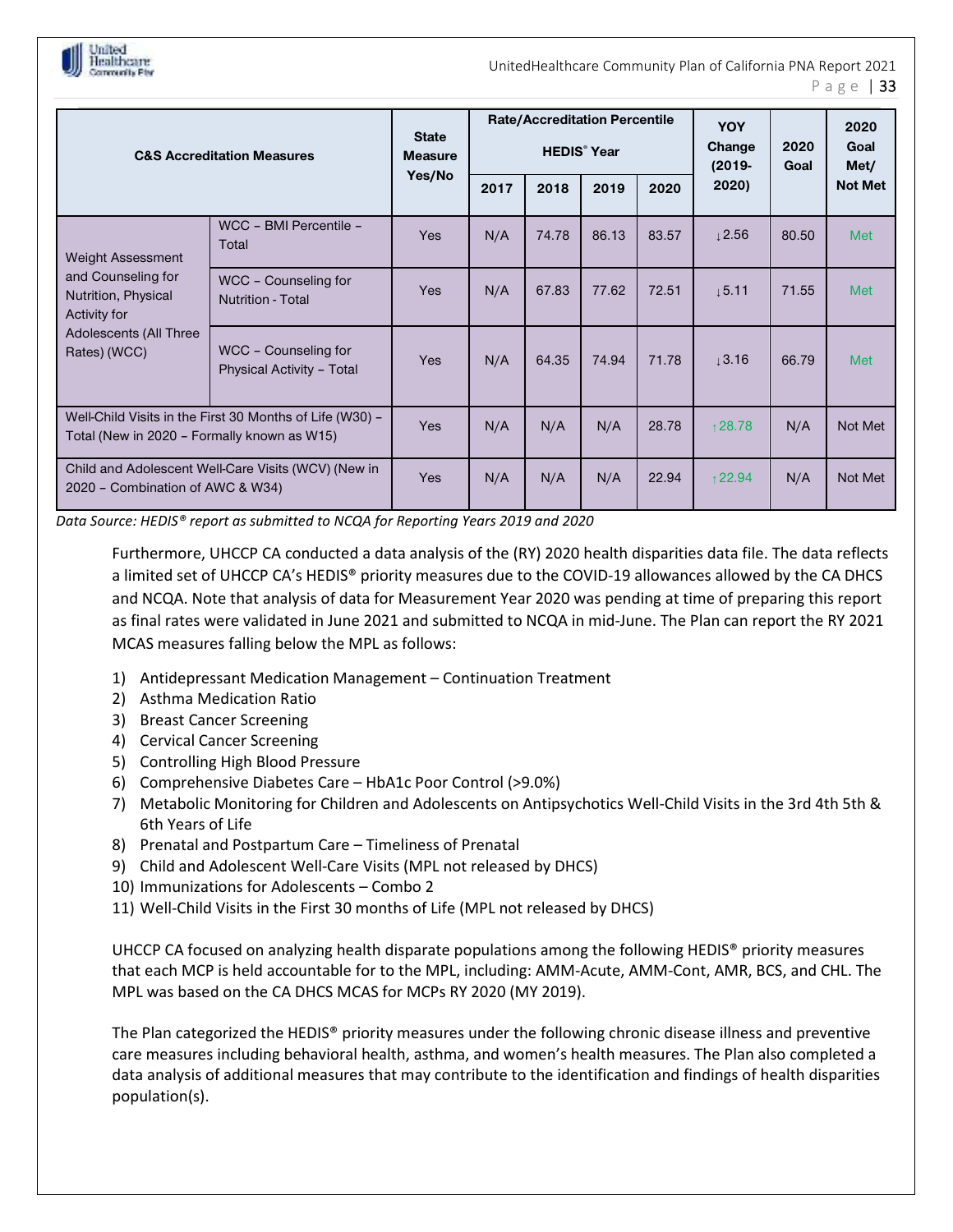

#### a. **Behavioral Health HEDIS® Measures**

**Antidepressant Medication Management: Acute Phase Treatment (AMM-Acute).** UHCCP CA met the MPL for the measure AMM-Acute with an overall care gap closure of 89.01%. Among the 109 members that had a HEDIS® care gap for this measure, members were predominantly 18-64 years of age. UHCCP CA observed a higher denominator of females (n=67; 64.18%) compared to their counterpart, males (n=42; 61.90%) with a higher HEDIS® care gap closure rate of 64.18% compared to males, 61.90%. The population for this measure comprised of predominantly English-speaking members (n=97; 63.92%) whose race and/or ethnicity was predominantly identified as Other (n=39; 82.05%), or White (n=36; 61.11%).

|                                  | <b>Numerator</b> | <b>Denominator</b> | <b>Rate</b> |
|----------------------------------|------------------|--------------------|-------------|
| <b>AMM-Acute</b>                 |                  |                    |             |
| Age                              |                  |                    |             |
| 18-64 Years                      | 63               | 101                | 62.38%      |
| 65+ Years                        | 6                | 8                  | 75.00%      |
| Gender                           |                  |                    |             |
| F                                | 43               | 67                 | 64.18%      |
| M                                | 26               | 42                 | 61.90%      |
| Language                         |                  |                    |             |
| English                          | 62               | 97                 | 63.92%      |
| Spanish                          | 3                | 5                  | 60.00%      |
| Chinese                          | $\mathbf{1}$     | 3                  | 33.33%      |
| Arabic                           | $\mathbf{1}$     | $\overline{2}$     | 50.00%      |
| Farsi                            | $\mathbf{1}$     | $\mathbf{1}$       | 100.00%     |
| Other                            | $\mathbf{1}$     | $\mathbf{1}$       | 100.00%     |
| <b>Race/Ethnicity</b>            |                  |                    |             |
| Other                            | 32               | 39                 | 82.05%      |
| White                            | 22               | 36                 | 61.11%      |
| Hispanic or Latino               | 7                | 21                 | 33.33%      |
| Asian                            | 5                | 8                  | 62.50%      |
| <b>Black or African American</b> | 3                | 4                  | 75.00%      |
| American Indian or Alaska Native | 0                | 1                  | 0.00%       |
| <b>Total</b>                     |                  |                    |             |
| All                              | 69               | 109                | 63.30%      |

*Data Source: DHCS Health Disparities Rate Sheet*

**Antidepressant Medication Management: Continuation Phase Treatment (AMM-Cont).** UHCCP CA met the MPL for the measure AMM-Cont with an overall care gap closure of 41.08%. Among the 109 members that had a HEDIS® care gap for this measure, members were predominantly 18-64 years of age. UHCCP CA observed a higher denominator among female members (n=67; 41.79%) compared to their counterpart, males (n=42; 40.48%) with a slightly higher HEDIS® care gap closure rate of 41.79% compared to males, 40.48%. The population for this measure comprised of predominantly Englishspeaking members (n=97; 42.27%) whose race and/or ethnicity was predominantly identified as Other (n=39; 53.85%), or White (n=36; 44.44%).

|                 | Numerator Denominator | Rate |
|-----------------|-----------------------|------|
| <b>AMM-Cont</b> |                       |      |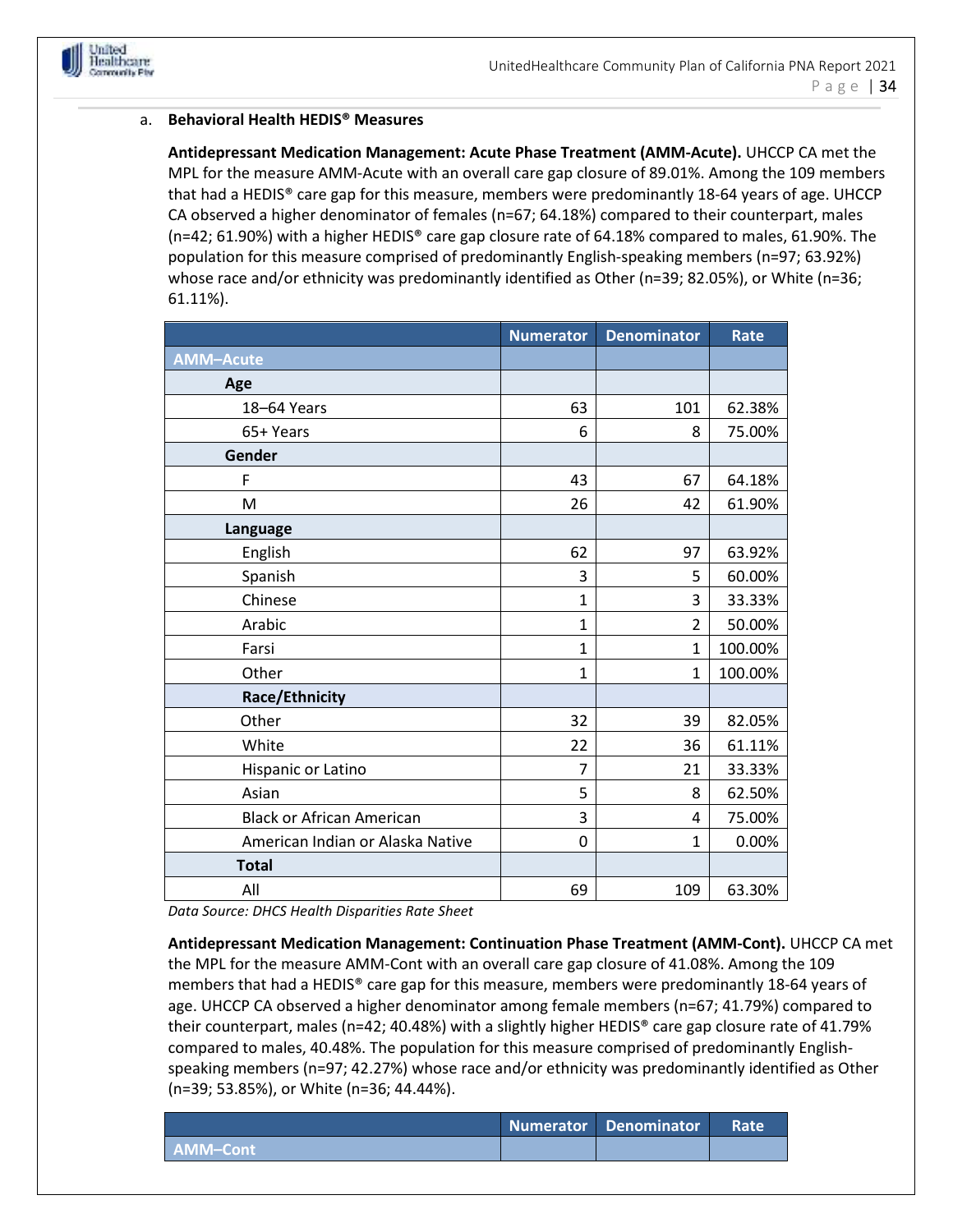| Age                              |                |                |         |
|----------------------------------|----------------|----------------|---------|
| 18-64 Years                      | 40             | 101            | 39.60%  |
| 65+ Years                        | 5              | 8              | 62.50%  |
| Gender                           |                |                |         |
| F                                | 28             | 67             | 41.79%  |
| M                                | 17             | 42             | 40.48%  |
| Language                         |                |                |         |
| English                          | 41             | 97             | 42.27%  |
| Spanish                          | $\overline{2}$ | 5              | 40.00%  |
| Chinese                          | $\mathbf{1}$   | 3              | 33.33%  |
| Arabic                           | 0              | $\overline{2}$ | 0.00%   |
| Farsi                            | $\mathbf{1}$   | $\mathbf{1}$   | 100.00% |
| Other                            | 0              | $\mathbf{1}$   | 0.00%   |
| Race/Ethnicity                   |                |                |         |
| Other                            | 21             | 39             | 53.85%  |
| White                            | 16             | 36             | 44.44%  |
| Hispanic or Latino               | 4              | 21             | 19.05%  |
| Asian                            | $\mathbf{1}$   | 8              | 12.50%  |
| <b>Black or African American</b> | 3              | 4              | 75.00%  |
| American Indian or Alaska Native | 0              | $\mathbf{1}$   | 0.00%   |
| <b>Total</b>                     |                |                |         |
| All                              | 45             | 109            | 41.28%  |

*Data Source: DHCS Health Disparities Rate Sheet*

#### **b. Asthma HEDIS® Measure**

*Asthma Medication Ratio (Total Rate) (AMR).* UHCCP CA neither met nor did not meet the MPL for the AMR total measure. The sample size was too small to determine applicability (<30); therefore, the measure was not applicable and non-reportable to the CA DHCS. However, UHCCP CA observed that among the 7 members that had a HEDIS® care gap for this measure, members were predominantly 19-50 years of age. UHCCP CA observed a higher denominator among male members (n=5; 80.00%) compared to their counterpart, females (n=2; 100.00%)); however, there was a higher HEDIS® care gap closure rate of 100.00% compared to males, 80.00%. The population for this measure comprised of predominantly English-speaking members (n=7; 42.27%) whose race and/or ethnicity was predominantly identified as White (n=5; 80.00%) or Other (n=2; 100.00%).

|                | <b>Numerator</b> | <b>Denominator</b> | Rate    |
|----------------|------------------|--------------------|---------|
| <b>AMR-Tot</b> |                  |                    |         |
| Age            |                  |                    |         |
| 5-11 Years     | 2                | 2                  | 100.00% |
| 19-50 Years    | 4                | 5                  | 80.00%  |
| Gender         |                  |                    |         |
|                |                  | 2                  | 100.00% |
| M              | 4                | 5                  | 80.00%  |
| Language       |                  |                    |         |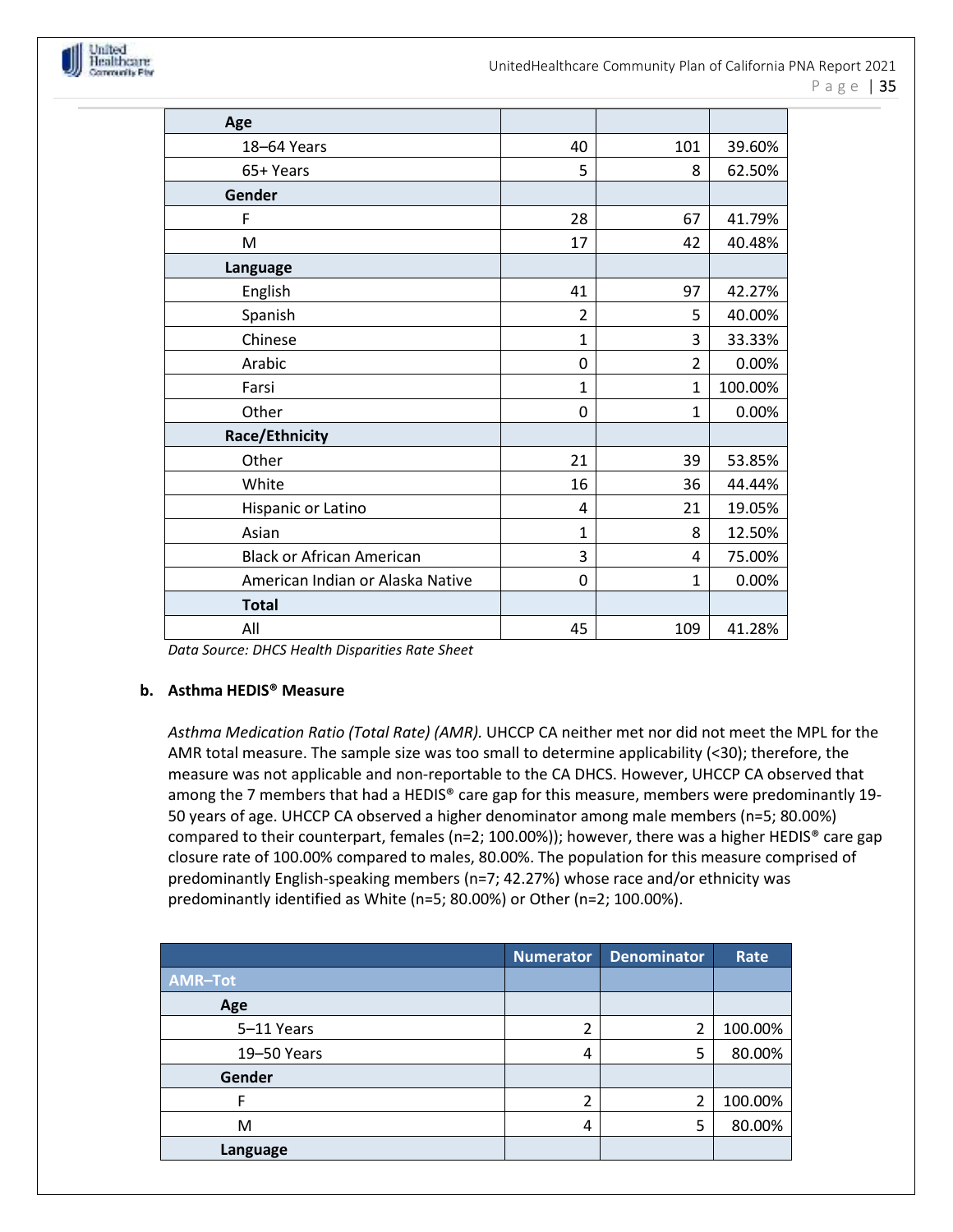

| English               | 6 |   | 85.71%  |
|-----------------------|---|---|---------|
| <b>Race/Ethnicity</b> |   |   |         |
| White                 | 4 | 5 | 80.00%  |
| Other                 | ∽ |   | 100.00% |
| <b>Total</b>          |   |   |         |
| All                   | 6 |   | 85.71%  |

*Data Source: DHCS Health Disparities Rate Sheet*

#### **c. Women's Health HEDIS® Measure**

**Breast Cancer Screening (BCS).** UHCCP CA neither met nor did not meet the MPL for the BCS measure. The sample size was too small to determine applicability (<30); therefore, the measure was not applicable and non-reportable to the CA DHCS. However, UHCCP CA observed that among the 3 members that had a HEDIS® care gap for this measure, female members were predominantly 50-64 years of age. There was an overall HEDIS care gap closure rate of 33.33%. The population for this measure comprised of predominantly English-speaking members (n=3; 33.33%) whose race and/or ethnicity was predominantly identified as White (n=2; 50.00%).

|                       | <b>Numerator</b> | <b>Denominator</b> | Rate   |
|-----------------------|------------------|--------------------|--------|
| <b>BCS</b>            |                  |                    |        |
| Age                   |                  |                    |        |
| 50-64 Years           | 1                | 3                  | 33.33% |
| Gender                |                  |                    |        |
| F                     | 1                | 3                  | 33.33% |
| Language              |                  |                    |        |
| English               | 1                | 3                  | 33.33% |
| <b>Race/Ethnicity</b> |                  |                    |        |
| White                 | 1                | $\overline{2}$     | 50.00% |
| Asian                 | 0                | 1                  | 0.00%  |
| <b>Total</b>          |                  |                    |        |
| All                   | 1                | 3                  | 33.33% |

*Data Source: DHCS Health Disparities Rate Sheet*

**Chlamydia Screening in Women (Total Rate) (CHL).** UHCCP CA met the MPL for the measure CHL with an overall care gap closure of 68.57%. Among the 245 members that had a HEDIS® care gap for this measure, female members were predominantly 21-24 years of age with a HEDIS® care gap closure rate of 68.57%. The population for this measure comprised of predominantly English-speaking members (n=202; 67.82%) whose race and/or ethnicity was predominantly identified as Other (n=79; 69.62%), or Hispanic or Latino (n=71; 77.46%).

|                | <b>Numerator</b> | <b>Denominator</b> | Rate   |
|----------------|------------------|--------------------|--------|
| <b>CHL-Tot</b> |                  |                    |        |
| Age            |                  |                    |        |
| 16-20 Years    | 60               | 90                 | 66.67% |
| 21-24 Years    | 108              | 155                | 69.68% |
| Gender         |                  |                    |        |
| Е              | 168              | 245                | 68.57% |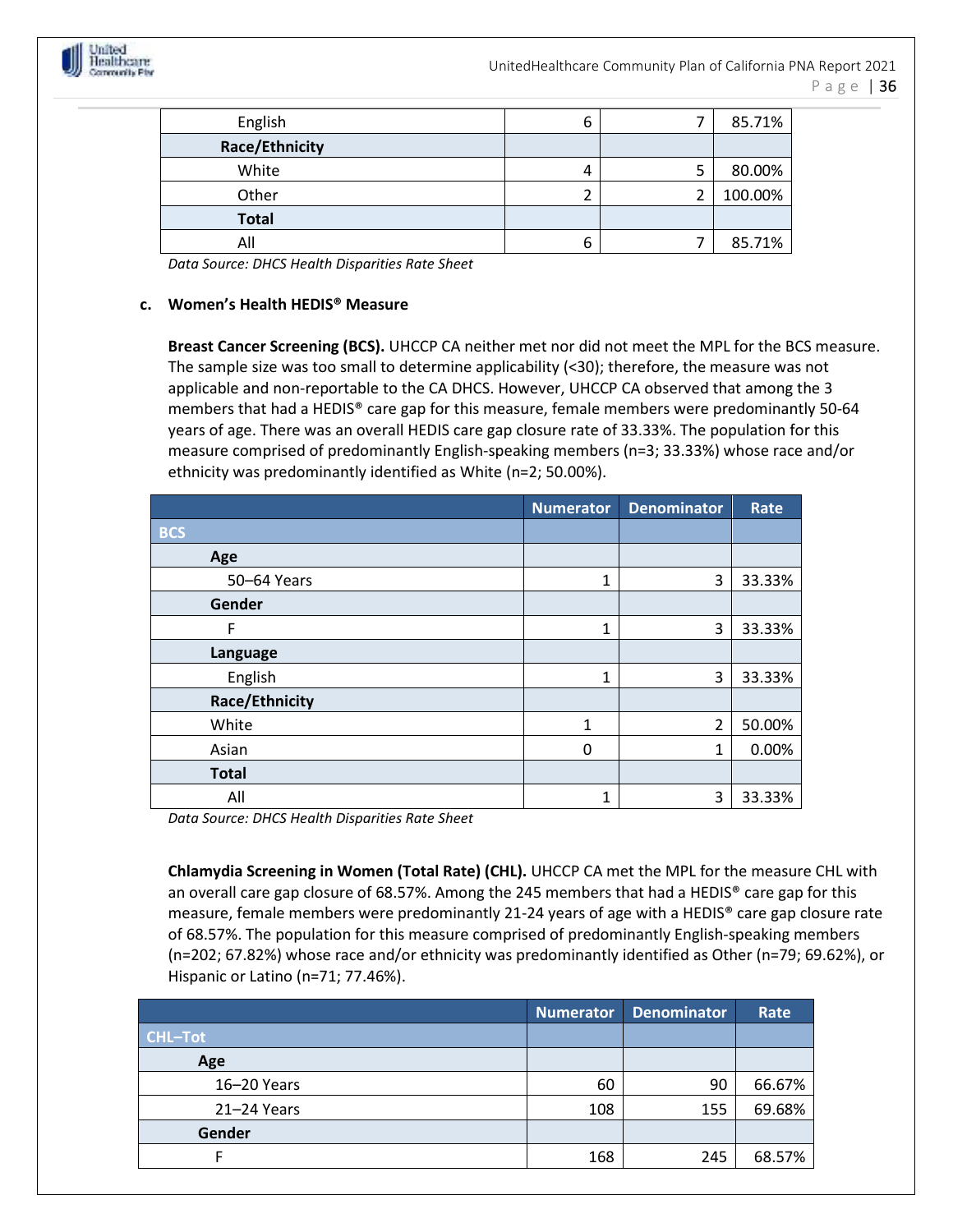| Language                                  |              |                |         |
|-------------------------------------------|--------------|----------------|---------|
| English                                   | 137          | 202            | 67.82%  |
| Spanish                                   | 24           | 33             | 72.73%  |
| Other                                     | 4            | 4              | 100.00% |
| Chinese                                   | 1            | 3              | 33.33%  |
| Tagalog                                   | $\mathbf{1}$ | $\mathfrak{p}$ | 50.00%  |
| Korean                                    | 1            | 1              | 100.00% |
| <b>Race/Ethnicity</b>                     |              |                |         |
| Other                                     | 55           | 79             | 69.62%  |
| Hispanic or Latino                        | 55           | 71             | 77.46%  |
| White                                     | 35           | 57             | 61.40%  |
| Asian                                     | 9            | 20             | 45.00%  |
| <b>Black or African American</b>          | 12           | 14             | 85.71%  |
| Unknown/Missing                           | 2            | 3              | 66.67%  |
| Native Hawaiian or Other Pacific Islander | 0            | 1              | 0.00%   |
| <b>Total</b>                              |              |                |         |
| All                                       | 168          | 245            | 68.57%  |

*Data Source: DHCS Health Disparities Rate Sheet*

#### B. Additional HEDIS® Measures Considered to Identify Health Disparate Populations

UnitedHealthcare Community Plan of California (UHCCP CA) is committed to address any health disparities associated with our member's age, gender, address, race and ethnicity, language and disability; and overall, social determinants of health to reduce health disparities and improve our member's quality of health and the community they live in. In a deliberate effort to enhance health plan offerings and potentially tailor health education, cultural and linguistic, and member engagement program planning to disparate groups for the upcoming year 2021, an analysis was conducted to identify any such opportunities (Refer to Health Education and Cultural and Linguistics Programs Health Disparities Study, 2021).

The following measures were selected for additional analysis based on not having met the MPL for either measurement year 2019 or 2020.

- 1) Adolescent Well Care Visits
- 2) Cervical Cancer Screening
- 3) Childhood Immunization Status Combo 10
- 4) Immunizations for Adolescents Combo 2
- 5) Well-Child Visits in the 3rd 4th 5th & 6th Years of Life
- 6) Well-Child Visits in the First 15 months of Life Six or More Well Child Visits

Results for each analysis are reported below. Specifically, the Plan assessed statistical significance between populations for Demographic categories such as age, race and ethnicity.

#### **Adolescent Well Child (AWC).**

All demographic categories with a rate lower than the overall AWC HEDIS rate were found *not statistically significant at p<.05.*

Demographic categories were tested again for statistical significance determined at p<.10. Only one category, Age Band 16-20 was found to be statistically *significant with a p-value of .078893.* This indicates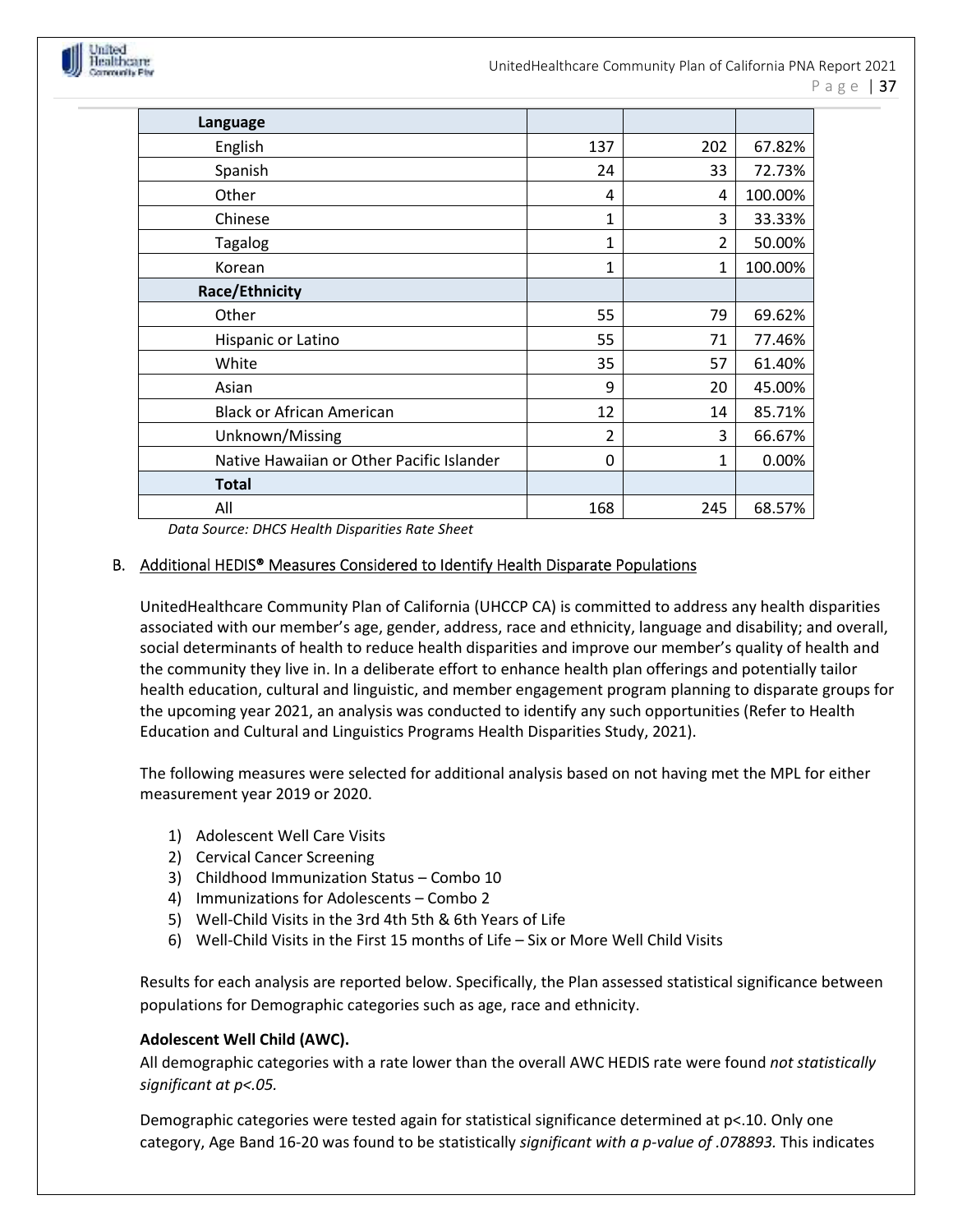that members in this age band are less likely to complete their well child examination than other age bands observed and there may be opportunity to target this group with a tailored intervention.

#### **Cervical Cancer Screening (CCS).**

All demographic categories with a rate lower than the overall CCS HEDIS rate were tested for statistical significance determined at p<.05. Only one category, Age Band 21-25, was found to be *statistically significant with a p-value of .000017.* This indicates that members within this age band are less likely to complete their cervical cancer screening than other age bands observed, presenting opportunity for tailored intervention.

Demographic categories were tested again for statistical significance at p<.10. *Two categories were found to be statistically significant; Age Band 21-25 with a p-value of .000017 and Age Band 36-40 with a p-value of .097007.* This indicates that members within these age bands are less likely to complete their cervical cancer screening than other age bands observed, presenting opportunity for tailored intervention.

**Childhood Immunization Status (CIS).** All demographic categories with a rate lower than the overall CIS-10 HEDIS rate were found to be *not statistically significant at p<.05.*

Demographic categories were tested again to assess significance at a p-value <.10 and were also found to be *not statistically significant at p<.10.* 

#### **Immunizations for Adolescents – Combo 2 (IMA-2).**

All demographic categories with a rate lower than the overall IMA-2 HEDIS rate were found *not statistically significant at p<.05.*

Demographic categories were tested again for statistical significance at p<.10 and were also found *not statistically significant at p<.10.*

#### **Well-Child Visits in the 3rd, 4th, 5th, and 6th years of life (W34).**

All demographic categories with a rate lower than the overall W34 HEDIS rate were found to be *not statistically significant at p<.05.*

Demographic categories were tested again to assess significance at a p-value <.10 and were also found to be *not statistically significant at p<.10.* 

#### **Well-Child Visits in the First 15 Months of Life – Six or more visits (W15).**

All demographic categories with a rate lower than the overall W15 HEDIS rate were found *not statistically significant at p<.05.*

Demographic categories were tested again for statistical significance at p<.10 and were also found *not statistically significant at p<.10.* 

Overall results do not indicate statistically significant results to indicate health disparities between compliant and noncompliant members for the selected HEDIS measures of focus. While there were three age groups among the selected measures which did show statistical significance, when comparing the other demographic components of each population the results are still parallel to the overall member population. Based on these analyses, we can conclude that populations noted as non-compliant for the specific measure are not less or more likely to close the gap based on the following demographic categories including age, gender, race, ethnicity, language, enrollment and zip code.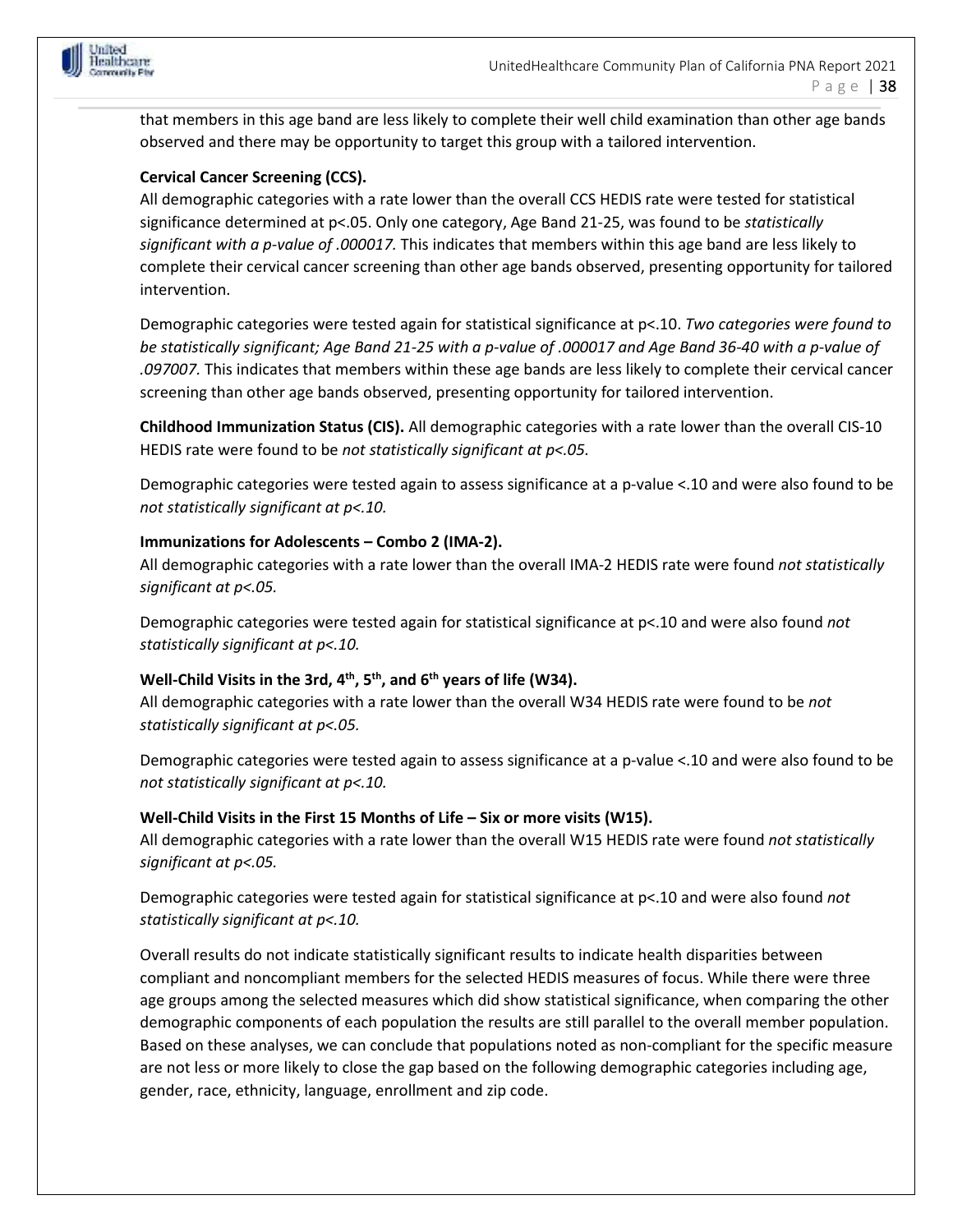

#### *Data Analysis*

UHCCP CA has experienced noteworthy membership growth; however, the population is still quite small. This can be a limitation when analyzing per HEDIS measure. Due to these smaller populations, UHCCP CA will continue its strategy to engage members while being cost effective in addressing care gaps to target all members with care gaps rather than based on specific demographic categories per measure whenever possible. Through 2021, UHCCP CA will continue to monitor demographic data within health education, cultural and linguistic, and member engagement program initiatives to keep sight of opportunities for future programs.

Based on these results, the Plan has identified 2019 and 2020 HEDIS® results as a Key Finding. Specifically, the Plan has identified a need to focus on member engagement using a variety of culturally and linguistically appropriate programs that are offered in the member's preferred language and include language and images that are representative of the culture in which members can identify. Refer to the Action Plan table.

#### **5. Health Education, C&L, and/or Quality Improvement Program Gap Analysis**

The following sections contain summaries of Health Education, Cultural and Linguistic, and Quality Improvement programs and interventions that were implemented during the measurement period.

#### A. Access to Care

The quantitative and qualitative data UHCCP CA analyzed was derived from various access to care surveys, such as the member and provider satisfaction surveys. Data analysis demonstrated that there are gaps in our services, including the way we conduct our surveys to our members. It was an identified gap in service to only have our NPS surveys conducted by representatives that do not speak their language nor understand their culture; members are not satisfied with taking a survey over the phone in a different language that is not their preferred language.

Currently, our NPS surveys and CAHPS® surveys are only available in English and Spanish. The Plan will continue to explore solutions to increase NPS and CAHPS® surveys, including providing an opportunity to complete the survey in the member's preferred language. Members have also expressed an interest to have more simplified versions of member informing materials that are currently 100 to 200 pages in length. UHCCP CA will continue to work to simplify communication with our members and ensure a different format is available for download that better aligns with the newly released California Department of HealthCare Services All Plan Letter (APL) 19- 003 "Provider Informing Materials to Medi-Cal Beneficiaries in an Electronic Format" released on May 2, 2019. The APL provided Medi-Cal managed care health plans with clarification and guidance regarding the provision of the Provider Directory, Formulary and Member Handbook to Medi-Cal members, materials that are lengthy documents. Going forward having these available for electronic download may improve satisfaction and effectiveness to meet the member's needs.

Additionally, the Plan's 2019 CAHPS<sup>®®</sup> survey results indicate members were not satisfied with the Plan's network and ability to provide access to practitioners who both spoke the member's language and understood their culture. The result for satisfaction with access to practitioners who spoke the member's language did not meet the goal by 2.22 percentage points. UHCCP CA works to contract with providers and specialists who represent cultures representative of the Plan's Medi-Cal population. Challenges have been identified to contract including delays with the Medi-Cal enrollment process and credentialing limitations bar UHCCP CA from credentialing certain providers who might otherwise meet culture and/or linguistic needs. Certain FQHCs in San Diego County only contract as an IPA and have not been able to be added to the network due to our contracting and reimbursement model. The Plan is working on modifications to our claims system to allow for capitation agreements. Once complete, the Plan will be able to add additional FQHC's who have culturally and linguistically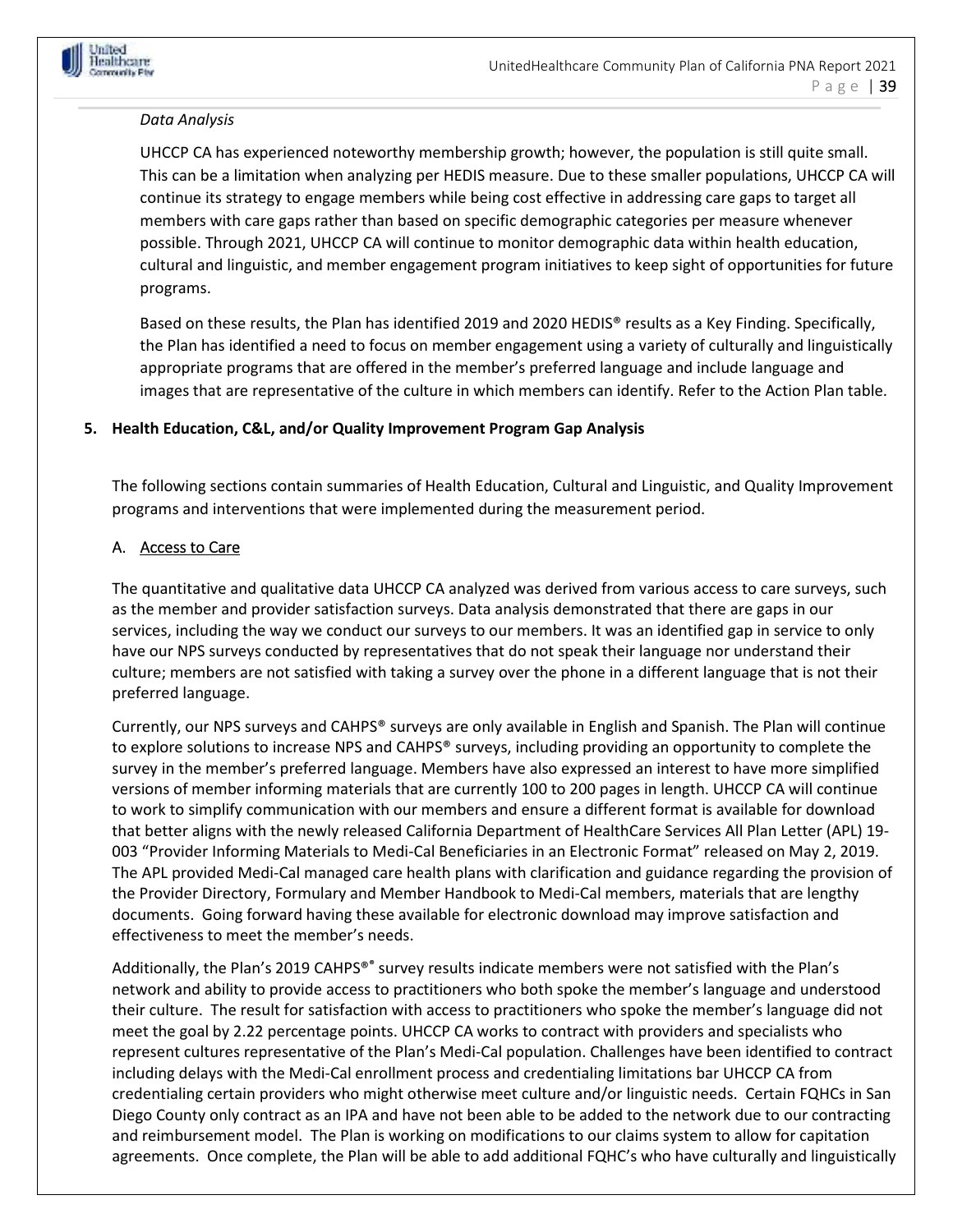

diverse providers. The Plan will continue to outreach to providers and assess their linguistic capabilities with the intent of expanding a culturally and linguistically appropriate provider network. UHCCP CA makes available interpreter services at any point of health care delivery to members in need of a provider who meets their cultural and linguistic needs.

#### B. Language Needs

With such a diverse membership population, UHCCP CA identified gaps in services beyond providing interpretation over the phone. Specifically, these areas were identified: ensuring prompt provision of interpreter services by maintaining a multi-cultural and multi-linguistic call center; including multiple languages as part of the workflow process for conducting surveys with third party vendors; offering surveys beyond only English and Spanish to at least meet at minimum San Diego County's five identified threshold languages: English, Spanish, Tagalog, Vietnamese, and Arabic; and ensuring UHCCP CA contracts with diverse providers and specialists who represent cultures and languages representative of the Plan's Medi-Cal population. UHCCP CA has partially met our goals of providing cultural and linguistic availability to our members by significantly expanding the network since the inception of the Plan in 2017. Most recently, several Federally Qualified Health Centers, specialists, and Indian Health Services, have also been added to the network. Many of these new additions are verified to speak our member's languages. Additionally, UHCCP CA makes available interpreter services to members in need of a provider who meets their cultural and linguistic needs. Services include a telephone language line and in-person interpreters. UHCCP CA offers Relay services (TTY) to assist members who are deaf or hard-of-hearing. However, UHCCP CA also identified the need for on-demand video interpretation.

#### C. Cultural and Linguistic Competency

One of the needs that our members have reported is to have more providers who represent their culture and meet their language needs. If the clinician and the patient do not speak the same language, the availability and choice of interpreters is crucial to getting the member to visit the doctor's office and have a successful interaction. UHCCP CA has a large Hispanic or Latino and Spanish speaking population, as mentioned earlier. Culturally, when this population seeks primary care, building rapport with the patient is very important as it begins with an "exchange or pleasantries" or small conversation before moving on to taking down the patient's medical history and the physical exam. A personalism becomes an important quality patients seek in Providers for their care and will often expect health care personnel to be warm and personal. Members often express a strong need to be treated with dignity (Gallagher-Thompson, Talamantes, Ramirez, Valverde, 1996; Villa et al., 1993). As such, cultural and linguistic competency training is important to the success of Providers becoming more aware of who they serve while delivering the upmost respect in their care to our members. UHCCP CA offers tools to promote cultural awareness and assist practitioners in recognizing and treating health disparities. Practitioners are notified of the availability of tools via the Network Bulletin. Tools are located at https://www.uhcprovider.com/en/resource-library/patient-health-safety/cultural-competency.html

#### D. Health Education

Through the health disparities analysis, UHCCP CA identified a need to educate our members in preventive care, illness and disease, and self-care management. More education, awareness and preventive practices need to be culturally and linguistically targeted at the Asian and Hispanic or Latino populations in order to improve the current health status. Additionally, the plan identified a need to develop health education materials that address the topics of contraception, pre-pregnancy planning/pregnancy prevention and complementary/alternative medicine. Thus, successful health education programs will need to include the following characteristics: use of cultural and linguistics community representatives/interpreter, or peer health educators; use of cultural lay health workers/interpreters, peer health educators; interventions that bridge the identified language and cultural gaps; decrease of cultural health barriers among our diverse populations to improve their health knowledge about chronic disease conditions and incorporating preventive health strategies; a more tailored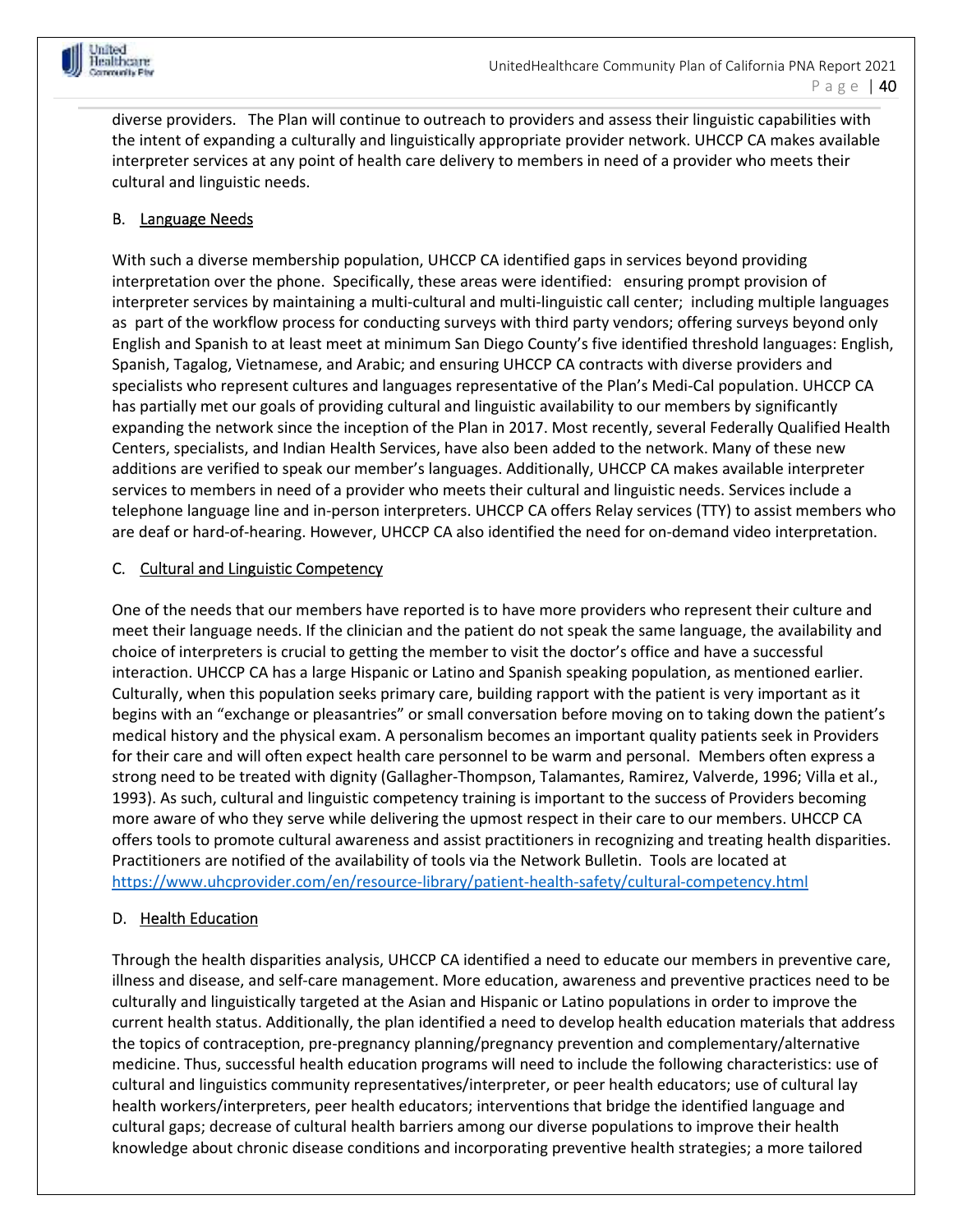

approach to a diverse audience (Tran & Hinton, 2010). Based on this research and feedback obtained from members, the Plan developed a Health Education program including classes, programs, and member engagement.

#### a. **Health Education Classes**

In 2020, UHCCP CA continued health education classes on the topics of Chair Yoga, a Cooking Demonstration, Child Health, Women's Health, COVID-19 Update, and Diabetes. As in 2019, due to staffing and budget limitations, UHCCP CA partnered with Champions for Health (CFH), a not-for-profit Live Well San Diego Speaker's Bureau organization whose focus is improving health and changing the lives of San Diego County residents. Champions for Health offered tailored presentations for all audience ages and interests and recruited expert speakers for the health education classes. Unlike the previous calendar year, 2019, UHCCP CA was unable to offer in-person health education classes due to the COVID-19 public health emergency. As a result, health education classes were planned and offered via a virtual platform, Zoom, and the plan's CFH partners provided their expertise in the delivery of virtual health education classes. A total of 12 health education classes were offered in English and Spanish on various weekdays during the early afternoon hours.

UHCCP CA tracked and trended class attendance. Overall, attendance was low, a total of 23 participants among all 12 health education classes (n= 4 UHCCP CA members; n=19 non-members). When compared to 2019, the total participants increased only slightly from 19 to 23, with number of members remaining the same (n=4).

During registration for the classes, participants were prompted to answer a series of questions:

- Q1: Contact Information Name, Home Address, Email Address, and Phone Number
- Q2: Are you a member of UnitedHealthcare Community Plan of California? (You do not need to be a member to participate)
- Q3: Do you wish to be contacted by United Healthcare for future events?
- Q4: How did you hear about this event? (for example, a food drive, through work, etc.)

Overall results indicate that a total of 59 members and non-members registered to the health education classes. Among the 59 members, 48 (81%) registrants were predominantly English speaking compared to 11 (19%) Spanish speaking registrants. The top three predominant zip codes among our registrants were in the cities of San Diego (92114, 92130) and Chula Vista (91910). Additionally, below are the findings from Questions 2 and 3 of the survey. Results indicate that all 59 registrants responded to these questions. For Question 2, "Are you a member of UnitedHealthcare Community Plan of California?" A total of 18 registrants indicated they are a UHCCP CA member compared to 28 non-members. A total of 11 registrants indicated they do not know if they are a UHCCP CA member, and 2 registrants chose not to answer. For Question 3 "Do you wish to be contacted by UnitedHealthcare for future events?" a total of 37 registrants indicated they would like to be contacted by UHCCP CA; a total of 20 registrants indicated they do not want to be contacted by UHCCP CA for future events; 0 registrants responded they did not know; and 2 registrants chose not to answer.

Results indicate low class participation rate and shows underutilization of the services offered during Quarter 4, 2020. This could be attributed to the impact of COVID-19. UHCCP CA had originally planned to conduct in-person health education classes; however, due to the public health emergency, the Plan shifted implementation of in-person classes to a digital platform, Zoom. UHCCP CA will need to consider the digital divide and digital setting exhaustion during COVID-19 for calendar year 2021. We also considered that class-like settings may not be preferred by the members and community. Certainly, lack of awareness of this new offering also contributed to low participation. Although participation rates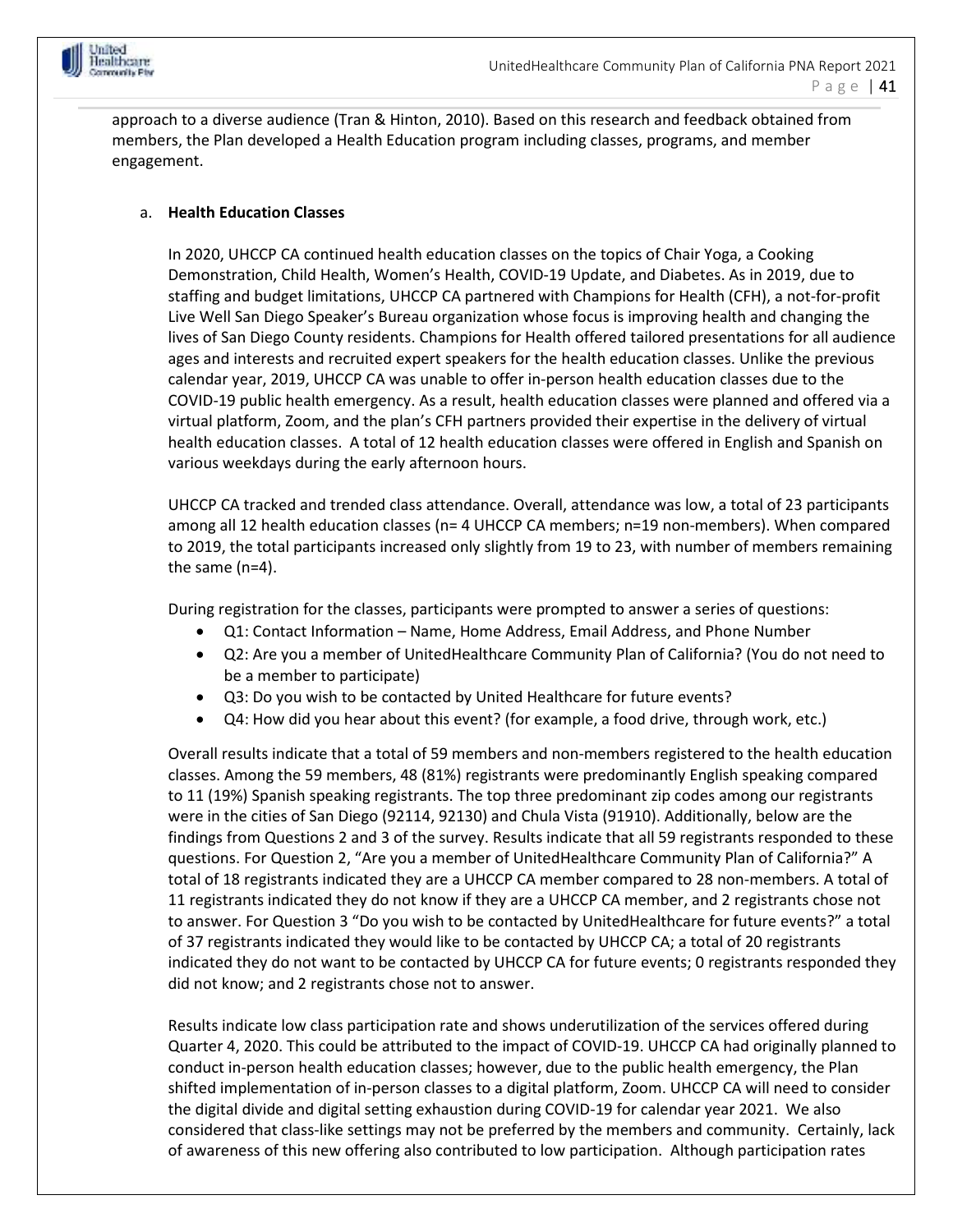may have been low for both calendar years 2019 and 2020, UHCCP CA observed great attendance in the Chair Yoga and Cooking Demonstration classes for this reporting year. These classes were the most popular topics among our members and non-members when compared to other topics offered. UHCCP CA will consider expansion of these and similar interactive topics for calendar year 2021. Additionally, there is a need to expand health education class promotion via mailing. Such mailings should be conducted in a timely manner and take into consideration a series of mailings or frequency-based mailing rather than a single mass mailing based on feedback from stakeholder committee members.

In conclusion, the study results indicate a low-class participation rate and shows underutilization of the services offered. Some of the barriers identified include:

- 1) Impact of COVID-19 and state public health emergency;
- 2) Lack of awareness of the health education classes offered;
- 3) Offer more interactive classes in between high priority topics, such as Zumba, yoga, cooking classes.

Despite low attendance, member feedback indicates value in continuing to offer the health education classes to our members and non-members. The health education classes keep our members engaged and there is a great opportunity for growth. Based on member feedback obtained at the UHCCP CA Consumer Advisory Committee, the Plan will offer a mailing to members informing them of the annual Health Education class schedule.

UHCCP CA will continue to partner with CFH for the calendar year 2021 and offer similar topics. Due to the continued public health emergency and impact of COVID-19, UHCCP CA and CFH will continue to implement the classes via Zoom. Additionally, the UHCCP CA Quality Department will explore options for cost effective mailings to better engage our members; as well as, offer UHCCP CA branded swag to all class attendees. These changes will help solution for a greater participation rate and impact on closing HEDIS care gaps.

#### b. **Diabetes Prevention Program**

In 2019, the DHCS released the All Plan Letter – 18-018 Diabetes Prevention Program. As a result, UHCCP CA partnered with Solera Health, Inc., a third-party vendor in March 2019, to deliver and facilitate the Diabetes Prevention Program for our Medi-Cal members on behalf of the Plan. The DPP was successfully and fully implemented in June 2019 and offers the DPP in-person, online and/or digitally. The DPP is offered in English and Spanish, and most recently Solera Health, Inc. has partnered with the Multicultural Health Foundation to expand their DPP provider network by searching for appropriate class locations where the target audience resides and expanding offering the DPP in Tagalog. The Multicultural Health Foundation is a non-profit organization that brings health justice and wellness to the multicultural communities of San Diego County by focusing resources on the most vulnerable populations with community-based wellness strategies, social-clinical interventions, and research that will lead to the elimination of racial and ethnic health disparities.

Since the inception of the DPP through December 2020, UHCCP CA had a total of 125 members who have committed or have an interest in participating in the program.

Overall, the demographic enrollment demonstrates a larger participation rate among females (67%) versus males (33%). The median age of participants is 18-44 years old (45.6%) compared to their counterparts 45-64 years old (50.9%), 65-74 years old (1.8%), and 75+ (1.8%). Data demonstrates that the average physical activity within weeks 1-9 is 196 minutes, an increase from 100 minutes as of yearend 2019. The average weight loss at week 9 is 1.7%, a 0.9% increase from 2019.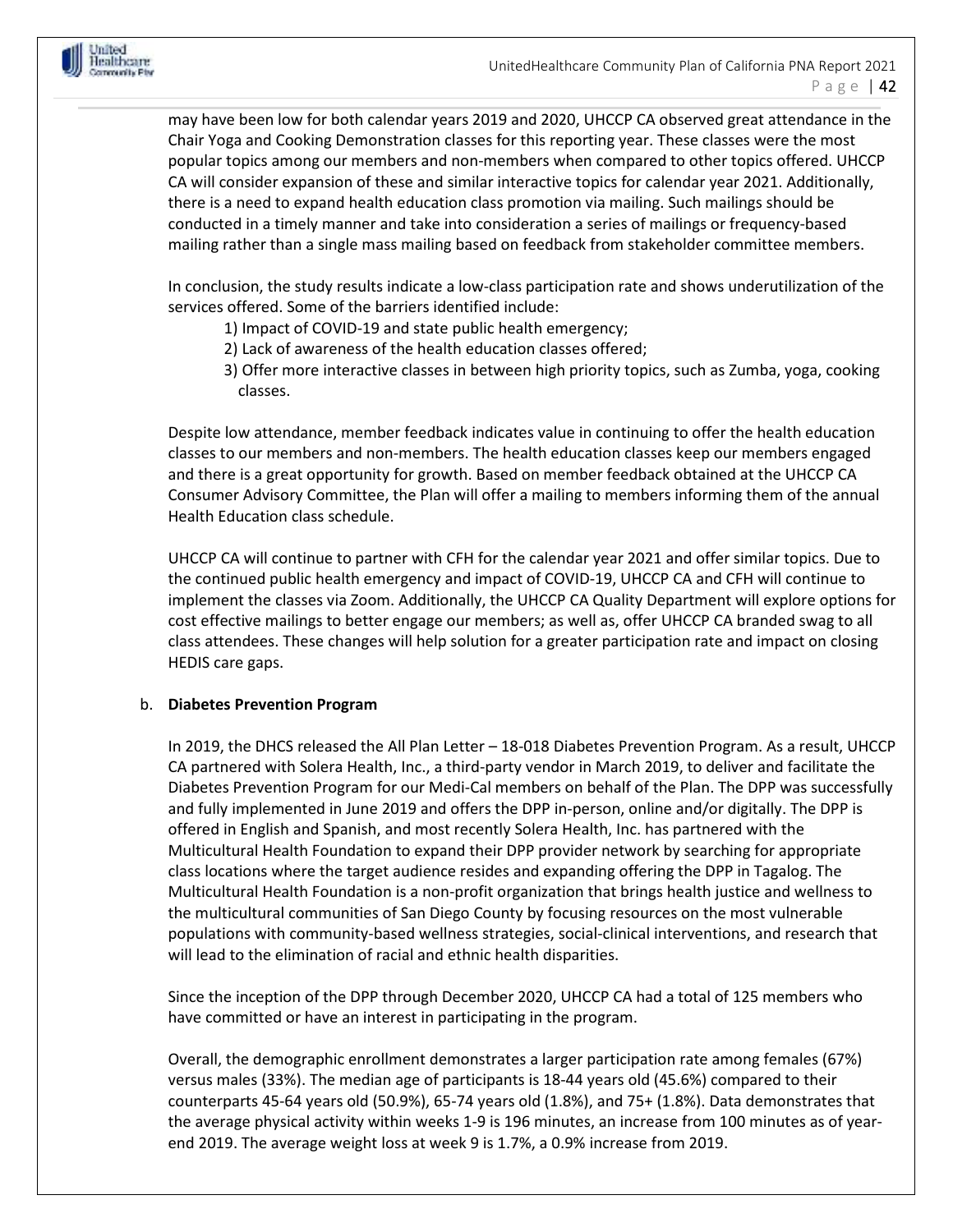

Data for year-end 2020 demonstrates that a majority of DPP participants selected to engage with an online DPP provider with 78 compared to 47 members who have committed to an on-site DPP Provider. Of those who committed to an online DPP provider 48 have attended their first core session, 18 attended their first 4 core sessions and 8 attended 9 total core sessions. A total of 5 participants achieved their 5% weight loss goal, zero achieved 9%, and 0 continued to complete 2 core maintenance sessions. Of those who committed to an on-site DPP provider 9 have attended their first core session, 5 attended their first 4 core sessions, and 1 attended 9 total core sessions. Furthermore, of the on-site participants 5 achieved their 5% weight loss goal and 0 achieved 9% weight loss or continued to complete core maintenance sessions.

Due to the COVID-19 public health emergency, Solera Health Inc. suspended their on-site class offerings for the remainder of 2020; however, when comparing the proportion of participants selecting online versus on-site sessions between 2019 and 2020, the data does not demonstrate a significant increase in online participation that may be attributed to COVID-19.

During the Quarter 4 2020, Health Education and Cultural and Linguistics Committee (HECL) meeting, the committee requested an analysis of inpatient costs of members who have participated in the DPP since program start. Inpatient claim and cost data were compared year over year between 2019 and 2020 to identify any trends and results were presented at the Q1 2021 HECL meeting. Although the claims observed were higher in total and average cost, the reasons for hospitalization varied and the member volume was very low. After analysis, there was no correlation made to delay of the onset of Diabetes to compare to the effectiveness of the DPP program. The average cost over 2019 and 2020 was \$1,057.53 which is not significantly more than the average cost per member of the DPP program per member at full utilization (\$775.00). With these findings, UHCCP CA will not actively monitor this data to assess program effectiveness in the future and instead defer to the performance data provided by Solera Health Inc.

## **Hospitalization and Cost Comparison Among Enrolled DPP Participants**

#### Data Analysis:

- # of members participating in DPP - Among these participating DPP members, how many have feet impatient clarings)  $\cdot$  # of Claims · Calculate Total Cost

· Calculate Average Cost per member · Year-overwear

#### Recritter

. No correlation with delay/onset of Diabetes was observed to compare effectiveness of the DPP program

. The average cost per member is almost relative to<br>the total cost of the DPP (\$776.00) if a member would complete all sessions including the maintenance sessions.

| DPP Participant inpatient Claims and Costs                                                                  |             |            |             |  |  |
|-------------------------------------------------------------------------------------------------------------|-------------|------------|-------------|--|--|
|                                                                                                             | 2019        | 2020       | lotal       |  |  |
| <b>DPP</b><br>Participants'                                                                                 | 38          | 27         | 57          |  |  |
| wilP Claims                                                                                                 | ß           | 4          | 10          |  |  |
| # of IP Claims                                                                                              | 62          | 40         | 102         |  |  |
| Avg. IP<br><b>Claims Per</b><br>Mbr                                                                         | 1.75        | 10         | 10.2        |  |  |
| <b>Total Paid</b>                                                                                           | \$4,270,93  | \$6,304.40 | \$10,575,33 |  |  |
| Avg. Paid Per<br>Mbr                                                                                        | 533.87<br>s |            |             |  |  |
| "19 members completed 1st milestone in 2020, 8 began<br>program in 2019 but continued participation in 2020 |             |            |             |  |  |

*Data Source: Claims data January 2019 to December 2020*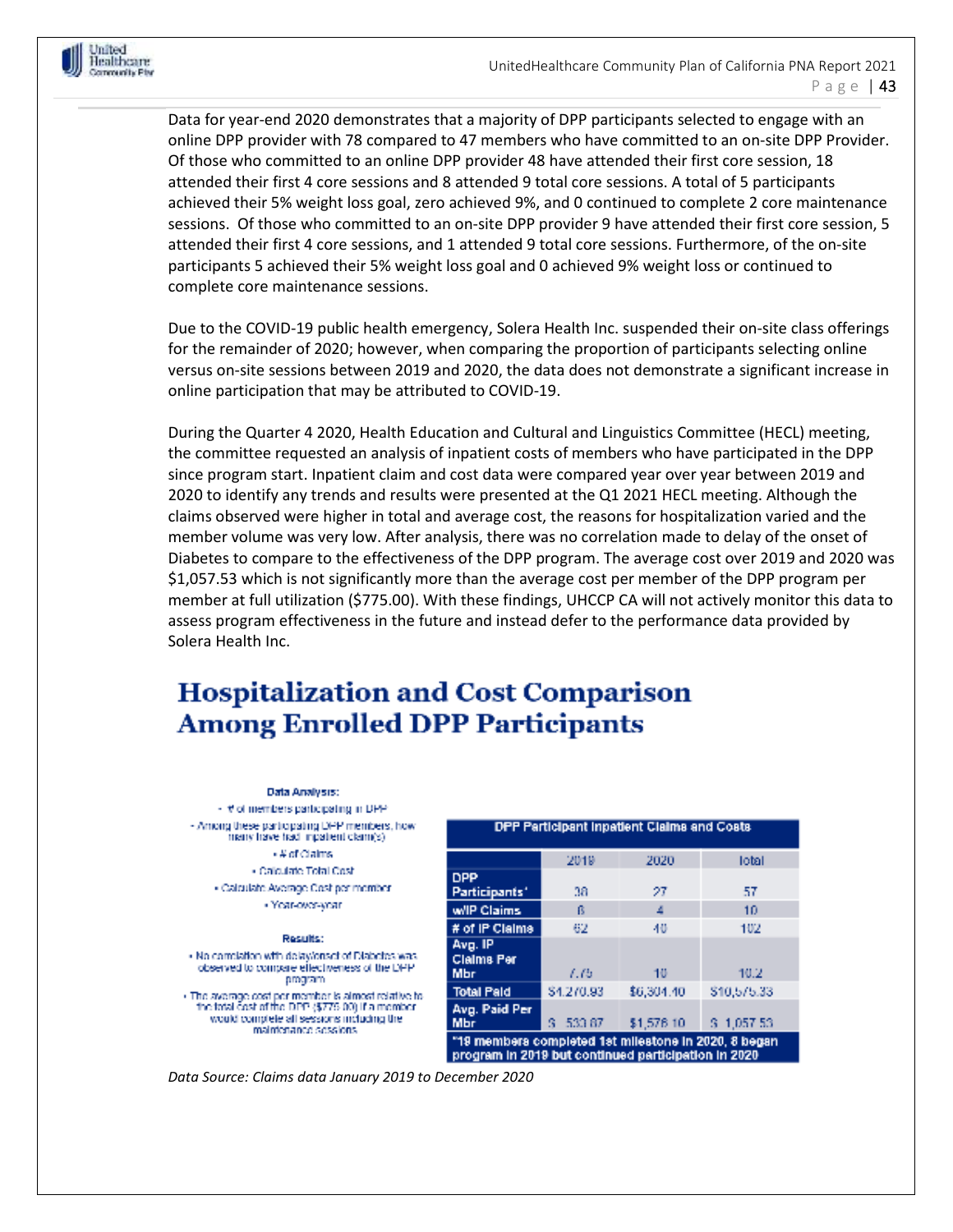

#### c. **Tobacco Cessation Program**

Since the inception of the plan in 2017, UHCCP CA has actively promoted the California Smokers' Helpline (1-800-NO-BUTTS) referral and support services. The health plan has had the opportunity to promote the helpline through our member newsletters, health education materials, health plan website, provider newsletter, provider manual, stakeholder meetings (CAC, PAC, and PPC), as well as provided promotional campaigns within a Provider Toolkit project to ensure provider offices are aware of the Medi-Cal service available to our members at no cost.

In partnership with the California Smokers' Helpline, a 2019 baseline report was generated for health plan review and analysis. The report includes self-reported information provided by UnitedHealthcare Medi-Cal beneficiaries participating in the tobacco cessation program. The California Smokers' Helpline collects the data during the intake process.

UHCCP CA conducted an analysis of the data report and identified a total of 137 members participated in the program during 2020, 21 more participants than 2019. The demographic enrollment demonstrates a larger participation rate among females (51.1%) compared to their counterpart, males (48.2%). The largest age group of participants is 65+ years old (48.2%), compared to their counterparts 45-64 years old (36.5%), 25-44 years old (13.1%), 18-24 years old (2.2%), and <18 (0%). Data also indicates that there is a larger participation rate among Caucasian/White members (53.3%), compared to their counterparts, Black/African-American (16.8%); Hispanic/Latino (10.2%); Asian-American/Pacific Islander (2.9%); American Indian/Alaska Native (1.5%); Multi-racial (11.7%); and Other/blank/refused (3.6%). The predominant languages spoken among participating members are English (94.2%) and Spanish (4.4%), and there was a small percentage reported as Other/Blank/Refused (1.5%). Furthermore, the most reported educational level among participants is Some college (48%), compared to their counterparts whose educational level are High school diploma (24.8%); College degree or higher (22.6%); 9th-12th grade, no diploma (13.9%); Less than 9<sup>th</sup> grade (2.9%); and Blank/Refused to answer (0.7%). These findings demonstrate consistency with member demographic data between 2019 and 2020.

Participants are asked if they have any behavioral and/or physical conditions during the intake process. Findings indicate that program participants have a behavioral health condition including anxiety (38.0%); bipolar disorder (17.5%); depression (40.1%); Schizophrenia (10.9%); and/or Substance Use Disorder (11.7%). Participants have also indicated they have a physical condition such as High Blood Pressure (59.1%); Diabetes (19.7%); Heart Attack (13.9%); and/or Stroke (8.0%). Although there is a noted decrease in participants reporting anxiety and diabetes and an increase in participants reporting Substance Use Disorder, these findings are not statistically significant at p<.05. The most reported conditions are consistent between 2019 and 2020.

Participants are also asked their referral source into the program, data demonstrated that most participants self-refer to the program due to mailings and television media. UHCCP CA analyzed the zip code data and noted some data limitations to self-reporting affecting the data results. For example, UHCCP CA only serves San Diego County; however, the zip code analysis indicated there were participants who indicated they are UnitedHealthcare Medi-Cal beneficiaries and lived throughout CA. Although San Diego is still the most reported individual county (n=30), the remaining 107 members reported living in another CA county. This data limitation was also noted in 2019 results.

UHCCP CA will continue to collaborate with the California Smokers' Helpline and explore various ways we can better communicate with our members about the program to increase program participation rates.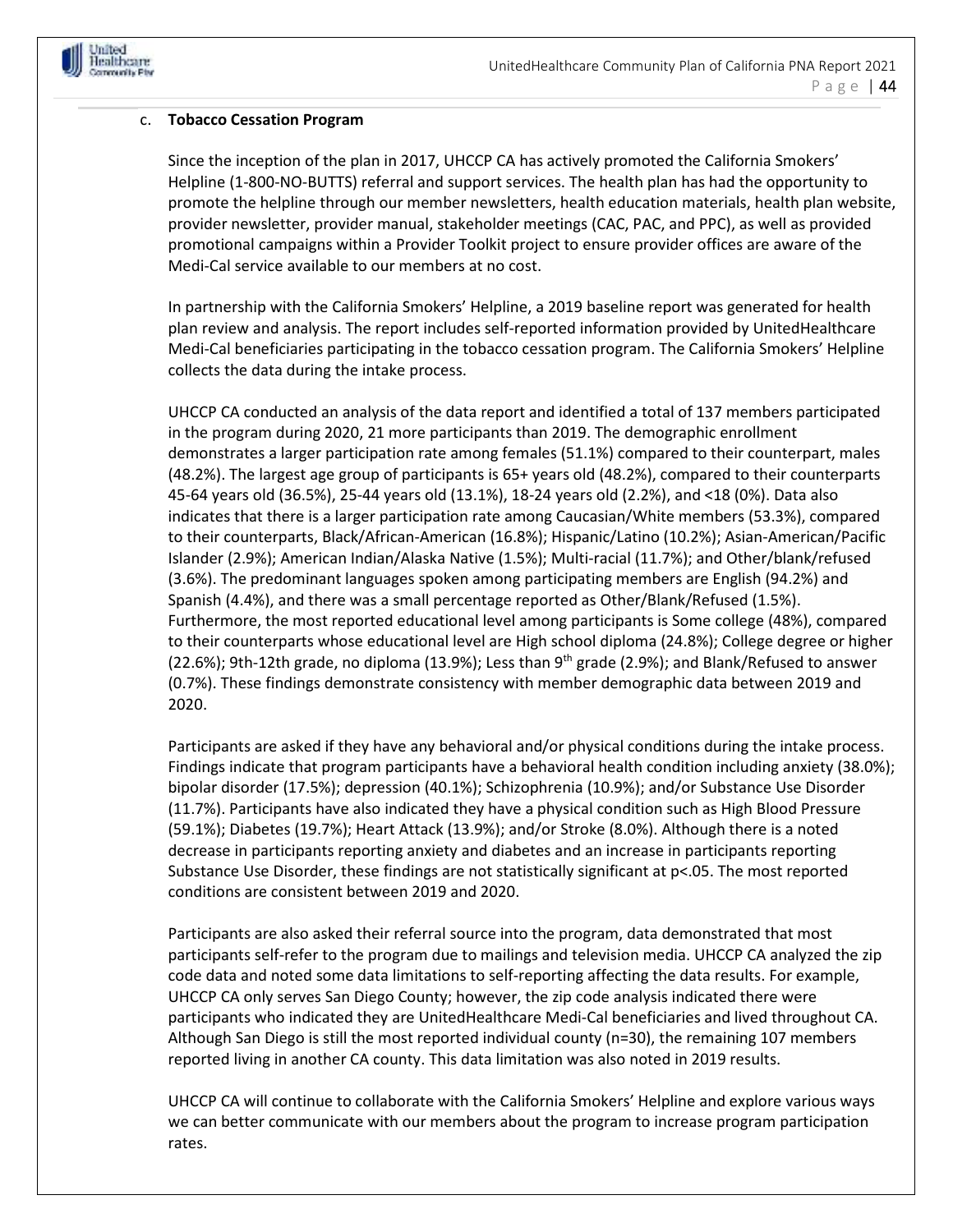

#### E. Quality Improvement Efforts

UHCCP CA partnered with UnitedHealthcare's National Quality team to implement a variety of member engagement programs. DHCS requires a program proposal be sent for review including a packet of member materials and program operations. Any program containing a member incentive requires a formal proposal and evaluation plan using the required Member Incentive form. All programs were approved for implementation by the DHCS. The following programs were implemented in 2020. A description of each program and outcomes are as follows:

#### a. **Interactive Voice Recording (IVR) Calls.**

In 2019, IVR Calls were placed to members during the months of May through December for the following HEDIS® care gaps: Adolescent Well Care (AWC), Asthma Medication Ratio (AMR), Breast Cancer Screening (BCS), Cervical Cancer Screening (CCS), Comprehensive Diabetes Care Eye Exam (CDC-eye), Comprehensive Diabetes Care HemoglobinA1c (CDC- HT), Comprehensive Diabetes Care Nephropathy (CDC- Neph), Childhood Immunization Status (CIS-Combo#3), Immunizations for Adolescents (IMA), Lead Screening in Children (LSC), Prenatal and Postpartum Care (PPC), Weight Assessment and Counseling for Nutrition and Physical Activity for Children and adolescents (WCC), Well-Child Visits in the first 15 months of life (W15), Well-Child Visits in the third, fourth, fifth and sixth years of life (W34). Calls were placed in English and Spanish per the member's preferred language. A total of 2,247 calls were placed to eligible members. This program was expected to increase HEDIS® rates by 10%. UHCCP CA found this program to be moderately effective as 2,247 calls were successfully placed to members, 35.07% contact rate. When compared against 2018 data, this program had a +4.25% contact rate increase; however, this rate could have been attributed to a larger number of telephone calls placed compared to 2018 due to participation in additional HEDIS® measures. And as seen in 2018, in 2019, the program reporting was unable to indicate how effective the program was in connecting members to their PCP to close gaps in care. Any awareness and education, however, is helpful in messaging to members that they are due for care. This program will continue in 2020.

In 2020, IVR Calls were placed to members during the months of January through May, and on hold from June to August due to COVID-19. IVR calls resumed in September for the following HEDIS® care gaps: Adolescent Well Care (AWC), Controlling High Blood Pressure (CBP), Breast Cancer Screening (BCS), Cervical Cancer Screening (CCS), Diabetes and Cardiovascular Disease Screening and Monitoring for People With Schizophrenia or Bipolar Disorder (SSD), Chlamydia Screening in Women (CHL), Comprehensive Diabetes Care Eye Exam (CDC-eye), Comprehensive Diabetes Care HemoglobinA1c (CDC-HT), Childhood Immunization Status (CIS-Combo 3), Immunizations for Adolescents (IMA), Lead Screening in Children (LSC), Prenatal and Postpartum Care (PPC), Weight Assessment and Counseling for Nutrition and Physical Activity for Children and adolescents (WCC), Well-Child Visits in the first 15 months of life (W15), Well-Child Visits in the third, fourth, fifth and sixth years of life (W34). Calls were placed in English and Spanish per the member's preferred language. A total of 1,194 calls were placed to eligible members. This program was expected to increase HEDIS® rates by 10%. UHCCP CA found this program to be moderately effective as calls were successfully placed to members, 20.27% contact rate. When compared against 2019 data, this program had a -14.8% contact rate decrease; however, this rate could have been attributed to the program being placed on hold for 3 months due to COVID-19. And as seen in 2019, the program reporting was unable to indicate how effective the program was in connecting members to their PCP to close gaps in care. Any awareness and education, however, is helpful in messaging to members that they are due for care. This program will continue in 2021.

b. **Live Calls.** Live calls were placed to members by a third party vendor on behalf of UHCCP CA during the months of January through December 2020 for the following HEDIS® care gaps: AWC, BCS, Children & Adolescents' Access to Primary Care Practitioners four indicators (CAP-1224, CAP-256, CAP-711, CAP-1219),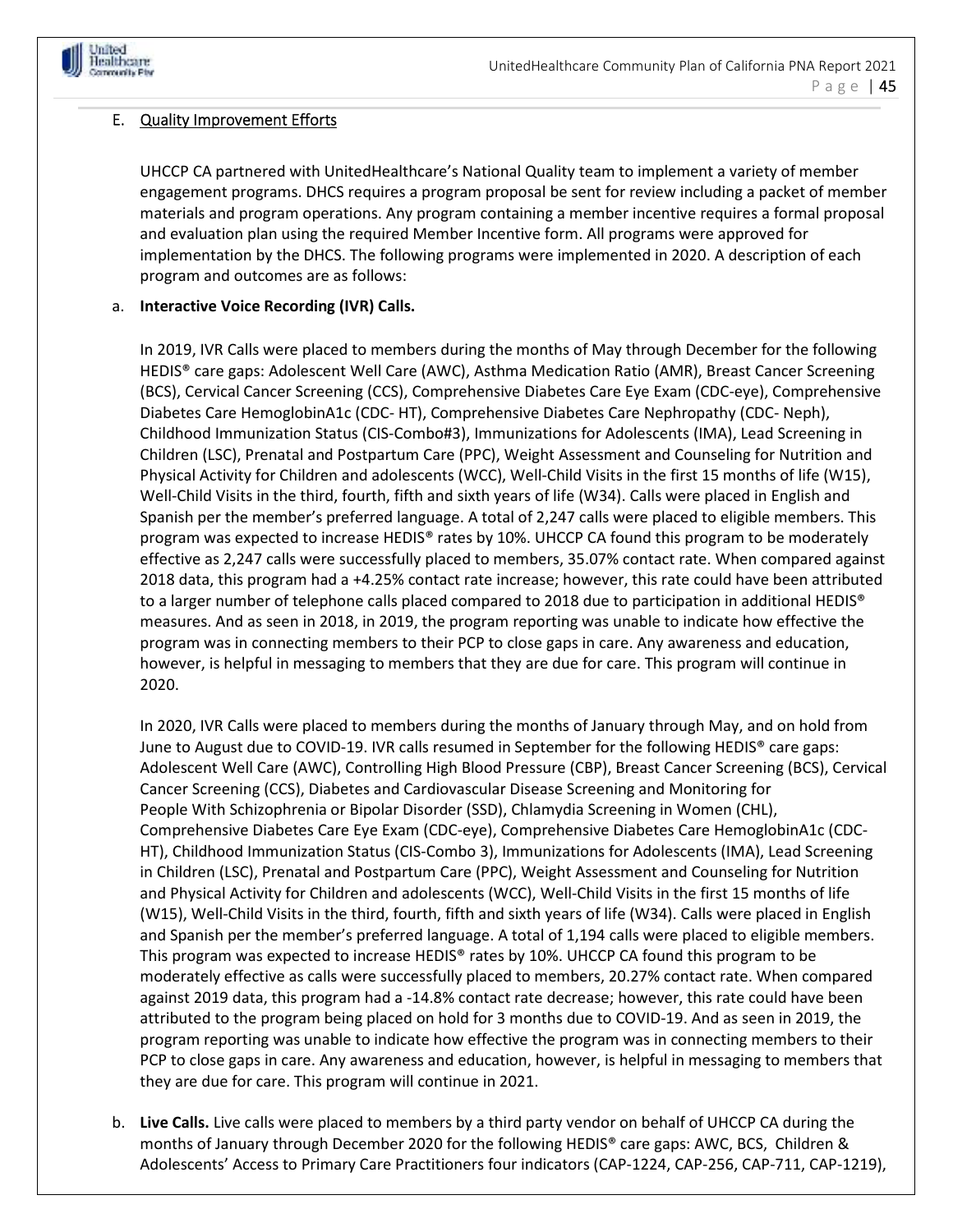

CBP, CCS, CDC, CIS, IMA, LSC, PPC, and W34. Calls were placed in English and Spanish per the member's preferred language. A total of 8,272 calls were placed to eligible members, 2.63% net new appointment rate in 2020.

- c. **Member Rewards.** In 2018, UHCCP CA offered Member Rewards in the form of \$25 gift cards to members who close care gaps for the following measures: Adolescent Well-Care Visits (AWC), Breast Cancer Screening (BCS), Comprehensive Diabetes Care (CDC), Cervical Cancer Screening (CCS), and Well-Child Visits in the third, fourth, fifth, and sixth years of life (W34). Eligible members receive a mailer noting their eligibility for the gift card if they visit their PCP and can show evidence of closing the specific gap(s) in care. The member must obtain the required documentation and return the form and evidence to the program vendor. This created a barrier to members and redemption rates reflected low utilization. Just 1.7% of eligible members sent a Member Reward mailing had redeemed their gift card. In 2018, this program was not found to make a significant impact on HEDIS<sup>®</sup> rates. The Member Rewards program implemented in 2019, however, had an increased member incentive amount of \$25 to \$50 per care gap closure. The redemption process cannot be revised so the Plan attempted to increase the dollar amount in hopes of incenting the extra steps for the members to submit the completed form and evidence. A total of 2,412 letters were mailed and just 1.53% of eligible members sent a Member Reward mailing had redeemed their gift card. Data indicates that there was a -0.17% reduction rate among the overall redemption rate. Provider practices will continue to be informed of the Member Rewards program offered through our National Clinical Quality Population Health Management team. Providers can use the program to support outreach efforts and encourage appointment visits. Secondly, they will also be aware of the form when members ask for the required documentation. Additionally, in 2020, UHCCP CA is exploring partnership opportunities with a provider network clinic to pilot distribution of gift cards at the clinic site, removing the attestation form return to the vendor and reconciliation of claim data that delays the member from receiving their gift card.
- d. **HealPros.** An In-Home A1c testing conducted by a non-clinical HealPros technologist. UHCCP CA eligible members will receive a telephone call by a live HealPros call agent offering the in-home screenings they are due for. A HealPros non-clinical Technologist will come to the eligible member's home to provide inhome screenings. HealPros targets the following HEDIS® measures: Comprehensive Diabetes Care: Eye Exam, Comprehensive Diabetes Care: Hemoglobin A1c (HbA1c) Testing (CDC-HT), Comprehensive Diabetes Care: Medical Attention for Nephropathy. The technologist will administer a retinopathy and nephropathy screening, the member self-administers HgbA1c test with a finger stick test kit and urine test. The HealPros technologist will collect the test and return package. UHC credentialed Providers will review screening results. A results letter will be sent to the member. The member will be encouraged to go to their Primary Care Practitioner (PCP) office in-person for continued care. Additionally, a copy of the results will be given to the member's identified PCP. Since the program launched in October 2020, 210 eligible members have been called (40.3% successful contact, 55.4% successful appointments scheduled), and a Diabetic Retinopathy Exam has been completed by 21 members for a completion rate of 67.4% and 1 A1c test resulted. This program will continue in 2021 encouraging members to close their care gaps.
- e. **Healthy First Steps.**An online, interactive incentive program designed to help pregnant women and new mothers with prenatal, postpartum, and well-baby care. The Baby Blocks Program aims to improve prenatal, postpartum, and well-baby care, drive member engagement, and close gaps in care for specific Healthcare Effectiveness Data and Information Set (HEDIS®) measures including Frequency of Ongoing Prenatal Care (FPC), Prenatal and Postpartum Care (PPC), Lead Screening in Children (LSC), and Well-child visits in the first 15 Months of Life (W15). A program mailer is sent to all eligible members encouraging them to enroll into the program, and program mailers sent to newly identified pregnant members on a weekly basis thereafter. The program rewards women for visiting the doctor and reporting the information online during their pregnancy and their baby's first 15 months of life. Once women sign up for Healthy First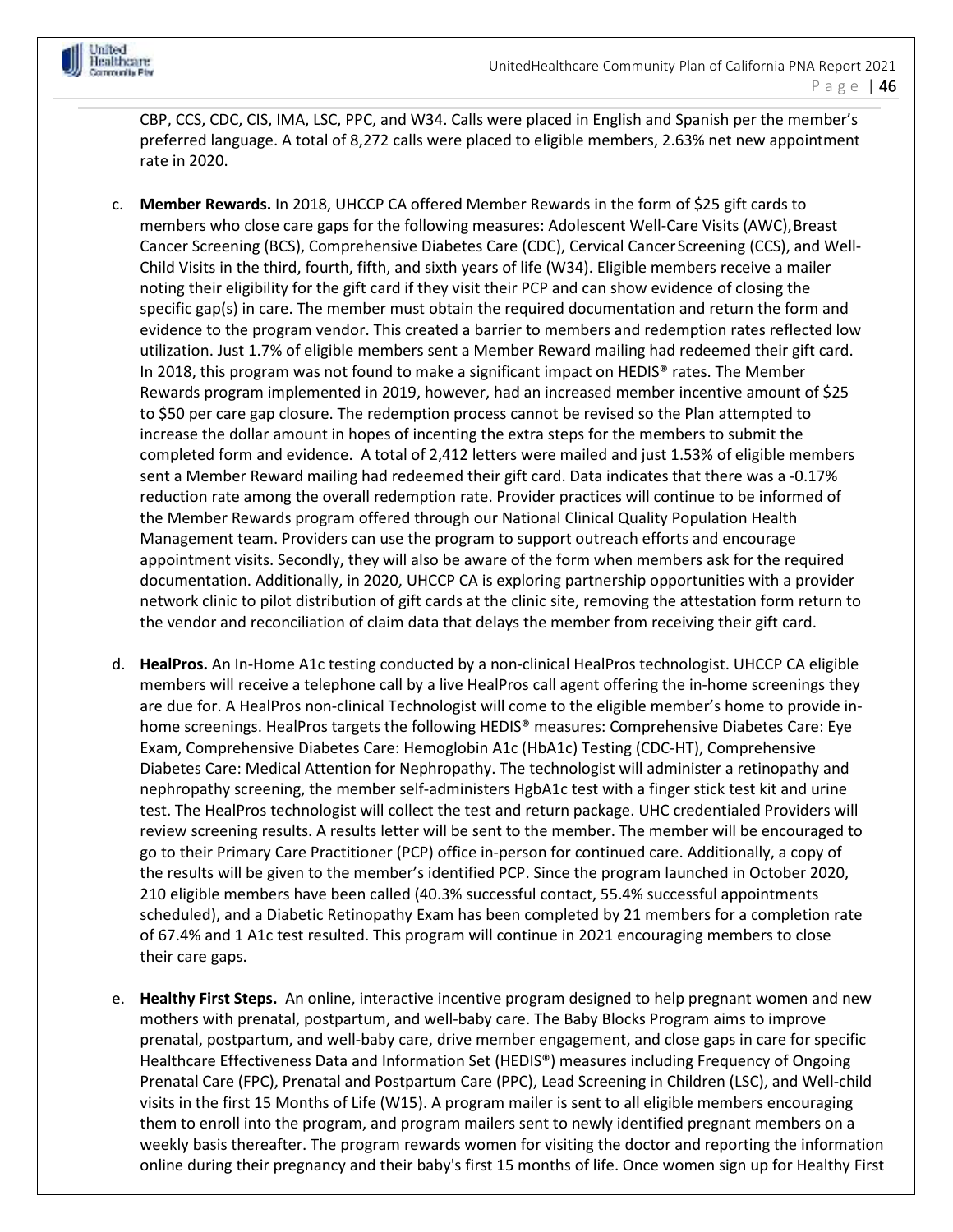

Steps, they can access an interactive board that shows their prenatal visits, along with opportunities to earn rewards for following a prenatal visit schedule, and continuous educational information provided. Using a game-like interface, moms can track appointments and receive email and/or text message appointment reminders. Members are offered eight incentives for completing key visits throughout their pregnancy and the first 15 months of her baby's life. Claims data are verified against the participants' reported online information of completed doctor visits (or completed blocks). Additionally, system triggers are in place that flags certain activities for review.

In 2020, the Baby Blocks program participation rate was 76.7% (n=66; n=86 eligible members) indicating an increased program participation rate of +3.5% from one year to the next. The Baby Blocks program is continuously monitored and reviewed at the Health Education and Cultural and Linguistics Committee (HECL) and Quality Management Committee (QMC). Committee attendees have an opportunity to review the program and discuss methods to increase participation. Additionally, UHC enterprise program owners identified opportunities for improvement. As a result, the digital rewards program was integrated with the telephonic Healthy First Steps program under one program name, Healthy First Steps, and was successfully implemented in June 2020. UnitedHealthcare offers numerous maternity programs that are not integrated. This program integration allows for a simplified member experience, consolidated member outreach, and increased program participation rates. As such, the newly integrated Healthy First Steps includes updated member engagement materials and digital content. The Health Plan's Clinical Quality team has reviewed the updated materials and received formal approval from the state. Additional trainings regarding the program and updates will continuously be provided to ensure program awareness and marketing efforts. In 2021, the Health Plan's Clinical Quality team will continue to integrate monitoring and quality improvement efforts with different audiences to ensure the upmost program awareness to drive increased participation rates.

- f. **Early and Periodic Screening, Diagnostic and Treatment (ESPDT) IVR Calls**. UHCCP CA implemented EPSDT IVR calls in November 2018. A total of members under the age of 21 and/or parents/legal guardians were outreached to during 2020 through IVR calls to remind them to see their provider for their well child checkup. The IVR script also includes the importance of immunizations, lead screening and dental care. In 2020, UHCCP CA achieved a contact rate of 22.06%, a -10.75% reduction rate from 2019. EPSDT IVR calling answering machine rate was 51.98%. The EPSDT IVR call will continue in 2021 and the quarterly rates will continue to be reported to the Health Education and Cultural and Linguistics (HECL) Committee.
- g. **Flu Vaccine Email.** This campaign was targeted for members in the Flu HEDIS® measure. A member engagement digital email was sent to eligible members to remind them to get their annual flu shot. This email is sent out two times per year, once in Quarter 4 and a reminder flu email in Quarter 1 of the following year. These emails were sent in English, Spanish, and other preferred languages upon request. In 2019, UHCCP CA participated in the January 2019 and October 2019 flu vaccine email campaigns. In January 2019, a total of 1,982 emails were sent to our members. The delivery rate was 96.87% with an open rate of 24.53%. Additionally, UHCCP CA participated in the October 2019 flu vaccine email, a total of 2,082 emails were sent. The delivery rate was 98.46% with an open rate of 25.76%. Overall, in 2019, a total of 4,064 flu vaccine emails were sent to members. The delivery rate of 97.67% and an open rate of 25.16%. In November 2020 the Flu Vaccine email was sent to 9,325 members. The delivery rate was 82.03.% with an open rate of 26.95%. When comparing 2019 against 2020 date, the Plan identified a -15.64% decreased delivery rate, and a +1.79% increased open rate. The decrease in delivery can be attributed to only one flu email sent to members in 2020 as opposed to two emails previously in 2019.
- h. **Women's Health Email.** The Women's Health Email was sent to members in August 2020 who were eligible for Breast Cancer Screening (BCS) and Cervical Cancer Screening (CCS) HEDIS® measures. A member engagement digital email was sent to eligible members to remind them to get their breast cancer screening, cervical cancer screening, annual well woman exam, and encourage participation in the Baby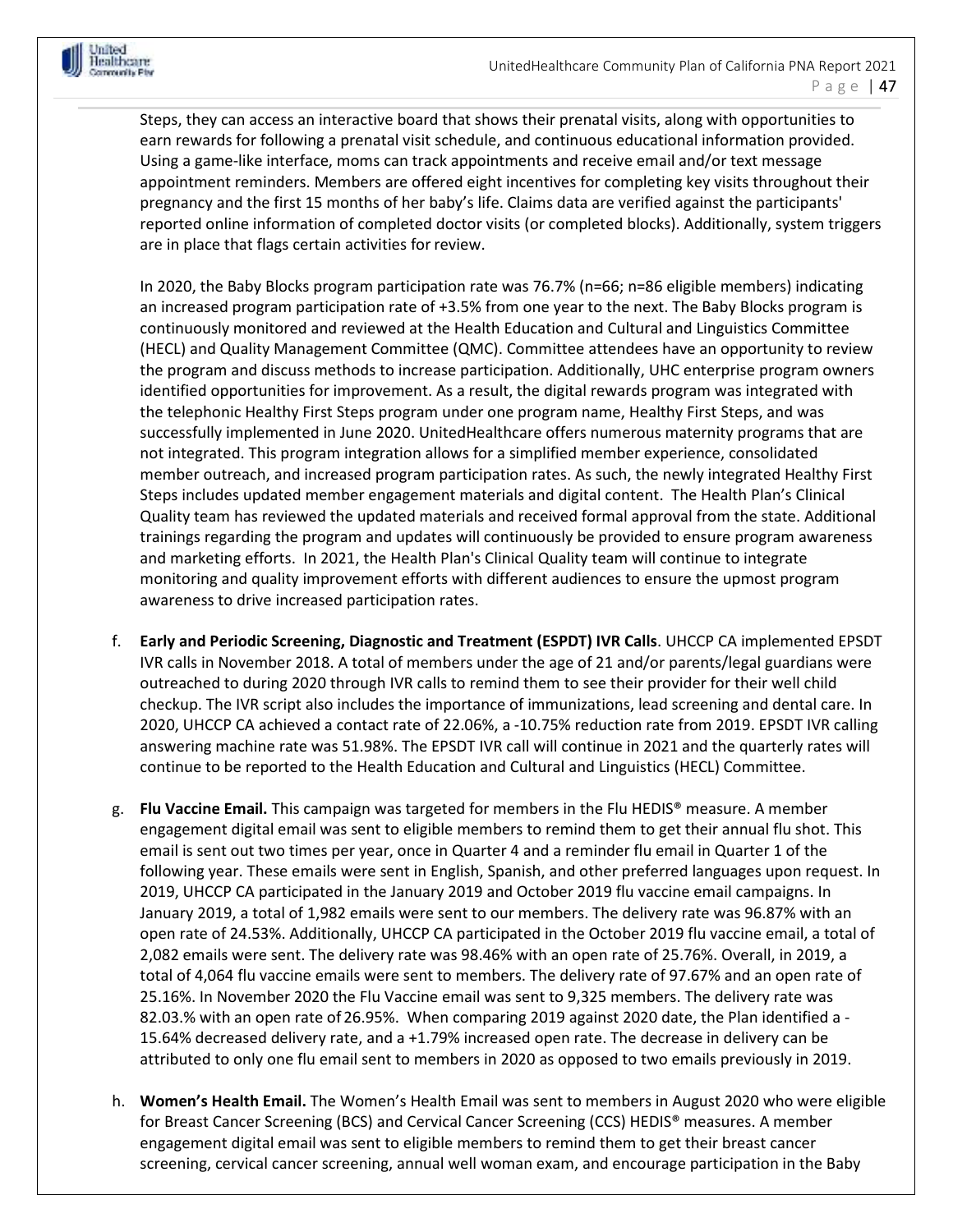

Blocks Program (if applicable, and only sent to a subset of the targeted eligible member population who was also eligible for the Baby Blocks Program). The digital email was sent to eligible members once during 2020 using the email address on file with the health plan. There were two different versions depending on the target audience, one for women of childbearing age promoting the Baby Blocks program, CCS and BCS; and to older women of non-childbearing age, CCS and BCS. There were 1,785 emails sent out to eligible members. These emails were sent in English, Spanish, and other preferred languages upon request. The delivery rate was 98.26% with an open rate of 42.30%.

- i. **ConsejoSano.** ConsejoSano is a vendor offering culturally and linguistically appropriate health education messaging to health plan members. UHCCP CA partnered with ConsejoSano to deliver member engagement campaigns for a series of select HEDIS® measures that did not meet the MPL in RY 2019 such as CCS, CDC, CBP, and Well-Child Visits. ConsejoSano performed member outreach in the form of e-mails, mailers, and live calls in 2020 and 2021. ConsejoSano conducted outreach to 5,223 unique members in 2020, with an engagement rate of 37.79% indicating members were successfully contacted and/or the member opened e-mails. Engagement was defined as the number of unique members who made an appointment while on the call, or the member had already scheduled an appointment. The reported engagement rate for 2020 was 27.44%. A reported 9.55% of members had numbers that were disconnected or noted as incorrect by someone else answering the calls. Notably, ConsejoSano provides live telephonic agents who are fluent in languages such as Spanish, Arabic, Vietnamese, and Tagalog. Member feedback indicated satisfaction with the call agents. Specifically, one member reported how pleased he was to speak to a representative in his preferred language, Tagalog. He noted how that call agent helped him coordinate care with his Primary Care Physician. ConsejoSano has proven to help decrease language barriers and increase access to care.
- j. **Pfizer Vaccine Adherence for Kids (VAKs).** Pfizer sponsored Child Immunization interactive voice recordings (IVR) and postcards will be sent to eligible members to encourage well child visits and childhood immunizations. Pfizer Vaccine Adherence for Kids (VAKs) targets the following HEDIS® measures: Childhood Immunization Status (CIS – 3), Well-Child Visits in the first 15 months of life (W15), and Well Child Visits 3-6 years (W34). The program launched in November 2020 with a total of 1,043 outbound calls, of those calls 61 were authenticated for a 5.85% contact rate. In addition to the IVR calls, 98 postcards were mailed to members to encourage well child visits and childhood immunizations. The low contact rate can be attributed to the program only launching for two months in 2020. This program will continue in 2021 with IVR calls and postcards.
- k. **LetsGetChecked.** Offers In-Home Lead and A1c testing kits mailed to eligible members. Eligible UHCCP CA members will receive a letter informing the UHCCP CA member that they are due for a screening. It will include information regarding why the UHCCP CA member should receive a screening, how to order the test, and how to complete the test. The UHCCP CA member will have the option to order the test by a phone call, text message, or online. An interactive voice recording (IVR) messaging will then prompt the UHCCP CA member to enter an 8-digit code to complete the order. The in-home testing kit arrives at the eligible member's home with clear directions and materials to complete the sample collection. The kit is returned in a pre-paid envelope directly to the lab. The sample collection is then processed with results sent to the member and primary care provider. A Let'sGetChecked nurse follows up on the lab results. LetsGetChecked targets the following HEDIS® measures: Comprehensive Diabetes Care: Hemoglobin A1c (HbA1c) Testing (CDC-HT) and Lead Screening in Children (LSC). The program launched in December 2020 for Lead Screening only. Opt-In letters were sent to 242 eligible members, and 20 members opted in to participate in the program. However, no members returned the test kits resulting in a 0% participation rate. Low participation rates can be attributed to not receiving timely state approval for the program delaying the launch dates and only allowed the program to be implemented for one month in 2020. The A1c testing portion of the program didn't launch in 2020 due to issues with the online portal. UHCCP CA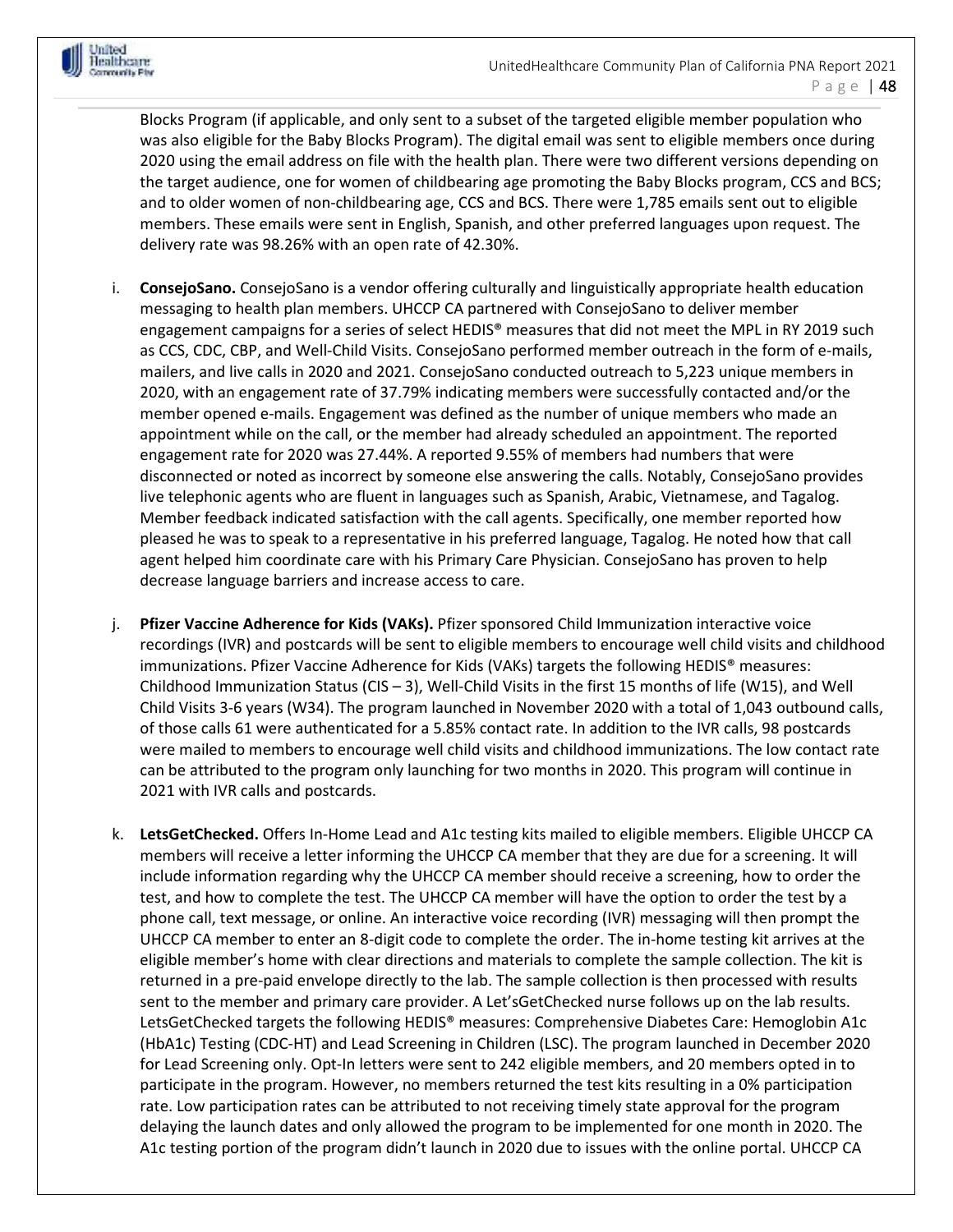

plans to continue the LetsGetChecked program for both In-Home Lead and A1c testing in 2021.

#### F. Other Health Plan Campaigns

UHCCP CA developed a strategic plan to expand member engagement programs in 2019 as a means of increasing HEDIS® performance rates. As such, the following were additional programs implemented by the Quality Department.

- a. **Member Gift Card Program.** In December 2020, UHCCP CA observed that several HEDIS® Preventive Care measures were well below the Minimum Performance Level (MPL). UHCCP CA's Quality team received feedback from several practices requesting an incentive to encourage the member to complete preventive care screenings. In response, UHCCP CA developed an intervention to engage members and offer a \$50 Wal-Mart gift card reward for completing preventive care visits. As such, UHCCP CA implemented a Member Gift Card program in which gift cards are provided by the provider practice at the point of care for the following measures: Cervical Cancer Screening (CCS), Breast Cancer Screening (BCS), Chlamydia Screening (STI),Diabetes HbA1c testing (CDC-HT), Well Child Visit in the first 30 months of life (W30), Child and Adolescent Well-Care Visits (WCV), Childhood Immunization Status (CIS), Immunizations for Adolescents (IMA-2). Since the program launch in December 2020, there were a total of six participating provider practices and nine gift cards distributed. Due to the program only launching for one month in 2020, the number of gift cards distributed was not substantial. At the time of program implementation there were 2,420 eligible members among the participating practices. The rate of distribution in 2020 was 0.37% compared to the national "Member Rewards" program that previously had a 1.7% distribution rate in 2019. The gift card program will continue through 2021 and will be open to additional provider offices interested in participating.
- d. **HEDIS Preventive Letters.** Preventive letters are sent to eligible adult and pediatric members with an open care gap. The preventive letter engages the member, alerts the member of any outstanding care gap(s), and provides instructions on how to close their open care gaps. Members whose preferred language was noted as English or Spanish and who have existing care gaps as of July 10, 2020 will be targeted with the Preventive Care Letter. HEDIS Preventive Letters targeted the following HEDIS® measures: Cervical Cancer Screening (CCS), Breast Cancer Screening (BCS), Comprehensive Diabetes Care - Poor Control (CDC-H9), Controlling High Blood Pressure (CBP), Asthma Medication Ratio (AMR), Well Child Visits in first 15 months of life (W15), Well Child Visits in 3, 4, 5, 6 years of life (W34), Well Child Visits – Counseling for Physical Activity, Well Child Visits – Counseling for Nutrition, Well Child Visits BMI Percentile (WCC), Childhood Immunizations – Combo 10 (CIS-10), Immunizations for Adolescents – Combo 2 (IMA-2) and Adolescent Well Care Visit (AWC). In September 2020, 5,005 members were mailed letters, 9% (493) of letters were returned and 8% (461) of care gaps were closed. The results indicate that there was a challenge with obtaining correct addresses for members considering that 493 (9%) letters were returned. Nine percent of members not receiving the preventive letters makes a big impact on care gap closure. As demonstrated in the results, 10 (77%) out of the 13 measures increased their rates and 3 (23%) measures decreased. It should be noted that COVD-19 may have impacted members scheduling and/or attending their preventive care appointments. However, the Plan wanted to communicate to members that preventive care is still important and provider offices are taking the steps to make sure the office is following proper safety protocol to ensure the safety of their staff and patients. The plan will consider sending preventive letters in 2021.
- e. **Food Insecurity Initiative (Infant Formula).** Many UHC members have been negatively impacted by the COVID-19 virus, either by exposure, infection, loss of income, etc. Food is a key social determinant of health significantly impacting a member's ability to care for themselves and their family members. UHCCP CA has received reports of food shortages, including infant formula, in local grocery stores. UHCCP's Case Management team has launched a new program for moms unable to access baby formula. The baby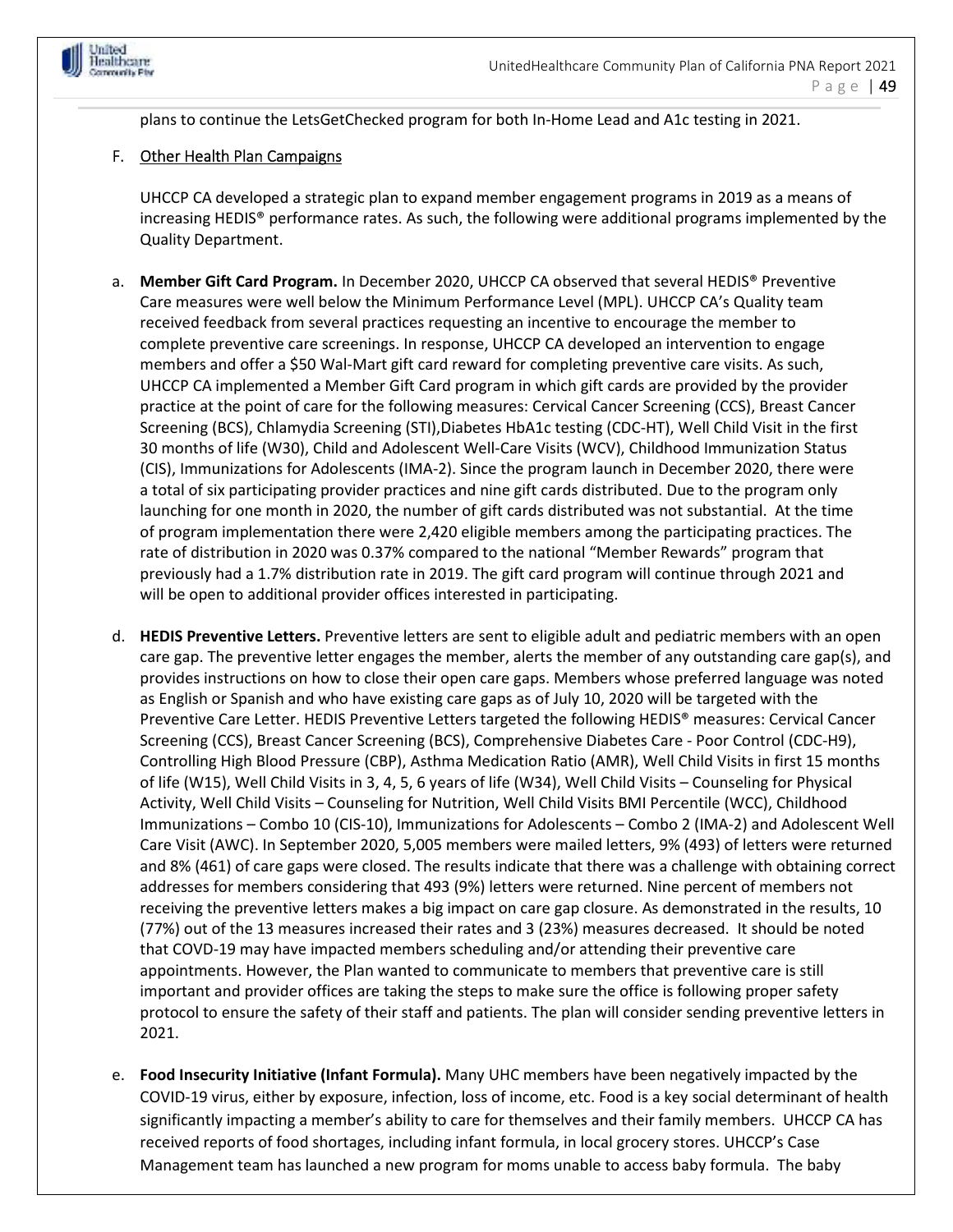formula initiative is a short-term program limited to members impacted by or homebound due to COVID-19. Eligible members were less than 12 months of age and all had a date of birth on, or after, March 1, 2019. This age group was selected because 12 months of age and younger is considered formula-appropriate age, if not breastfeeding. UHCCP CA staff implanted a call script and began placing outbound calls to identified eligible members. UHCCP CA staff successfully reached 27 of the 334 eligible members (8.1%). 12 members 44.4% accepted support, the need was clear and evident. Of the 334 eligible members, UHCCP CA did not make live contact with 307 members (91.9%). A high percentage of voicemails left for the member's parent/guardian presents a missed opportunity to provide support and resources to members and families during the COVID-19 crisis. Providing infant formula, that may be currently difficult to access or altogether unavailable, is one strategy that UHCCP CA implemented to support members in their efforts to maintain their health during the COVID-19 pandemic. This intervention revealed a Key Finding that the Plan needs to remain agile in providing services to address members' immediate needs, specifically working to address barriers with food insecurity. Refer to the Action Plan table.

- d. **Preventing Isolation in Older Adults- COVID-19 Call Campaign.** California has been impacted in many ways due to COVID-19. While the California stay-at-home order is in place, older members and other at-risk members, especially those living alone, will likely need their Managed Care Plans (MCPs), as well as family, friends, neighbors and community, to help them maintain basic needs like groceries, prescriptions, and much-needed social interaction and connection. In accordance with the All Plan Letter (APL) 20-009, issued on April 20, 2020, United Healthcare Community Plan of California (UHCCP CA) created an outreach call campaign focused on older adult members (60+) to ensure they receive the following:
	- 1) Telehealth, when medically appropriate;
	- 2) Continuity of medical and behavioral health services;
	- 3) Basic needs, health care, mental health, and safety from abuse and neglect;
	- 4) Additional supportive services and resources.

Members were asked a series of questions to ensure they've been receiving the care they need as well as making sure their basic needs are being met. Additional resources were offered to members such as the Friendship Line, Aging and Adult services, Alzheimer's Helpline, American Association of Retired Persons (AARP), and the Fraud Watch Network Helpline. If members needed additional help, a referral to Case Management would be made for coordination of care. There was a total of 1,073 eligible members for the call campaign. Of those eligible members, 583 (54%) were female and 490 (46%) were male. Eight-hundred forty-seven (79%) members were between the ages of 60-70, 162 (15%) were between the ages of 71-80, and 64 (6%) were between the ages of 81-96. Additionally, 704 (66%) identified English as their preferred language and 194 (18%) identified Spanish as their preferred language. The remaining 175 (16%) identified their preferred language as one of the following: Arabic, Cantonese, Chinese, Farsi, Japanese, Korean, Mandarin, Portuguese, Russian, Tagalog, Thai, or Vietnamese. Language Line was utilized for members that did not identify English as their preferred language.

Contact with 81 (8%) of members was made, of the 81 live calls 64 (79%) members completed the call campaign questions. The members that were contacted declined needing any help with basic needs during the pandemic. Many were utilizing the help of family members or neighbors. Overall, members were grateful to receive a call from the health plan offering assistance. The plan was unable to contact, 992 (92%) members in total. A voicemail was left for 896 (90%) of members. It was difficult to get members to answer their phone, as 992 (92%) were unreachable. The Quality Coordinator also noticed that many voicemails were set for the member's residence and may not have been home during the daytime when UHCCP CA tried to contact them or may not typically answer calls made to their home phone.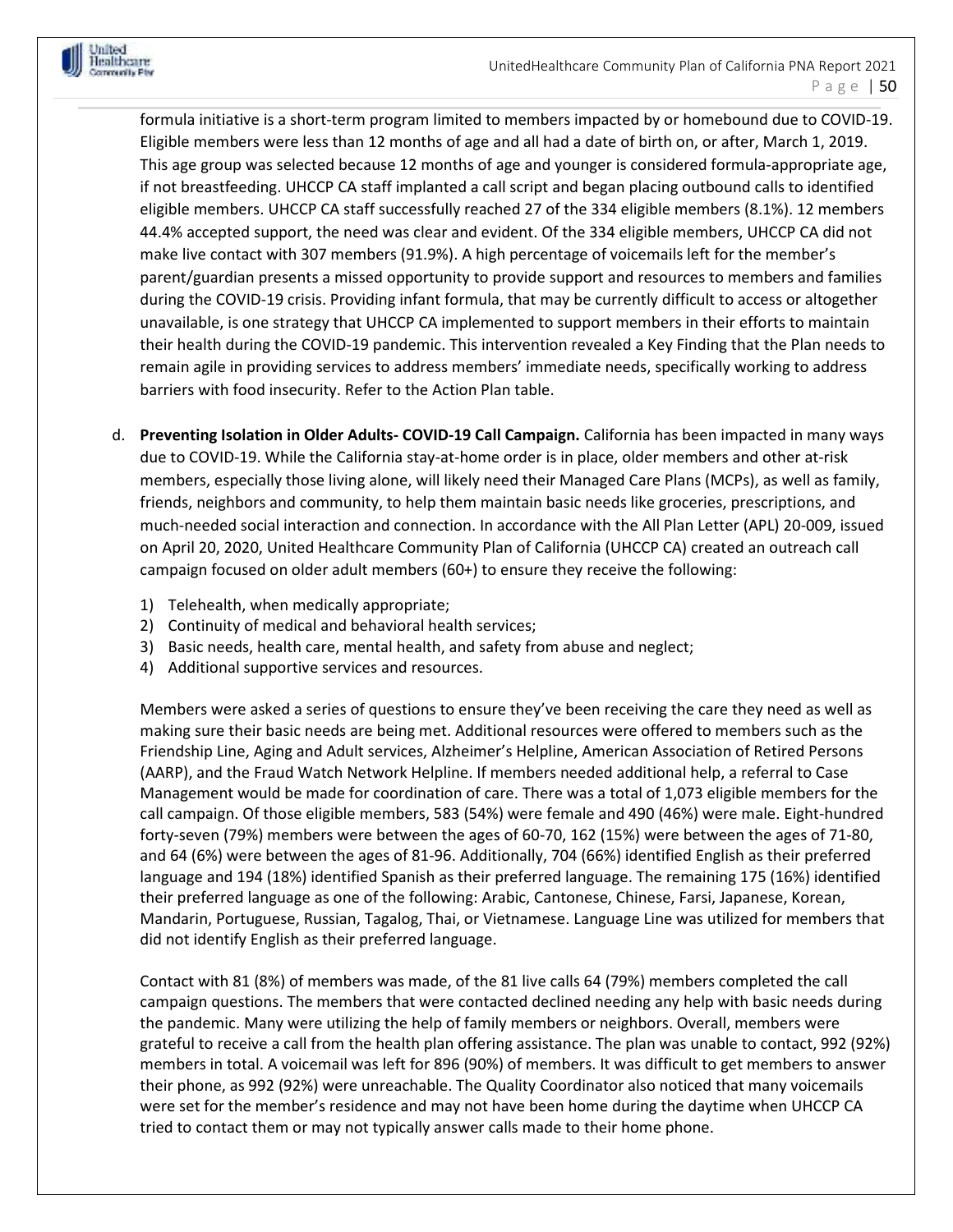UHCCP CA will continue to look for more ways of supporting the community during this public health crisis, especially the older adult and at-risk members. UHCCP CA is continually working at improving contact information for members and has been tracking valid and invalid numbers. The tracking will help improve contact information for members.

Although UHCCP CA was able to partner with UnitedHealthcare's National Quality team to implement a variety of member engagement programs with the utilization of different vendors we encountered interpretation and translation issues. There were many challenges with addressing the need of providing these programs in additional languages other than English and Spanish; at minimum the San Diego County threshold languages English, Spanish, Tagalog, Vietnamese, and Arabic. Some contracting national vendors did not offer the programs beyond English and Spanish. In such instances, the Plan would have to mitigate the issue by including interpretation and/or translation services into the process workflow and offered the English version as the default language for those members that spoke another language other than Spanish to ensure we met the minimum language assistance program compliance requirements. The Plan would include the LanguageLine Solutions phone number via the Plan's Member Services Department to access interpreter services to be added to telephone call scripts. The Plan also ensured to include the appropriate Notice of Non-Discrimination, non-discrimination statement and taglines to any collateral materials. Contrary to the aforementioned issue, there were national vendors who did offer additional languages for interpretation and translation; however, adding additional languages to the program and setup fees were very costly to consider and implement for the Plan's smaller populations who spoke a language other than English or Spanish; minimum the remaining San Diego County threshold languages: Tagalog (0.69%), Vietnamese (0.50%), and Arabic (0.43%). The additional cost and set-up fees were considered against rates of return on investment. Thus, at minimum, UHCCP CA incorporated interpretation and translation services into the process workflow and offered the English version as the default language for those members that spoke another language other than Spanish to ensure compliance requirements were minimally met.

The Plan's Quality Department quickly learned that not all programs offered by the National Quality Department are not a "one-size fits all" and there is a need to make it more tailored to our targeted audience. As such, other challenges the Plan encountered included offering text messaging programs. The Plan's largest population is predominantly English-speaking members ages 21 to 40 years old; this much younger working class population expect more of an expedited process for accessing care; considering a more digital approach for delivery of clinical programs since it is no longer common to have a land line and have moved to having only a mobile cellphone. However, a text messaging approval form was released from the state DHCS to ensure all Medi-Cal health plans are meeting all digital compliance requirements for text messaging communication with our members. The Plan would need to develop a policy and procedure to ensure we met the requirements, submit the policy through internal Plan committees for review and approval, and filed with the state prior to implementing a text messaging campaign. UHCCP CA will explore text messaging opportunities to meet our membership needs.

#### **e. Quality Improvement Plan-Childbirth Disparities in African American Women**

UHCCP CA conducted a study on health disparities potentially connected to birth outcomes of African American women who are, as a whole, identified as at higher risk of adverse outcomes during and following childbirth, including premature birth, fetal and infant mortality, the intent of this study was to identify any existing disparities and to develop and implement programs to alleviate them. Results for various categories are summarized below.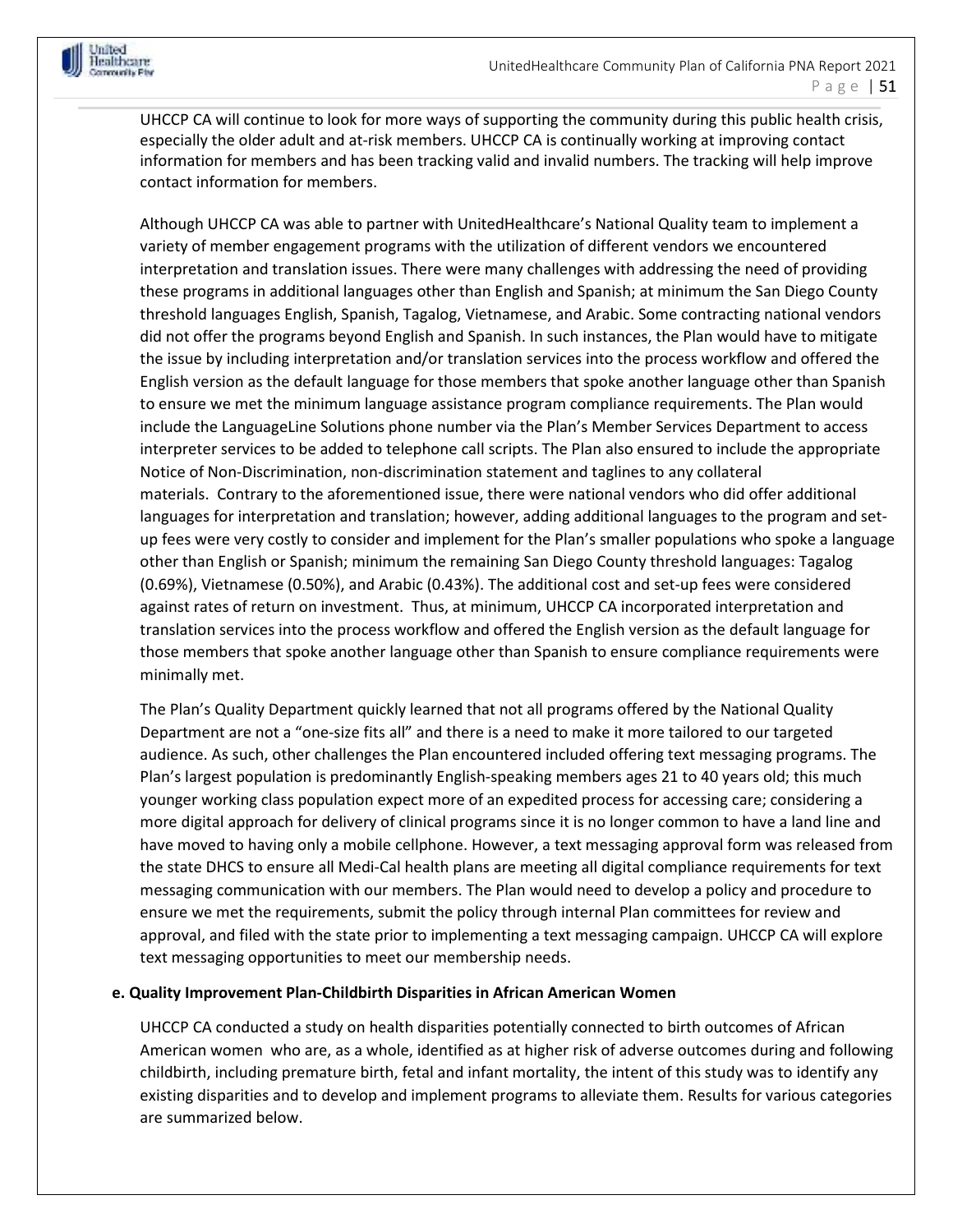

#### *Race and Ethnicity*

African American mothers were not statistically more likely to have a diagnosis that would indicate a potentially high-risk pregnancy, such as diabetes, hepatitis or hypertension. They were also not statistically more likely to experience an inpatient stay or experience general complications during pregnancy. Ethnicity was also not an indicating factory delivery method, such as C-section or vaginal, or in birth outcome. This suggests that ethnicity did not play a statistically significant role in the immediate health outcomes for pregnant women and babies enrolled in the Health Plan, particularly for the conditions analyzed in this study.

#### *Language*

The most common languages spoken by members in this sample were English (spoken among 305 participants) and Spanish (spoken among 54 participants). Further analysis did not indicate a statistically significant difference in delivery method between the two groups. This suggests English as a second language is not a risk factor for delivery via C-section among plan members.

#### *Delivery Type*

African American women were not statistically more likely or less likely to deliver via C-section than non-Hispanic white women. This was expected, given the low incidence of chronic conditions, younger age group and low incidence of general pregnancy complications among members in the sample.

#### *Low Birth Weight:*

Although African American babies in this study exhibited a higher percentage of Low Birth Weight than nonminority babies, a Chi- square analysis resulted in a p-value of .268701. These results were not statistically significant at an alpha level of 0.05. African American mothers were also not statistically more likely to have a diagnosis that would indicate a potentially high-risk pregnancy, such as diabetes or hypertension.

#### *Maternal Chronic Conditions:*

African American women in this sample were not statistically more likely to experience general complications during pregnancy. They were also not statistically more likely to have a chronic or pregnancyrelated condition. Approximately 2/3 of African- American women in the sample gave birth between ages 20-29, which may have served as a protective factor against medical conditions.

#### *Remaining Factors*

As a result of lack of information on the dates of inpatient stays and whether they occurred before or after delivery, no conclusions were drawn for this variable. Other variables, such as occurrence of cancer, asthma and hypertension were also not analyzed due to low incidence of these conditions in the sample. Additional information is needed to guide the Health Plan on action/follow up items needed in these areas.

The findings in this study suggests a need for additional identification and care management services for pregnant women with complex needs. Increased completion of the OBRAF (OB Risk Assessment Forms) among UHCCP OB providers could assist care management in identifying these members in need of support.

#### *Challenges*

There were several challenges with the data available for this study. One of the most significant challenges is the large percentage of mothers with an ethnicity coded as "Other" or "Unknown." In a study that is looking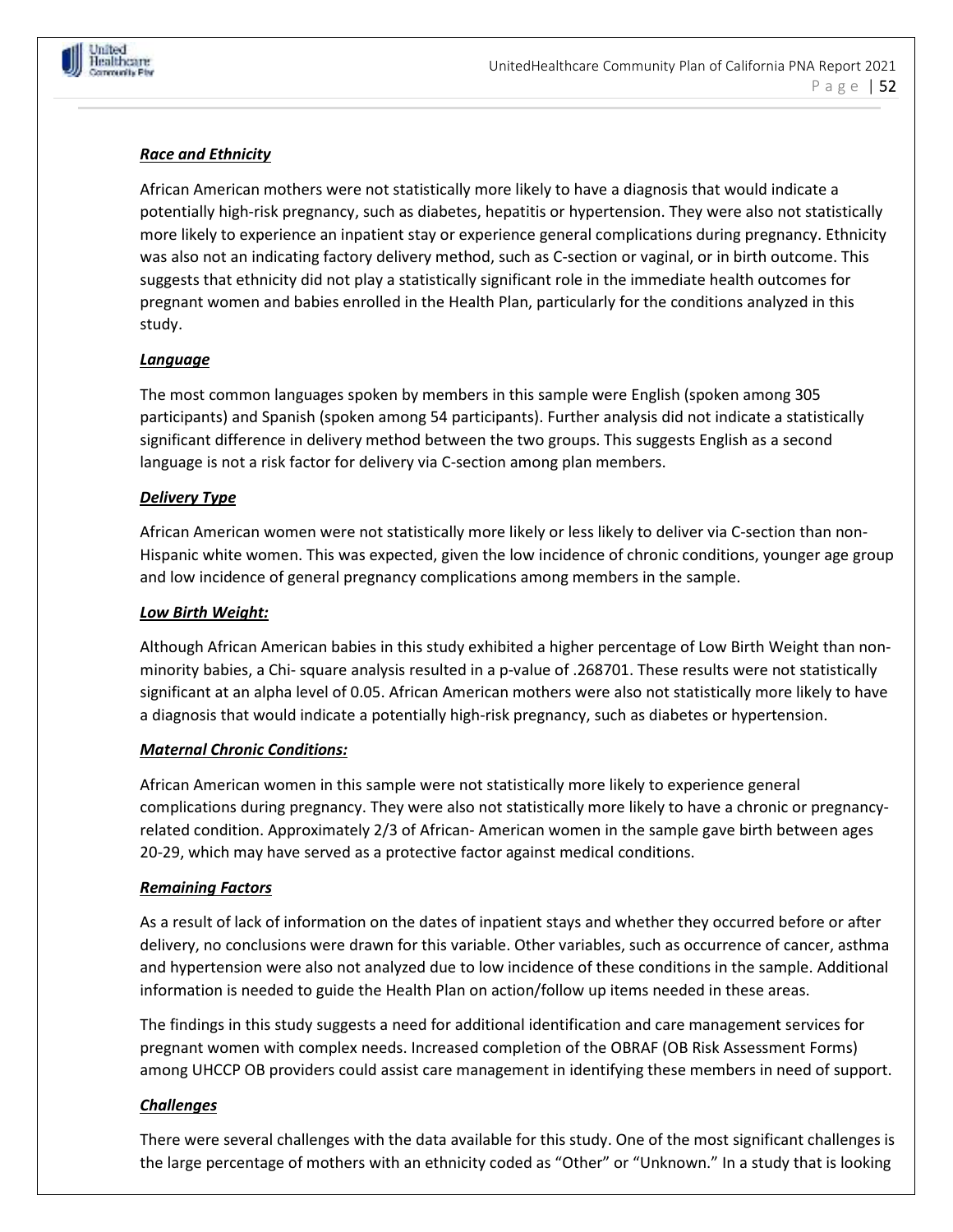

at health disparities, having ethnicity data is of the utmost importance. Nearly half (42%) of the sample had an ethnicity captured as Other or Unknown. This may have resulted in many members identifying as African American, Asian American, Caucasian/White, Hispanic, or Native American to be overlooked and excluded from our analysis. The absence of known ethnicity data for many of our members may have contributed to bias or findings that are not well generalized to the overall population.

Another challenge with this study is that it is limited to claims data, which does not capture the member's overall experience with their provider or close calls. It also does not capture members that return for inpatient stays more than a month after childbirth. Adverse outcomes following childbirth that occur more than 30 days after delivery will not be captured on the report or in this study. There may have been additional variables not included on the data set that could have been overlooked.

Finally, small population sizes may have significantly impacted the ability to draw reliable conclusions from the observed data. Although some ethnicities look to be disproportionately affected by conditions and outcomes, we were unable to support those findings with statistical validation due to the small number of women impacted. Future Health Plan growth and larger population sizes to draw from may provide further opportunity for continued research and more reliable results from hypothesis testing. This is especially important for our plan, as our results are not aligned with more widespread research and findings. Future studies could also build onto this study by collecting feedback from members, post-delivery, for information on their experience with their OB provider. This could provide critical information on member experience and satisfaction that is not available through claims data, such as feeling respected and heard by providers.

This focused study revealed a Key Finding for the Plan. UHCCP CA identified an opportunity to develop a Population Health approach to identifying and managing member needs for an expanded set of conditions such as members with Diabetes and Hypertension. Similar studies can be conducted to assess utilization, impact, and characteristics impacting specific populations (age, race, ethnicity, preferred language, etc.) by condition. Focused studies such as these can lead to custom interventions that are data-driven and address the unique needs of UHCCP CA members. Refer to the Action Plan table for additional details.

#### G. Other

#### **a) Discrimination, Cultural and Linguistics Grievances and Appeals**

The Plan's Quality Department Clinical Quality Manager and Clinical Quality Analyst work closely and engage with the Appeals and Grievance teams to manage these grievances, monitor these closely and have a process in place to route and close all issues appropriately. Discrimination, Cultural and Linguistics Grievances and Appeals are presented at the Health Education, Cultural and Linguistics Committee, and Quality Management Committee at least quarterly. The Plan monitors complaints and grievances related to language services and looks for trends on a quarterly basis. These are also included in routine quarterly reporting of total complaints and grievances to the DMHC. During calendar year 2020 there was one (1) grievance identified in the category of Cultural, Linguistic, or Discrimination. This grievance was reported to the plan during quarter 4, 2020 and will be included in the 2020 Language Assistance Program Annual Evaluation which is in progress and will be presented to health plan committees in quarter 3, 2021.

#### **b) Disenrollment Survey**

As part of the UHCCP CA's member satisfaction and growth strategies, the Plan surveys members who have disenrolled with UHCCP CA, and tracks and trends disenrollment reasons over time. Below are the top disenrollment reasons members opt to leave UHCCP CA and tracked for calendar year 2020: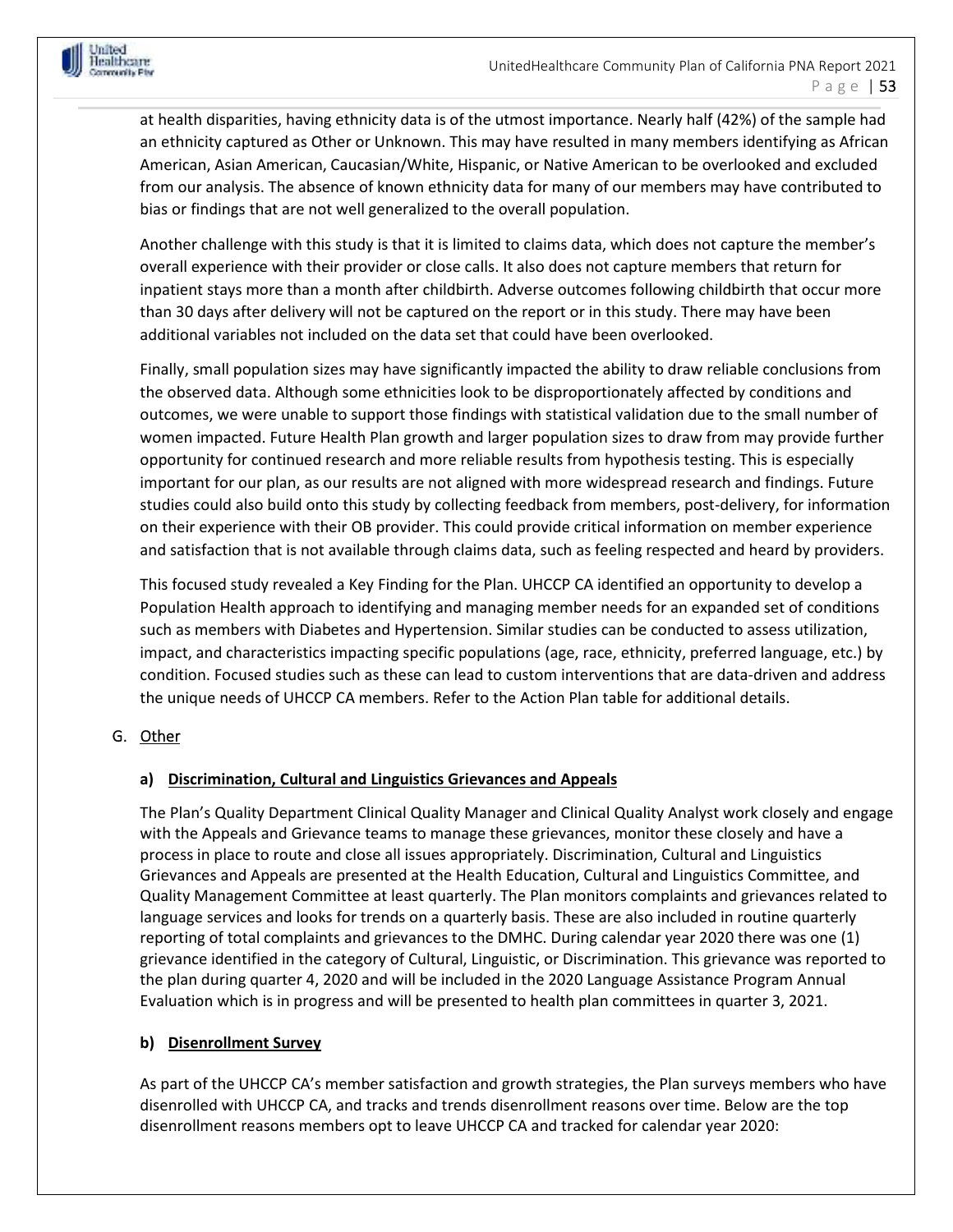| <b>2020 Disenrollment Reasons by Month</b>    |     |                |     |              |                |                |     |              |          |     |                |              |       |         |
|-----------------------------------------------|-----|----------------|-----|--------------|----------------|----------------|-----|--------------|----------|-----|----------------|--------------|-------|---------|
|                                               |     |                |     |              |                |                |     |              |          |     |                |              | Grand |         |
| Reason                                        | Jan | Feb            | Mar | Apr          | May            | Jun            | Jul | Aug          | Sep      | Oct | <b>Nov</b>     | <b>Dec</b>   | Total | Rate    |
| Beneficiary Preference-HP Did Not Cover Needs | 27  | 44             | 35  | 17           | 35             | 51             | 43  | 46           | 42       | 32  | 40             | 12           | 424   | 24.04%  |
| Could Not Choose Doctor I Wanted              | 16  | 30             | 24  | 12           | 13             | 42             | 36  | 40           | 50       | 37  | 34             | 14           | 348   | 19.73%  |
| Did Not Choose This Plan                      | 9   |                | 15  | 8            | 15             | 20             | 17  | 18           | 13       | 22  | 9              | 3            | 156   | 8.84%   |
| <b>Disenrollment</b>                          | 0   |                | 2   | 0            | 0              | 0              | 0   | $\Omega$     | 0        | 0   | 0              | $\Omega$     | 3     | 0.17%   |
| Doctor Did Not Meet Beneficiary Needs         | 5   | 3              |     | 3            | 3              | 9              | 15  | 10           | 8        | 8   | $\overline{2}$ | $\Omega$     | 69    | 3.91%   |
| <b>Emergency Disenroll</b>                    | 6   | 12             | 14  | 8            | 10             | 17             | 16  | 13           | 13       | 16  | 9              | 3            | 137   | 7.77%   |
| Indian Health Coverage                        | 6   | 0              | 0   | $\mathbf{1}$ |                |                |     | $\Omega$     | 0        | 0   | 0              | <sup>0</sup> | 9     | 0.51%   |
| <b>Medical Exemption</b>                      | 0   | $\overline{2}$ | 0   | 0            |                | $\overline{2}$ |     | $\Omega$     | 0        | 0   | 0              | $\Omega$     | 6     | 0.34%   |
| Medical/Dental Exemption                      | 0   |                |     | 0            | 0              | $\Omega$       | 0   | <sup>0</sup> | $\Omega$ | 0   | 0              | $\Omega$     |       | 0.06%   |
| Moving Out Of County                          |     |                | 6   |              | $\overline{2}$ |                | 3   | 5            | 7        |     | 4              | <sup>0</sup> | 32    | 1.81%   |
| No Reason Checked                             | 33  | 45             | 30  | 31           | 32             | 28             | 29  | 35           | 24       | 32  | 25             | 3            | 347   | 19.67%  |
| Other Reason                                  | 14  | 29             | 17  | 10           | 18             | 29             | 23  | 17           | 27       | 11  | 17             | 4            | 216   | 12.24%  |
| Too Far To Go                                 | 1   |                | 2   | 1            | $\overline{2}$ | 3              | 4   |              | 0        |     | 0              | <sup>0</sup> | 16    | 0.91%   |
| <b>Grand Total</b>                            | 118 | 176            | 148 | 92           | 132            | 201            | 188 | 185          | 184      | 161 | 140            | 39           | 1764  | 100.00% |

*Data Source: Disenrollment Data Report January 2020 to December 2020* 

The data indicates that the top three reasons for disenrolling with the UHCCP CA are "Beneficiary Preference- HP Did Not Cover Beneficiary's Needs," 24.04%, "Could Not Choose Doctor I Wanted," 19.73%, and "No Reason Checked," 19.67%. Also noted, is that January 2020 counts are low; however, this is due to the date range of the report that is based on "effective date". Limitations to this data were identified including not capturing reasons for all type of reasons for disenrollment, only those identified by the DHCS with Maximus system for tracking, and that it only provides the count of responses and nothing further.

#### **c) Language Line Interpreter Utilization**

#### 1. **Telephone Calls**

UHCCP CA contracts with the external vendor LanguageLine Solutions, who employs certified interpreters. Employees are assessed for language proficiency skills and are required to participate in an interpreter certification program to provide interpretation services. LanguageLine Solutions assess, track and monitor employee proficiency testing and training. LanguageLine Solutions is the only provider who has a true certification program validated through external industry experts and who maintains a documented process for certifying medical interpreters through testing and training.

UHCCP CA monitors LanguageLine Solutions usage by language and presents the data to the Health Education and Cultural and Linguistics Committee on a quarterly basis. The tables below represent comparison data from 2019 (January 1, 2019 to December 31, 2019) and 2020 (January 1, 2020 to December 31, 2020).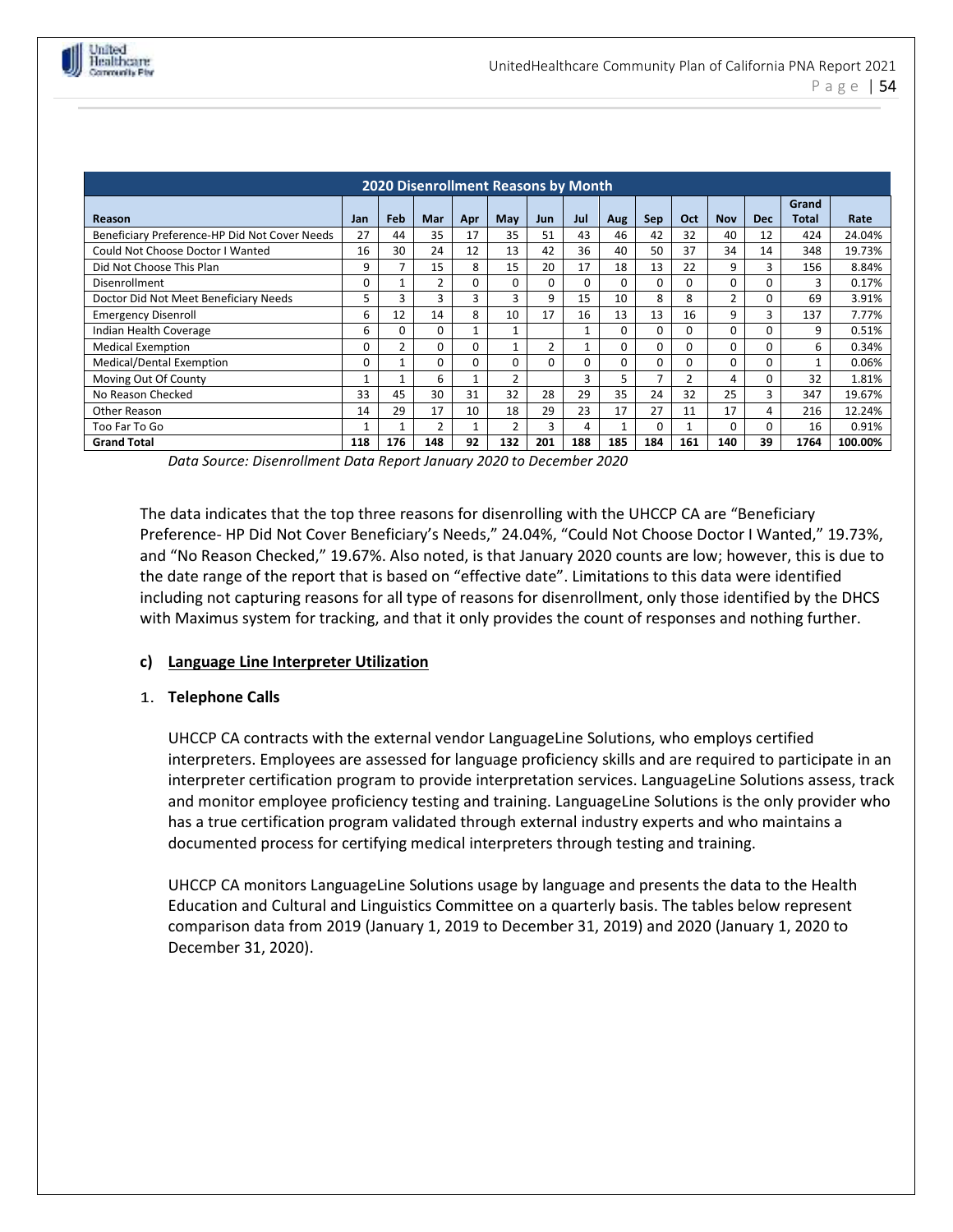



Inited Healthcare

> In 2019, data indicates that the top three languages handled by LanguageLine Solutions are predominantly for Spanish calls (n=566), followed by Mandarin (n=31), and Russian (n=19).



*Data Source: Language Line Usage Reports* 

By comparison, in 2020, data indicates that the top three languages handled by LangaugeLine Solutions are predominantly for Spanish calls (n=5,524), followed by Arabic (n=189), and Cantonese (n=92).

Overall, data indicates unreliable sources of information as reported on LanguageLine reports. Trends have been investigated and the causes have been unexplained to date. The Member Services team has identified a gap entailing that the team involved in this data collection has been disbanded. They worked diligently to identify a new team to champion this data set moving forward. As a result, the Plan will continue to monitor this data closely with the understanding that the unreliability of data means that comparison of year over year is not reasonable.

#### 2. **Onsite Interpretation**

To improve access to care in the provider office, UHCCP CA offers onsite interpretation. As such, the table below demonstrates the monthly onsite interpretation utilization from January 2020 to December 2020. Data indicates that utilization of onsite interpreters fluctuated over time. At its highest peak in January 2020, utilization was at 28 onsite interpreters provided for the month, and at its lowest utilization, 3 onsite interpreters were utilized during the month of December 2020.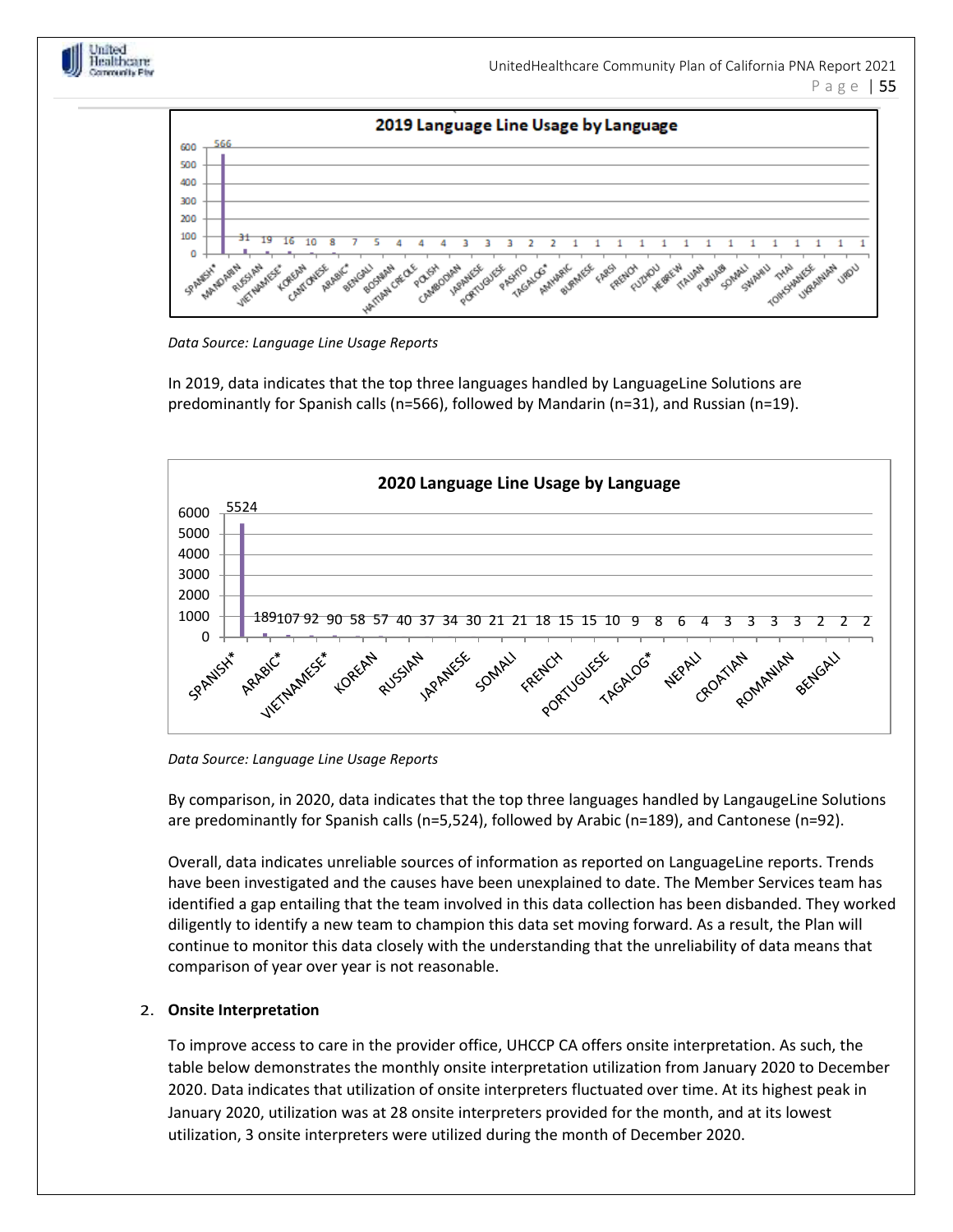





Data for all of 2020 indicates that the largest onsite interpreter languages requested were for American Sign Language(n=59), Spanish (n=42), and Swahili (n=12).



#### **Table: LanguageLine Solutions Onsite Interpretation by Language**

*Data Source: Language Line Usage Reports* 

#### **IV. Action Plan**

#### **1) Action Plan Table**

UHCCP CA will focus on the following Action Plan as outlined below to improve health outcomes for Plan members. The Plan identified opportunities to address Key Findings as presented in this report. The proposed programs will be designed to impact health disparities among targeted eligible members.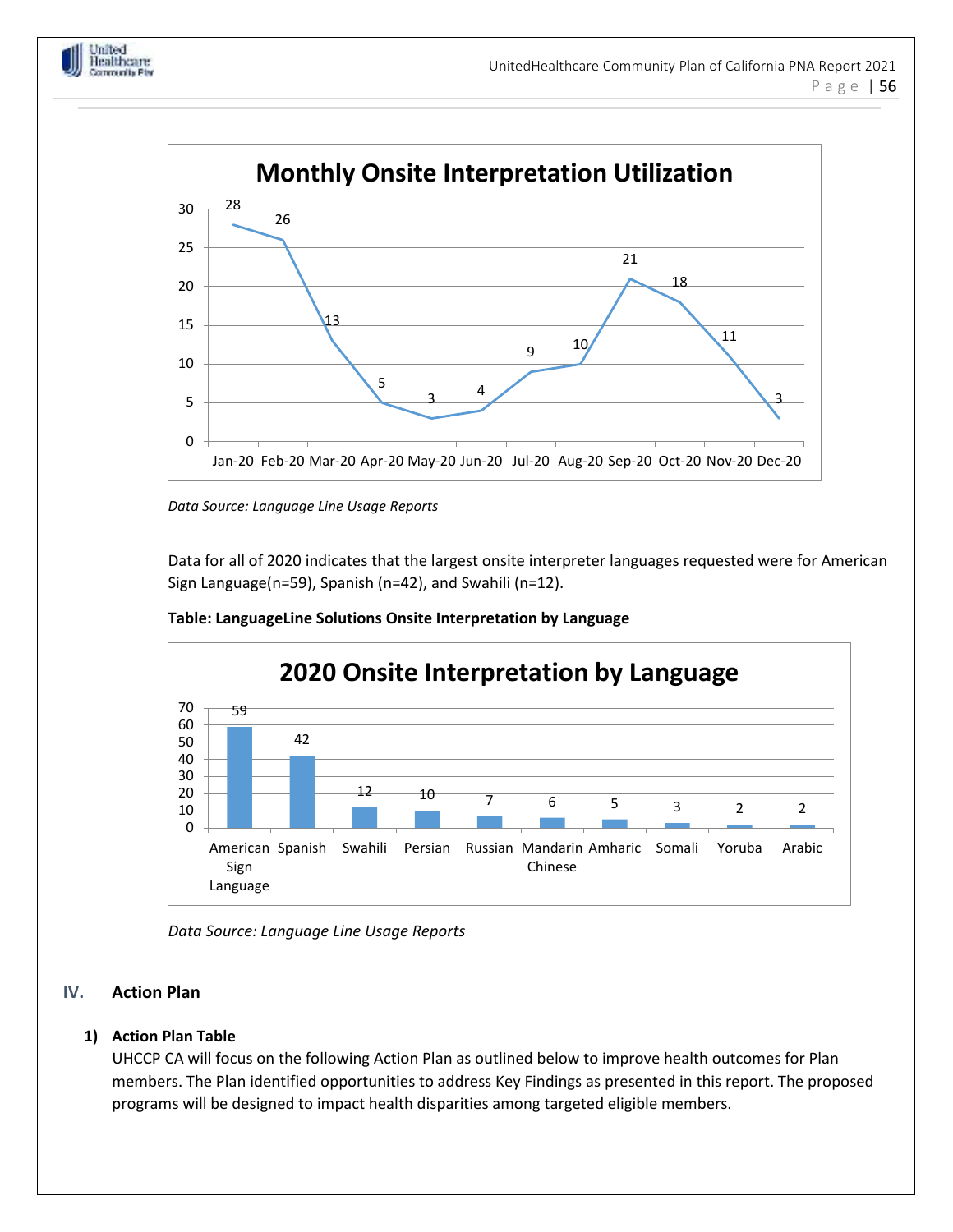

### **2021-2022 PNA Action Plan Table**

**HEDIS® Preventive Care Campaigns Addressing Health Disparities** 

**Objective:** UHCCP CA will deliver culturally appropriate member campaigns to reach a larger percent of the member population (whose preferred language is that other than English) increasing the total number of HEDIS® measures meeting the MPL for Measurement Year from 8 total measures in 2020 to 10 total measures in 2021 by June 1, 2022.

**Data Source:** HEDIS® member level data and ConsejoSano Utilization Reports

**Strategies**

**1.)** Develop a series of Member Engagement programs in partnership with ConsejoSano to address awareness of preventive care services that may impede the member's ability to complete a PCP visit.

**2.)** Develop culturally and linguistically appropriate member outreach campaigns including member materials and telephone scripts translated into the County Threshold languages.

**3.)** Target eligible members (in their preferred language) with an open care gap and coordinate appointment scheduling.

**Mom's Meals, a food insecurity project**

**Objective:** Increase the PPC HEDIS® measure by 10%, from 79.86% [HEDIS® MY2020] to 89.86% by supporting food security for postpartum care for the maternal health population with the utilization of Mom's Meals by December 31, 2022.

**Data Source:** HEDIS® member level data and Mom's Meals Utilization Reports

**Strategies**

**1.)** Offer Mom's Meals to eligible members with a delivery discharge in 2021-2022.

**2.)** Provide home delivered meals to high-need members who are most likely to suffer negative health outcomes due to poor nutrition or food insecurity including health education messaging to complete the post-partum visit.

**3.)** Provide health education to all members receiving services, reiterating the importance of the postpartum visit.

**Integrate Population Health Management Focus (Hypertension)** 

**Objective:** Increase the CBP HEDIS® measure by 10%, from 55.96% [HEDIS® MY2020] to 65.96% by implementing a more integrated population health management approach to our members by December 31, 2022.

**Data Source:** HEDIS® member level data and HEDIS® Prospective Reports

**Strategies**

**1.)** Create member engagement materials and health education self-management materials and tools.

**2.)** Connect members to available resources as needed by offering interpretation services, transportation to the member's appointment, and/or address any other social determinant of health need, such as meals or other priority needs.

**3.)** Conduct member and provider outreach to coordinate care based on condition and individual needs such as preventive care visits, medication verification, lab standing orders, and alternative visits such as telemedicine visits, home visits, and in-home lab test kits.

**4.)** Integrate Pharmacist review of clinical measures to assess medication history and opportunities to inform providers of medication history and pharmacy fill activities.

#### **2) Action Plan Review and Update Table**

The table below presents an update from the Action Plan as documented in the RY 2020 Population Needs Assessment.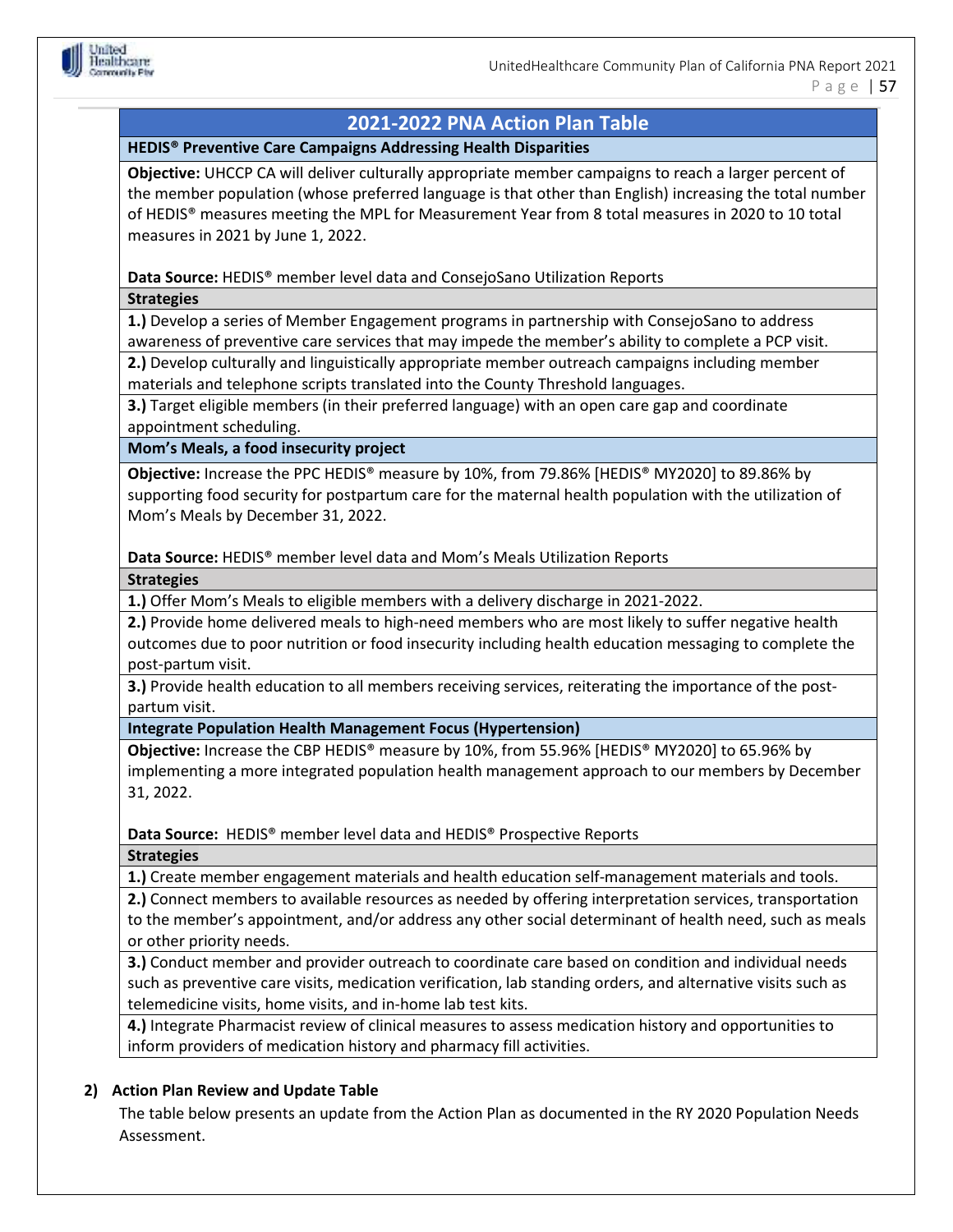

| <b>2020 PNA Action Plan Review and Update Table</b>                                                                                                                                                                                                                                                        |                                                                                                                                                                                                                                                                                                                                                                                                                                                                                                                                                                                                                                                                                                                                                                                                                                                                                                                                                                                                            |  |  |  |  |  |  |
|------------------------------------------------------------------------------------------------------------------------------------------------------------------------------------------------------------------------------------------------------------------------------------------------------------|------------------------------------------------------------------------------------------------------------------------------------------------------------------------------------------------------------------------------------------------------------------------------------------------------------------------------------------------------------------------------------------------------------------------------------------------------------------------------------------------------------------------------------------------------------------------------------------------------------------------------------------------------------------------------------------------------------------------------------------------------------------------------------------------------------------------------------------------------------------------------------------------------------------------------------------------------------------------------------------------------------|--|--|--|--|--|--|
| Enhanced HEDIS® Call Campaign - a "Concierge-like" Program                                                                                                                                                                                                                                                 |                                                                                                                                                                                                                                                                                                                                                                                                                                                                                                                                                                                                                                                                                                                                                                                                                                                                                                                                                                                                            |  |  |  |  |  |  |
| Objective 1.) Increase HEDIS <sup>®</sup> care<br>gap closure by 20% by December 31,<br>2020 using a concierge-like program<br>addressing any social determinants<br>of health that may impede the<br>member's ability to complete a PCP<br>visit.<br>Data source: HEDIS <sup>®</sup> member level<br>data | Progress Measure: UHCCP CA partnered with vendor,<br>ConsejoSano, who performed cultural and linguistically<br>appropriate member outreach in the form of e-mails, mailers, and<br>live calls in 2020 and 2021. ConsejoSano conducted outreach to<br>5,223 unique members in 2020, with an engagement rate of<br>37.79% indicating members were successfully contacted and/or<br>the member opened e-mails. The reported engagement rate for<br>2020 was 27.44%. A reported 9.55% of members had numbers<br>that were disconnected or noted as incorrect by someone else<br>answering the calls. UHCCP CA will conduct a thorough analysis<br>of the HEDIS care gap closure rate and the effectiveness of the<br>program in Q3 2021.                                                                                                                                                                                                                                                                       |  |  |  |  |  |  |
|                                                                                                                                                                                                                                                                                                            | Data source: HEDIS <sup>®</sup> member level data and ConsejoSano<br><b>Utilization Reports</b>                                                                                                                                                                                                                                                                                                                                                                                                                                                                                                                                                                                                                                                                                                                                                                                                                                                                                                            |  |  |  |  |  |  |
|                                                                                                                                                                                                                                                                                                            | <b>Progress Toward Objective:</b><br>In 2020, UHCCP CA partnered with ConsejoSano to deliver a<br>HEDIS® Call Campaign - a "Concierge-like" Program. ConsejoSano<br>is a vendor offering culturally and linguistically appropriate health<br>education messaging to health plan members. ConsejoSano<br>would deliver member engagement campaigns for a series of<br>select HEDIS <sup>®</sup> measures that did not meet the MPL in RY 2019<br>such as CCS, CDC, CBP, and Well-Child Visits. However, due to the<br>COVID-19 pandemic and competitive priorities, the program<br>successfully launched in Q4 2020. Due to the delayed launch and<br>limited data, UHCCP CA was unable to determine the<br>effectiveness of the program. Thus, UHCCP CA will continue to<br>partner with ConsejoSano in 2021. An in-depth analysis of the<br>effectiveness of the program will be conducted in Q3 2021 and<br>will be referenced as the HEDIS® Preventive Care Campaigns<br>Addressing Health Disparities. |  |  |  |  |  |  |
| <b>Strategies</b>                                                                                                                                                                                                                                                                                          |                                                                                                                                                                                                                                                                                                                                                                                                                                                                                                                                                                                                                                                                                                                                                                                                                                                                                                                                                                                                            |  |  |  |  |  |  |
| <b>Strategy 1.)</b> Target eligible members<br>with an open care gap and<br>coordinate appointment scheduling.                                                                                                                                                                                             | <b>Progress Discussion:</b><br>UHCCP CA provided ConsejoSano with a targeted list for eligible<br>members with an open care gap for the select HEDIS <sup>®</sup> measures.<br>As such, ConsejoSano performed member outreach in the form of<br>e-mails, mailers, and live calls in 2020 and 2021. ConsejoSano<br>conducted outreach to 5,223 unique members in 2020, with an<br>engagement rate of 37.79% indicating members were successfully<br>contacted and/or the member opened e-mails. Engagement was<br>defined as the number of unique members who made an<br>appointment while on the call, or they had already scheduled an<br>appointment. The reported engagement rate for 2020 was 27.44%.<br>A reported 9.55% of members had numbers that were<br>disconnected or noted as incorrect by someone else answering the<br>calls. UHCCP CA continues to partner with ConsejoSano in 2021.                                                                                                       |  |  |  |  |  |  |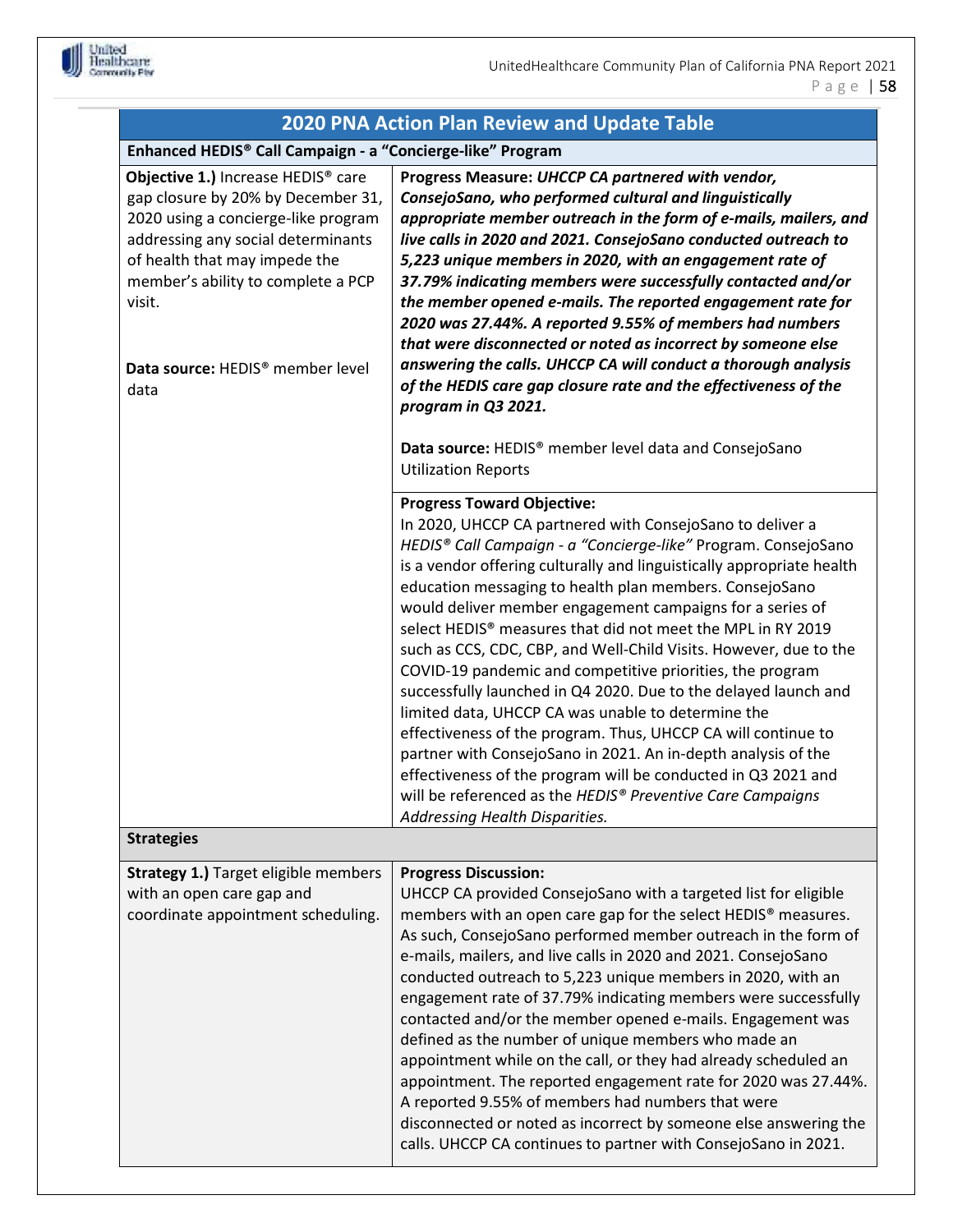| <b>Strategy 2.)</b> Connect members to<br>available resources needed to close<br>their care gaps by offering<br>interpretation services,<br>transportation to the member's<br>appointment, and address any other<br>social determinant of health need,<br>such as meals or other priority<br>needs.                             | <b>Progress Discussion:</b><br>ConsejoSano provides live telephonic agents who are fluent in<br>languages such as Spanish, Arabic, Vietnamese, Tagalog. Member<br>feedback indicated satisfaction with the call agents. Specifically,<br>one member reported how pleased he was to speak to a<br>representative in his preferred language, Tagalog. He noted how<br>that call agent helped him coordinate care with his Primary Care<br>Physician. ConsejoSano has proven to help decrease language<br>barriers and increase access to care. For any additional services,<br>such as transportation, The ConsejoSano agent connects the<br>member with a UHCCP CA call center agent. In turn, the UHCCP CA<br>call center agent addresses any other member need. UHCCP CA<br>continues to partner with ConsejoSano in 2021.                                                                                                                                                                                                                             |
|---------------------------------------------------------------------------------------------------------------------------------------------------------------------------------------------------------------------------------------------------------------------------------------------------------------------------------|---------------------------------------------------------------------------------------------------------------------------------------------------------------------------------------------------------------------------------------------------------------------------------------------------------------------------------------------------------------------------------------------------------------------------------------------------------------------------------------------------------------------------------------------------------------------------------------------------------------------------------------------------------------------------------------------------------------------------------------------------------------------------------------------------------------------------------------------------------------------------------------------------------------------------------------------------------------------------------------------------------------------------------------------------------|
| Mom's Meals, a food insecurity project                                                                                                                                                                                                                                                                                          |                                                                                                                                                                                                                                                                                                                                                                                                                                                                                                                                                                                                                                                                                                                                                                                                                                                                                                                                                                                                                                                         |
| Objective 1.) Increase HEDIS <sup>®</sup> care<br>gap closure by 10% for postpartum<br>care, comprehensive diabetes care -<br>Hemoglobin A1c, and reduce<br>hospital readmission rates by 5%<br>among our high-risk populations<br>with the utilization of Mom's Meals.<br>Data source: HEDIS <sup>®</sup> member level<br>data | Progress Measure: The implementation of the Mom's Meals food<br>insecurity project has been deferred to 2021. Therefore, no data is<br>currently available to determine effectiveness of the program.<br>Data source: HEDIS <sup>®</sup> member level data and Mom's Meals<br><b>Utilization Reports</b>                                                                                                                                                                                                                                                                                                                                                                                                                                                                                                                                                                                                                                                                                                                                                |
|                                                                                                                                                                                                                                                                                                                                 | <b>Progress Toward Objective:</b><br>The onset of the COVID-19 pandemic presented UHCCP CA with<br>unique challenges and limitations. UHCCP CA had to address many<br>competitive priorities and focused on COVID-19 responses. As<br>such, UHCCP CA was unable to implement the Mom's Meals food<br>insecurity project as planned in 2020. Instead, at the peak of the<br>COVID-19 pandemic, the health plan refocused its efforts on an<br>Infant Formula food insecurity initiative to address the impact of<br>food and infant formula shortage reports in local grocery stores.<br>Refer to Other Health Plan Campaigns, Food Insecurity Initiative<br>(Infant Formula).<br>As a result, UHCCP CA will continue to successfully plan<br>implementation of the Mom's Meals food insecurity project in<br>2021 through 2022. However, the objective and strategies have<br>changed to target the health plan's maternal health population<br>who meet eligible criteria. Refer to the 2021-2022 PNA Action Plan<br>table for a detailed description. |
| <b>Strategies</b><br>Strategy 1.) Offer Mom's Meals to<br>eligible members with a delivery<br>discharge, hospital readmission, and<br>for high risk Diabetics.                                                                                                                                                                  | <b>Progress Discussion:</b><br>UHCCP CA is currently working to contract with the vendor, Mom's<br>Meals. However, UHCCP CA has changed its objective and<br>strategies. UHCCP CA will focus on offering the Mom's Meals<br>program to the health plan's eligible maternal health population.<br>Refer to the 2021-2022 PNA Action Plan table for a detailed<br>description.                                                                                                                                                                                                                                                                                                                                                                                                                                                                                                                                                                                                                                                                            |

United<br>Healthcare<br>Convocity Phy

J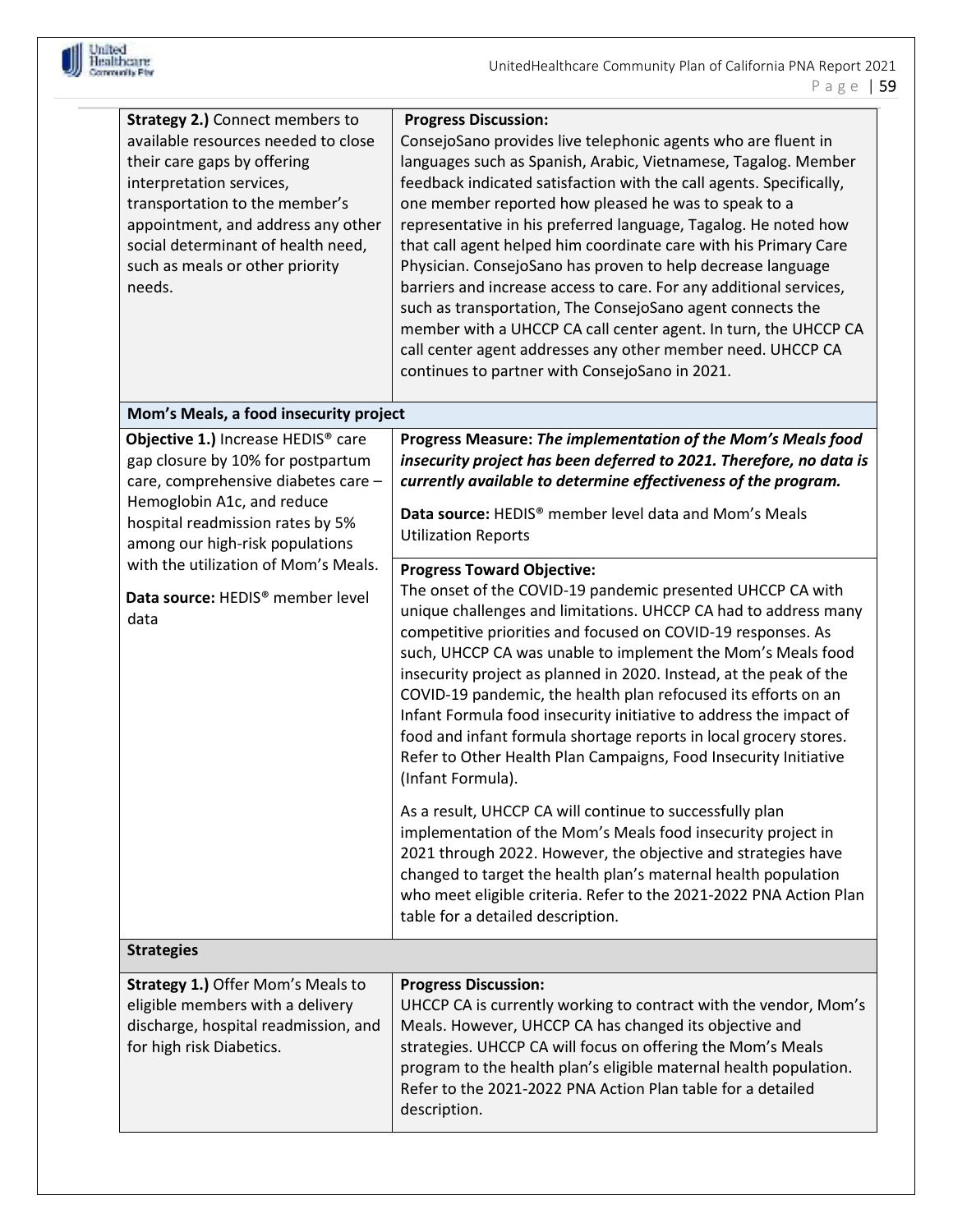

| <b>Strategy 2.) Provide home delivered</b><br>meals to high-need members who<br>are most likely to suffer negative<br>health outcomes due to poor<br>nutrition or food insecurity.           | <b>Progress Discussion:</b><br>In partnership with Mom's Meals, UHCCP CA will continue to plan<br>to provide home delivered meals to high-need members who are<br>most likely to suffer negative health outcomes due to poor<br>nutrition or food insecurity including health education messaging<br>to complete a post-partum visit. Refer to the 2021-2022 PNA<br>Action Plan table for a detailed description.<br>Integrate Population Health Management focus (Diabetes, Hypertension, Asthma, Post-Partum)                                                                                                                                                                                                    |
|----------------------------------------------------------------------------------------------------------------------------------------------------------------------------------------------|--------------------------------------------------------------------------------------------------------------------------------------------------------------------------------------------------------------------------------------------------------------------------------------------------------------------------------------------------------------------------------------------------------------------------------------------------------------------------------------------------------------------------------------------------------------------------------------------------------------------------------------------------------------------------------------------------------------------|
| Objective 1.) Increase HEDIS® care                                                                                                                                                           | Progress Measure: Limited data is available to infer a correlation                                                                                                                                                                                                                                                                                                                                                                                                                                                                                                                                                                                                                                                 |
| gap closure by 10% by implementing<br>a more integrated population health<br>management approach to our<br>members diagnosed with diabetes,<br>hypertension, asthma, and<br>postpartum care. | between an increase in HEDIS® care gap closure rate and an<br>integrated population health management approach to our<br>members diagnosed with diabetes, hypertension, asthma, and<br>postpartum care.<br>Data source: HEDIS <sup>®</sup> member level data and HEDIS <sup>®</sup> prospective<br>reports                                                                                                                                                                                                                                                                                                                                                                                                         |
| Data source: HEDIS <sup>®</sup> member level<br>data                                                                                                                                         | <b>Progress Toward Objective:</b>                                                                                                                                                                                                                                                                                                                                                                                                                                                                                                                                                                                                                                                                                  |
|                                                                                                                                                                                              | In 2020, UHCCP CA conducted a study on health disparities<br>potentially connected to birth outcomes of African American<br>women who are, as a whole, identified as at higher risk of adverse<br>outcomes during and following childbirth, including premature<br>birth, fetal and infant mortality, the intent of this study was to<br>identify any existing disparities and to develop and implement<br>programs to alleviate them.                                                                                                                                                                                                                                                                             |
|                                                                                                                                                                                              | The study examined the prenatal/postpartum claims of UHCCP CA<br>members who gave birth to babies in the measurement period.<br>Data was analyzed to assess differences in race, ethnicity,<br>language, delivery type, complications, and low birth weight.<br>However, findings indicate that the population was very small to<br>infer any significant impact nor draw reliable conclusions from the<br>observed data. Refer to Quality Improvement Plan-Childbirth<br>Disparities in African American Women.                                                                                                                                                                                                   |
|                                                                                                                                                                                              | Additionally, the focused study revealed a Key Finding for the Plan.<br>UHCCP CA identified an opportunity to develop a Population<br>Health approach to identifying and managing member needs for an<br>expanded set of conditions such as members with diabetes,<br>hypertension, and asthma. Similar studies can be conducted to<br>assess utilization, impact, and characteristics impacting specific<br>populations (age, race, ethnicity, preferred language, etc.) by<br>condition. Focused studies such as these can lead to custom<br>interventions that are data-driven and address the unique needs of<br>UHCCP CA members. Refer to the 2021-2022 PNA Action Plan table<br>for a detailed description. |
| <b>Strategies</b>                                                                                                                                                                            |                                                                                                                                                                                                                                                                                                                                                                                                                                                                                                                                                                                                                                                                                                                    |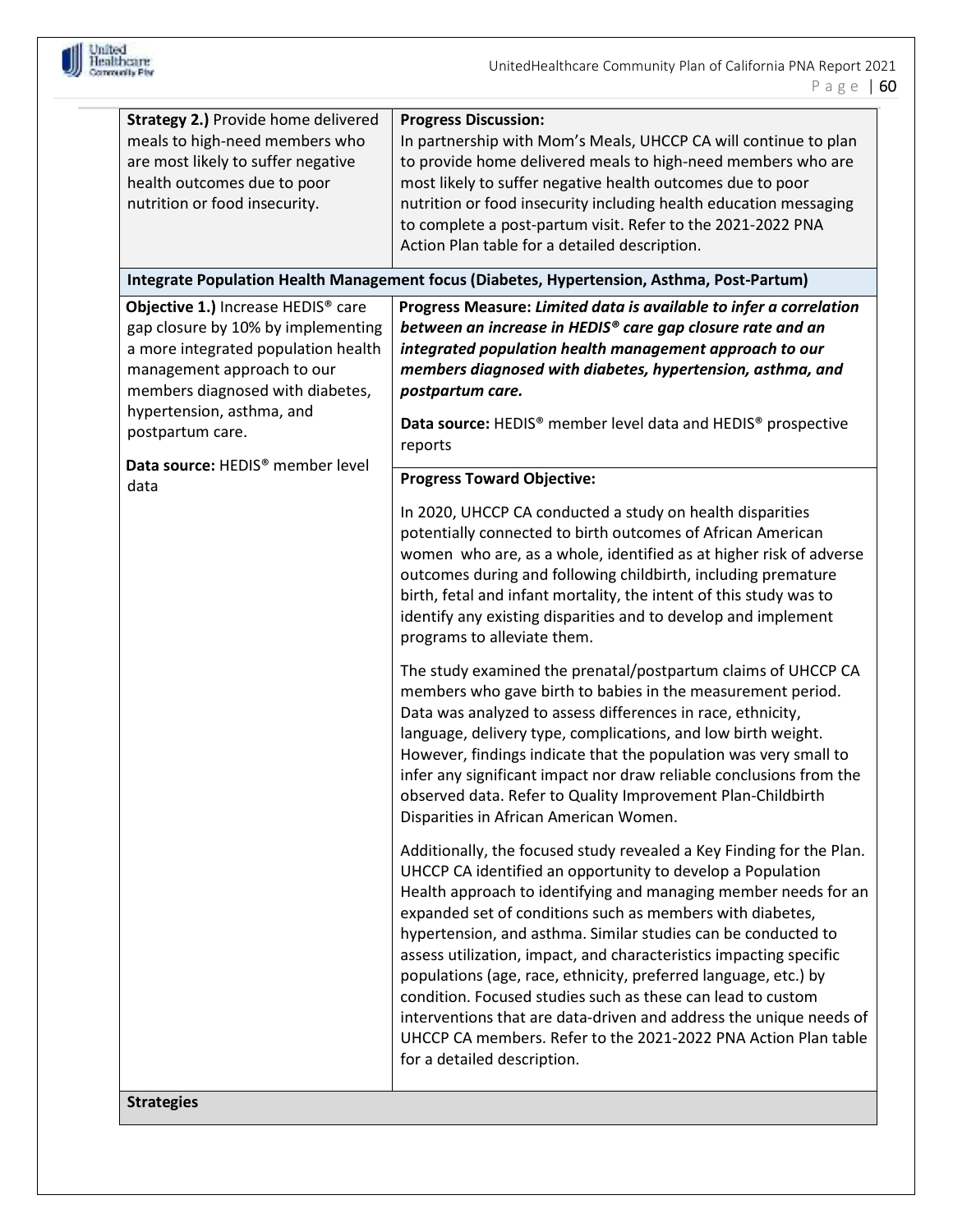

| <b>Strategy 1.)</b> Create member<br>engagement materials and health<br>education self-management<br>materials and tools.                                                                                                                                                                                             | <b>Progress Discussion:</b><br>The plan will continue to develop a Population Health approach to<br>identifying and managing member needs for an expanded set of<br>conditions such as members with diabetes, hypertension, and<br>asthma. This will allow the plan to create custom interventions for<br>the set of conditions that include member engagement materials<br>and health education self-management materials and tools. Refer<br>to the 2021-2022 PNA Action Plan table for a detailed description.                                                                                                                                                                                      |
|-----------------------------------------------------------------------------------------------------------------------------------------------------------------------------------------------------------------------------------------------------------------------------------------------------------------------|--------------------------------------------------------------------------------------------------------------------------------------------------------------------------------------------------------------------------------------------------------------------------------------------------------------------------------------------------------------------------------------------------------------------------------------------------------------------------------------------------------------------------------------------------------------------------------------------------------------------------------------------------------------------------------------------------------|
| <b>Strategy 2.)</b> Connect members to<br>available resources as needed by<br>offering interpretation services,<br>transportation to the member's<br>appointment, and/or address any<br>other social determinant of health<br>need, such as meals or other priority<br>needs.                                         | <b>Progress Discussion:</b><br>The plan will continue to develop a Population Health approach to<br>identifying and managing member needs for an expanded set of<br>conditions such as members with diabetes, hypertension, and<br>asthma. This will allow the plan to create custom interventions for<br>the set of conditions that include connecting the member to<br>available resources such as interpretation services, transportation<br>to member's appointment, and/or address any other social<br>determinant of health need, such as meals or other priority needs.<br>Refer to the 2021-2022 PNA Action Plan table for a detailed<br>description.                                          |
| <b>Strategy 3.)</b> Conduct member and<br>provider outreach to coordinate<br>care based on condition and<br>individual needs such as preventive<br>care visits, medication verification,<br>lab standing orders, and alternative<br>visits such as telemedicine visits,<br>home visits, and in-home lab test<br>kits. | <b>Progress Discussion:</b><br>The plan will continue to develop a Population Health approach to<br>identifying and managing member needs for an expanded set of<br>conditions such as members with diabetes, hypertension, and<br>asthma. This will allow the plan to create custom interventions for<br>the set of conditions that include member and provider outreach<br>to coordinate care based on condition and individual needs such as<br>preventive care visits, medication verification, lab standing orders,<br>and alternative visits such as telemedicine visits, home visits, and<br>in-home lab test kits. Refer to the 2021-2022 PNA Action Plan table<br>for a detailed description. |

#### **V. Stakeholder Engagement**

The Plan utilizes Stakeholder Engagement to impact the PNA. Groups such as the Consumer Advisory Committee, Provider Advisory Committee, and Public Policy Committee are engaged and provide valuable feedback from a member and provider perspective.

#### **1) Consumer Advisory Committee (CAC)**

UHCCP CA provides the Consumer Advisory Committee (CAC) with an opportunity to provide input on various health plan activities that may impact the PNA. UHCCP CA provides findings of the PNA, solicits input from the CAC, discusses opportunities for improvement for health plan activities and provides updates to the CAC with progress made towards PNA goals.

In 2020, UHCCP CA's CAC meetings were engaged to provide feedback on some of the health plan activities that would impact results to the PNA. UHCCP CA's Director, Marketing & Community Outreach held a total of four (4) CAC meetings hosted in English and Spanish. These meetings were held in November 2020 via the webbased platform, WebEx, due to limitations presented by the ongoing COVID-19 public health emergency.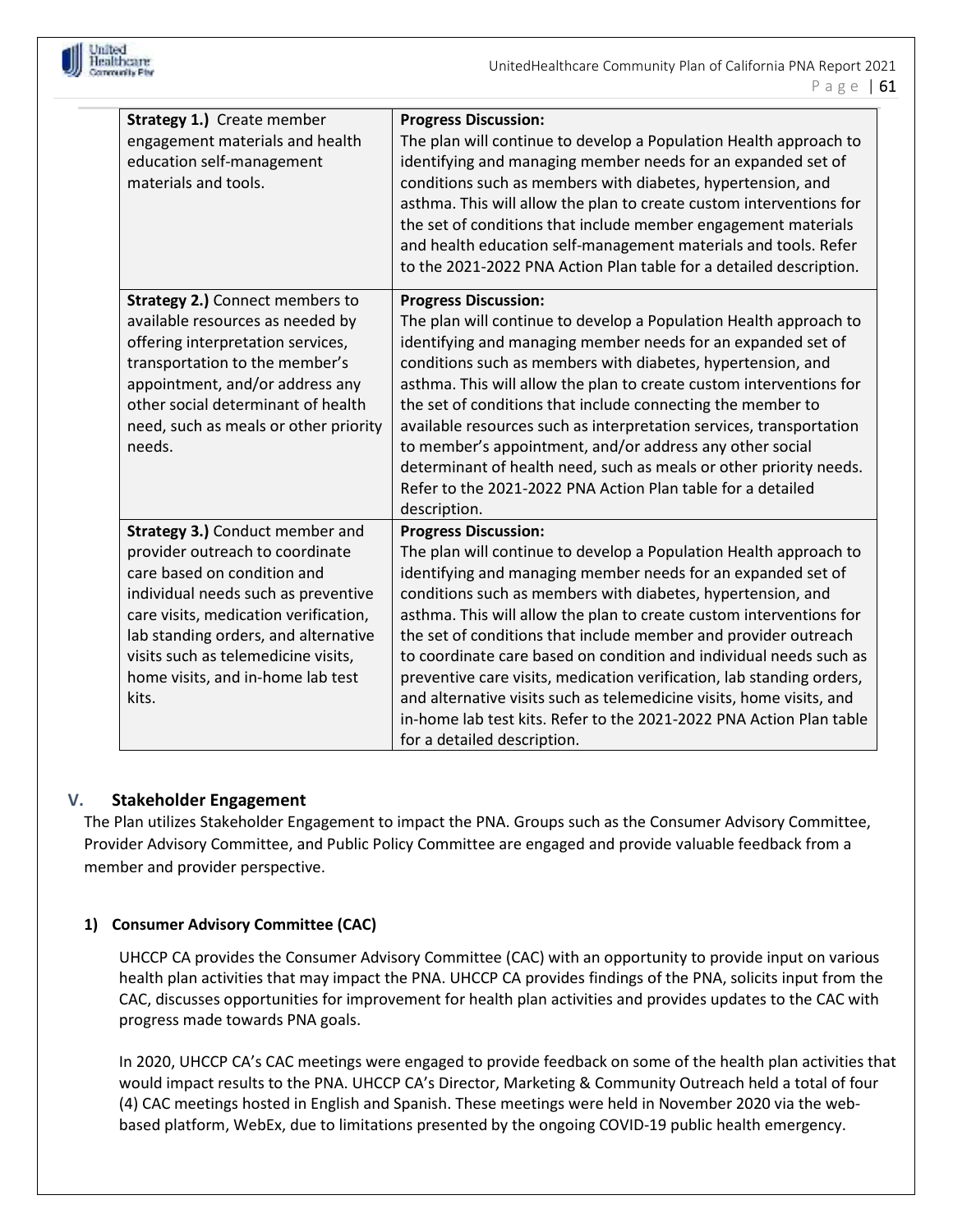

At each CAC meeting, the Clinical Quality Manager had the opportunity to promote the Diabetes Prevention Program benefit and encourage interested members to take the eligibility quiz, discussed the 2020 Member Engagement program offerings with a highlight on the new ConsejoSano campaigns, and provide an overview of the 2020 Population Needs Assessment and findings. The Clinical Quality Manager took the opportunity to garner any feedback on other programs or enhancements members would like to see in 2021.

Some feedback received included suggestions of additional topics for future virtual health education classes such as, staying positive during COVID-19, meditation, relaxation, breathing, stress management, and healthy activities for those with physical limitations. Members also suggested to increase promotion of the health education classes through more mailings and postings shared on social media sites. One member stated that she attended various virtual health education classes and enjoyed them. Members were reminded that mailings were sent to promote the classes in September 2020 and encouraged to keep an eye out for additional mailings in 2021. Members were also informed that the class schedule was posted to the health plan public website but access to social media is currently limited. Overall, UHCCP CA identified a need for developing tailored health education topics on contraception, pre-pregnancy planning/pregnancy prevention as well as complementary/alternative medicine; and investing in more frequent member engagement activities to promote the plan's heath education class events.

#### **2) Provider Advisory Committee (PAC)**

UHCCP CA can ensure contracted health care providers, practitioners, and allied health care personnel receive pertinent information regarding the PNA findings and member needs through the PAC and HEDIS® monthly meetings held with all FQHC's contracted with the Plan.

In 2020, UHCCP CA conducted four (4) PAC meetings held on the following dates: February 20, 2020, June 18, 2020, August 13, 2020, and November 8, 2020. UHCCP CA's Clinical Quality Manager had the opportunity to present on all pertinent health education and cultural and linguistic programs updates that are pertinent to PNA findings and member needs. Some of the regular agenda items discussed throughout the year include cultural, linguistics and discrimination related grievances and the Diabetes Prevention Program updates. Below are some of the meeting discussion and feedback received from the PAC meetings.

During the Quarter 1, 2020 meeting (February 20, 2020), the Clinical Quality Manager included a summary on the health education care packages stating that 1,816 boxes were mailed, and a telephonic survey was conducted to gather member feedback on the care packages. The Clinical Quality Manager reviewed "My Birth Matters" stating that this campaign is designed to encourage meaningful conversations between patients and their care team about avoiding C-sections unless they are needed. The campaign includes: four animated videos (2 minutes each), patient-facing My Birth Matters webpage, and downloadable print materials in several languages. Additional updates provided included regular standing agenda items discussed throughout the year including cultural, linguistics and discrimination related grievances and the Diabetes Prevention Program updates.

During the Quarter 2, 2020 meeting (June 18, 2020), the Clinical Quality Manager provided an update stating that Healthy First Steps integration will take place on June 18th, 2020. The Clinical Quality Manager stated that UHCCP CA will partner with ConsejoSano to design culturally diverse member-facing campaigns that provide personalized engagement, navigation, and education services to members on a scheduled basis. Campaigns will include a 2-way SMS messaging (pending operations to meet state and federal Telephone Consumer Protection Act (TCPA requirements), secure email, mailers, and live outbound calls as needed. They will target different topics including pediatric wellness, women's health, diabetes, maternal health, and annual well care. They will be available in English, Spanish, Tagalog, and Arabic. Additional updates provided included regular standing agenda items discussed throughout the year including cultural, linguistics and discrimination related grievances and the Diabetes Prevention Program updates.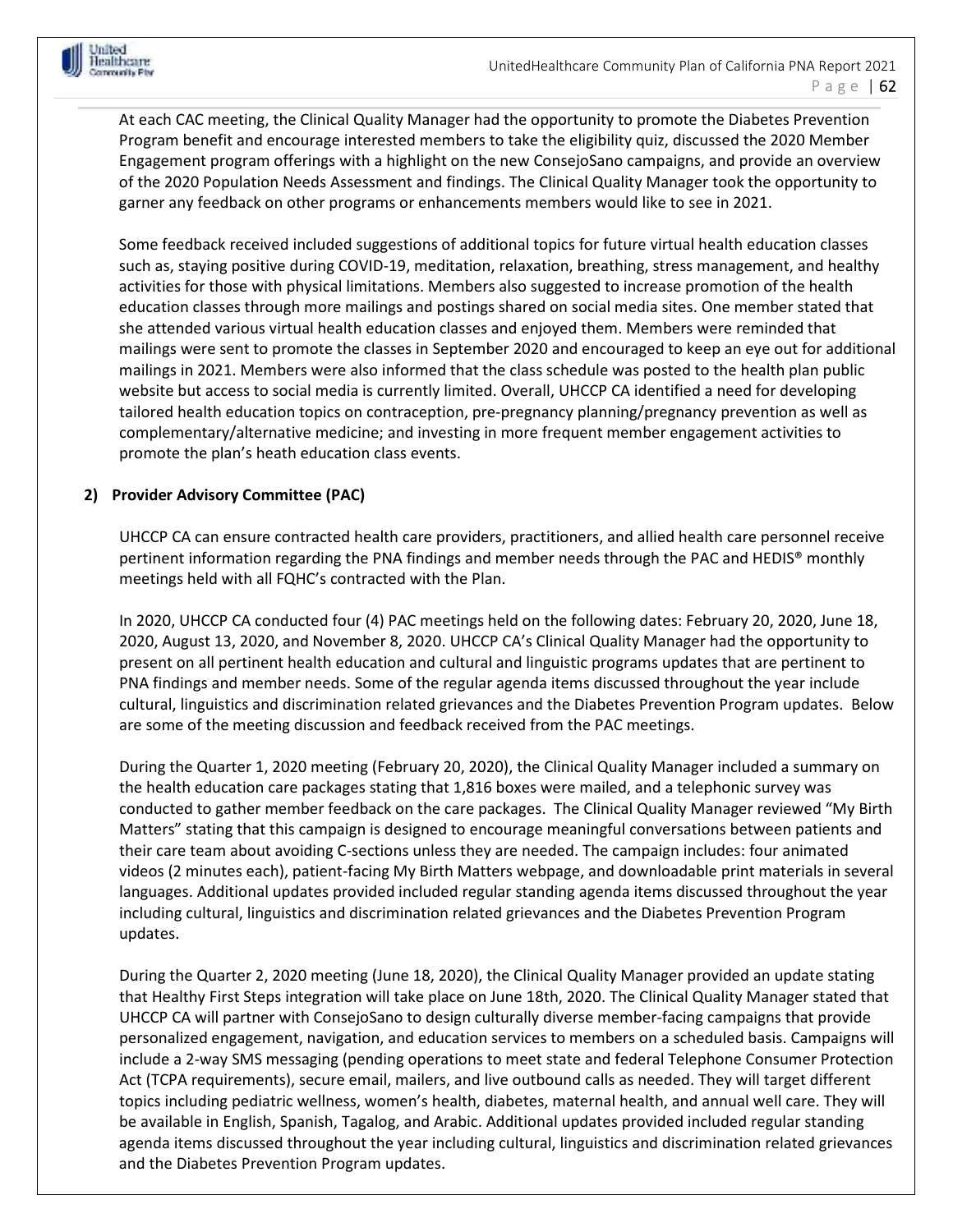During Quarter 3, 2020 meeting (August 13, 2020), the Clinical Quality Manager advised the committee that there are Virtual Health Education Classes being offered in English and Spanish. Topics for the classes include Childhood Health, Women's Health, Cooking Class, and Diabetes.

Furthermore, additional updates provided included regular standing agenda items discussed throughout the year such as cultural, linguistics and discrimination related grievances and the Diabetes Prevention Program updates.

During Quarter 4, 2020 PAC meeting (November 8, 2020), the Clinical Quality Manager presented on the ConsejoSano campaigns stating that the vendor is delivering member-facing campaigns targeting members who have not yet seen their doctor for a pediatric wellness exam, women's health screenings (like a pap smear), diabetes, maternal health care, and/or annual well care. Campaigns are offered through email, mailers, and live outbound calls in the members' preferred language. Additional updates provided included regular standing agenda items discussed throughout the year including cultural, linguistics and discrimination related grievances and the Diabetes Prevention Program updates.

Finally, UHCCP CA conducts monthly HEDIS® meetings with all FQHC's that are contracted with the Plan. This additional meeting allows for more discussion on PNA activities in findings, including on topics related to health education programs such as the Diabetes Prevention Program, Baby Blocks program (Healthy First Steps), health education care package quality initiative, and health education classes.

#### **3) Public Policy Committee**

UHCCP CA conducts a standing Public Policy Committee (PPC). The committee meets at least quarterly throughout the year. Members and UHCCP CA contract network providers can attend the PPC meetings to learn about the plan, county and DHCS state policy updates. PPC meeting attendees have the opportunity to provide input, feedback regarding the PNA activities, findings, and any member needs. There were four (4) PPC meetings held on March 12, 2020; June 11, 2020; September 10, 2020; and December 10, 2020. During all PPC meetings, the Clinical Quality Manager can provide health education and cultural and linguistics updates regarding the Diabetes Prevention Program, health education resource library, interpreter and translation services, and DHCS all plan policy letters (APLs). Below are some of the meeting discussion items and updates received from the PPC meetings.

During the March 12, 2020 meeting, the Clinical Quality Manager provided an update of the Diabetes Prevention Program (DPP), a coaching program for people at risk for diabetes. Services are provided through Solera Health, a contracted provider. The Clinical Quality Manager stated member-facing materials have been updated to be more inclusive and members are referred to the DPP via providers calling member services. The most current data indicates 95 members have committed to participating in the DPP, including 32 members having completed the enrollment process. Notably, 69% of participants are female and the median age falls within the 18-44 age group. Next steps include receiving data from in-person classes, collaborating with Solera Health to incorporate Fitbit training, and addressing other customer service opportunities for improvement. Other discussion items included APL/Policy updates and transition of Baby Blocks to Healthy First Steps.

During the June 11, 2020 meeting, UHCCP CA's Chief Executive Officer, Chief Medical Officer and the Director of Clinical Quality Manager engaged committee attendees and lead the discussion around the COVID-19 public health emergency. The discussion focused on California-specific data, local response efforts and partnerships, and long-term initiatives. Members gave updates on their experiences and observations surrounding COVID-19. UHCCP CA clinical leadership provided education on general and antibody testing. Additionally, the Clinical Quality Manager had the opportunity to provide relevant DPP updates.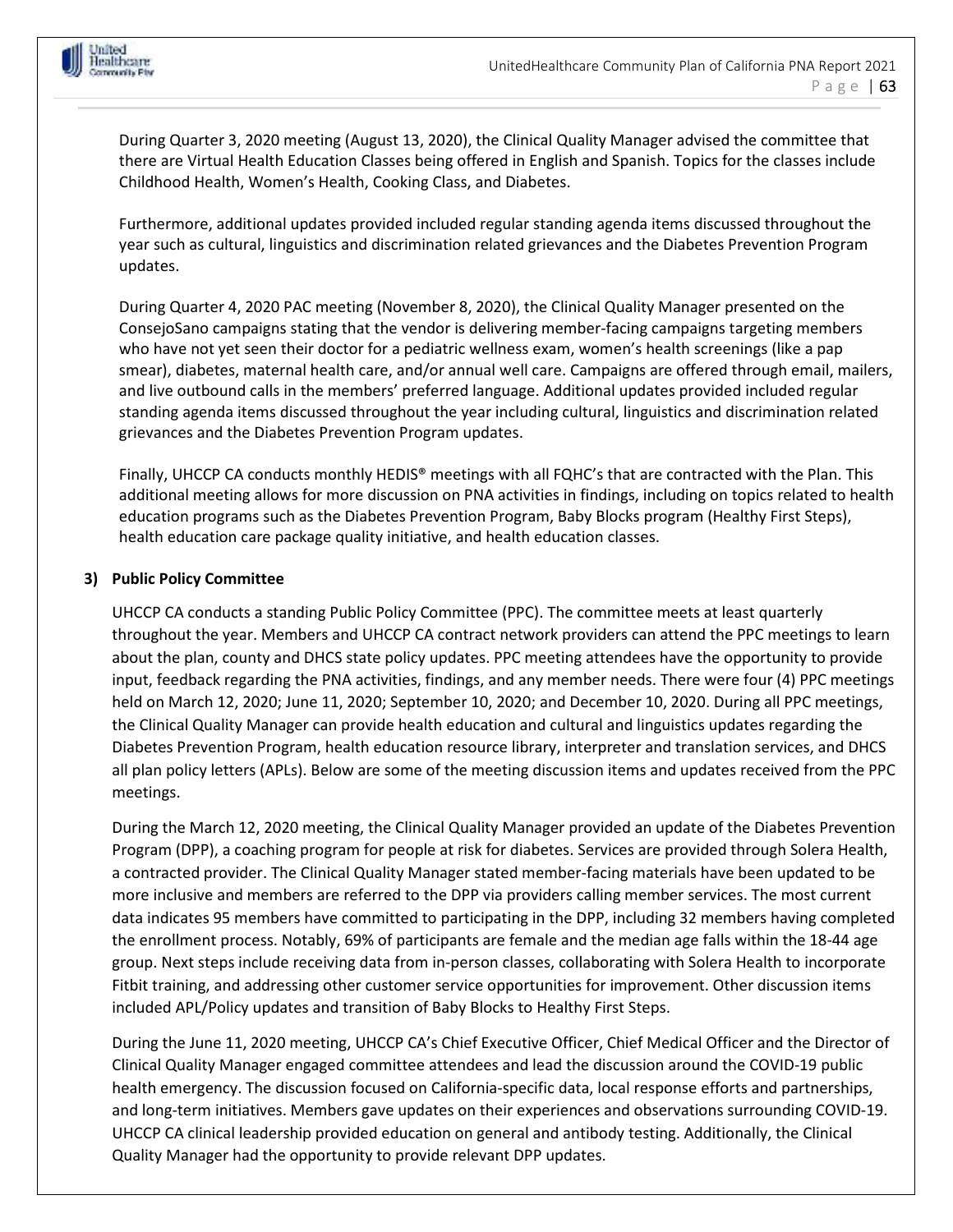

During the September 10, 2020 meeting, UHCCP CA provided COVID-19 public health emergency updates. Clinical leadership provided member education and provider billing information. Clinicians discussed best practices, including appropriate antibody testing. The Clinical Quality Manager Shared DPP updates; notably, the utilization of telehealth services and implementation of CDC-recommended guidelines. To continue connecting with members, UHCCP CA is exploring texting options by partnering with ConsejoSano to design culturally diverse member-facing campaigns. The goal is to provide personalized engagement, navigation, and education services to members on different topics such as pediatric wellness, women's health, diabetes, maternal health, and annual well care. Other modes of communication include secure email, mailers, and live outbound calls as needed. Services will be available in English, Spanish, Tagalog, Arabic, and Vietnamese.

During the December 10, 2020 meeting, clinical leadership provided COVID-19 updates including prevention guidelines and common symptoms, testing sites resources, San Diego County data and statistics, and vaccine updates. The Clinical Quality Manager provided a status update on UHCCP CA's plan to manage notifications/invites to members for various upcoming initiatives; specifically, adding more frequent mailings for health education materials and quality initiatives. Going forward into 2021, UHCCP CA is offering an electronic quarterly member newsletter. Members are notified via a postcard that includes a link to the newsletter. Members may also call into member services and request a written copy. By offering the newsletter in different formats, members have more options and can choose the format best suited to meet their needs.

#### **VI. PNA Reporting and Oversight**

Results and key findings of the PNA will be presented to the UHCCP CA Quality Management Committee and Health Education and Cultural and Linguistics Committee in Quarter 3, 2021. The Clinical Quality Manager will manage the 2021-2022 PNA Action Plan, updating outcomes as they become available. A summary of the PNA will be presented to the Provider Advisory Committee, Consumer Advisory Committee, and Public Policy Committee. Members and providers will have an opportunity to provide feedback to enhance the delivery of population management programs. UHCCP CA will incorporate feedback into the RY 2022 PNA as applicable.